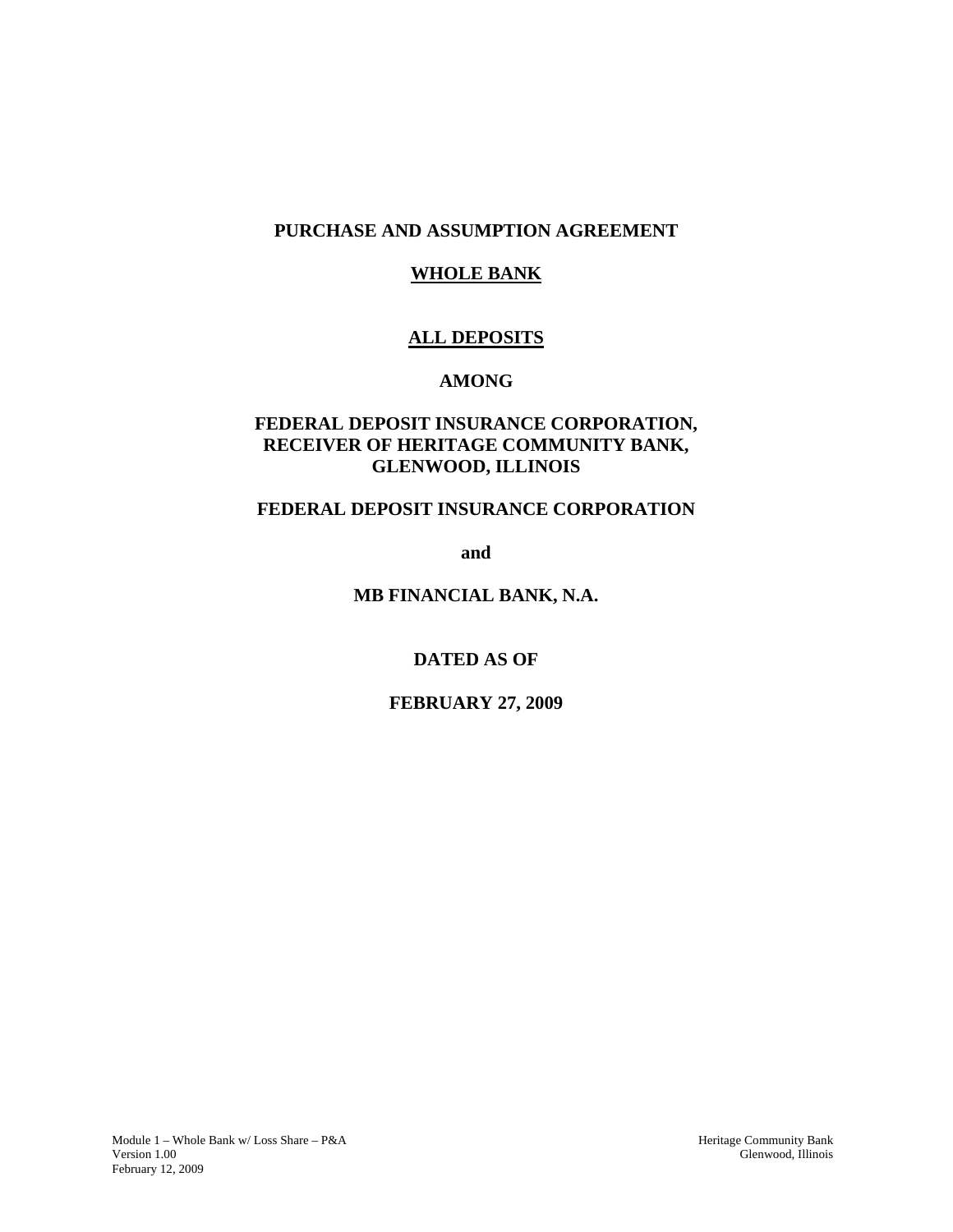# **TABLE OF CONTENTS**

| <b>ARTICLE I</b>   |                                                       |  |
|--------------------|-------------------------------------------------------|--|
| <b>ARTICLE II</b>  |                                                       |  |
| 2.1                |                                                       |  |
| 2.2                |                                                       |  |
| 2.3                |                                                       |  |
| 2.4                |                                                       |  |
| <b>ARTICLE III</b> |                                                       |  |
| 3.1                |                                                       |  |
| 3.2                |                                                       |  |
| 3.3                | Manner of Conveyance; Limited Warranty;               |  |
|                    |                                                       |  |
| 3.4                |                                                       |  |
| 3.5                |                                                       |  |
| 3.6                |                                                       |  |
|                    |                                                       |  |
| <b>ARTICLE IV</b>  | <b>ASSUMPTION OF CERTAIN DUTIES AND OBLIGATIONS15</b> |  |
| 4.1                |                                                       |  |
| 4.2                |                                                       |  |
| 4.3                |                                                       |  |
| 4.4                |                                                       |  |
| 4.5                |                                                       |  |
| 4.6                |                                                       |  |
| 4.7                | Agreement with Respect to Leased Data                 |  |
|                    |                                                       |  |
| 4.8                | Agreement with Respect to Certain                     |  |
|                    |                                                       |  |
| 4.9                |                                                       |  |
| 4.10               |                                                       |  |
| 4.11               |                                                       |  |
| 4.12               | Agreement with Respect to Continuation of Group       |  |
|                    | Agreement with Respect to Interim Asset Servicing 22  |  |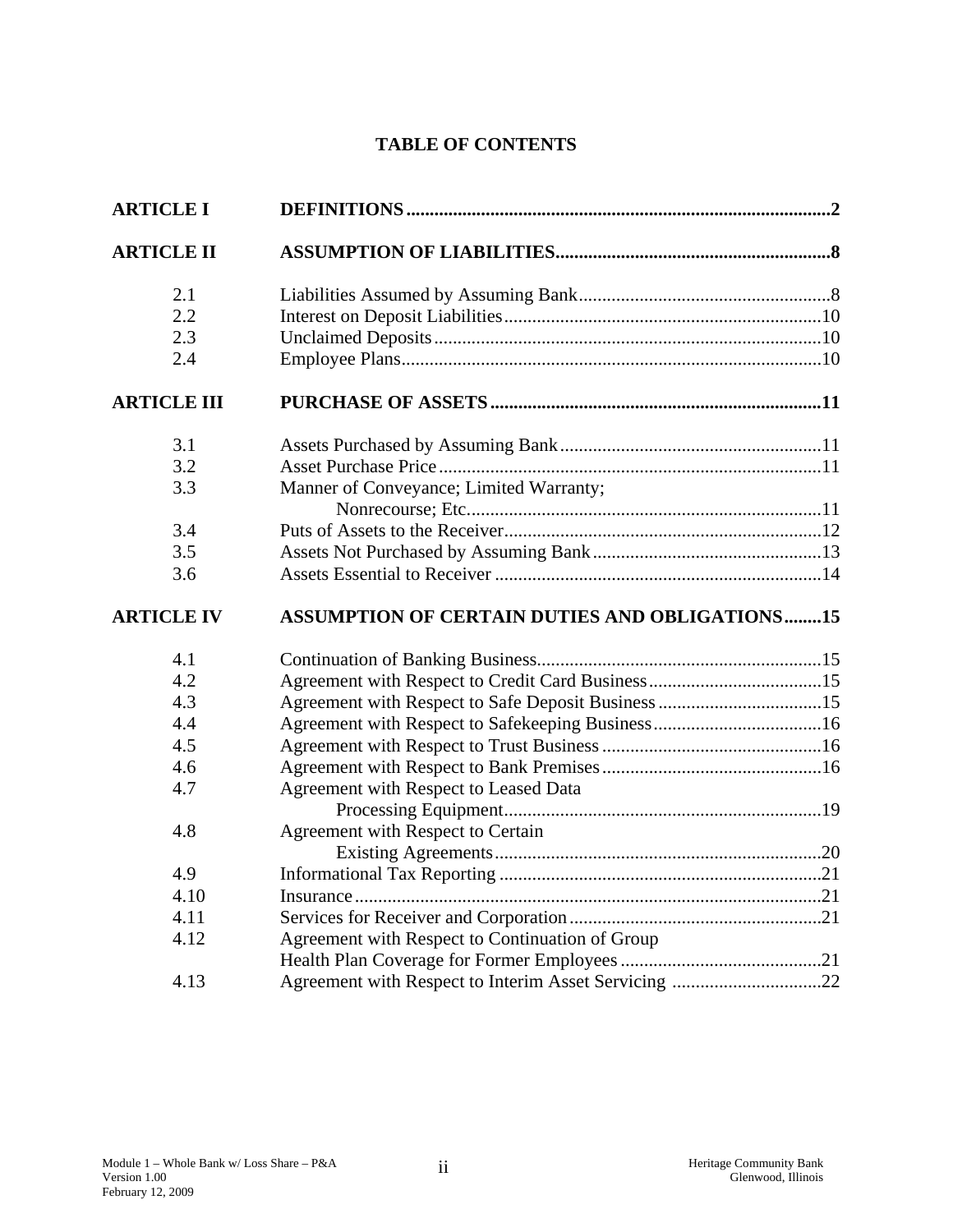| <b>ARTICLE V</b>    | <b>DUTIES WITH RESPECT TO DEPOSITORS</b>              |  |
|---------------------|-------------------------------------------------------|--|
|                     |                                                       |  |
| 5.1                 |                                                       |  |
| 5.2                 |                                                       |  |
| 5.3                 |                                                       |  |
| <b>ARTICLE VI</b>   |                                                       |  |
| 6.1                 |                                                       |  |
| 6.2                 |                                                       |  |
| 6.3                 |                                                       |  |
| 6.4                 |                                                       |  |
| <b>ARTICLE VII</b>  |                                                       |  |
| <b>ARTICLE VIII</b> |                                                       |  |
| 8.1                 |                                                       |  |
| 8.2                 | Correction of Errors and Omissions; Other Liabilities |  |
| 8.3                 |                                                       |  |
| 8.4                 |                                                       |  |
| 8.5                 |                                                       |  |
| <b>ARTICLE IX</b>   |                                                       |  |
| 9.1                 |                                                       |  |
| 9.2                 |                                                       |  |
| 9.3                 |                                                       |  |
| 9.4                 |                                                       |  |
| 9.5                 |                                                       |  |
| 9.6                 | Proceedings with Respect to Certain Assets            |  |
|                     |                                                       |  |
| 9.7                 |                                                       |  |
| <b>ARTICLE X</b>    |                                                       |  |
| <b>ARTICLE XI</b>   | REPRESENTATIONS AND WARRANTIES OF THE                 |  |
| <b>ARTICLE XII</b>  |                                                       |  |
| 12.1                |                                                       |  |
| 12.2                |                                                       |  |
| 12.3                |                                                       |  |
| 12.4                |                                                       |  |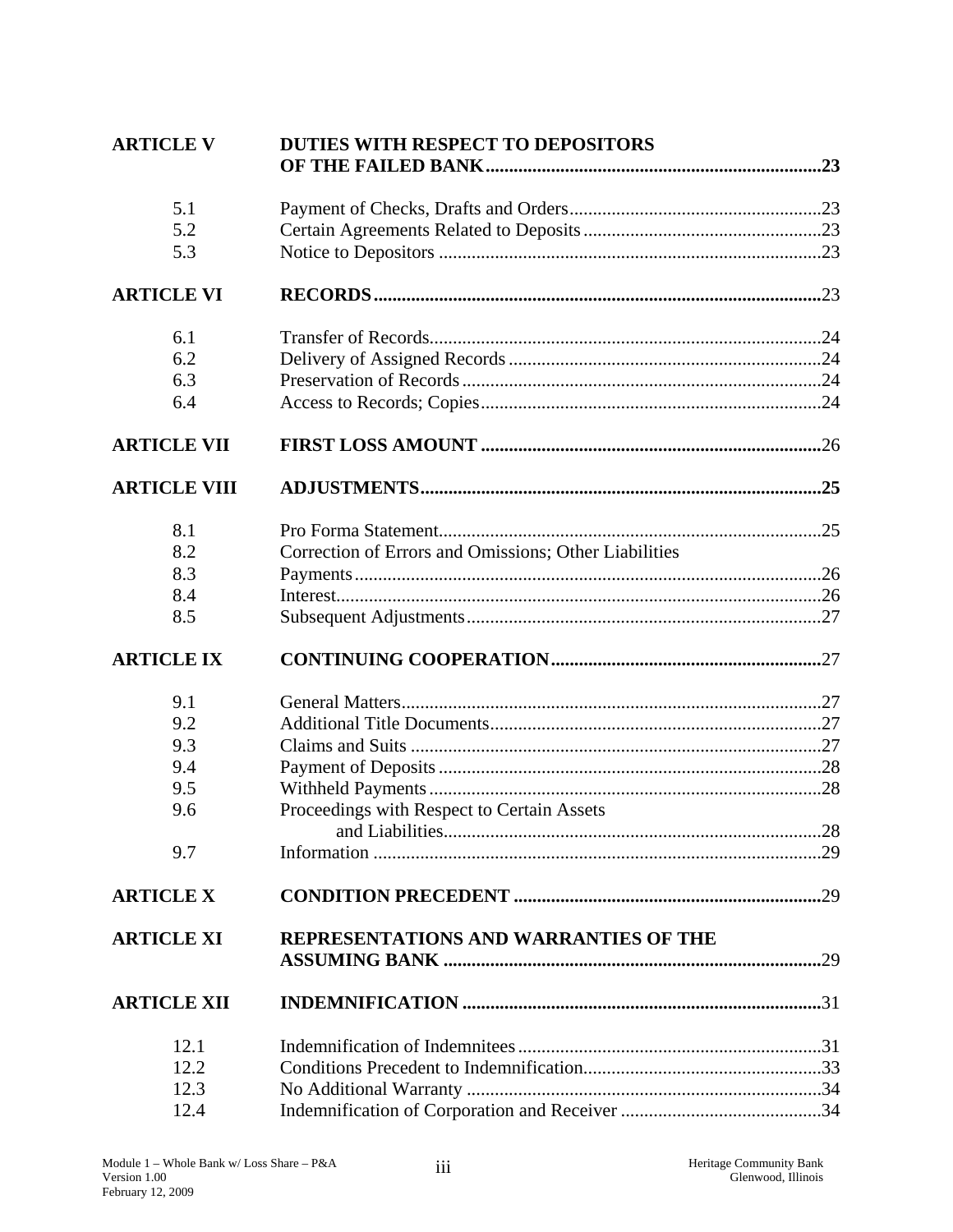| 12.5                |  |
|---------------------|--|
| 12.6                |  |
| 12.7                |  |
| 12.8                |  |
| <b>ARTICLE XIII</b> |  |
| 13.1                |  |
| 13.2                |  |
| 13.3                |  |
| 13.4                |  |
| 13.5                |  |
| 13.6                |  |
| 13.7                |  |
| 13.8                |  |
| 13.9                |  |
| 13.10               |  |
| 13.11               |  |
| 13.12               |  |
| 13.13               |  |

## **SCHEDULES**

| 2.1   |  |
|-------|--|
| 3.1   |  |
| 3.2   |  |
| 4.15A |  |
| 4.15B |  |

# **EXHIBITS**

| 4.13  |  |
|-------|--|
| 4.15A |  |
| 4.15B |  |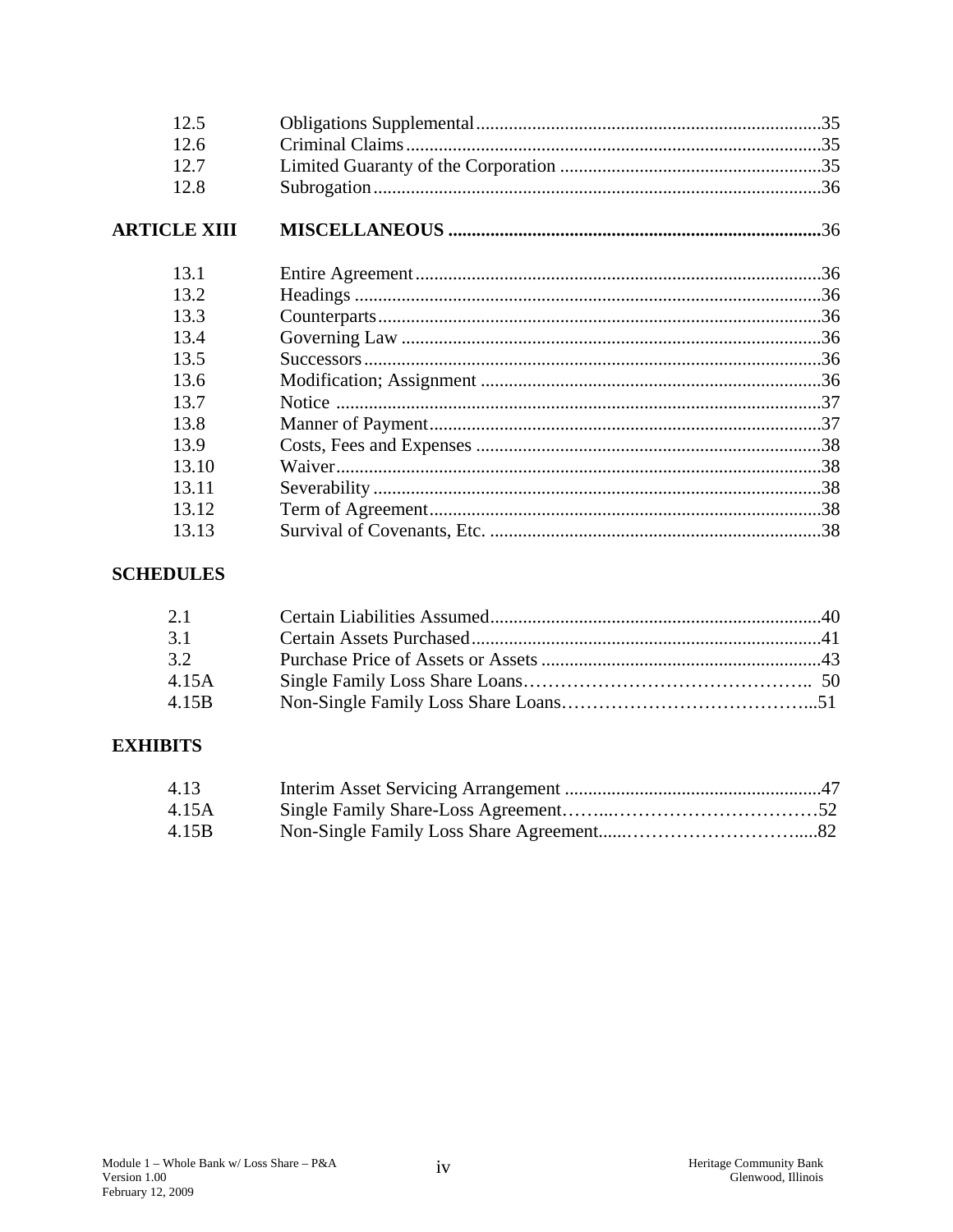### **PURCHASE AND ASSUMPTION AGREEMENT**

## **WHOLE BANK**

## **ALL DEPOSITS**

 **THIS AGREEMENT**, made and entered into as of the 27th day of February, 2009, by and among the **FEDERAL DEPOSIT INSURANCE CORPORATION, RECEIVER of HERITAGE COMMUNITY BANK, GLENWOOD, ILLINOIS** (the "Receiver"), **MB FINANCIAL BANK, N.A.**, organized under the laws of the United States of America, and having its principal place of business in **CHICAGO, ILLINOIS** (the "Assuming Bank"), and the **FEDERAL DEPOSIT INSURANCE CORPORATION**, organized under the laws of the United States of America and having its principal office in Washington, D.C., acting in its corporate capacity (the "Corporation").

### **WITNESSETH**:

**WHEREAS**, on Bank Closing, the Chartering Authority closed **HERITAGE COMMUNITY BANK** (the "Failed Bank") pursuant to applicable law and the Corporation was appointed Receiver thereof; and

**WHEREAS**, the Assuming Bank desires to purchase certain assets and assume certain deposit and other liabilities of the Failed Bank on the terms and conditions set forth in this Agreement; and

**WHEREAS**, pursuant to 12 U.S.C. Section 1823(c)(2)(A), the Corporation may provide assistance to the Assuming Bank to facilitate the transactions contemplated by this Agreement, which assistance may include indemnification pursuant to Article XII; and

**WHEREAS**, the Board of Directors of the Corporation (the "Board") has determined to provide assistance to the Assuming Bank on the terms and subject to the conditions set forth in this Agreement; and

**WHEREAS**, the Board has determined pursuant to 12 U.S.C. Section 1823(c)(4)(A) that such assistance is necessary to meet the obligation of the Corporation to provide insurance coverage for the insured deposits in the Failed Bank.

 **NOW THEREFORE**, in consideration of the mutual promises herein set forth and other valuable consideration, the parties hereto agree as follows: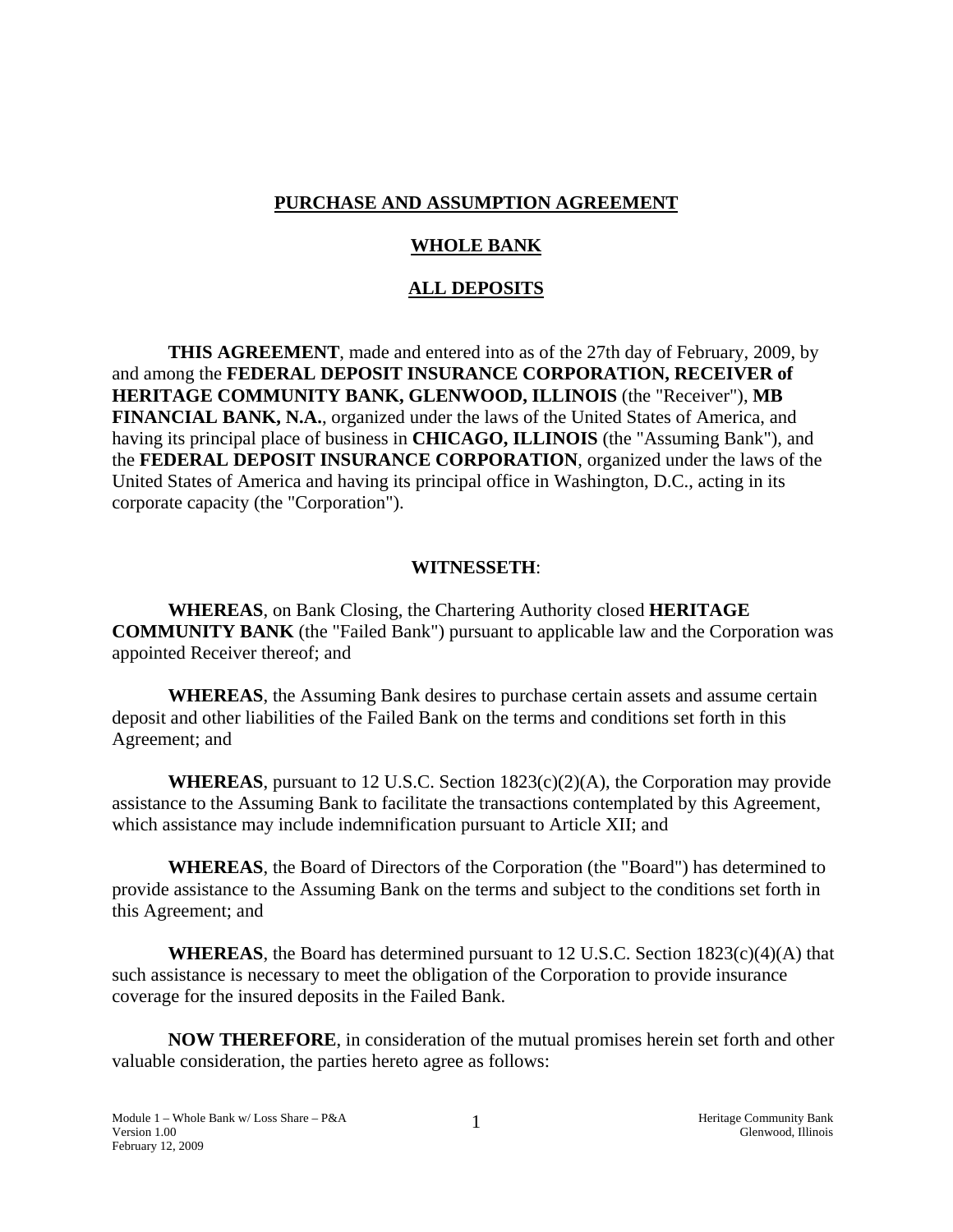## **ARTICLE I DEFINITIONS**

<span id="page-5-0"></span>Capitalized terms used in this Agreement shall have the meanings set forth in this Article I, or elsewhere in this Agreement. As used herein, words imparting the singular include the plural and vice versa.

**"Accounting Records"** means the general ledger and subsidiary ledgers and supporting schedules which support the general ledger balances.

**"Acquired Subsidiaries"** means Subsidiaries of the Failed Bank acquired pursuant to Section 3.1.

**"Adversely Classified"** means, with respect to any Loan or security, a Loan or security which, as of the date of the Information Package, has been designated in the most recent report of examination as "Substandard," "Doubtful" or "Loss" by the Failed Bank's appropriate Federal or State Chartering Authority or regulator.

**"Affiliate"** of any Person means any director, officer, or employee of that Person and any other Person (i) who is directly or indirectly controlling, or controlled by, or under direct or indirect common control with, such Person, or (ii) who is an affiliate of such Person as the term "affiliate" is defined in Section 2 of the Bank Holding Company Act of 1956, as amended, 12 U.S.C. Section 1841.

**"Agreement"** means this Purchase and Assumption Agreement by and among the Assuming Bank, the Corporation and the Receiver, as amended or otherwise modified from time to time.

**"Assets"** means all assets of the Failed Bank purchased pursuant to Section 3.1. Assets owned by Subsidiaries of the Failed Bank are not "Assets" within the meaning of this definition.

**"Assumed Deposits"** means Deposits.

**"Bank Closing"** means the close of business of the Failed Bank on the date on which the Chartering Authority closed such institution.

**"Bank Premises"** means the banking houses, drive-in banking facilities, and teller facilities (staffed or automated) together with appurtenant parking, storage and service facilities and structures connecting remote facilities to banking houses, and land on which the foregoing are located, that are owned or leased by the Failed Bank and that are occupied by the Failed Bank as of Bank Closing.

**"Book Value"** means, with respect to any Asset and any Liability Assumed, the dollar amount thereof stated on the Accounting Records of the Failed Bank. The Book Value of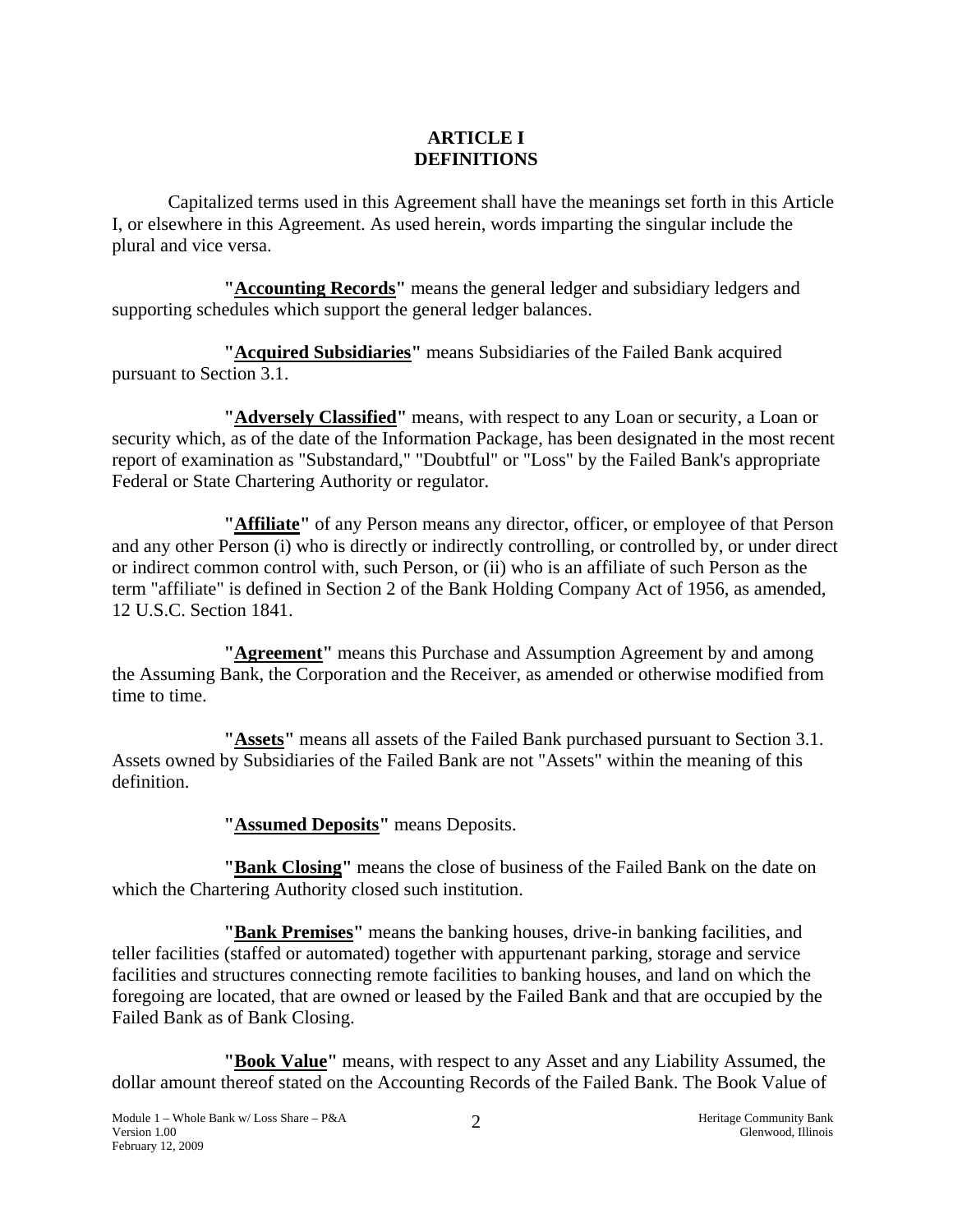any item shall be determined as of Bank Closing after adjustments made by the Receiver for differences in accounts, suspense items, unposted debits and credits, and other similar adjustments or corrections and for setoffs, whether voluntary or involuntary. The Book Value of a Subsidiary of the Failed Bank acquired by the Assuming Bank shall be determined from the investment in subsidiary and related accounts on the "bank only" (unconsolidated) balance sheet of the Failed Bank based on the equity method of accounting. Without limiting the generality of the foregoing, (i) the Book Value of a Liability Assumed shall include all accrued and unpaid interest thereon as of Bank Closing, and (ii) the Book Value of a Loan shall reflect adjustments for earned interest, or unearned interest (as it relates to the "rule of 78s" or add-on-interest loans, as applicable), if any, as of Bank Closing, adjustments for the portion of earned or unearned loan-related credit life and/or disability insurance premiums, if any, attributable to the Failed Bank as of Bank Closing, and adjustments for Failed Bank Advances, if any, in each case as determined for financial reporting purposes. The Book Value of an Asset shall not include any adjustment for loan premiums, discounts or any related deferred income or fees, or general or specific reserves on the Accounting Records of the Failed Bank.

**"Business Day"** means a day other than a Saturday, Sunday, Federal legal holiday or legal holiday under the laws of the State where the Failed Bank is located, or a day on which the principal office of the Corporation is closed.

**"Chartering Authority"** means (i) with respect to a national bank, the Office of the Comptroller of the Currency, (ii) with respect to a Federal savings association or savings bank, the Office of Thrift Supervision, (iii) with respect to a bank or savings institution chartered by a State, the agency of such State charged with primary responsibility for regulating and/or closing banks or savings institutions, as the case may be, (iv) the Corporation in accordance with 12 U.S.C. Section 1821(c), with regard to self appointment, or (v) the appropriate Federal banking agency in accordance with 12 U.S.C. 1821(c)(9).

**"Commitment"** means the unfunded portion of a line of credit or other commitment reflected on the books and records of the Failed Bank to make an extension of credit (or additional advances with respect to a Loan) that was legally binding on the Failed Bank as of Bank Closing, other than extensions of credit pursuant to the credit card business and overdraft protection plans of the Failed Bank, if any.

**"Credit Documents"** mean the agreements, instruments, certificates or other documents at any time evidencing or otherwise relating to, governing or executed in connection with or as security for, a Loan, including without limitation notes, bonds, loan agreements, letter of credit applications, lease financing contracts, banker's acceptances, drafts, interest protection agreements, currency exchange agreements, repurchase agreements, reverse repurchase agreements, guarantees, deeds of trust, mortgages, assignments, security agreements, pledges, subordination or priority agreements, lien priority agreements, undertakings, security instruments, certificates, documents, legal opinions, participation agreements and intercreditor agreements, and all amendments, modifications, renewals, extensions, rearrangements, and substitutions with respect to any of the foregoing.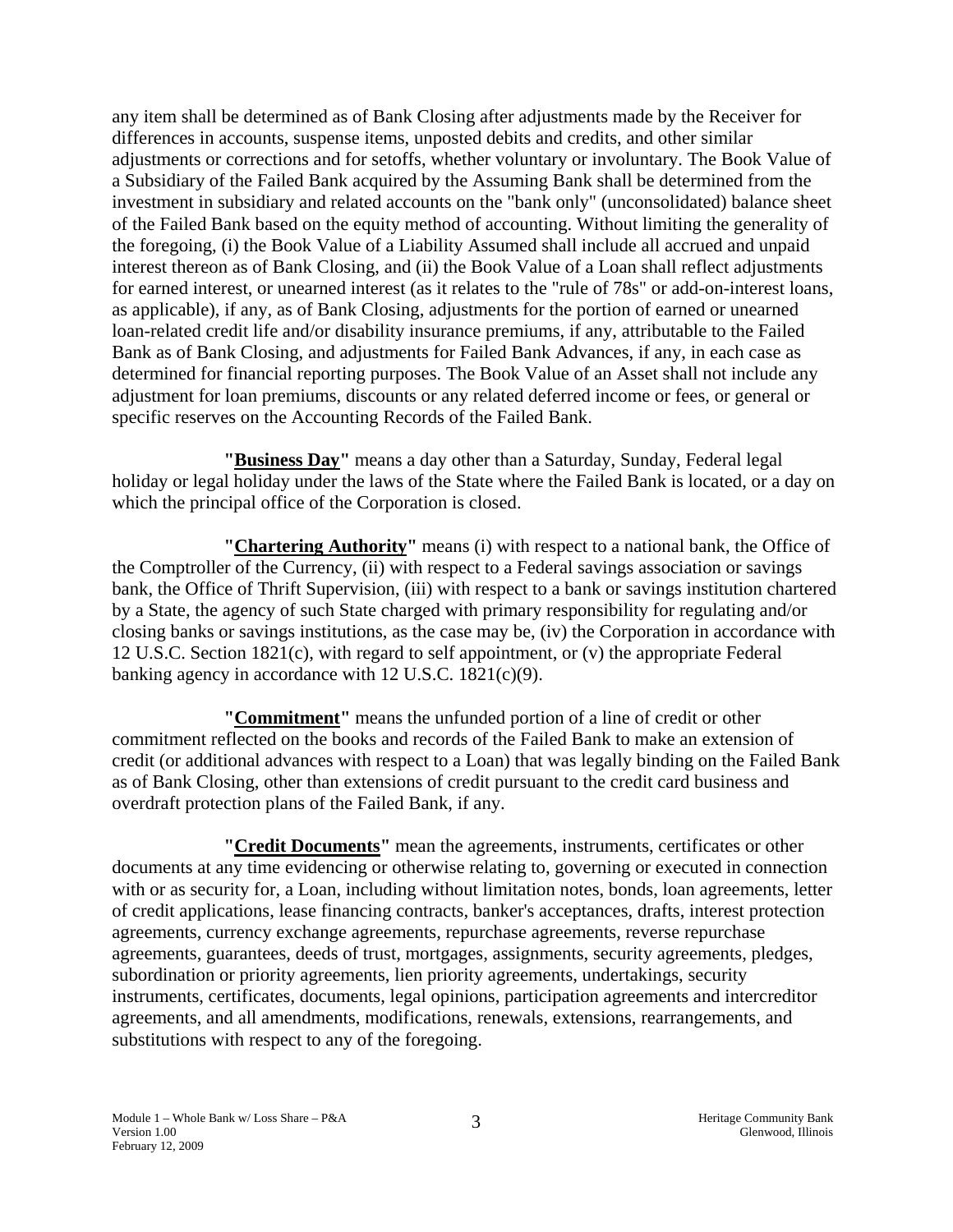**"Credit File"** means all Credit Documents and all other credit, collateral, or insurance documents in the possession or custody of the Assuming Bank, or any of its Subsidiaries or Affiliates, relating to an Asset or a Loan included in a Put Notice, or copies of any thereof.

**"Data Processing Lease"** means any lease or licensing agreement, binding on the Failed Bank as of Bank Closing, the subject of which is data processing equipment or computer hardware or software used in connection with data processing activities. A lease or licensing agreement for computer software used in connection with data processing activities shall constitute a Data Processing Lease regardless of whether such lease or licensing agreement also covers data processing equipment.

**"Deposit"** means a deposit as defined in 12 U.S.C. Section 1813(l), including without limitation, outstanding cashier's checks and other official checks and all uncollected items included in the depositors' balances and credited on the books and records of the Failed Bank; provided, that the term "Deposit" shall not include all or any portion of those deposit balances which, in the discretion of the Receiver or the Corporation, (i) may be required to satisfy it for any liquidated or contingent liability of any depositor arising from an unauthorized or unlawful transaction, or (ii) may be needed to provide payment of any liability of any depositor to the Failed Bank or the Receiver, including the liability of any depositor as a director or officer of the Failed Bank, whether or not the amount of the liability is or can be determined as of Bank Closing.

**"Equity Adjustment"** means the dollar amount resulting by subtracting the Book Value, as of Bank Closing, of all Liabilities Assumed under this Agreement by the Assuming Bank from the Book Value, as of Bank Closing, of all Assets acquired under this Agreement by the Assuming Bank, which may be a positive or a negative number.

**"Failed Bank Advances"** means the total sums paid by the Failed Bank to (i) protect its lien position, (ii) pay ad valorem taxes and hazard insurance, and (iii) pay credit life insurance, accident and health insurance, and vendor's single interest insurance.

**"Fair Market Value"** means (i)(a) "Market Value" as defined in the regulation prescribing the standards for real estate appraisals used in federally related transactions, 12 C.F.R. § 323.2(g), and accordingly shall mean the most probable price which a property should bring in a competitive and open market under all conditions requisite to a fair sale, the buyer and seller each acting prudently and knowledgeably, and assuming the price is not affected by undue stimulus. Implicit in this definition is the consummation of a sale as of a specified date and the passing of title from seller to buyer under conditions whereby:

- (1) Buyer and seller are typically motivated;
- (2) Both parties are well informed or well advised, and acting in what they consider their own best interests;
- (3) A reasonable time is allowed for exposure in the open market;
- (4) Payment is made in terms of cash in U.S. dollars or in terms of financial arrangements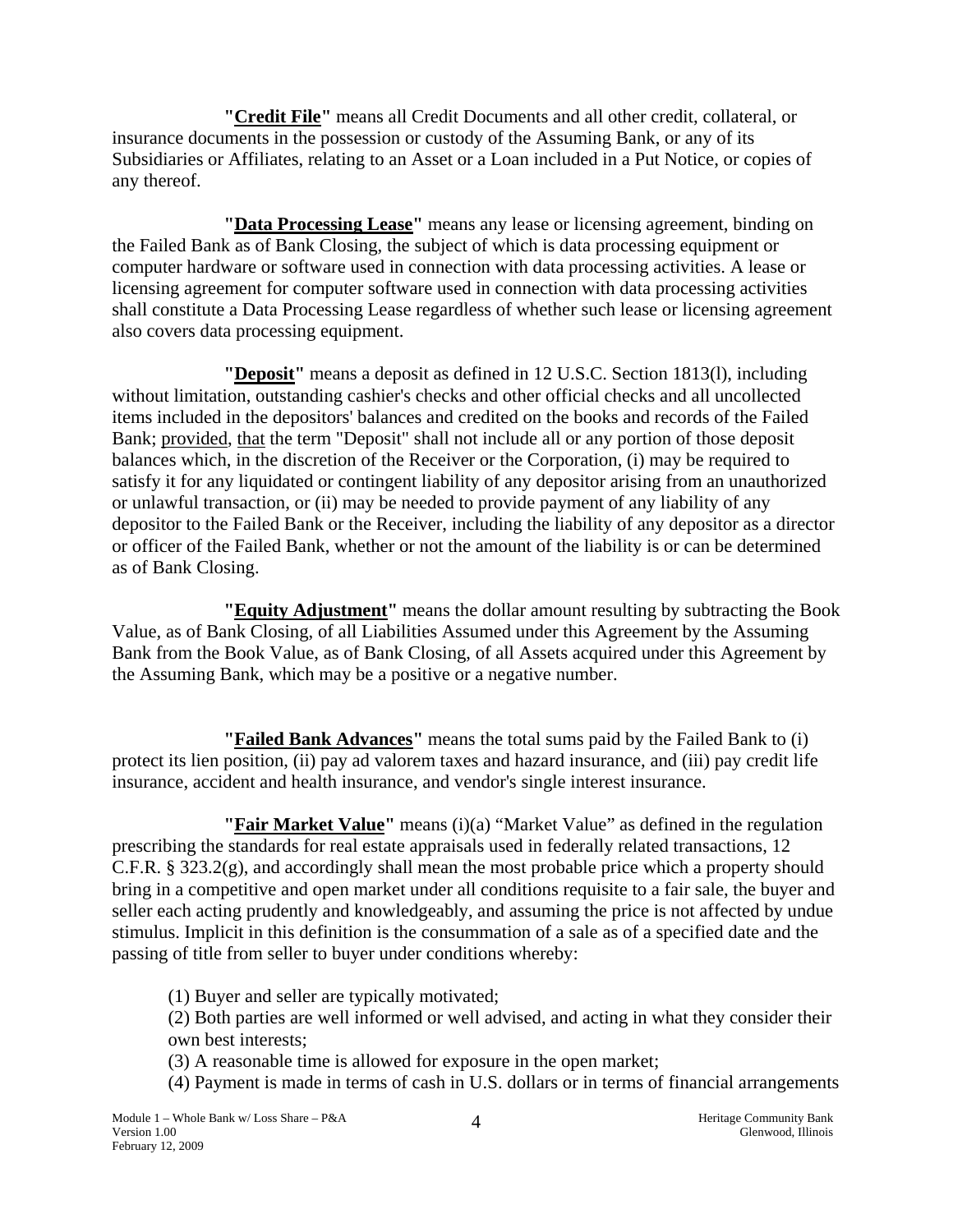comparable thereto; and

(5) The price represents the normal consideration for the property sold unaffected by special or creative financing or sales concessions granted by anyone associated with the sale;

as determined as of Bank Closing by an appraiser chosen by the Assuming Bank from a list of acceptable appraisers provided by the Receiver; any costs and fees associated with such determination shall be shared equally by the Receiver and the Assuming Bank, and (b) which, with respect to Bank Premises (to the extent, if any, that Bank Premises are purchased utilizing this valuation method), shall be determined not later than sixty (60) days after Bank Closing by an appraiser selected by the Assuming Bank from a list provided by the Receiver within fourteen (14) days after Bank Closing; or (ii) with respect to property other than Bank Premises purchased utilizing this valuation method, the price therefore as established by the Receiver and agreed to by the Assuming Bank, or in the absence of such agreement, as determined in accordance with clause (i)(a) above.

"**First Loss Amount**" means the dollar amount of liability that the Assuming Bank will incur prior to the commencement of loss sharing, which is the sum of (i) the Assuming Bank's transaction bid, as reflected on the Assuming Bank's bid form, plus (ii) the Assuming Bank's Deposit premium bid, as reflected on the Assuming Bank's bid form, plus (iii) the Equity Adjustment. The First Loss Amount may be a positive or negative number.

"**Fixtures**" means those leasehold improvements, additions, alterations and installations constituting all or a part of Bank Premises and which were acquired, added, built, installed or purchased at the expense of the Failed Bank, regardless of the holder of legal title thereto as of Bank Closing.

**"Furniture and Equipment"** means the furniture and equipment, other than motor vehicles, leased or owned by the Failed Bank and reflected on the books of the Failed Bank as of Bank Closing, including without limitation automated teller machines, carpeting, furniture, office machinery (including personal computers), shelving, office supplies, telephone, surveillance and security systems. Motor vehicles shall be considered other assets and pass at Book Value.

**"Indemnitees"** means, except as provided in paragraph (k) of Section 12.1, (i) the Assuming Bank, (ii) the Subsidiaries and Affiliates of the Assuming Bank other than any Subsidiaries or Affiliates of the Failed Bank that are or become Subsidiaries or Affiliates of the Assuming Bank, and (iii) the directors, officers, employees and agents of the Assuming Bank and its Subsidiaries and Affiliates who are not also present or former directors, officers, employees or agents of the Failed Bank or of any Subsidiary or Affiliate of the Failed Bank.

**"Information Package"** means the compilation of financial and other data with respect to the Failed Bank, as of December 5, 2008, and any amendments or supplements thereto provided to the Assuming Bank by the Corporation on the web site used by the Corporation to market the Failed Bank to potential acquirers.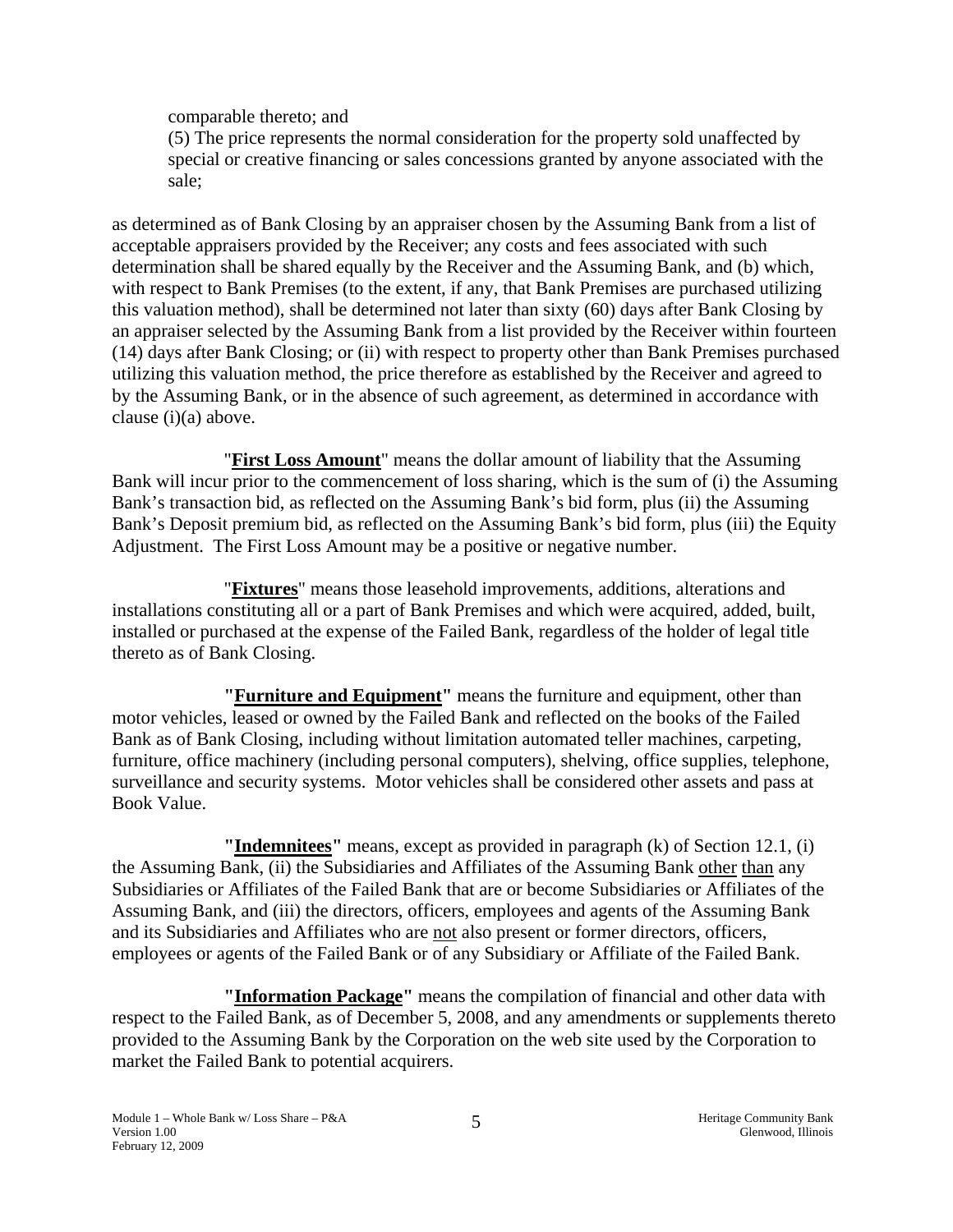**"Legal Balance"** means the amount of indebtedness legally owed by an Obligor with respect to a Loan, including principal and accrued and unpaid interest, late fees, attorneys' fees and expenses, taxes, insurance premiums, and similar charges, if any.

**"Liabilities Assumed"** has the meaning provided in Section 2.1.

**"Lien"** means any mortgage, lien, pledge, charge, assignment for security purposes, security interest, or encumbrance of any kind with respect to an Asset, including any conditional sale agreement or capital lease or other title retention agreement relating to such Asset.

**"Loans"** means all of the following owed to or held by the Failed Bank as of Bank Closing:

(i) loans (including loans which have been charged off the Accounting Records of the Failed Bank in whole or in part prior to the date of the Information Package), participation agreements, interests in participations, overdrafts of customers (including but not limited to overdrafts made pursuant to an overdraft protection plan or similar extensions of credit in connection with a deposit account), revolving commercial lines of credit, home equity lines of credit, Commitments, United States and/or State-guaranteed student loans, and lease financing contracts;

(ii) all Liens, rights (including rights of set-off), remedies, powers, privileges, demands, claims, priorities, equities and benefits owned or held by, or accruing or to accrue to or for the benefit of, the holder of the obligations or instruments referred to in clause (i) above, including but not limited to those arising under or based upon Credit Documents, casualty insurance policies and binders, standby letters of credit, mortgagee title insurance policies and binders, payment bonds and performance bonds at any time and from time to time existing with respect to any of the obligations or instruments referred to in clause (i) above; and

(iii) all amendments, modifications, renewals, extensions, refinancings, and refundings of or for any of the foregoing.

**"Obligor"** means each Person liable for the full or partial payment or performance of any Loan, whether such Person is obligated directly, indirectly, primarily, secondarily, jointly, or severally.

**"Other Real Estate"** means all interests in real estate (other than Bank Premises and Fixtures) and loans on "in substance foreclosure" status as of Bank Closing as recorded on the Accounting Records of the Failed Bank, including but not limited to mineral rights, leasehold rights, condominium and cooperative interests, air rights and development rights that are owned by the Failed Bank.

**"Person"** means any individual, corporation, partnership, joint venture, association, joint-stock company, trust, unincorporated organization, or government or any agency or political subdivision thereof, excluding the Corporation.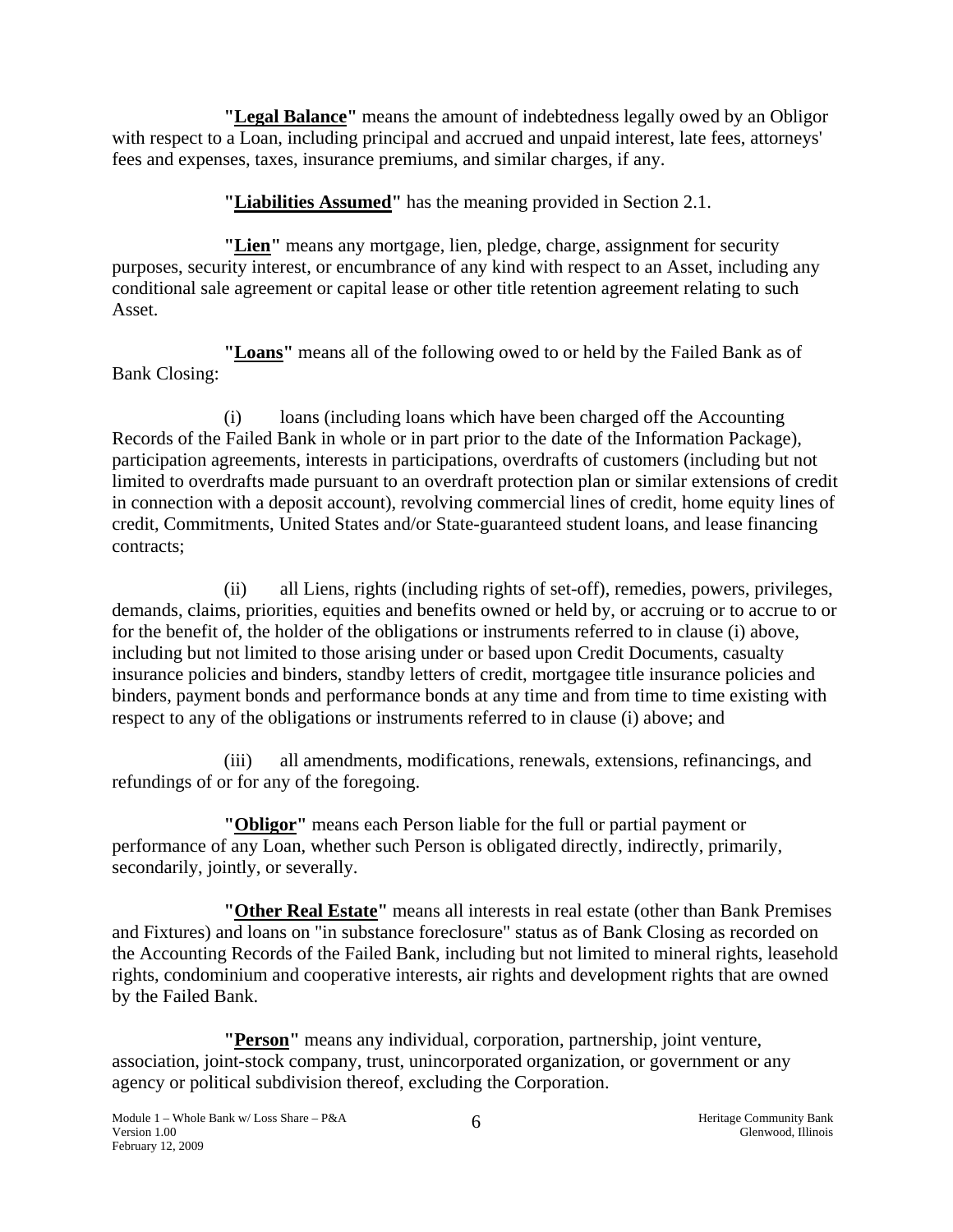**"Primary Indemnitor"** means any Person (other than the Assuming Bank or any of its Affiliates) who is obligated to indemnify or insure, or otherwise make payments (including payments on account of claims made against) to or on behalf of any Person in connection with the claims covered under Article XII, including without limitation any insurer issuing any directors and officers liability policy or any Person issuing a financial institution bond or banker's blanket bond.

**"Proforma"** means producing a balance sheet that reflects a reasonably accurate financial statement of the Failed bank through the date of closing. The Proforma financial statements serve as a basis for the opening entries of both the Assuming Bank and the Receiver.

**"Put Date"** has the meaning provided in Section 3.4.

**"Put Notice"** has the meaning provided in Section 3.4.

**"Qualified Financial Contract"** means a qualified financial contract as defined in 12 U.S.C. Section 1821(e)(8)(D).

**"Record"** means any document, microfiche, microfilm and computer records (including but not limited to magnetic tape, disc storage, card forms and printed copy) of the Failed Bank generated or maintained by the Failed Bank that is owned by or in the possession of the Receiver at Bank Closing.

**"Related Liability"** with respect to any Asset means any liability existing and reflected on the Accounting Records of the Failed Bank as of Bank Closing for (i) indebtedness secured by mortgages, deeds of trust, chattel mortgages, security interests or other liens on or affecting such Asset, (ii) ad valorem taxes applicable to such Asset, and (iii) any other obligation determined by the Receiver to be directly related to such Asset.

**"Related Liability Amount"** with respect to any Related Liability on the books of the Assuming Bank, means the amount of such Related Liability as stated on the Accounting Records of the Assuming Bank (as maintained in accordance with generally accepted accounting principles) as of the date as of which the Related Liability Amount is being determined. With respect to a liability that relates to more than one asset, the amount of such Related Liability shall be allocated among such assets for the purpose of determining the Related Liability Amount with respect to any one of such assets. Such allocation shall be made by specific allocation, where determinable, and otherwise shall be pro rata based upon the dollar amount of such assets stated on the Accounting Records of the entity that owns such asset.

 **"Repurchase Price"** means, with respect to any Loan the Book Value, adjusted to reflect changes to Book Value after Bank Closing, plus (ii) any interest on such Loan after Bank Closing, minus (iii) the total of amounts received by the Assuming Bank for such Loan, regardless of how applied, after Bank Closing, plus (iv) advances made by Assuming Bank, plus (v) total disbursements of principal made by Receiver that are not included in the Book Value.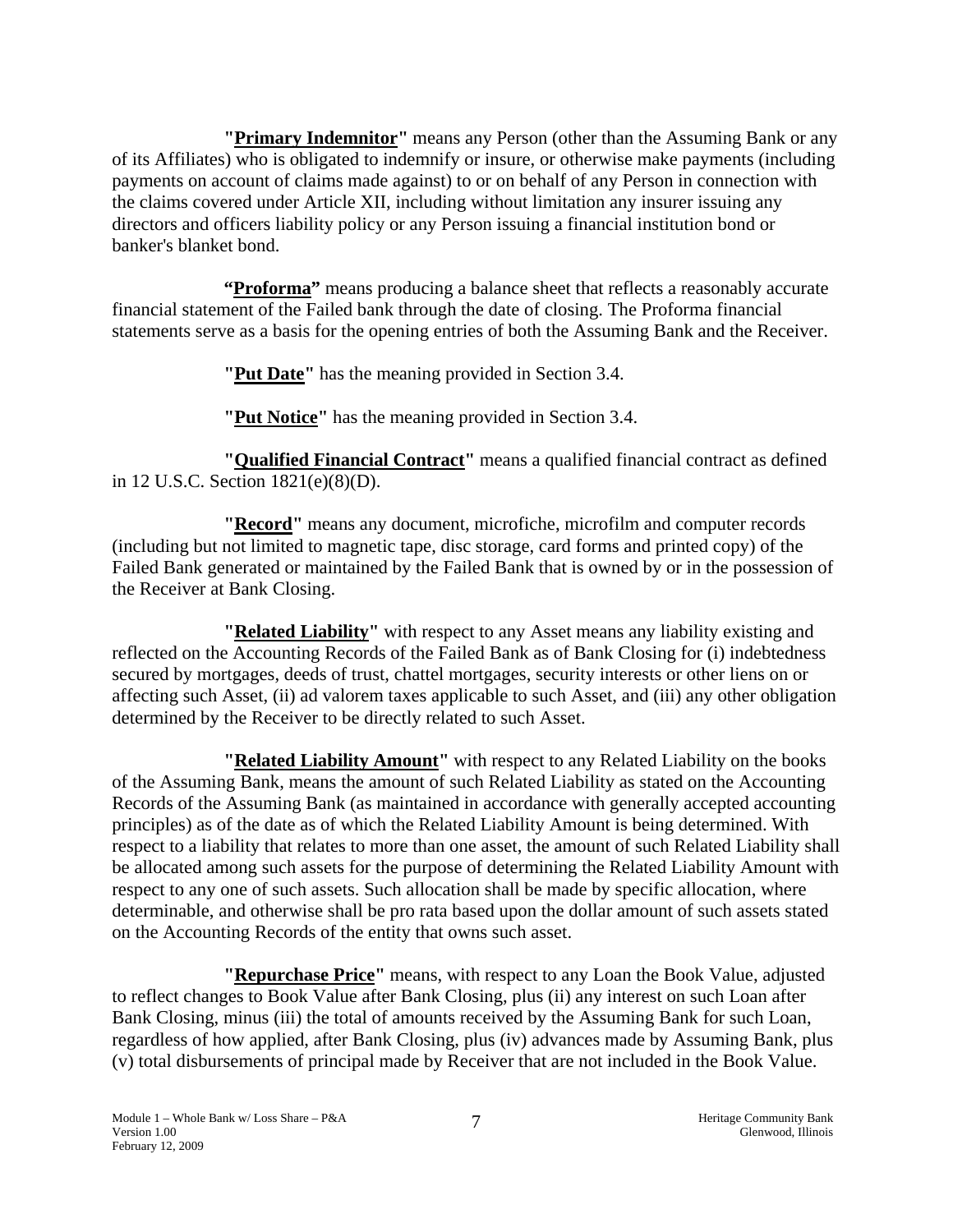<span id="page-11-0"></span> **"Safe Deposit Boxes"** means the safe deposit boxes of the Failed Bank, if any, including the removable safe deposit boxes and safe deposit stacks in the Failed Bank's vault(s), all rights and benefits (other than fees collected prior to Bank Closing) under rental agreements with respect to such safe deposit boxes, and all keys and combinations thereto.

**"Settlement Date"** means the first Business Day immediately prior to the day which is one hundred eighty (180) days after Bank Closing, or such other date prior thereto as may be agreed upon by the Receiver and the Assuming Bank. The Receiver, in its discretion, may extend the Settlement Date.

**"Settlement Interest Rate"** means, for the first calendar quarter or portion thereof during which interest accrues, the rate determined by the Receiver to be equal to the equivalent coupon issue yield on twenty-six (26)-week United States Treasury Bills in effect as of Bank Closing as published in The Wall Street Journal; provided, that if no such equivalent coupon issue yield is available as of Bank Closing, the equivalent coupon issue yield for such Treasury Bills most recently published in The Wall Street Journal prior to Bank Closing shall be used. Thereafter, the rate shall be adjusted to the rate determined by the Receiver to be equal to the equivalent coupon issue yield on such Treasury Bills in effect as of the first day of each succeeding calendar quarter during which interest accrues as published in The Wall Street Journal.

**"Subsidiary"** has the meaning set forth in Section 3(w)(4) of the Federal Deposit Insurance Act, 12 U.S.C. Section 1813(w)(4), as amended.

### **ARTICLE II ASSUMPTION OF LIABILITIES**

 **2.1 Liabilities Assumed by Assuming Bank.** The Assuming Bank expressly assumes at Book Value (subject to adjustment pursuant to Article VIII) and agrees to pay, perform, and discharge all of the following liabilities of the Failed Bank as of Bank Closing, except as otherwise provided in this Agreement (such liabilities referred to as "Liabilities Assumed"):

> (a) Assumed Deposits; provided, that as to any Deposits of public money which are Assumed Deposits, the Assuming Bank agrees to properly secure such Deposits with such of the Assets as appropriate which, prior to Bank Closing, were pledged as security therefor by the Failed Bank, or with assets of the Assuming Bank, if such securing Assets, if any, are insufficient to properly secure such Deposits;

(b) liabilities for indebtedness secured by mortgages, deeds of trust, chattel mortgages, security interests or other liens on or affecting any Assets, if any; provided, that the assumption of any liability pursuant to this paragraph shall be limited to the market value of the Assets securing such liability as determined by the Receiver;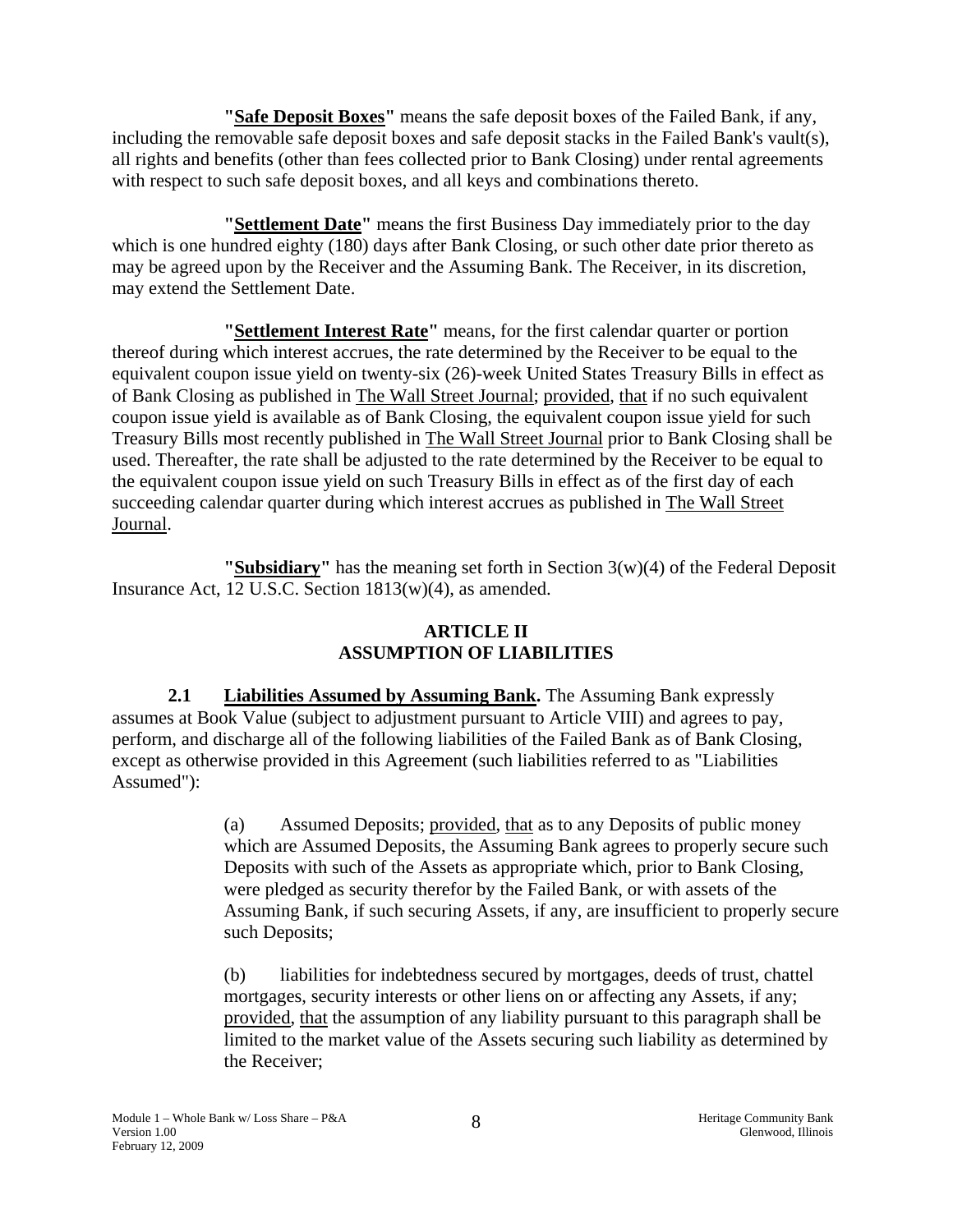(c) borrowings from Federal Reserve Banks and Federal Home Loan Banks, if any, provided, that the assumption of any liability pursuant to this paragraph shall be limited to the market value of the assets securing such liability as determined by the Receiver; and overdrafts, debit balances, service charges, reclamations, and adjustments to accounts with the Federal Reserve Banks as reflected on the books and records of any such Federal Reserve Bank within ninety (90) days after Bank Closing, if any;

(d) ad valorem taxes applicable to any Asset, if any; provided, that the assumption of any ad valorem taxes pursuant to this paragraph shall be limited to an amount equal to the market value of the Asset to which such taxes apply as determined by the Receiver;

(e) liabilities, if any, for federal funds purchased, repurchase agreements and overdrafts in accounts maintained with other depository institutions (including any accrued and unpaid interest thereon computed to and including Bank Closing); provided, that the assumption of any liability pursuant to this paragraph shall be limited to the market value of the Assets securing such liability as determined by the Receiver;

(f) United States Treasury tax and loan note option accounts, if any;

(g) liabilities for any acceptance or commercial letter of credit (other than "standby letters of credit" as defined in 12 C.F.R. Section 337.2(a)); provided, that the assumption of any liability pursuant to this paragraph shall be limited to the market value of the Assets securing such liability as determined by the Receiver;

(h) duties and obligations assumed pursuant to this Agreement including without limitation those relating to the Failed Bank's credit card business, overdraft protection plans, safe deposit business, safekeeping business or trust business, if any;

(i) liabilities, if any, for Commitments;

(j) liabilities, if any, for amounts owed to any Subsidiary of the Failed Bank acquired under Section 3.1;

(k) liabilities, if any, with respect to Qualified Financial Contracts;

(l) duties and obligations under any contract pursuant to which the Failed Bank provides mortgage servicing for others, or mortgage servicing is provided to the Failed Bank by others;

(m) all asset-related offensive litigation liabilities and all asset-related defensive litigation liabilities, but only to the extent such liabilities relate to assets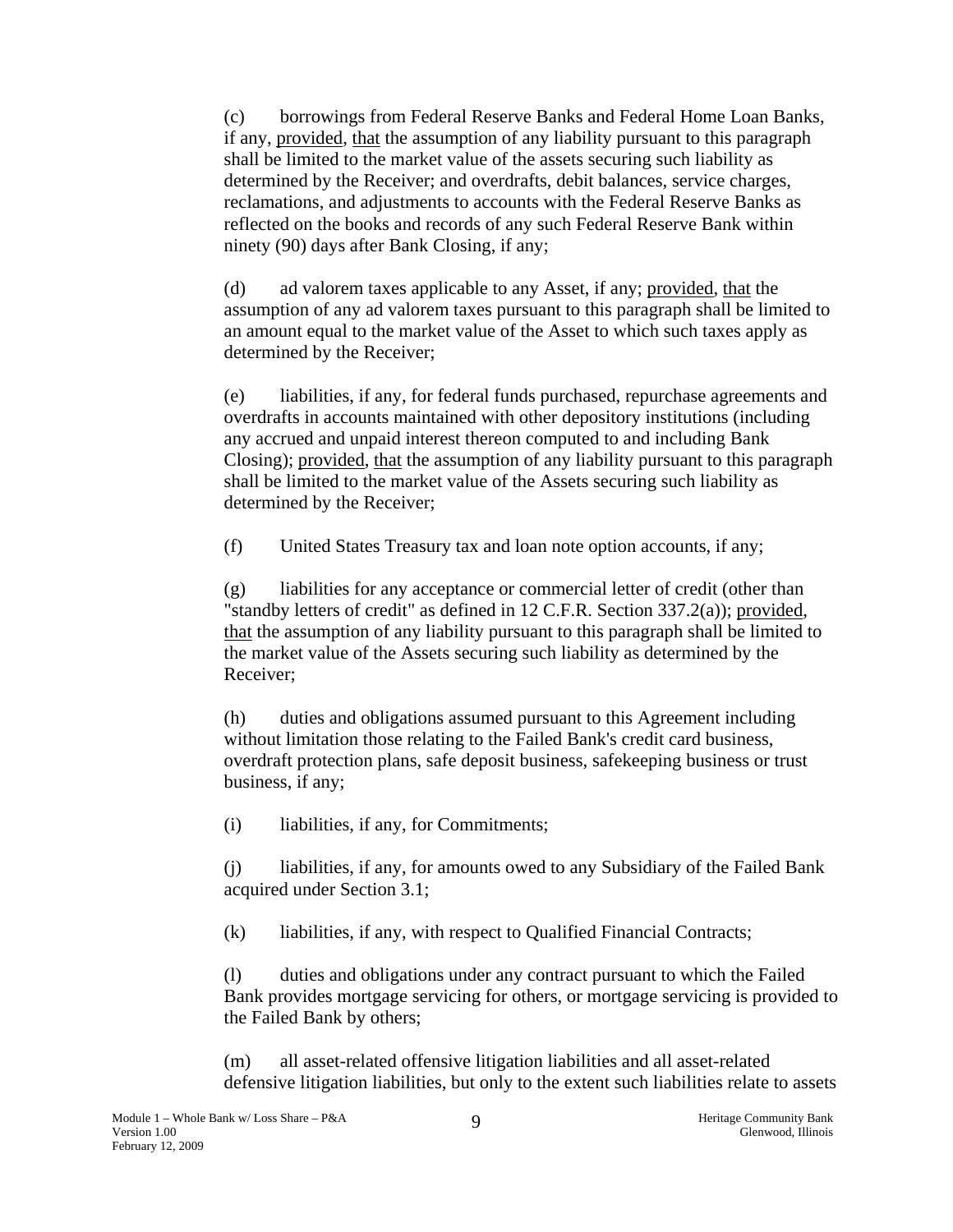<span id="page-13-0"></span>subject to a loss share agreement, and provided that all other defensive litigation and any class actions with respect to credit card business are retained by the Receiver; and

(n) unsecured liabilities; provided, except in the case of subparagraphs (h), (i) and (l), only to the extent such liabilities appear on the books and records of the Failed Bank as of Bank Closing.

Schedule 2.1 attached hereto and incorporated herein sets forth certain categories of Liabilities Assumed and the aggregate Book Value of the Liabilities Assumed in such categories. Such schedule is based upon the best information available to the Receiver and may be adjusted as provided in Article VIII.

**2.2 Interest on Deposit Liabilities.** The Assuming Bank agrees that, from and after Bank Closing, it will accrue and pay interest on Deposit liabilities assumed pursuant to Section 2.1 at a rate(s) it shall determine; provided, that for non-transaction Deposit liabilities such rate(s) shall not be less than the lowest rate offered by the Assuming Bank to its depositors for non-transaction deposit accounts. The Assuming Bank shall permit each depositor to withdraw, without penalty for early withdrawal, all or any portion of such depositor's Deposit, whether or not the Assuming Bank elects to pay interest in accordance with any deposit agreement formerly existing between the Failed Bank and such depositor; and further provided, that if such Deposit has been pledged to secure an obligation of the depositor or other party, any withdrawal thereof shall be subject to the terms of the agreement governing such pledge. The Assuming Bank shall give notice to such depositors as provided in Section 5.3 of the rate(s) of interest which it has determined to pay and of such withdrawal rights.

**2.3 Unclaimed Deposits.** If, within eighteen (18) months after Bank Closing, any depositor of the Failed Bank does not claim or arrange to continue such depositor's Deposit assumed pursuant to Section 2.1 at the Assuming Bank, the Assuming Bank shall, within fifteen (15) Business Days after the end of such eighteen (18)-month period, (i) refund to the Corporation the full amount of each such Deposit (without reduction for service charges), (ii) provide to the Corporation a schedule of all such refunded Deposits in such form as may be prescribed by the Corporation, and (iii) assign, transfer, convey and deliver to the Receiver all right, title and interest of the Assuming Bank in and to Records previously transferred to the Assuming Bank and other records generated or maintained by the Assuming Bank pertaining to such Deposits. During such eighteen (18)-month period, at the request of the Corporation, the Assuming Bank promptly shall provide to the Corporation schedules of unclaimed deposits in such form as may be prescribed by the Corporation.

**2.4 Employee Plans.** Except as provided in Section 4.12, the Assuming Bank shall have no liabilities, obligations or responsibilities under the Failed Bank's health care, bonus, vacation, pension, profit sharing, deferred compensation, 401K or stock purchase plans or similar plans, if any, unless the Receiver and the Assuming Bank agree otherwise subsequent to the date of this Agreement.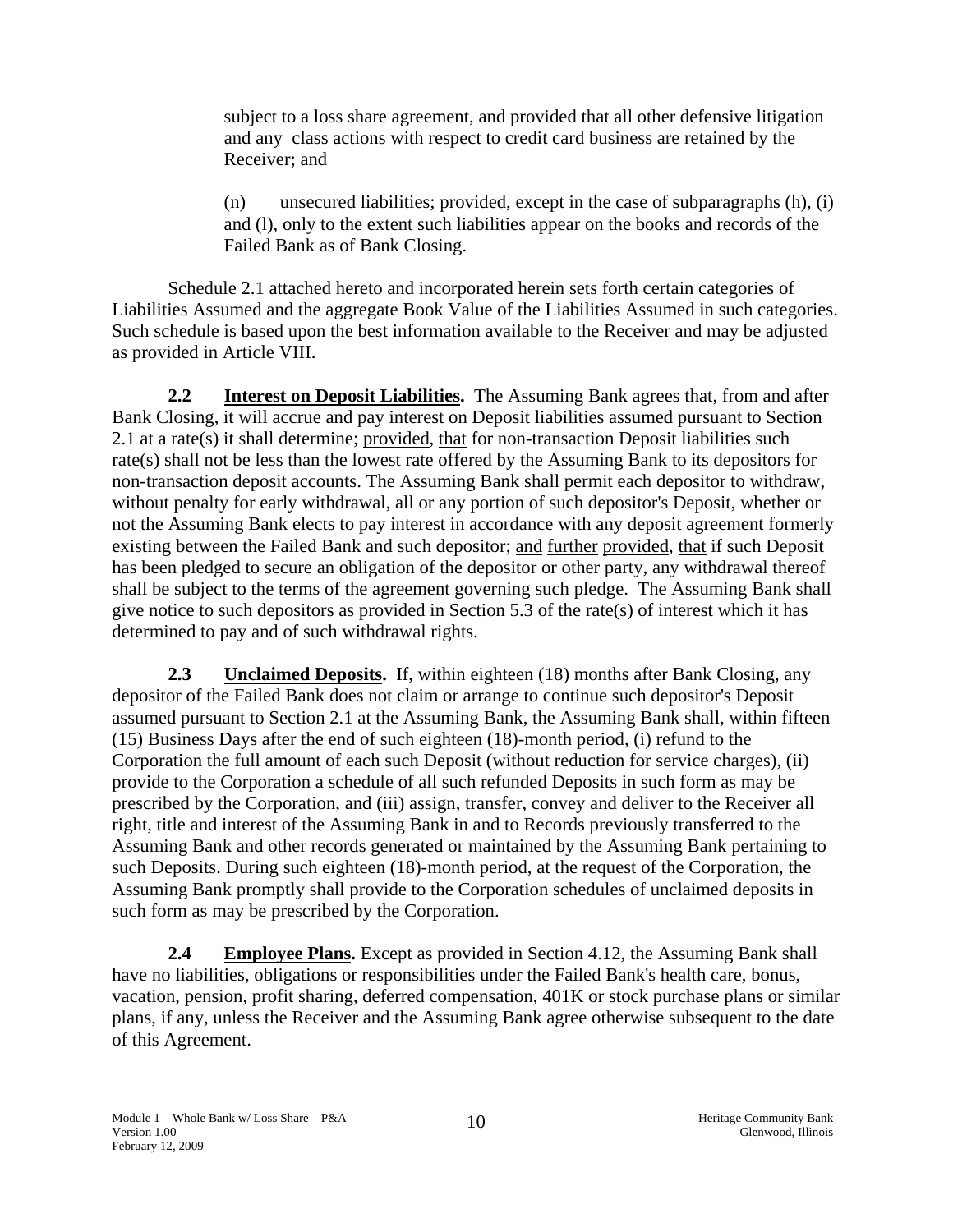### **ARTICLE III PURCHASE OF ASSETS**

<span id="page-14-0"></span>Assuming Bank includes, but is not limited to, the entities listed on Schedule 3.1a.  **3.1 Assets Purchased by Assuming Bank**. With the exception of certain assets expressly excluded in Sections 3.5 and 3.6, the Assuming Bank hereby purchases from the Receiver, and the Receiver hereby sells, assigns, transfers, conveys, and delivers to the Assuming Bank, all right, title, and interest of the Receiver in and to all of the assets (real, personal and mixed, wherever located and however acquired) including all subsidiaries, joint ventures, partnerships, and any and all other business combinations or arrangements, whether active, inactive, dissolved or terminated, of the Failed Bank whether or not reflected on the books of the Failed Bank as of Bank Closing. Schedules 3.1 and 3.1a attached hereto and incorporated herein. sets forth certain categories of Assets purchased hereunder. Such schedule is based upon the best information available to the Receiver and may be adjusted as provided in Article VIII. Assets are purchased hereunder by the Assuming Bank subject to all liabilities for indebtedness collateralized by Liens affecting such Assets to the extent provided in Section 2.1. The subsidiaries, joint ventures, partnerships, and any and all other business combinations or arrangements, whether active, inactive, dissolved or terminated being purchased by the Notwithstanding Section 4.8, the Assuming Bank specifically purchases all mortgage servicing rights and obligations of the Failed Bank.

## **3.2 Asset Purchase Price**.

(a) All Assets and assets of the Failed Bank subject to an option to purchase by the Assuming Bank shall be purchased for the amount, or the amount resulting from the method specified for determining the amount, as specified on Schedule 3.2, except as otherwise may be provided herein. Any Asset, asset of the Failed Bank subject to an option to purchase or other asset purchased for which no purchase price is specified on Schedule 3.2 or otherwise herein shall be purchased at its Book Value. Loans or other assets charged off the Accounting Records of the Failed Bank prior to the date of the Information Package shall be purchased at a price of zero.

(b) Qualified Financial Contracts shall be purchased at market value determined in accordance with the terms of Exhibit 3.2(c). Any costs associated with such valuation shall be shared equally by the Receiver and the Assuming Bank.

**3.3 Manner of Conveyance; Limited Warranty; Nonrecourse; Etc. THE CONVEYANCE OF ALL ASSETS, INCLUDING REAL AND PERSONAL PROPERTY INTERESTS, PURCHASED BY THE ASSUMING BANK UNDER THIS AGREEMENT SHALL BE MADE, AS NECESSARY, BY RECEIVER'S DEED OR RECEIVER'S BILL OF SALE, "AS IS", "WHERE IS", WITHOUT RECOURSE AND, EXCEPT AS OTHERWISE SPECIFICALLY PROVIDED IN THIS AGREEMENT, WITHOUT ANY WARRANTIES WHATSOEVER WITH RESPECT TO SUCH ASSETS, EXPRESS OR IMPLIED, WITH RESPECT TO TITLE, ENFORCEABILITY, COLLECTIBILITY, DOCUMENTATION OR FREEDOM FROM LIENS OR ENCUMBRANCES (IN WHOLE OR IN PART), OR ANY OTHER MATTERS.**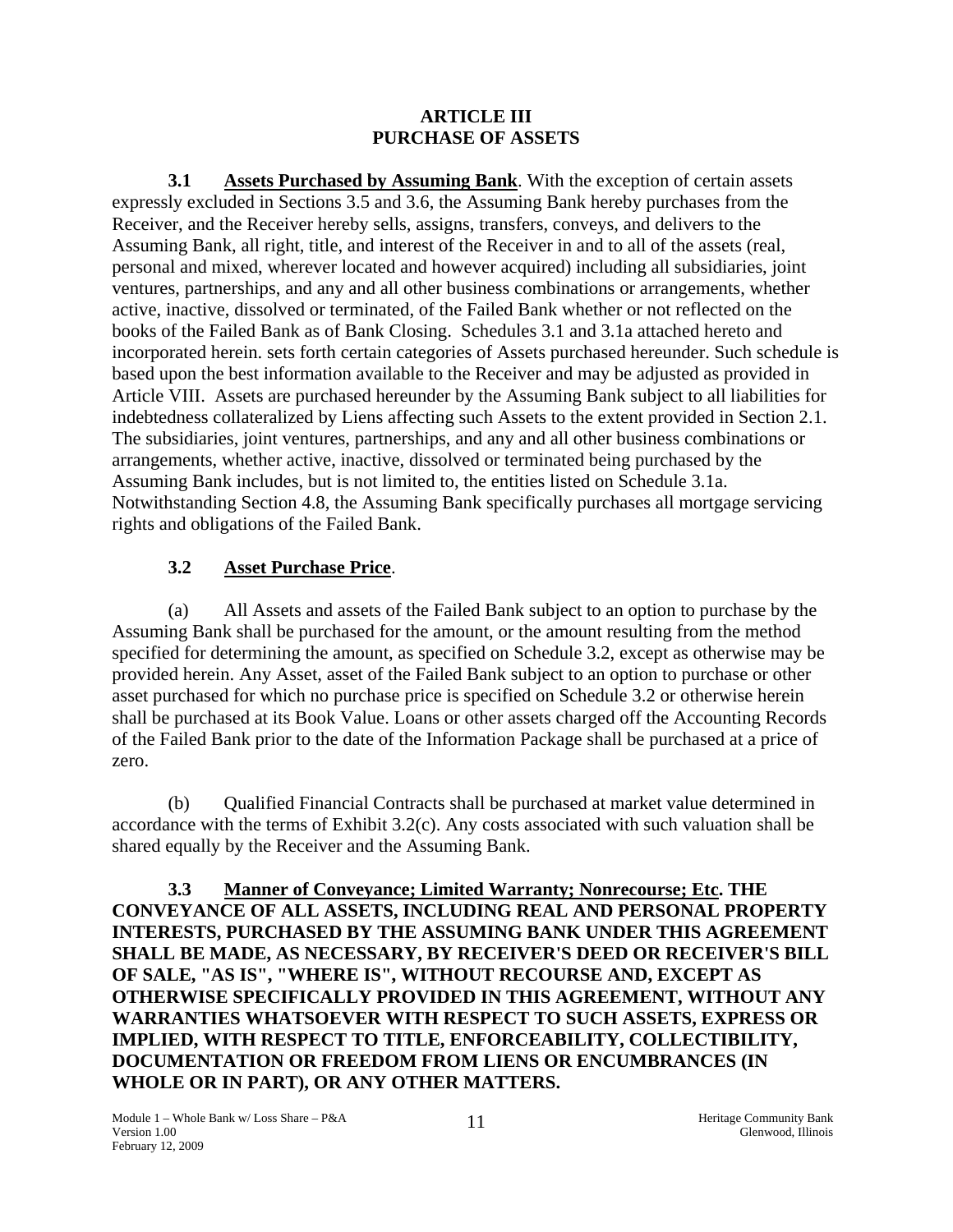## <span id="page-15-0"></span> **3.4 Puts of Assets to the Receiver**.

# (a) **Puts Prior to the Settlement Date.**

(i) During the period from Bank Closing to and including the Business Day immediately preceding the Settlement Date, the Assuming Bank shall be entitled to require the Receiver to purchase any Asset which the Assuming Bank can establish is evidenced by forged or stolen instruments as of Bank Closing.

(ii) At the end of the thirty (30)-day period following Bank Closing and at that time only, in accordance with this Section 3.4, the Assuming Bank shall be entitled to require the Receiver to purchase any remaining overdraft transferred to the Assuming Bank pursuant to 3.1 which both was made after the "as of" date of the Information Package and was not made pursuant to an overdraft protection plan or similar extension of credit.

The Assuming Bank shall transfer all such Assets to the Receiver without recourse, and shall indemnify the Receiver against any and all claims of any Person claiming by, through or under the Assuming Bank with respect to any such Asset, as provided in Section 12.4.

(b) **Notices to the Receiver**. In the event that the Assuming Bank elects to require the Receiver to purchase one or more Assets, the Assuming Bank shall deliver to the Receiver a notice (a "Put Notice") which shall include:

- (i) a list of all Assets that the Assuming Bank requires the Receiver to purchase;
- (ii) a list of all Related Liabilities with respect to the Assets identified pursuant to (i) above; and
- (iii) a statement of the estimated Repurchase Price of each Asset identified pursuant to (i) above as of the applicable Put Date.

Such notice shall be in the form prescribed by the Receiver or such other form to which the Receiver shall consent. As provided in Section 9.6, the Assuming Bank shall deliver to the Receiver such documents, Credit Files and such additional information relating to the subject matter of the Put Notice as the Receiver may request and shall provide to the Receiver full access to all other relevant books and records.

(c) **Purchase by Receiver**. The Receiver shall purchase Assets that are specified in the Put Notice and shall assume Related Liabilities with respect to such Assets, and the transfer of such Assets and Related Liabilities shall be effective as of a date determined by the Receiver which date shall not be later than thirty (30) days after receipt by the Receiver of the Put Notice (the "Put Date").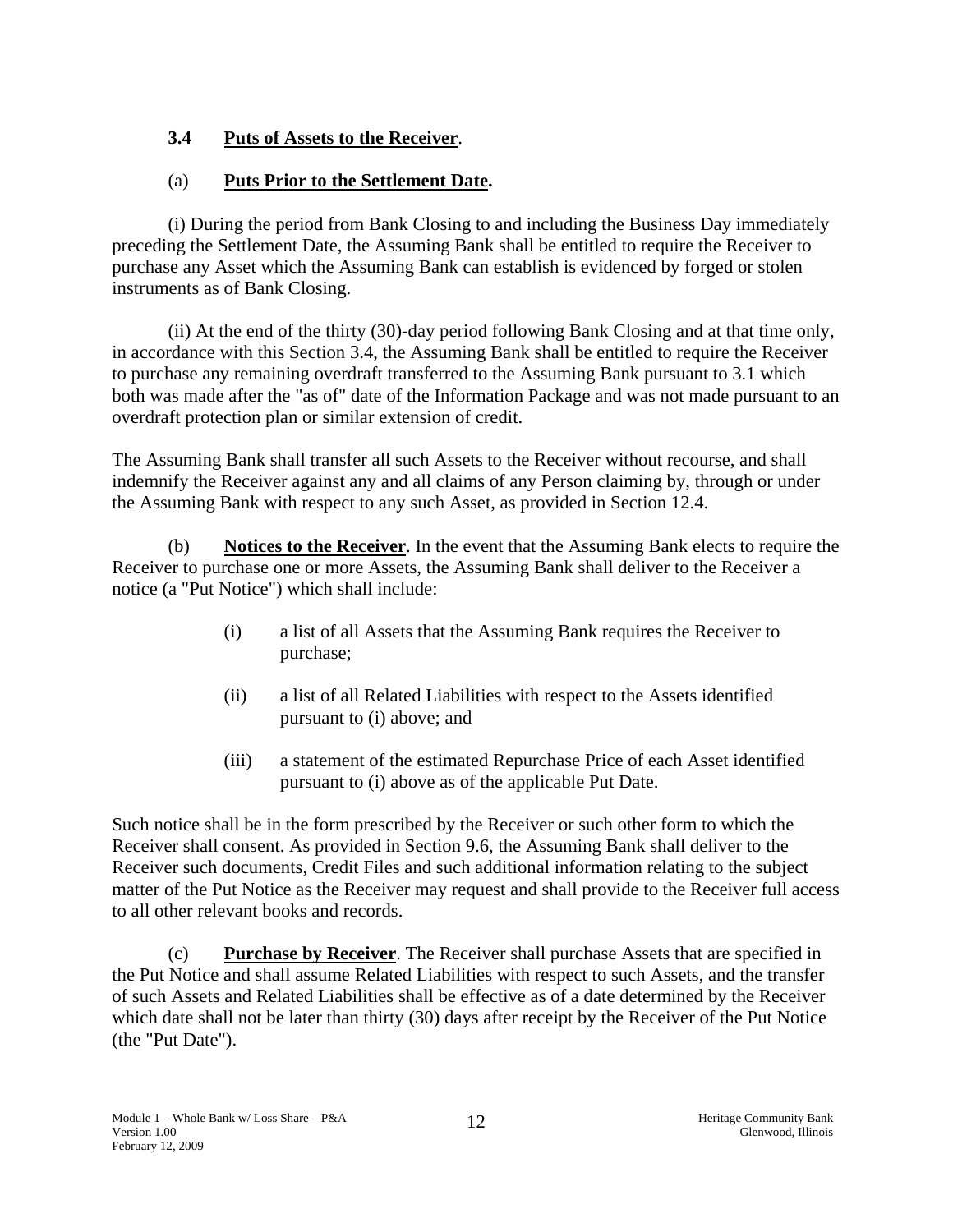<span id="page-16-0"></span> (d) **Purchase Price and Payment Date**. Each Asset purchased by the Receiver pursuant to this Section 3.4 shall be purchased at a price equal to the Repurchase Price of such Asset less the Related Liability Amount applicable to such Asset, in each case determined as of the applicable Put Date. If the difference between such Repurchase Price and such Related Liability Amount is positive, then the Receiver shall pay to the Assuming Bank the amount of such difference; if the difference between such amounts is negative, then the Assuming Bank shall pay to the Receiver the amount of such difference. The Assuming Bank or the Receiver, as the case may be, shall pay the purchase price determined pursuant to this Section 3.4(d) not later than the twentieth (20th) Business Day following the applicable Put Date, together with interest on such amount at the Settlement Interest Rate for the period from and including such Put Date to and including the day preceding the date upon which payment is made.

(e) **Servicing.** The Assuming Bank shall administer and manage any Asset subject to purchase by the Receiver in accordance with usual and prudent banking standards and business practices until such time as such Asset is purchased by the Receiver.

(f) **Reversals**. In the event that the Receiver purchases an Asset (and assumes the Related Liability) that it is not required to purchase pursuant to this Section 3.4, the Assuming Bank shall repurchase such Asset (and assume such Related Liability) from the Receiver at a price computed so as to achieve the same economic result as would apply if the Receiver had never purchased such Asset pursuant to this Section 3.4.

**3.5 Assets Not Purchased by Assuming Bank**. The Assuming Bank does not purchase, acquire or assume, or (except as otherwise expressly provided in this Agreement) obtain an option to purchase, acquire or assume under this Agreement:

(a) any financial institution bonds, banker's blanket bonds, or public liability, fire, or extended coverage insurance policy or any other insurance policy of the Failed Bank, or premium refund, unearned premium derived from cancellation, or any proceeds payable with respect to any of the foregoing;

(b) any interest, right, action, claim, or judgment against (i) any officer, director, employee, accountant, attorney, or any other Person employed or retained by the Failed Bank or any Subsidiary of the Failed Bank on or prior to Bank Closing arising out of any act or omission of such Person in such capacity, (ii) any underwriter of financial institution bonds, banker's blanket bonds or any other insurance policy of the Failed Bank, (iii) any shareholder or holding company of the Failed Bank, or (iv) any other Person whose action or inaction may be related to any loss (exclusive of any loss resulting from such Person's failure to pay on a Loan made by the Failed Bank) incurred by the Failed Bank; provided, that for the purposes hereof, the acts, omissions or other events giving rise to any such claim shall have occurred on or before Bank Closing, regardless of when any such claim is discovered and regardless of whether any such claim is made with respect to a financial institution bond, banker's blanket bond, or any other insurance policy of the Failed Bank in force as of Bank Closing;

(c) prepaid regulatory assessments of the Failed Bank, if any;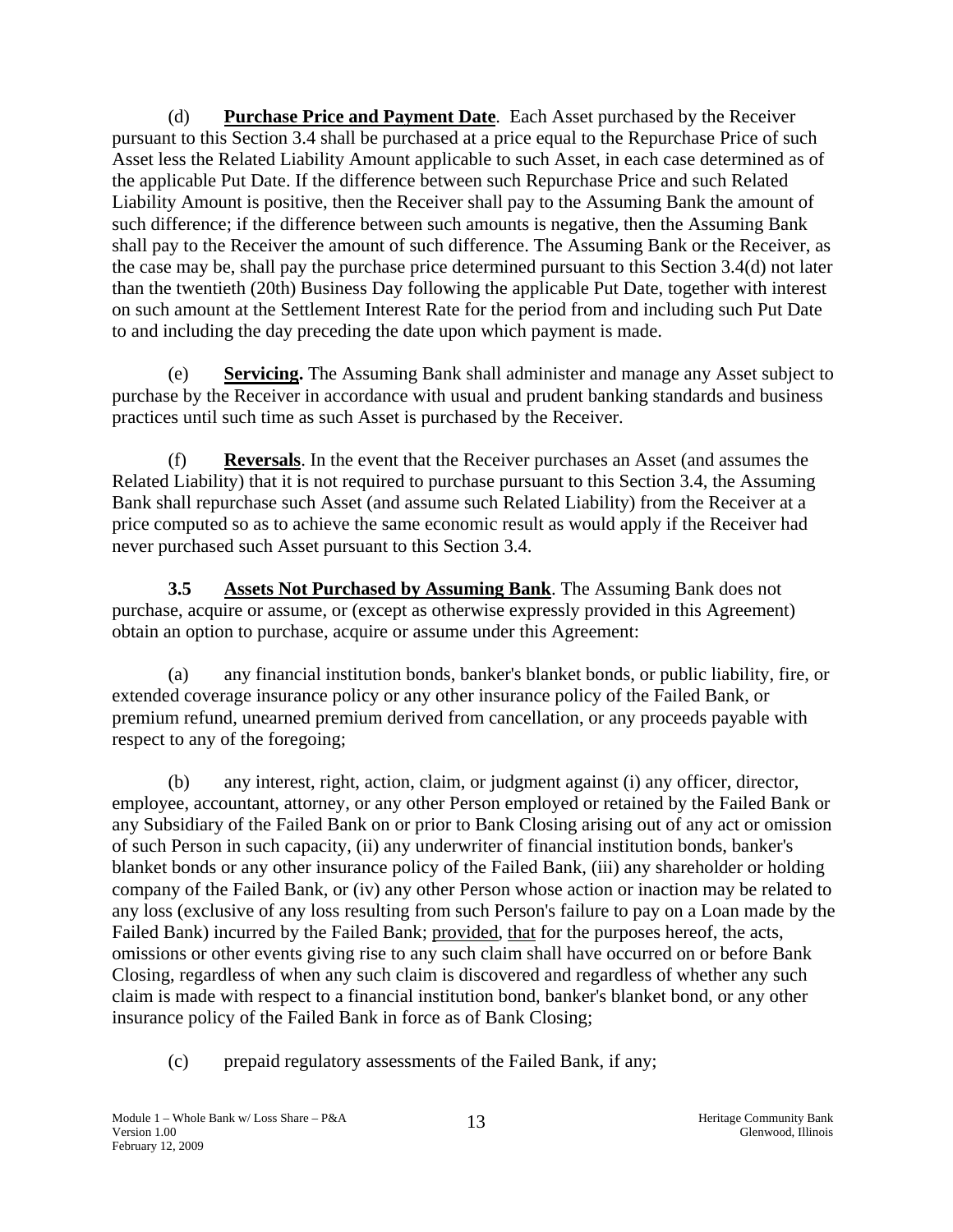<span id="page-17-0"></span>(d) legal or equitable interests in tax receivables of the Failed Bank, if any, including any claims arising as a result of the Failed Bank having entered into any agreement or otherwise being joined with another Person with respect to the filing of tax returns or the payment of taxes;

(e) amounts reflected on the Accounting Records of the Failed Bank as of Bank Closing as a general or specific loss reserve or contingency account, if any;

(f) leased or owned Bank Premises and leased or owned Furniture and Equipment and Fixtures and data processing equipment (including hardware and software) located on leased or owned Bank Premises, if any; provided, that the Assuming Bank does obtain an option under Section 4.6, Section 4.7 or Section 4.8, as the case may be, with respect thereto;

(g) owned Bank Premises which the Receiver, in its discretion, determines may contain environmentally hazardous substances;

(h) any "goodwill," as such term is defined in the instructions to the report of condition prepared by banks examined by the Corporation in accordance with 12 C.F.R. Section 304.4, and other intangibles;

- (i) any criminal restitution or forfeiture orders issued in favor of the Failed Bank;
- (j) reserved;
- (k) assets essential to the Receiver in accordance with Section 3.6.

# **3.6 Retention or Repurchase of Assets Essential to Receiver**.

(a) The Receiver may refuse to sell to the Assuming Bank, or the Assuming Bank agrees, at the request of the Receiver set forth in a written notice to the Assuming Bank, to assign, transfer, convey, and deliver to the Receiver all of the Assuming Bank's right, title and interest in and to, any Asset or asset essential to the Receiver as determined by the Receiver in its discretion (together with all Credit Documents evidencing or pertaining thereto), which may include any Asset or asset that the Receiver determines to be:

- (i) made to an officer, director, or other Person engaging in the affairs of the Failed Bank, its Subsidiaries or Affiliates or any related entities of any of the foregoing;
- (ii) the subject of any investigation relating to any claim with respect to any item described in Section 3.5(a) or (b), or the subject of, or potentially the subject of, any legal proceedings;
- (iii) made to a Person who is an Obligor on a loan owned by the Receiver or the Corporation in its corporate capacity or its capacity as receiver of any institution;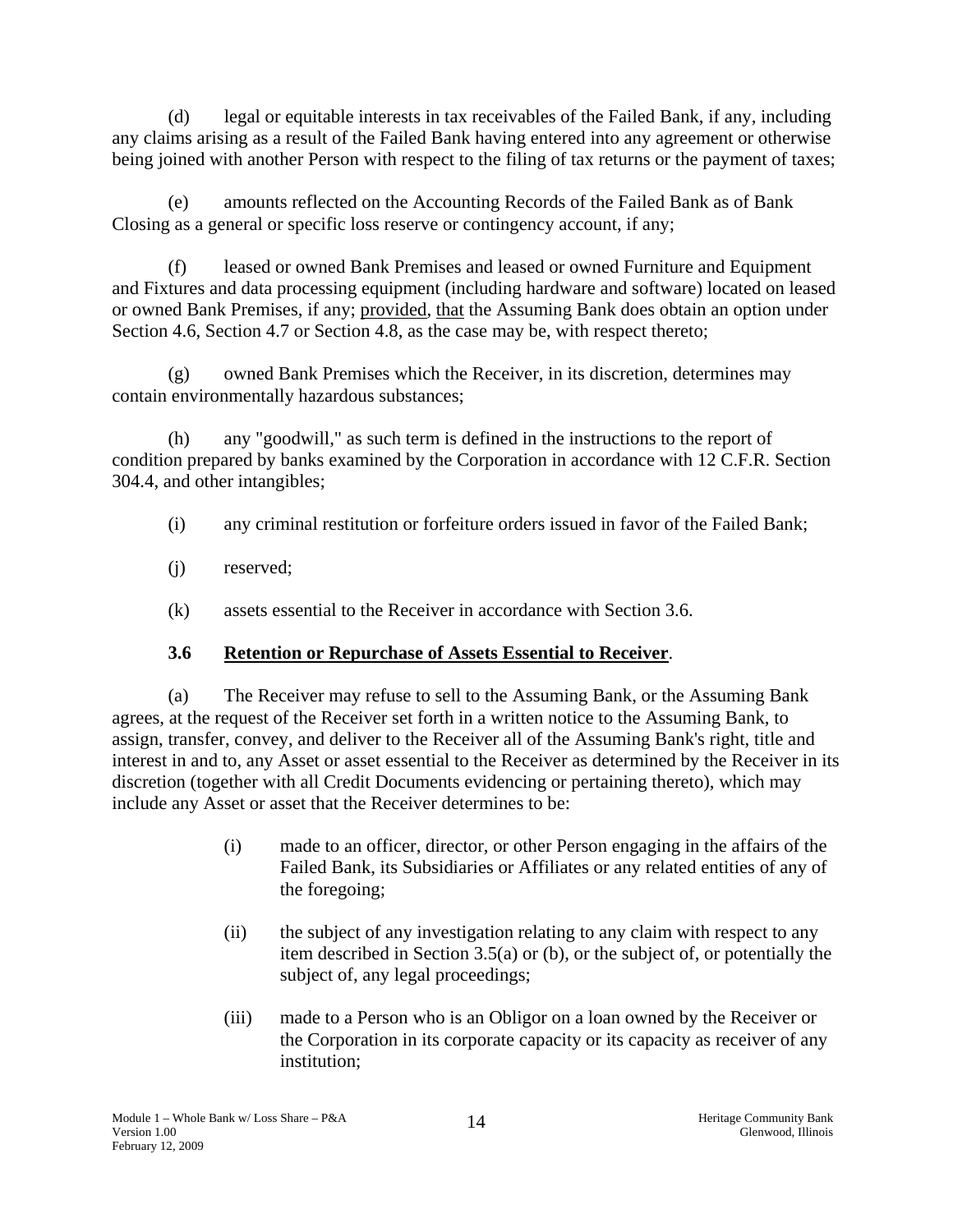- <span id="page-18-0"></span>(iv) secured by collateral which also secures any asset owned by the Receiver; or
- (v) related to any asset of the Failed Bank not purchased by the Assuming Bank under this Article III or any liability of the Failed Bank not assumed by the Assuming Bank under Article II.

(b) Each such Asset or asset purchased by the Receiver shall be purchased at a price equal to the Repurchase Price thereof less the Related Liability Amount with respect to any Related Liabilities related to such Asset or asset, in each case determined as of the date of the notice provided by the Receiver pursuant to Section 3.6(a). The Receiver shall pay the Assuming Bank not later than the twentieth (20th) Business Day following receipt of related Credit Documents and Credit Files together with interest on such amount at the Settlement Interest Rate for the period from and including the date of receipt of such documents to and including the day preceding the day on which payment is made. The Assuming Bank agrees to administer and manage each such Asset or asset in accordance with usual and prudent banking standards and business practices until each such Asset or asset is purchased by the Receiver. All transfers with respect to Asset or assets under this Section 3.6 shall be made as provided in Section 9.6. The Assuming Bank shall transfer all such Asset or assets and Related Liabilities to the Receiver without recourse, and shall indemnify the Receiver against any and all claims of any Person claiming by, through or under the Assuming Bank with respect to any such Asset or asset, as provided in Section 12.4.

# **ARTICLE IV ASSUMPTION OF CERTAIN DUTIES AND OBLIGATIONS**

The Assuming Bank agrees with the Receiver and the Corporation as follows:

**4.1 Continuation of Banking Business**. The Assuming Bank agrees to provide full service banking in the trade area of the Failed Bank commencing on the first banking business day after Bank Closing and to maintain such presence until it has received all necessary regulatory approvals to cease providing such banking services in the trade area. At the option of the Assuming Bank, such banking services may be provided at any or all of the Bank Premises, or at other premises within such trade area.

**4.2** Agreement with Respect to Credit Card Business. The Assuming Bank agrees to honor and perform, from and after Bank Closing, all duties and obligations with respect to the Failed Bank's credit card business, and/or processing related to credit cards, if any, and assumes all outstanding extensions of credit with respect thereto.

**4.3 Agreement with Respect to Safe Deposit Business**. The Assuming Bank assumes and agrees to discharge, from and after Bank Closing, in the usual course of conducting a banking business, the duties and obligations of the Failed Bank with respect to all Safe Deposit Boxes, if any, of the Failed Bank and to maintain all of the necessary facilities for the use of such boxes by the renters thereof during the period for which such boxes have been rented and the rent therefor paid to the Failed Bank, subject to the provisions of the rental agreements between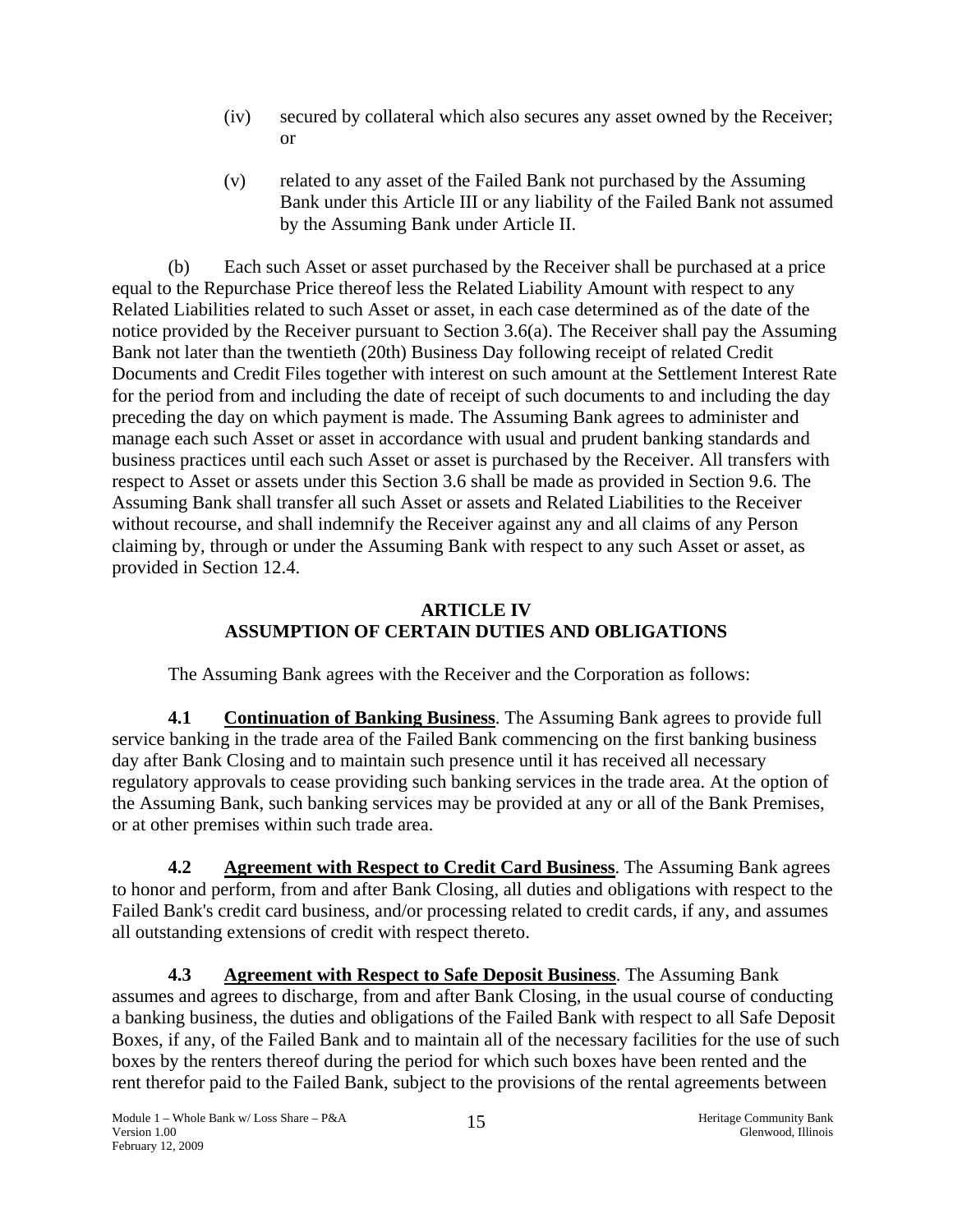<span id="page-19-0"></span>the Failed Bank and the respective renters of such boxes; provided, that the Assuming Bank may relocate the Safe Deposit Boxes of the Failed Bank to any office of the Assuming Bank located in the trade area of the Failed Bank.

**4.4** Agreement with Respect to Safekeeping Business. The Receiver transfers, conveys and delivers to the Assuming Bank and the Assuming Bank accepts all securities and other items, if any, held by the Failed Bank in safekeeping for its customers as of Bank Closing. The Assuming Bank assumes and agrees to honor and discharge, from and after Bank Closing, the duties and obligations of the Failed Bank with respect to such securities and items held in safekeeping. The Assuming Bank shall be entitled to all rights and benefits heretofore accrued or hereafter accruing with respect thereto. The Assuming Bank shall provide to the Receiver written verification of all assets held by the Failed Bank for safekeeping within sixty (60) days after Bank Closing.

# **4.5 Agreement with Respect to Trust Business**.

(a) The Assuming Bank shall, without further transfer, substitution, act or deed, to the full extent permitted by law, succeed to the rights, obligations, properties, assets, investments, deposits, agreements, and trusts of the Failed Bank under trusts, executorships, administrations, guardianships, and agencies, and other fiduciary or representative capacities, all to the same extent as though the Assuming Bank had assumed the same from the Failed Bank prior to Bank Closing; provided, that any liability based on the misfeasance, malfeasance or nonfeasance of the Failed Bank, its directors, officers, employees or agents with respect to the trust business is not assumed hereunder.

(b) The Assuming Bank shall, to the full extent permitted by law, succeed to, and be entitled to take and execute, the appointment to all executorships, trusteeships, guardianships and other fiduciary or representative capacities to which the Failed Bank is or may be named in wills, whenever probated, or to which the Failed Bank is or may be named or appointed by any other instrument.

(c) In the event additional proceedings of any kind are necessary to accomplish the transfer of such trust business, the Assuming Bank agrees that, at its own expense, it will take whatever action is necessary to accomplish such transfer. The Receiver agrees to use reasonable efforts to assist the Assuming Bank in accomplishing such transfer.

(d) The Assuming Bank shall provide to the Receiver written verification of the assets held in connection with the Failed Bank's trust business within sixty (60) days after Bank Closing.

# **4.6 Agreement with Respect to Bank Premises**.

(a) **Option to Purchase.** Subject to Section 3.5, the Receiver hereby grants to the Assuming Bank an exclusive option for the period of ninety (90) days commencing the day after Bank Closing to purchase any or all owned Bank Premises, including all Furniture, Fixtures and Equipment located on the Bank Premises. The Assuming Bank shall give written notice to the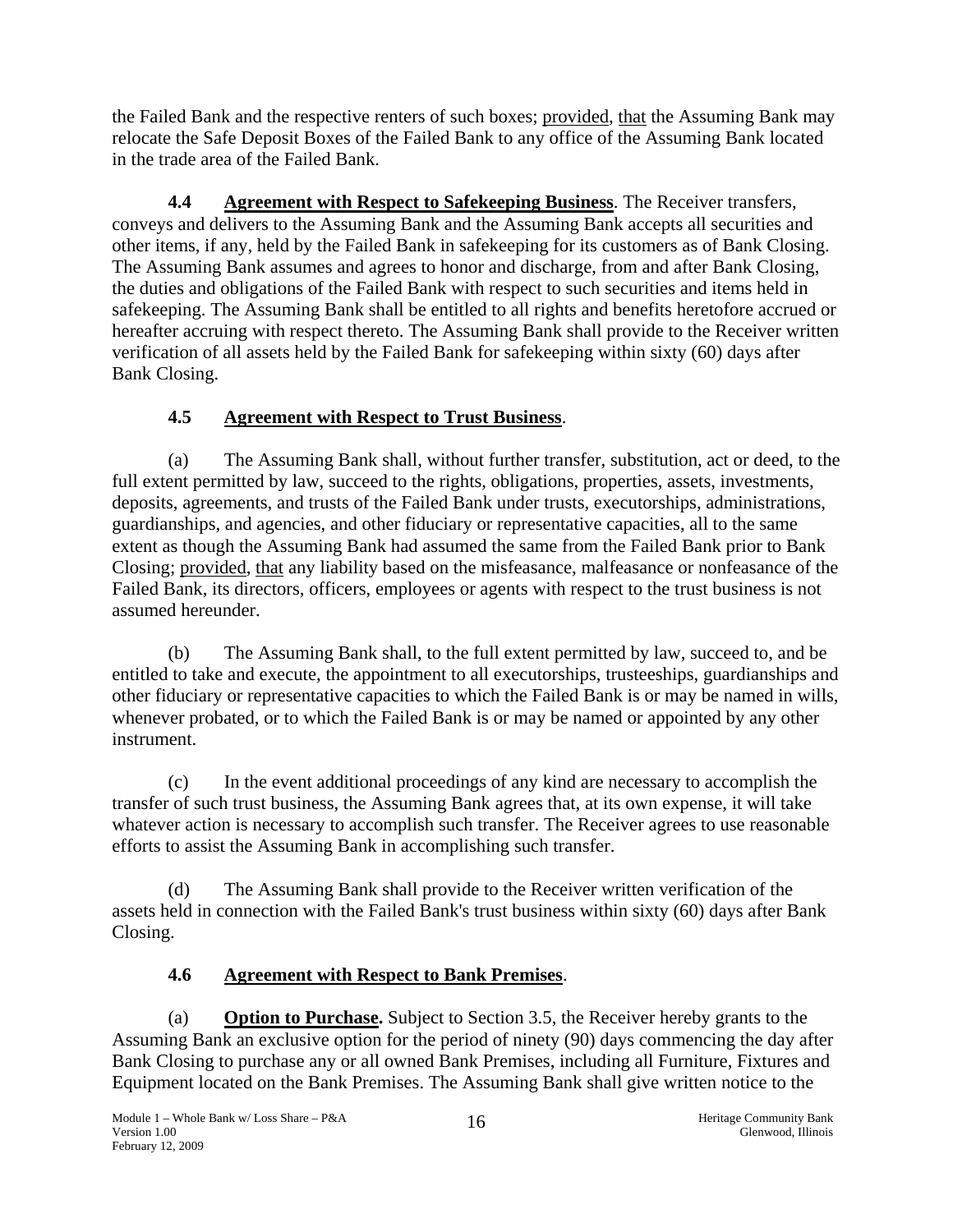Receiver within the option period of its election to purchase or not to purchase any of the owned Bank Premises. Any purchase of such premises shall be effective as of the date of Bank Closing and such purchase shall be consummated as soon as practicable thereafter, and in no event later than the Settlement Date.

(b) **Option to Lease.** The Receiver hereby grants to the Assuming Bank an exclusive option for the period of ninety (90) days commencing the day after Bank Closing to cause the Receiver to assign to the Assuming Bank any or all leases for leased Bank Premises, if any, which have been continuously occupied by the Assuming Bank from Bank Closing to the date it elects to accept an assignment of the leases with respect thereto to the extent such leases can be assigned; provided, that the exercise of this option with respect to any lease must be as to all premises or other property subject to the lease. If an assignment cannot be made of any such leases, the Receiver may, in its discretion, enter into subleases with the Assuming Bank containing the same terms and conditions provided under such existing leases for such leased Bank Premises or other property. The Assuming Bank shall give notice to the Receiver within the option period of its election to accept or not to accept an assignment of any or all leases (or enter into subleases or new leases in lieu thereof). The Assuming Bank agrees to assume all leases assigned (or enter into subleases or new leases in lieu thereof) pursuant to this Section 4.6.

(c) **Facilitation.** The Receiver agrees to facilitate the assumption, assignment or sublease of leases or the negotiation of new leases by the Assuming Bank; provided, that neither the Receiver nor the Corporation shall be obligated to engage in litigation, make payments to the Assuming Bank or to any third party in connection with facilitating any such assumption, assignment, sublease or negotiation or commit to any other obligations to third parties.

(d) **Occupancy.** The Assuming Bank shall give the Receiver fifteen (15) days' prior written notice of its intention to vacate prior to vacating any leased Bank Premises with respect to which the Assuming Bank has not exercised the option provided in Section 4.6(b). Any such notice shall be deemed to terminate the Assuming Bank's option with respect to such leased Bank Premises.

## (e) **Occupancy Costs.**

(i) The Assuming Bank agrees to pay to the Receiver, or to appropriate third parties at the direction of the Receiver, during and for the period of any occupancy by it of (x) owned Bank Premises the market rental value, as determined by the appraiser selected in accordance with the definition of Fair Market Value, and all operating costs, and (y) leased Bank Premises, all operating costs with respect thereto and to comply with all relevant terms of applicable leases entered into by the Failed Bank, including without limitation the timely payment of all rent. Operating costs include, without limitation all taxes, fees, charges, utilities, insurance and assessments, to the extent not included in the rental value or rent. If the Assuming Bank elects to purchase any owned Bank Premises in accordance with Section 4.6(a), the amount of any rent paid (and taxes paid to the Receiver which have not been paid to the taxing authority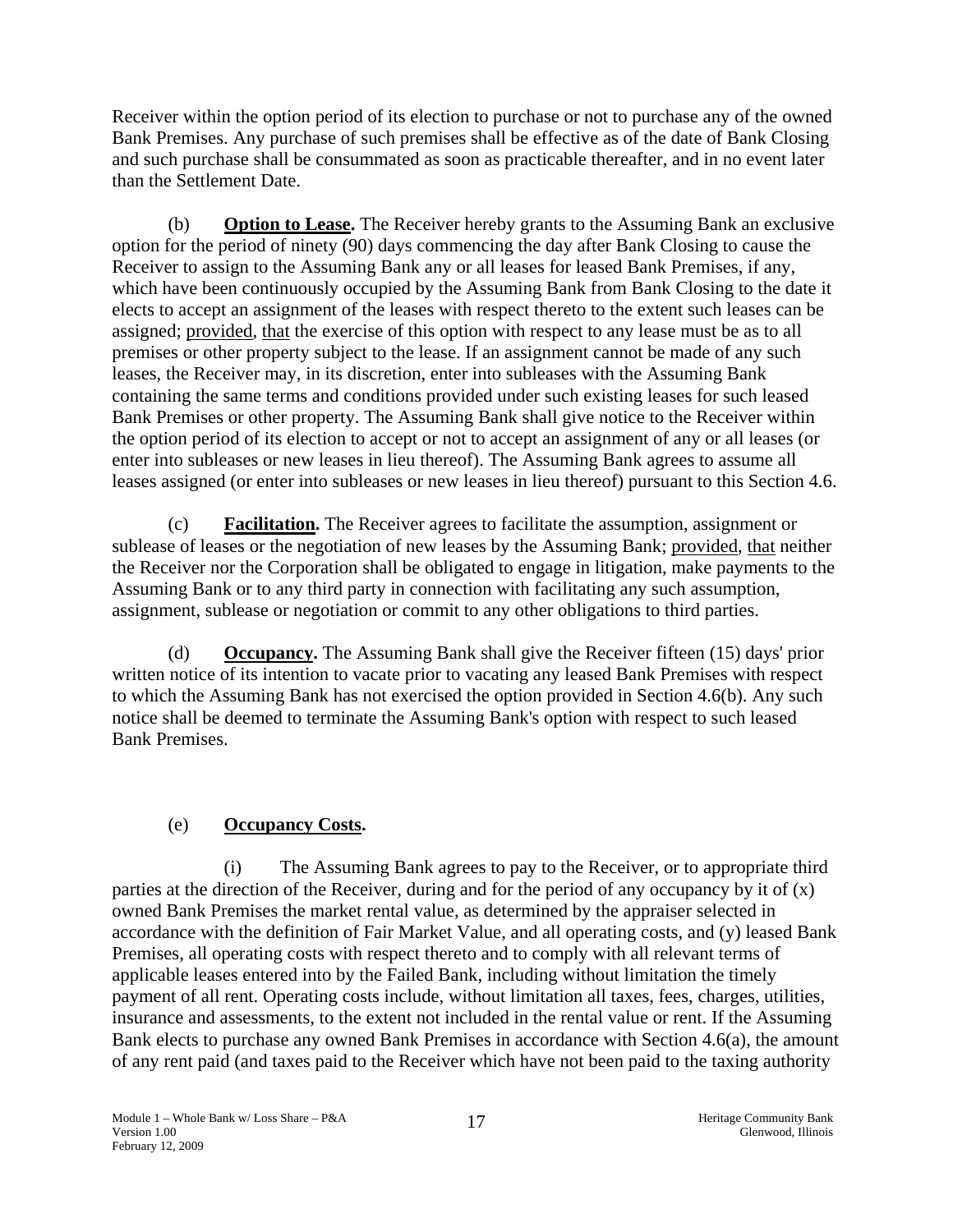and for which the Assuming Bank assumes liability) by the Assuming Bank with respect thereto shall be applied as an offset against the purchase price thereof.

(ii) The Assuming Bank agrees during the period of occupancy by it of owned or leased Bank Premises, to pay to the Receiver rent for the use of all owned or leased Furniture and Equipment and all owned or leased Fixtures located on such Bank Premises for the period of such occupancy. Rent for such property owned by the Failed Bank shall be the market rental value thereof, as determined by the Receiver within sixty (60) days after Bank Closing. Rent for such leased property shall be an amount equal to any and all rent and other amounts which the Receiver incurs or accrues as an obligation or is obligated to pay for such period of occupancy pursuant to all leases and contracts with respect to such property. If the Assuming Bank purchases any owned Furniture and Equipment or owned Fixtures in accordance with Section 4.6(f) or 4.6(h), the amount of any rents paid by the Assuming Bank with respect thereto shall be applied as an offset against the purchase price thereof.

(f) **Certain Requirements as to Furniture, Equipment and Fixtures.** If the Assuming Bank purchases owned Bank Premises or accepts an assignment of the lease (or enters into a sublease or a new lease in lieu thereof) for leased Bank Premises as provided in Section 4.6(a) or 4.6(b), or if the Assuming Bank does not exercise such option but within twelve (12) months following Bank Closing obtains the right to occupy such premises (whether by assignment, lease, sublease, purchase or otherwise), other than in accordance with Section 4.6(a) or (b), the Assuming Bank shall (i) effective as of the date of Bank Closing, purchase from the Receiver all Furniture and Equipment and Fixtures owned by the Failed Bank at Fair Market Value and located thereon as of Bank Closing, (ii) accept an assignment or a sublease of the leases or negotiate new leases for all Furniture and Equipment and Fixtures leased by the Failed Bank and located thereon, and (iii) if applicable, accept an assignment or a sublease of any ground lease or negotiate a new ground lease with respect to any land on which such Bank Premises are located; provided, that the Receiver shall not have disposed of such Furniture and Equipment and Fixtures or repudiated the leases specified in clause (ii) or (iii).

# (g) **Vacating Premises.**

(i) If the Assuming Bank elects not to purchase any owned Bank Premises, the notice of such election in accordance with Section 4.6(a) shall specify the date upon which the Assuming Bank's occupancy of such premises shall terminate, which date shall not be later than ninety (90) days after the date of the Assuming Bank's notice not to exercise such option. The Assuming Bank promptly shall relinquish and release to the Receiver such premises and the Furniture and Equipment and Fixtures located thereon in the same condition as at Bank Closing, normal wear and tear excepted. By occupying any such premises after the expiration of such ninety (90)-day period, the Assuming Bank shall, at the Receiver's option, (x) be deemed to have agreed to purchase such Bank Premises, and to assume all leases, obligations and liabilities with respect to leased Furniture and Equipment and leased Fixtures located thereon and any ground lease with respect to the land on which such premises are located, and (y) be required to purchase all Furniture and Equipment and Fixtures owned by the Failed Bank and located on such premises as of Bank Closing.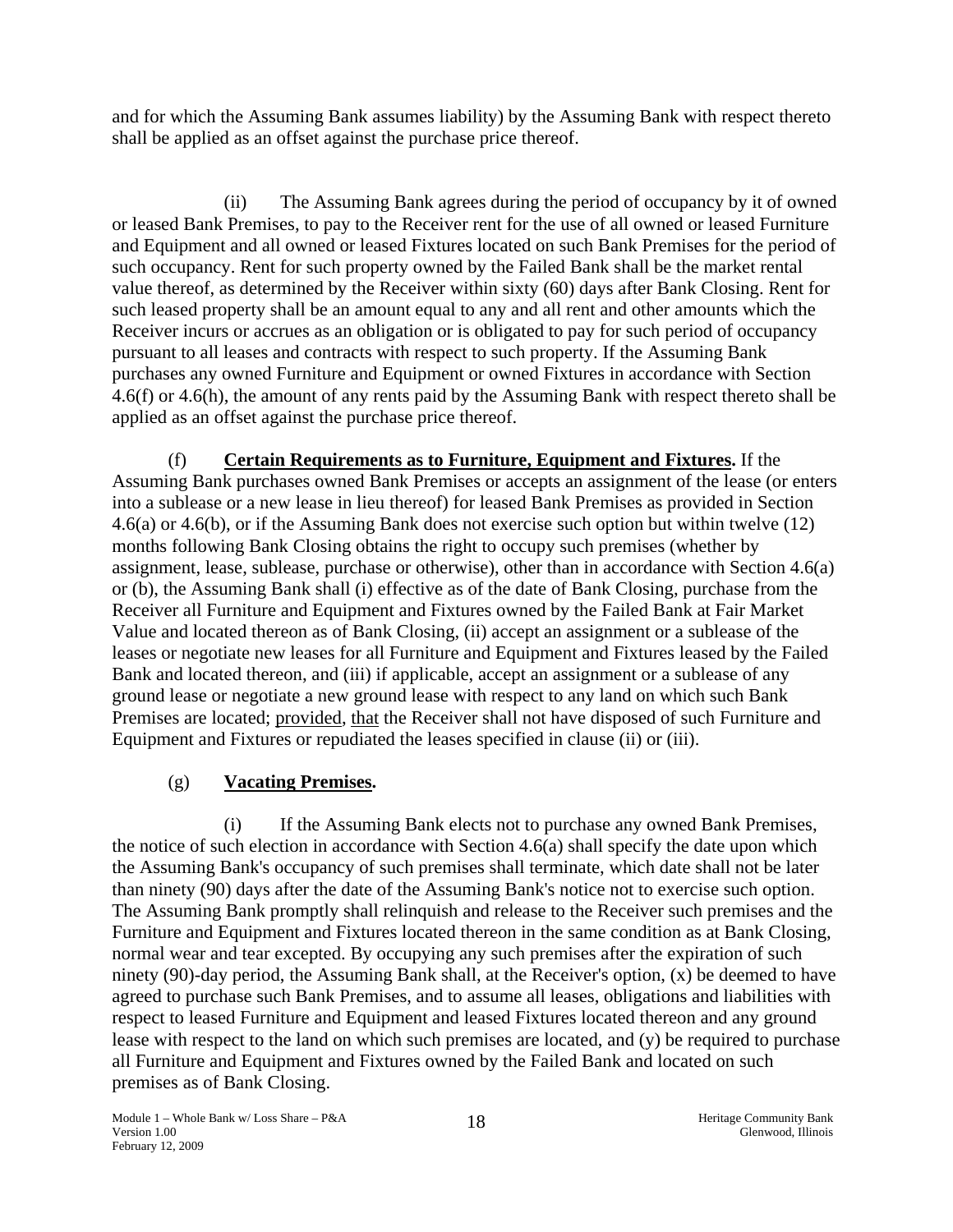<span id="page-22-0"></span>(ii) If the Assuming Bank elects not to accept an assignment of the lease or sublease any leased Bank Premises, the notice of such election in accordance with Section 4.6(b) shall specify the date upon which the Assuming Bank's occupancy of such leased Bank Premises shall terminate, which date shall not be later than the date which is one hundred eighty (180) days after Bank Closing. Upon vacating such premises, the Assuming Bank shall relinquish and release to the Receiver such premises and the Fixtures and the Furniture and Equipment located thereon in the same condition as at Bank Closing, normal wear and tear excepted. By failing to provide notice of its intention to vacate such premises prior to the expiration of the option period specified in Section 4.6(b), or by occupying such premises after the one hundred eighty (180) day period specified above in this paragraph (ii), the Assuming Bank shall, at the Receiver's option, (x) be deemed to have assumed all leases, obligations and liabilities with respect to such premises (including any ground lease with respect to the land on which premises are located), and leased Furniture and Equipment and leased Fixtures located thereon in accordance with this Section 4.6 (unless the Receiver previously repudiated any such lease), and (y) be required to purchase all Furniture and Equipment and Fixtures owned by the Failed Bank at Fair Market Value and located on such premises as of Bank Closing.

(h) **Furniture and Equipment and Certain Other Equipment.** The Receiver hereby grants to the Assuming Bank an option to purchase all Furniture and Equipment or any telecommunications, data processing equipment (including hardware and software) and check processing and similar operating equipment owned by the Failed Bank at Fair Market Value and located at any leased Bank Premises that the Assuming Bank elects to vacate or which it could have, but did not occupy, pursuant to this Section 4.6; provided, that, the Assuming Bank shall give the Receiver notice of its election to purchase such property at the time it gives notice of its intention to vacate such Bank Premises or within ten (10) days after Bank Closing for Bank Premises it could have, but did not, occupy.

# **4.7 Agreement with Respect to Leased Data Processing Equipment**

(a) The Receiver hereby grants to the Assuming Bank an exclusive option for the period of ninety (90) days commencing the day after Bank Closing to accept an assignment from the Receiver of any or all Data Processing Leases to the extent that such Data Processing Leases can be assigned.

(b) The Assuming Bank shall (i) give written notice to the Receiver within the option period specified in Section 4.7(a) of its intent to accept or decline an assignment or sublease of any or all Data Processing Leases and promptly accept an assignment or sublease of such Data Processing Leases, and (ii) give written notice to the appropriate lessor(s) that it has accepted an assignment or sublease of any such Data Processing Leases.

(c) The Receiver agrees to facilitate the assignment or sublease of Data Processing Leases or the negotiation of new leases or license agreements by the Assuming Bank; provided, that neither the Receiver nor the Corporation shall be obligated to engage in litigation or make payments to the Assuming Bank or to any third party in connection with facilitating any such assumption, assignment, sublease or negotiation.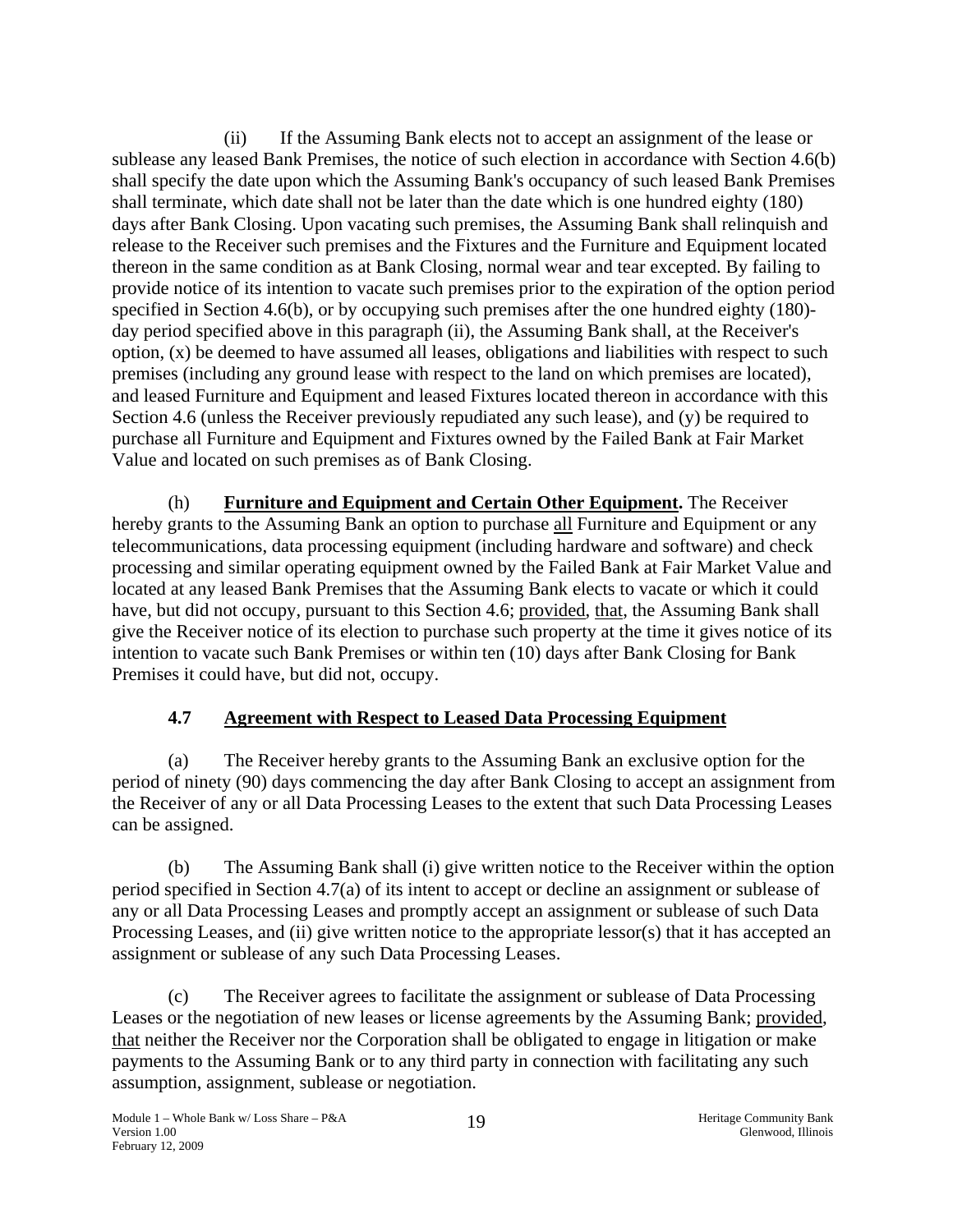<span id="page-23-0"></span>(d) The Assuming Bank agrees, during its period of use of any property subject to a Data Processing Lease, to pay to the Receiver or to appropriate third parties at the direction of the Receiver all operating costs with respect thereto and to comply with all relevant terms of the applicable Data Processing Leases entered into by the Failed Bank, including without limitation the timely payment of all rent, taxes, fees, charges, utilities, insurance and assessments.

(e) The Assuming Bank shall, not later than fifty (50) days after giving the notice provided in Section 4.7(b), (i) relinquish and release to the Receiver all property subject to the relevant Data Processing Lease, in the same condition as at Bank Closing, normal wear and tear excepted, or (ii) accept an assignment or a sublease thereof or negotiate a new lease or license agreement under this Section 4.7.

## **4.8 Agreement with Respect to Certain Existing Agreements**.

(a) Subject to the provisions of Section 4.8(b), with respect to agreements existing as of Bank Closing which provide for the rendering of services by or to the Failed Bank, within ninety (90) days after Bank Closing, the Assuming Bank shall give the Receiver written notice specifying whether it elects to assume or not to assume each such agreement. Except as may be otherwise provided in this Article IV, the Assuming Bank agrees to comply with the terms of each such agreement for a period commencing on the day after Bank Closing and ending on: (i) in the case of an agreement that provides for the rendering of services by the Failed Bank, the date which is ninety (90) days after Bank Closing, and (ii) in the case of an agreement that provides for the rendering of services to the Failed Bank, the date which is thirty (30) days after the Assuming Bank has given notice to the Receiver of its election not to assume such agreement; provided, that the Receiver can reasonably make such service agreements available to the Assuming Bank. The Assuming Bank shall be deemed by the Receiver to have assumed agreements for which no notification is timely given. The Receiver agrees to assign, transfer, convey, and deliver to the Assuming Bank all right, title and interest of the Receiver, if any, in and to agreements the Assuming Bank assumes hereunder. In the event the Assuming Bank elects not to accept an assignment of any lease (or sublease) or negotiate a new lease for leased Bank Premises under Section 4.6 and does not otherwise occupy such premises, the provisions of this Section 4.8(a) shall not apply to service agreements related to such premises. The Assuming Bank agrees, during the period it has the use or benefit of any such agreement, promptly to pay to the Receiver or to appropriate third parties at the direction of the Receiver all operating costs with respect thereto and to comply with all relevant terms of such agreement.

(b) The provisions of Section 4.8(a) regarding the Assuming Bank's election to assume or not assume certain agreements shall not apply to (i) agreements pursuant to which the Failed Bank provides mortgage servicing for others or mortgage servicing is provided to the Failed Bank by others, (ii) agreements that are subject to Sections 4.1 through 4.7 and any insurance policy or bond referred to in Section 3.5(a) or other agreement specified in Section 3.5, and (iii) consulting, management or employment agreements, if any, between the Failed Bank and its employees or other Persons. Except as otherwise expressly set forth elsewhere in this Agreement, the Assuming Bank does not assume any liabilities or acquire any rights under any of the agreements described in this Section 4.8(b).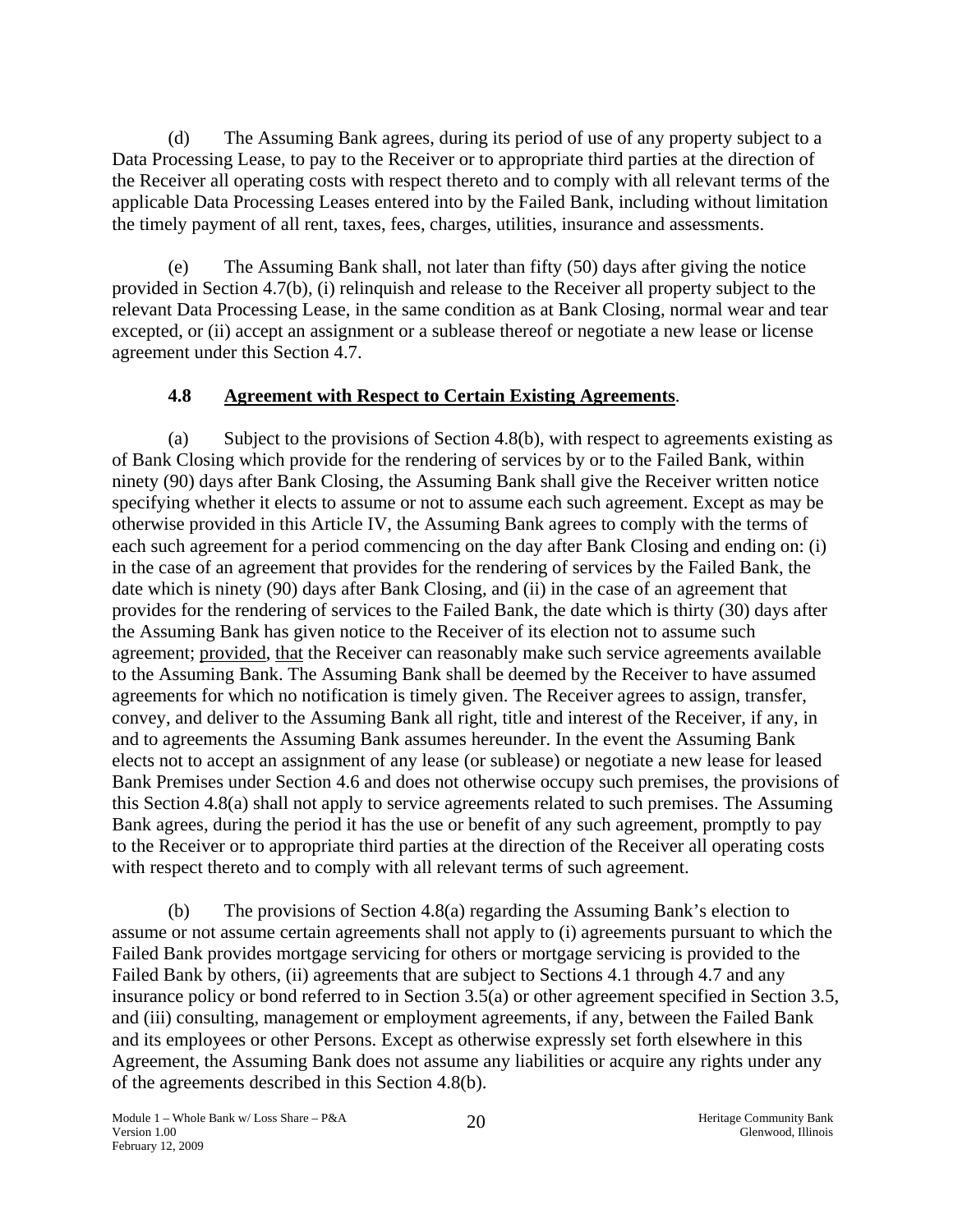<span id="page-24-0"></span> **4.9 Informational Tax Reporting**. The Assuming Bank agrees to perform all obligations of the Failed Bank with respect to Federal and State income tax informational reporting related to (i) the Assets and the Liabilities Assumed, (ii) deposit accounts that were closed and loans that were paid off or collateral obtained with respect thereto prior to Bank Closing, (iii) miscellaneous payments made to vendors of the Failed Bank, and (iv) any other asset or liability of the Failed Bank, including, without limitation, loans not purchased and Deposits not assumed by the Assuming Bank, as may be required by the Receiver.

**4.10 Insurance**. The Assuming Bank agrees to obtain insurance coverage effective from and after Bank Closing, including public liability, fire and extended coverage insurance acceptable to the Receiver with respect to owned or leased Bank Premises that it occupies, and all owned or leased Furniture and Equipment and Fixtures and leased data processing equipment (including hardware and software) located thereon, in the event such insurance coverage is not already in force and effect with respect to the Assuming Bank as the insured as of Bank Closing. All such insurance shall, where appropriate (as determined by the Receiver), name the Receiver as an additional insured.

**4.11 Services for Receiver and Corporation**. For the period commencing on the day following Bank Closing and ending on the one hundred eightieth (180th) day thereafter, the Assuming Bank agrees to provide to the Receiver and the Corporation, without charge, adequate and suitable office space (including parking facilities and vault space), furniture, equipment (including photocopying and telecopying machines), email accounts, network access and technology resources (such as shared drive) and utilities (including local telephone service and fax machines) at the Bank Premises occupied by the Assuming Bank for their use in the discharge of their respective functions with respect to the Failed Bank. In the event the Receiver and the Corporation determine that the space provided is inadequate or unsuitable, the Receiver and the Corporation may relocate to other quarters having adequate and suitable space and the costs of relocation and any rental and utility costs for the balance of the period of occupancy by the Receiver and the Corporation shall be borne by the Assuming Bank. Additionally, the Assuming Bank agrees to pay such bills and invoices on behalf of the Receiver and Corporation as the Receiver or Corporation may direct for the period beginning on the date of Bank Closing and ending on Settlement Date. Assuming Bank shall submit it requests for reimbursement of such expenditures pursuant to Article VIII of this Agreement.

## **4.12 Agreement with Respect to Continuation of Group Health Plan Coverage for Former Employees of the Failed Bank.**

(a) The Assuming Bank agrees to assist the Receiver, as provided in this Section 4.12, in offering individuals who were employees or former employees of the Failed Bank, or any of its Subsidiaries, and who, immediately prior to Bank Closing, were receiving, or were eligible to receive, health insurance coverage or health insurance continuation coverage from the Failed Bank ("Eligible Individuals"), the opportunity to obtain health insurance coverage in the Corporation's FIA Continuation Coverage Plan which provides for health insurance continuation coverage to such Eligible Individuals who are qualified beneficiaries of the Failed Bank as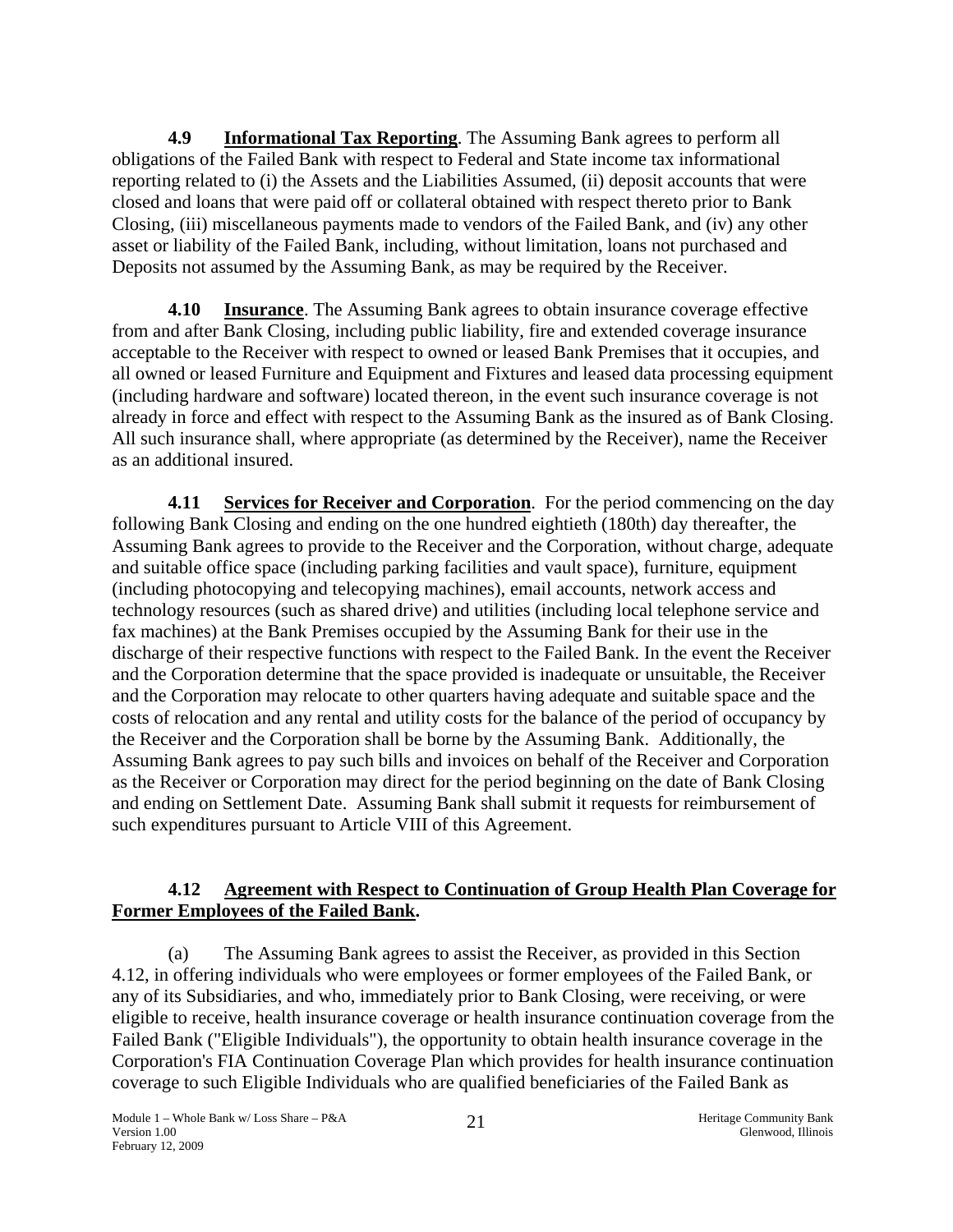<span id="page-25-0"></span>defined in Section 607 of the Employee Retirement Income Security Act of 1974, as amended (respectively, "qualified beneficiaries" and "ERISA"). The Assuming Bank shall consult with the Receiver and not later than five (5) Business Days after Bank Closing shall provide written notice to the Receiver of the number (if available), identity (if available) and addresses (if available) of the Eligible Individuals who are qualified beneficiaries of the Failed Bank and for whom a "qualifying event" (as defined in Section 603 of ERISA) has occurred and with respect to whom the Failed Bank's obligations under Part 6 of Subtitle B of Title I of ERISA have not been satisfied in full, and such other information as the Receiver may reasonably require. The Receiver shall cooperate with the Assuming Bank in order to permit it to prepare such notice and shall provide to the Assuming Bank such data in its possession as may be reasonably required for purposes of preparing such notice.

(b) The Assuming Bank shall take such further action to assist the Receiver in offering the Eligible Individuals who are qualified beneficiaries of the Failed Bank the opportunity to obtain health insurance coverage in the Corporation's FIA Continuation Coverage Plan as the Receiver may direct. All expenses incurred and paid by the Assuming Bank (i) in connection with the obligations of the Assuming Bank under this Section 4.12, and (ii) in providing health insurance continuation coverage to any Eligible Individuals who are hired by the Assuming Bank and such employees' qualified beneficiaries shall be borne by the Assuming Bank.

(c) This Section 4.12 is for the sole and exclusive benefit of the parties to this Agreement, and for the benefit of no other Person (including any former employee of the Failed Bank or any Subsidiary thereof or qualified beneficiary of such former employee). Nothing in this Section 4.12 is intended by the parties, or shall be construed, to give any Person (including any former employee of the Failed Bank or any Subsidiary thereof or qualified beneficiary of such former employee) other than the Corporation, the Receiver and the Assuming Bank any legal or equitable right, remedy or claim under or with respect to the provisions of this Section.

**4.13 Agreement with Respect to Interim Asset Servicing.** At any time after Bank Closing, the Receiver may establish on its books an asset pool(s) and may transfer to such asset pool(s) (by means of accounting entries on the books of the Receiver) all or any assets and liabilities of the Failed Bank which are not acquired by the Assuming Bank, including, without limitation, wholly unfunded Commitments and assets and liabilities which may be acquired, funded or originated by the Receiver subsequent to Bank Closing. The Receiver may remove assets (and liabilities) from or add assets (and liabilities) to such pool(s) at any time in its discretion. At the option of the Receiver, the Assuming Bank agrees to service, administer, and collect such pool assets in accordance with and for the term set forth in Exhibit 4.13 "Interim Asset Servicing Arrangement".

**4.14** Reserved.

**4.15 Agreement with Respect to Loss Sharing.** The Assuming Bank shall be entitled to require reimbursement from the Receiver for loss sharing on certain loans in accordance with the Single Family Shared-Loss Agreement attached hereto as Exhibit 4.15A and the Non-SF Shared-Loss Agreement attached hereto as Exhibit 4.15B, collectively, the "Shared-Loss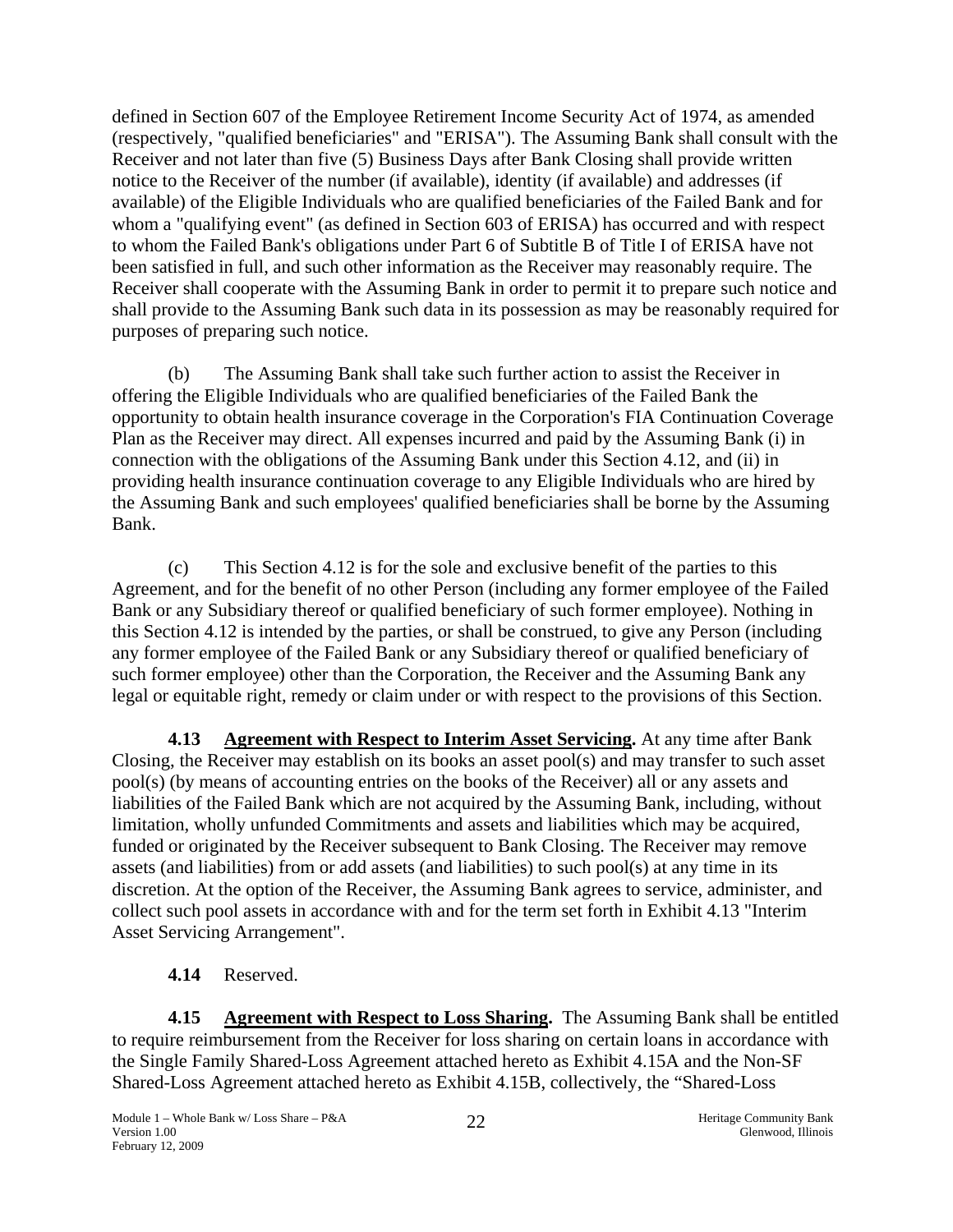<span id="page-26-0"></span>Agreements." The Loans that shall be subject to the Shared-Loss Agreements are identified on the Schedule of Loans 4.15A and 4.15B attached hereto.

## **ARTICLE V DUTIES WITH RESPECT TO DEPOSITORS OF THE FAILED BANK**

**5.1 Payment of Checks, Drafts and Orders.** Subject to Section 9.5, the Assuming Bank agrees to pay all properly drawn checks, drafts and withdrawal orders of depositors of the Failed Bank presented for payment, whether drawn on the check or draft forms provided by the Failed Bank or by the Assuming Bank, to the extent that the Deposit balances to the credit of the respective makers or drawers assumed by the Assuming Bank under this Agreement are sufficient to permit the payment thereof, and in all other respects to discharge, in the usual course of conducting a banking business, the duties and obligations of the Failed Bank with respect to the Deposit balances due and owing to the depositors of the Failed Bank assumed by the Assuming Bank under this Agreement.

**5.2 Certain Agreements Related to Deposits.** Subject to Section 2.2, the Assuming Bank agrees to honor the terms and conditions of any written escrow or mortgage servicing agreement or other similar agreement relating to a Deposit liability assumed by the Assuming Bank pursuant to this Agreement.

## **5.3 Notice to Depositors.**

(a) Within seven (7) days after Bank Closing, the Assuming Bank shall give (i) notice to depositors of the Failed Bank of its assumption of the Deposit liabilities of the Failed Bank, and (ii) any notice required under Section 2.2, by mailing to each such depositor a notice with respect to such assumption and by advertising in a newspaper of general circulation in the county or counties in which the Failed Bank was located. The Assuming Bank agrees that it will obtain prior approval of all such notices and advertisements from counsel for the Receiver and that such notices and advertisements shall not be mailed or published until such approval is received.

(b) The Assuming Bank shall give notice by mail to depositors of the Failed Bank concerning the procedures to claim their deposits, which notice shall be provided to the Assuming Bank by the Receiver or the Corporation. Such notice shall be included with the notice to depositors to be mailed by the Assuming Bank pursuant to Section 5.3(a).

(c) If the Assuming Bank proposes to charge fees different from those charged by the Failed Bank before it establishes new deposit account relationships with the depositors of the Failed Bank, the Assuming Bank shall give notice by mail of such changed fees to such depositors.

## **ARTICLE VI RECORDS**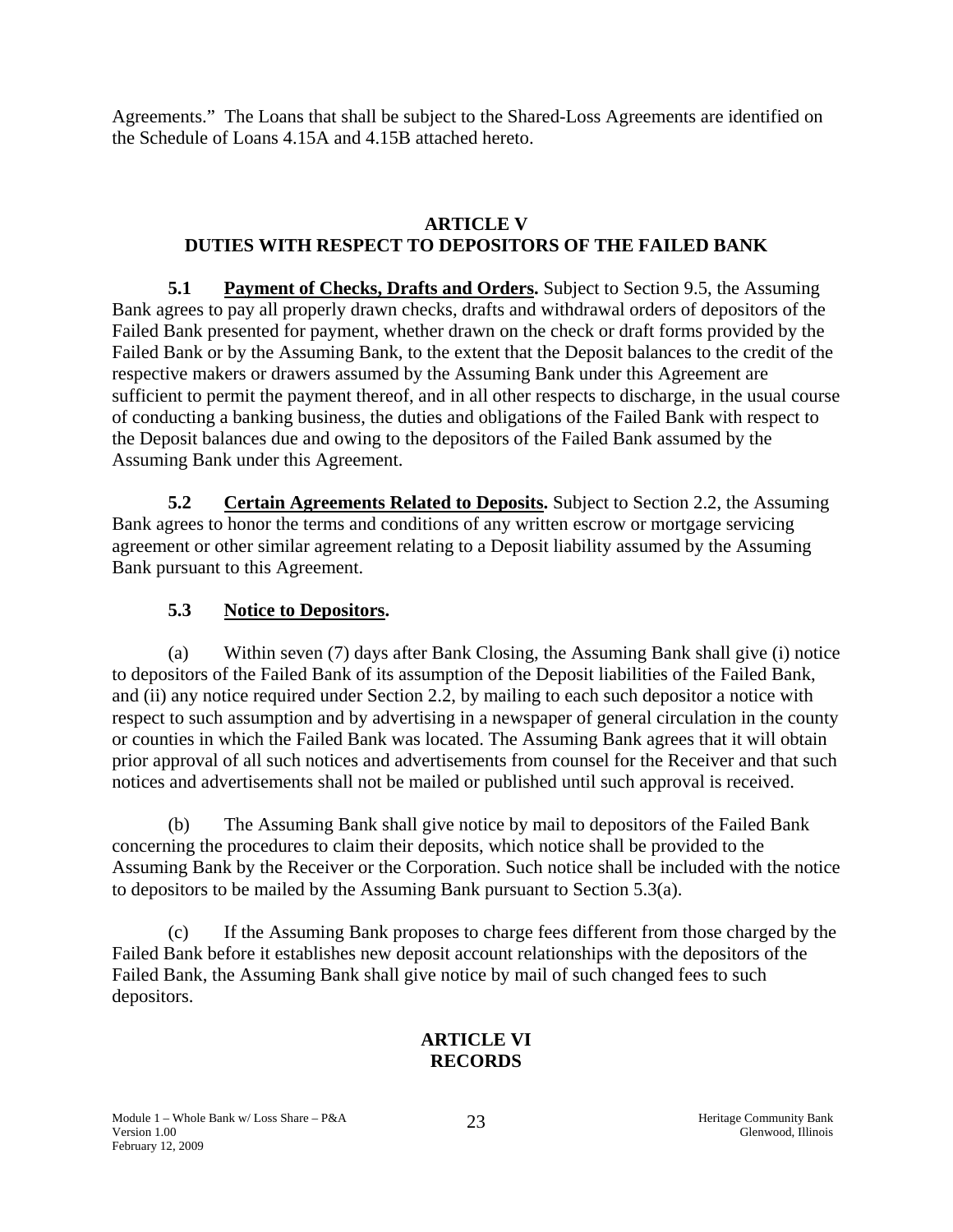# **6.1 Transfer of Records**.

<span id="page-27-0"></span>(a) In accordance with Section 3.1, the Receiver assigns, transfers, conveys and delivers to the Assuming Bank the following Records pertaining to the Deposit liabilities of the Failed Bank assumed by the Assuming Bank under this Agreement, except as provided in Section 6.4:

- (i) signature cards, orders, contracts between the Failed Bank and its depositors and Records of similar character;
- (ii) passbooks of depositors held by the Failed Bank, deposit slips, cancelled checks and withdrawal orders representing charges to accounts of depositors;

and the following Records pertaining to the Assets:

- (iii) records of deposit balances carried with other banks, bankers or trust companies;
- (iv) Loan and collateral records and Credit Files and other documents;
- (v) deeds, mortgages, abstracts, surveys, and other instruments or records of title pertaining to real estate or real estate mortgages;
- (vi) signature cards, agreements and records pertaining to Safe Deposit Boxes, if any; and
- (vii) records pertaining to the credit card business, trust business or safekeeping business of the Failed Bank, if any.

(b) The Receiver, at its option, may assign and transfer to the Assuming Bank by a single blanket assignment or otherwise, as soon as practicable after Bank Closing, any other Records not assigned and transferred to the Assuming Bank as provided in this Agreement, including but not limited to loan disbursement checks, general ledger tickets, official bank checks, proof transactions (including proof tapes) and paid out loan files.

**6.2 Delivery of Assigned Records**. The Receiver shall deliver to the Assuming Bank all Records described in (i) Section 6.1(a) as soon as practicable on or after the date of this Agreement, and (ii) Section 6.1(b) as soon as practicable after making any assignment described therein.

**6.3 Preservation of Records**. The Assuming Bank agrees that it will preserve and maintain for the joint benefit of the Receiver, the Corporation and the Assuming Bank, all Records of which it has custody for such period as either the Receiver or the Corporation in its discretion may require, until directed otherwise, in writing, by the Receiver or Corporation. The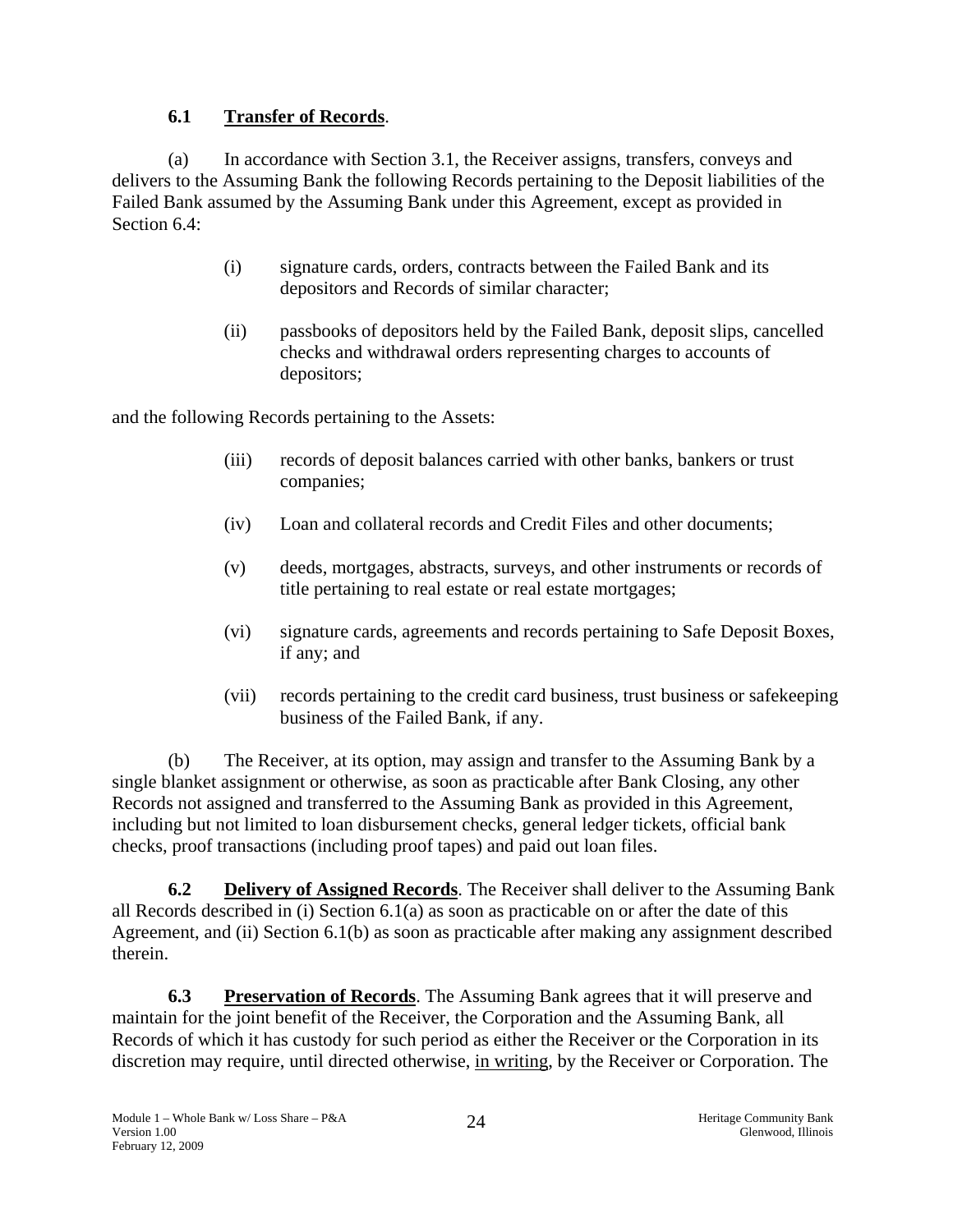<span id="page-28-0"></span>Assuming Bank shall have the primary responsibility to respond to subpoenas, discovery requests, and other similar official inquiries with respect to the Records of which it has custody.

**6.4 Access to Records; Copies**. The Assuming Bank agrees to permit the Receiver and the Corporation access to all Records of which the Assuming Bank has custody, and to use, inspect, make extracts from or request copies of any such Records in the manner and to the extent requested, and to duplicate, in the discretion of the Receiver or the Corporation, any Record in the form of microfilm or microfiche pertaining to Deposit account relationships; provided, that in the event that the Failed Bank maintained one or more duplicate copies of such microfilm or microfiche Records, the Assuming Bank hereby assigns, transfers, and conveys to the Corporation one such duplicate copy of each such Record without cost to the Corporation, and agrees to deliver to the Corporation all Records assigned and transferred to the Corporation under this Article VI as soon as practicable on or after the date of this Agreement. The party requesting a copy of any Record shall bear the cost (based on standard accepted industry charges to the extent applicable, as determined by the Receiver) for providing such duplicate Records. A copy of each Record requested shall be provided as soon as practicable by the party having custody thereof.

### **ARTICLE VII FIRST LOSS AMOUNT**

 The Assuming Bank has submitted to the Receiver a negative transaction bid of (\$14,501,000) and a Deposit premium bid of one (1) %. The Deposit premium bid will be applied to the total of all Deposits assumed hereunder except for brokered, CDARS, and any Quickrate or similar subscription services Deposits. The First Loss Amount shall be determined by adding (i) the transaction bid, (ii) the Deposit premium bid, and (iii) the Equity Adjustment. If the First Loss Amount is a positive number, then this is the Losses on Single Family Shared-Loss Loans and Net Charge-offs on Shared Loss Assets that the Assuming Bank will incur before loss-sharing commences. before loss sharing begins under Exhibits 4.15A and 4.15B. If the First Loss Amount is a negative number, the Corporation shall pay such amount by wire transfer to the Assuming Bank by the end of the first business day following Bank Closing and loss sharing shall commence immediately.

#### **ARTICLE VIII ADJUSTMENTS**

**8.1 Pro Forma Statement**. The Receiver, as soon as practicable after Bank Closing, in accordance with the best information then available, shall provide to the Assuming Bank a pro forma statement reflecting any adjustments of such liabilities and assets as may be necessary. Such pro forma statement shall take into account, to the extent possible, (i) liabilities and assets of a nature similar to those contemplated by Section 2.1 or Section 3.1, respectively, which at Bank Closing were carried in the Failed Bank's suspense accounts, (ii) accruals as of Bank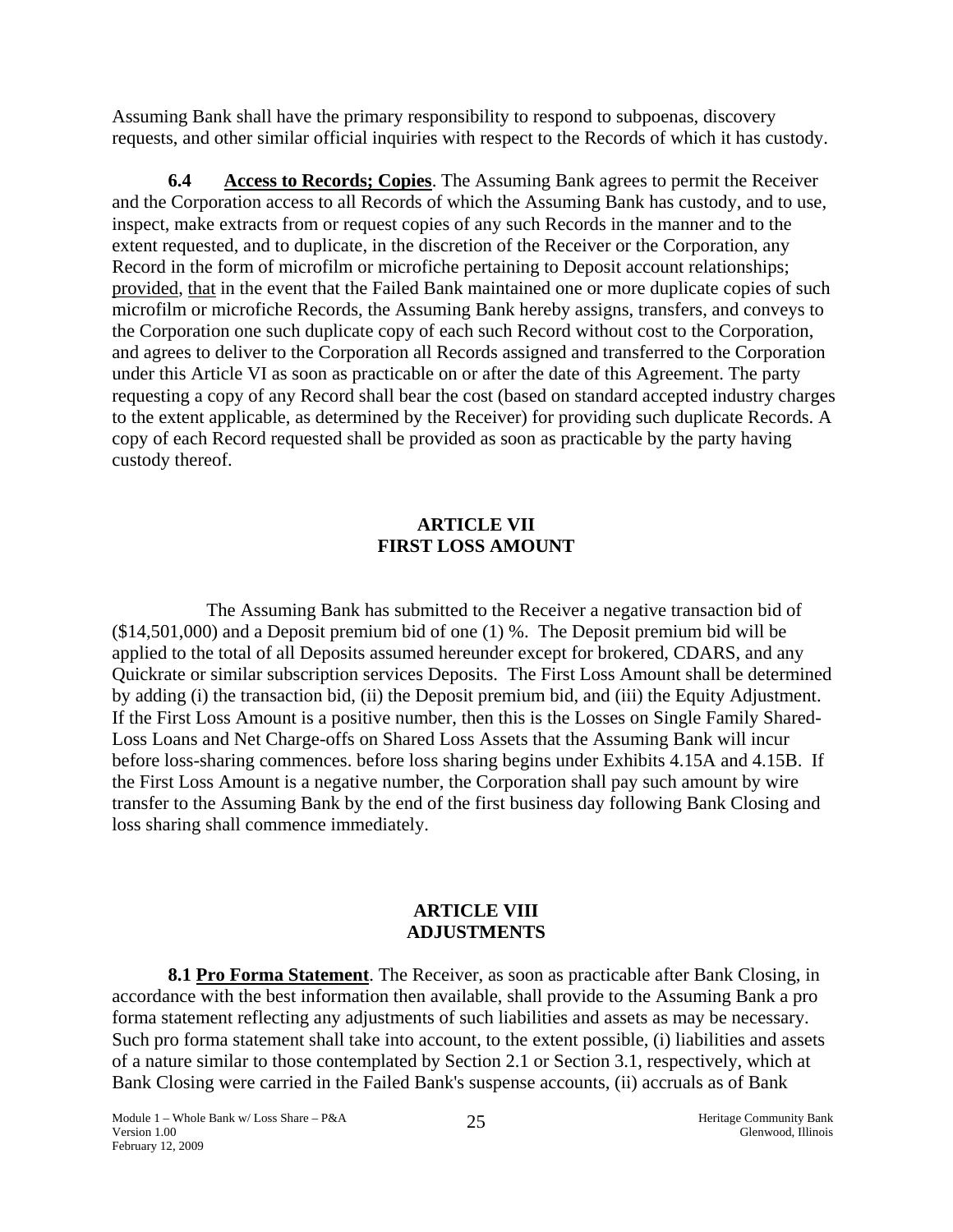<span id="page-29-1"></span><span id="page-29-0"></span>Closing for all income related to the assets and business of the Failed Bank acquired by the Assuming Bank hereunder, whether or not such accruals were reflected on the Accounting Records of the Failed Bank in the normal course of its operations, and (iii) adjustments to determine the Book Value of any investment in an Acquired Subsidiary and related accounts on the "bank only" (unconsolidated) balance sheet of the Failed Bank based on the equity method of accounting, whether or not the Failed Bank used the equity method of accounting for investments in subsidiaries, except that the resulting amount cannot be less than the Acquired Subsidiary's recorded equity as of Bank Closing as reflected on the Accounting Records of the Acquired Subsidiary. Any Loan purchased by the Assuming Bank pursuant to Section 3.1 which the Failed Bank charged off during the period following the date of the Information Package to Bank Closing shall be deemed not to be charged off for the purposes of the pro forma statement, and the purchase price shall be determined pursuant to Section 3.2.

# **8.2 Correction of Errors and Omissions; Other Liabilities**.

(a) In the event any bookkeeping omissions or errors are discovered in preparing any pro forma statement or in completing the transfers and assumptions contemplated hereby, the parties hereto agree to correct such errors and omissions, it being understood that, as far as practicable, all adjustments will be made consistent with the judgments, methods, policies or accounting principles utilized by the Failed Bank in preparing and maintaining Accounting Records, except that adjustments made pursuant to this Section 8.2(a) are not intended to bring the Accounting Records of the Failed Bank into accordance with generally accepted accounting principles.

(b) If the Receiver discovers at any time subsequent to the date of this Agreement that any claim exists against the Failed Bank which is of such a nature that it would have been included in the liabilities assumed under Article II had the existence of such claim or the facts giving rise thereto been known as of Bank Closing, the Receiver may, in its discretion, at any time, require that such claim be assumed by the Assuming Bank in a manner consistent with the intent of this Agreement. The Receiver will make appropriate adjustments to the pro forma statement provided by the Receiver to the Assuming Bank pursuant to Section 8.1 as may be necessary.

**8.3 Payments**. The Receiver agrees to cause to be paid to the Assuming Bank, or the Assuming Bank agrees to pay to the Receiver, as the case may be, on the Settlement Date, a payment in an amount which reflects net adjustments (including any costs, expenses and fees associated with determinations of value as provided in this Agreement) made pursuant to Section 8.1 or Section 8.2, plus interest as provided in Section 8.4. The Receiver and the Assuming Bank agree to effect on the Settlement Date any further transfer of assets to or assumption of liabilities or claims by the Assuming Bank as may be necessary in accordance with Section 8.1 or Section 8.2.

**8.4 Interest**. Any amounts paid under Section 8.3 or Section 8.5, shall bear interest for the period from and including the day following Bank Closing to and including the day preceding the payment at the Settlement Interest Rate.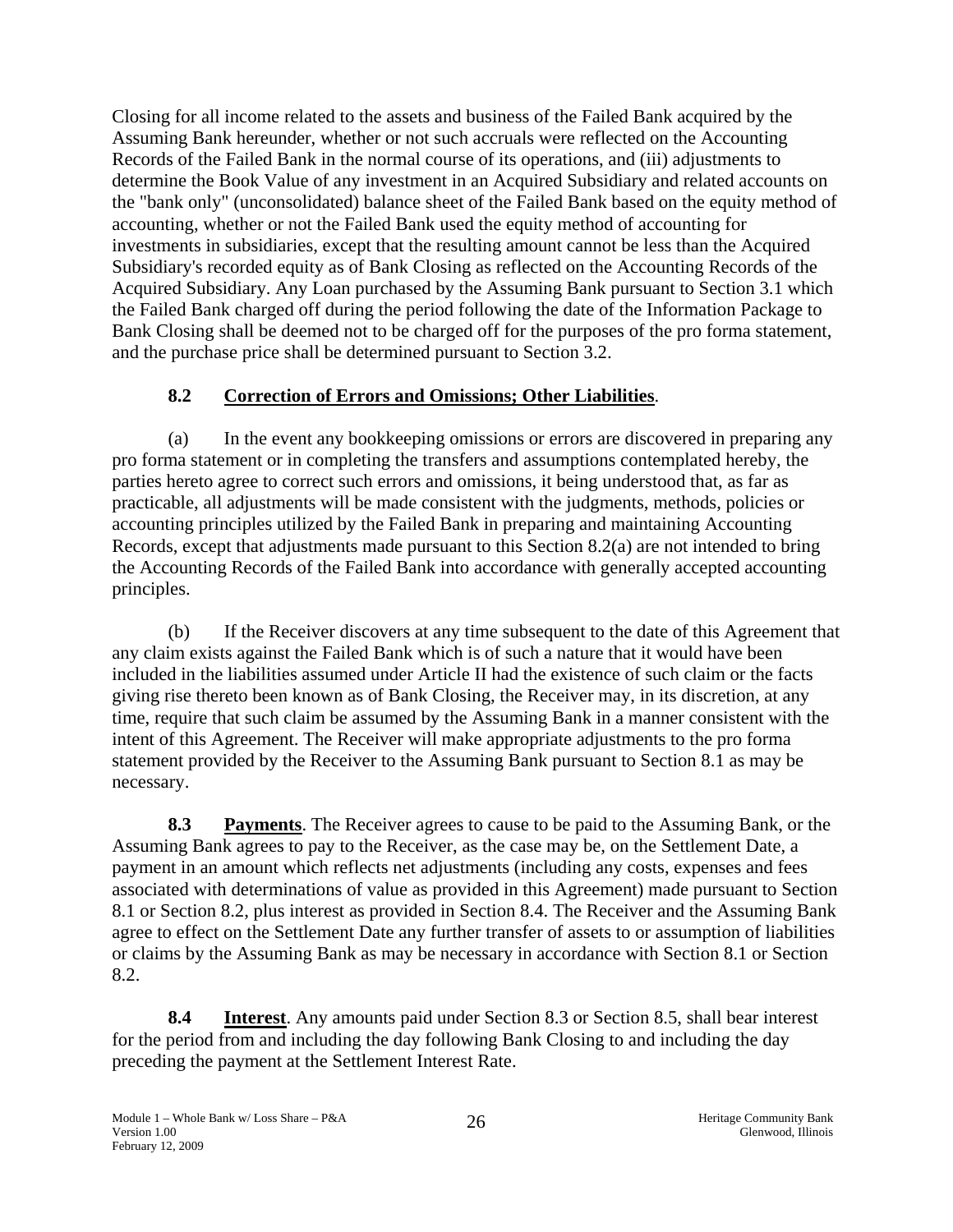<span id="page-30-0"></span>**8.5** Subsequent Adjustments. In the event that the Assuming Bank or the Receiver discovers any errors or omissions as contemplated by Section 8.2 or any error with respect to the payment made under Section 8.3 after the Settlement Date, the Assuming Bank and the Receiver agree to promptly correct any such errors or omissions, make any payments and effect any transfers or assumptions as may be necessary to reflect any such correction plus interest as provided in Section 8.4.

## **ARTICLE IX CONTINUING COOPERATION**

**9.1** General Matters. The parties hereto agree that they will, in good faith and with their best efforts, cooperate with each other to carry out the transactions contemplated by this Agreement and to effect the purposes hereof.

**9.2 Additional Title Documents**. The Receiver, the Corporation and the Assuming Bank each agree, at any time, and from time to time, upon the request of any party hereto, to execute and deliver such additional instruments and documents of conveyance as shall be reasonably necessary to vest in the appropriate party its full legal or equitable title in and to the property transferred pursuant to this Agreement or to be transferred in accordance herewith. The Assuming Bank shall prepare such instruments and documents of conveyance (in form and substance satisfactory to the Receiver) as shall be necessary to vest title to the Assets in the Assuming Bank. The Assuming Bank shall be responsible for recording such instruments and documents of conveyance at its own expense.

# **9.3 Claims and Suits**.

(a) The Receiver shall have the right, in its discretion, to (i) defend or settle any claim or suit against the Assuming Bank with respect to which the Receiver has indemnified the Assuming Bank in the same manner and to the same extent as provided in Article XII, and (ii) defend or settle any claim or suit against the Assuming Bank with respect to any Liability Assumed, which claim or suit may result in a loss to the Receiver arising out of or related to this Agreement, or which existed against the Failed Bank on or before Bank Closing. The exercise by the Receiver of any rights under this Section 9.3(a) shall not release the Assuming Bank with respect to any of its obligations under this Agreement.

(b) In the event any action at law or in equity shall be instituted by any Person against the Receiver and the Corporation as codefendants with respect to any asset of the Failed Bank retained or acquired pursuant to this Agreement by the Receiver, the Receiver agrees, at the request of the Corporation, to join with the Corporation in a petition to remove the action to the United States District Court for the proper district. The Receiver agrees to institute, with or without joinder of the Corporation as coplaintiff, any action with respect to any such retained or acquired asset or any matter connected therewith whenever notice requiring such action shall be given by the Corporation to the Receiver.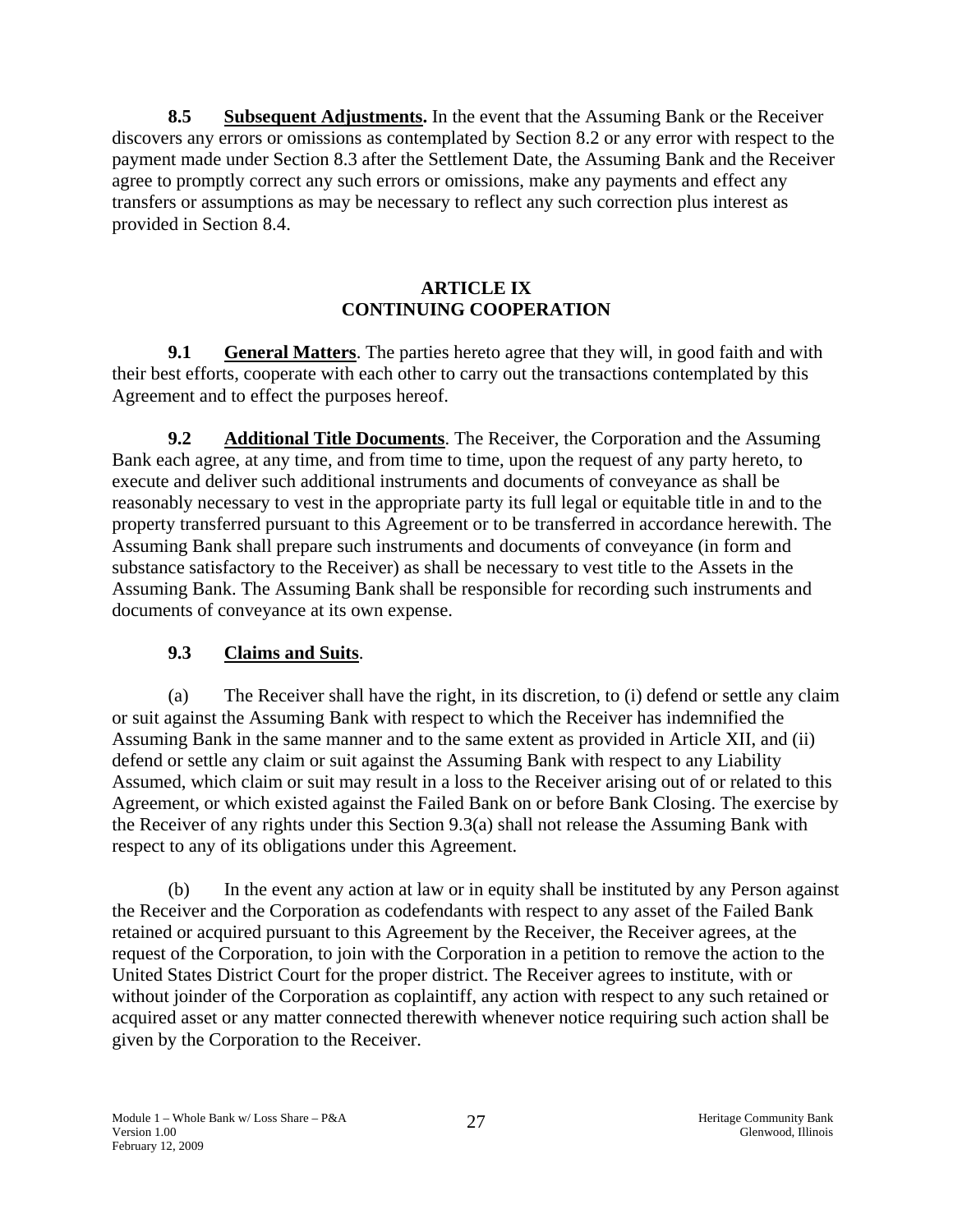<span id="page-31-0"></span>**9.4** Payment of Deposits. In the event any depositor does not accept the obligation of the Assuming Bank to pay any Deposit liability of the Failed Bank assumed by the Assuming Bank pursuant to this Agreement and asserts a claim against the Receiver for all or any portion of any such Deposit liability, the Assuming Bank agrees on demand to provide to the Receiver funds sufficient to pay such claim in an amount not in excess of the Deposit liability reflected on the books of the Assuming Bank at the time such claim is made. Upon payment by the Assuming Bank to the Receiver of such amount, the Assuming Bank shall be discharged from any further obligation under this Agreement to pay to any such depositor the amount of such Deposit liability paid to the Receiver.

**9.5 Withheld Payments**. At any time, the Receiver or the Corporation may, in its discretion, determine that all or any portion of any deposit balance assumed by the Assuming Bank pursuant to this Agreement does not constitute a "Deposit" (or otherwise, in its discretion, determine that it is the best interest of the Receiver or Corporation to withhold all or any portion of any deposit), and may direct the Assuming Bank to withhold payment of all or any portion of any such deposit balance. Upon such direction, the Assuming Bank agrees to hold such deposit and not to make any payment of such deposit balance to or on behalf of the depositor, or to itself, whether by way of transfer, set-off, or otherwise. The Assuming Bank agrees to maintain the "withheld payment" status of any such deposit balance until directed in writing by the Receiver or the Corporation as to its disposition. At the direction of the Receiver or the Corporation, the Assuming Bank shall return all or any portion of such deposit balance to the Receiver or the Corporation, as appropriate, and thereupon the Assuming Bank shall be discharged from any further liability to such depositor with respect to such returned deposit balance. If such deposit balance has been paid to the depositor prior to a demand for return by the Corporation or the Receiver, and payment of such deposit balance had not been previously withheld pursuant to this Section, the Assuming Bank shall not be obligated to return such deposit balance to the Receiver or the Corporation. The Assuming Bank shall be obligated to reimburse the Corporation or the Receiver, as the case may be, for the amount of any deposit balance or portion thereof paid by the Assuming Bank in contravention of any previous direction to withhold payment of such deposit balance or return such deposit balance the payment of which was withheld pursuant to this Section.

# **9.6 Proceedings with Respect to Certain Assets and Liabilities**.

(a) In connection with any investigation, proceeding or other matter with respect to any asset or liability of the Failed Bank retained by the Receiver, or any asset of the Failed Bank acquired by the Receiver pursuant to this Agreement, the Assuming Bank shall cooperate to the extent reasonably required by the Receiver.

(b) In addition to its obligations under Section 6.4, the Assuming Bank shall provide representatives of the Receiver access at reasonable times and locations without other limitation or qualification to (i) its directors, officers, employees and agents and those of the Subsidiaries acquired by the Assuming Bank, and (ii) its books and records, the books and records of such Subsidiaries and all Credit Files, and copies thereof. Copies of books, records and Credit Files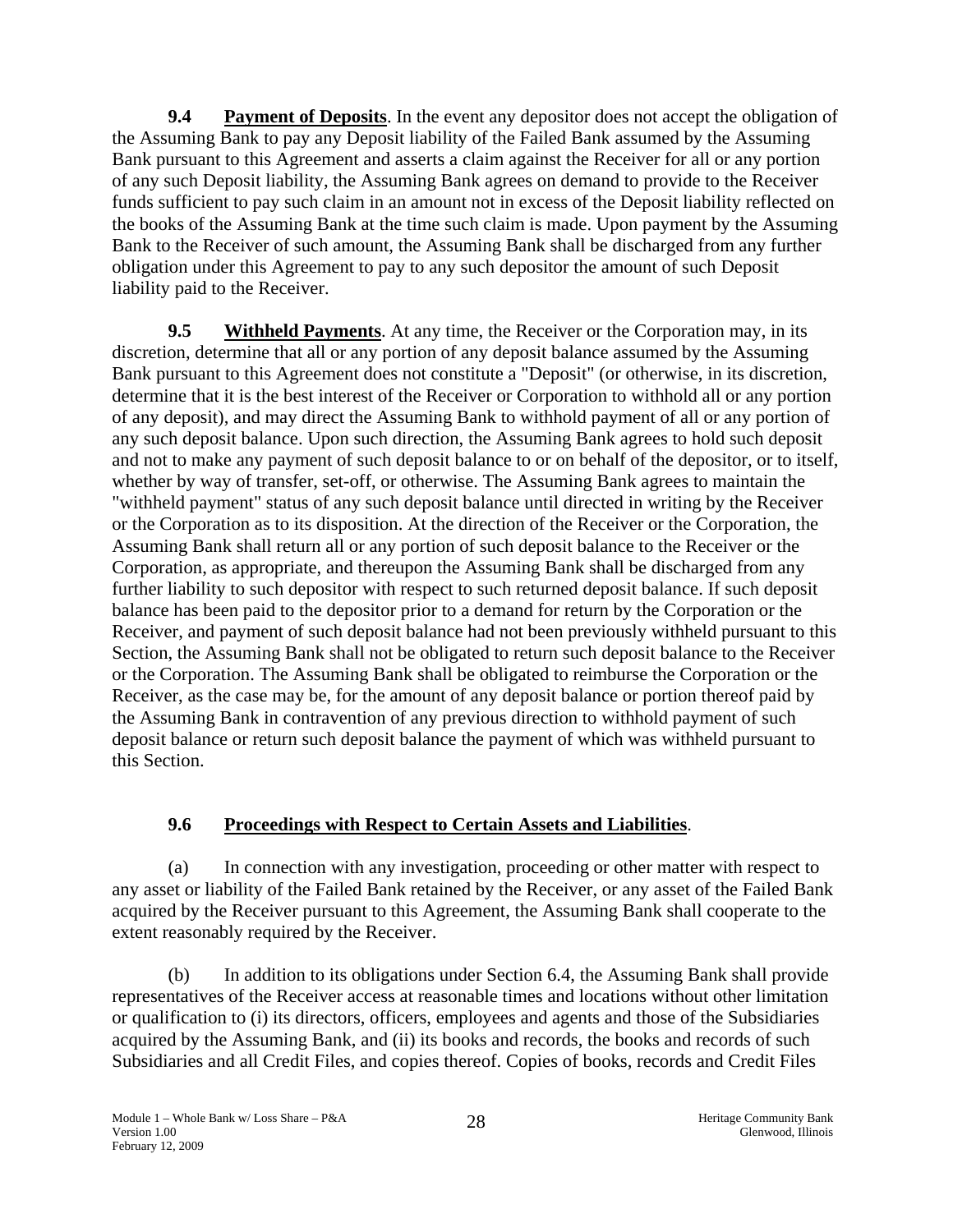<span id="page-32-0"></span>shall be provided by the Assuming Bank as requested by the Receiver and the costs of duplication thereof shall be borne by the Receiver.

(c) Not later than ten (10) days after the Put Notice pursuant to Section 3.4 or the date of the notice of transfer of any Loan by the Assuming Bank to the Receiver pursuant to Section 3.6, the Assuming Bank shall deliver to the Receiver such documents with respect to such Loan as the Receiver may request, including without limitation the following: (i) all related Credit Documents (other than certificates, notices and other ancillary documents), (ii) a certificate setting forth the principal amount on the date of the transfer and the amount of interest, fees and other charges then accrued and unpaid thereon, and any restrictions on transfer to which any such Loan is subject, and (iii) all Credit Files, and all documents, microfiche, microfilm and computer records (including but not limited to magnetic tape, disc storage, card forms and printed copy) maintained by, owned by, or in the possession of the Assuming Bank or any Affiliate of the Assuming Bank relating to the transferred Loan.

**9.7** Information. The Assuming Bank promptly shall provide to the Corporation such other information, including financial statements and computations, relating to the performance of the provisions of this Agreement as the Corporation or the Receiver may request from time to time, and, at the request of the Receiver, make available employees of the Failed Bank employed or retained by the Assuming Bank to assist in preparation of the pro forma statement pursuant to Section 8.1.

### **ARTICLE X CONDITION PRECEDENT**

The obligations of the parties to this Agreement are subject to the Receiver and the Corporation having received at or before Bank Closing evidence reasonably satisfactory to each of any necessary approval, waiver, or other action by any governmental authority, the board of directors of the Assuming Bank, or other third party, with respect to this Agreement and the transactions contemplated hereby, the closing of the Failed Bank and the appointment of the Receiver, the chartering of the Assuming Bank, and any agreements, documents, matters or proceedings contemplated hereby or thereby.

## **ARTICLE XI REPRESENTATIONS AND WARRANTIES OF THE ASSUMING BANK**

The Assuming Bank represents and warrants to the Corporation and the Receiver as follows:

(a) **Corporate Existence and Authority**. The Assuming Bank (i) is duly organized, validly existing and in good standing under the laws of its Chartering Authority and has full power and authority to own and operate its properties and to conduct its business as now conducted by it, and (ii) has full power and authority to execute and deliver this Agreement and to perform its obligations hereunder. The Assuming Bank has taken all necessary corporate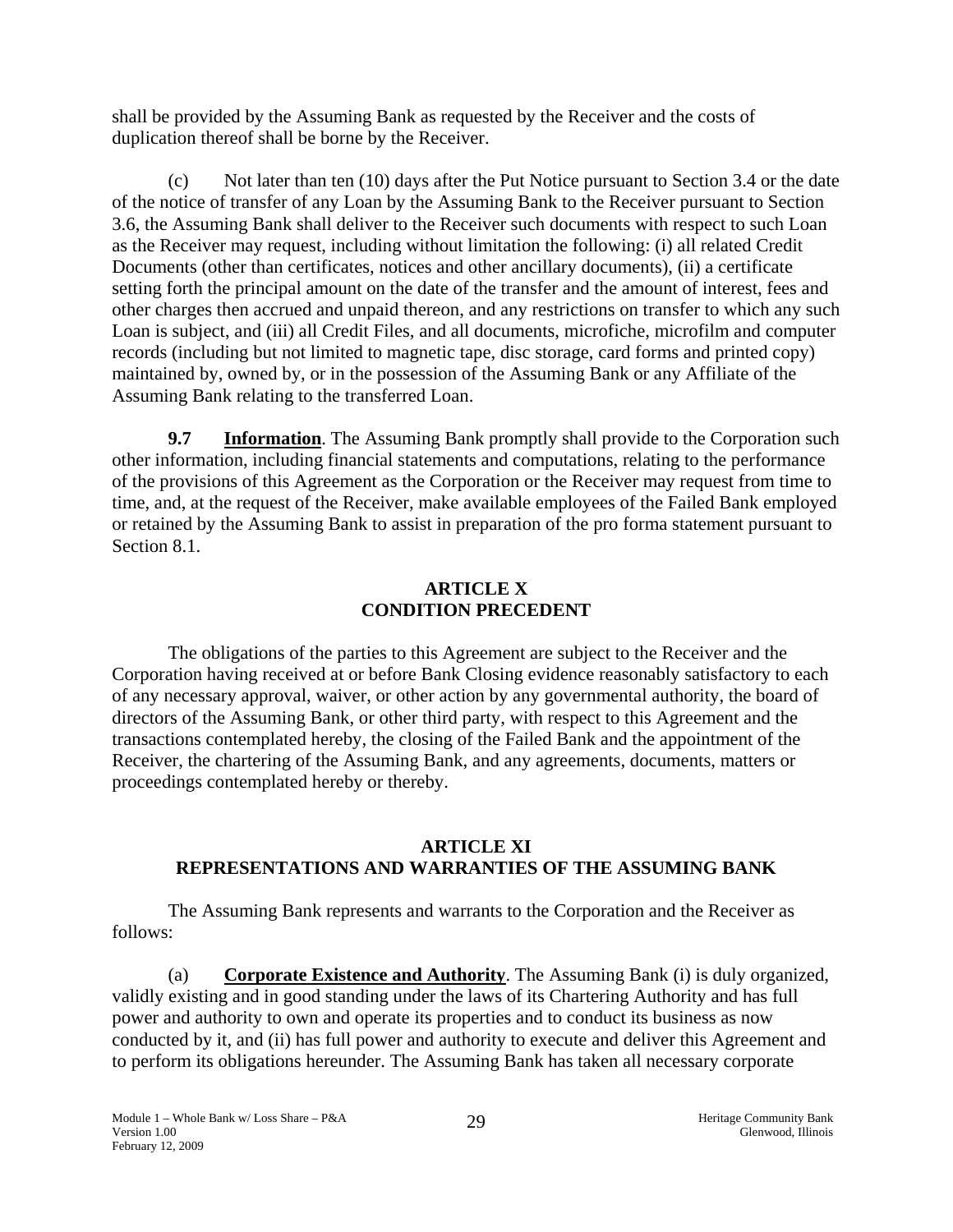action to authorize the execution, delivery and performance of this Agreement and the performance of the transactions contemplated hereby.

(b) **Third Party Consents**. No governmental authority or other third party consents (including but not limited to approvals, licenses, registrations or declarations) are required in connection with the execution, delivery or performance by the Assuming Bank of this Agreement, other than such consents as have been duly obtained and are in full force and effect.

(c) **Execution and Enforceability**. This Agreement has been duly executed and delivered by the Assuming Bank and when this Agreement has been duly authorized, executed and delivered by the Corporation and the Receiver, this Agreement will constitute the legal, valid and binding obligation of the Assuming Bank, enforceable in accordance with its terms.

# (d) **Compliance with Law**.

(i) Neither the Assuming Bank nor any of its Subsidiaries is in violation of any statute, regulation, order, decision, judgment or decree of, or any restriction imposed by, the United States of America, any State, municipality or other political subdivision or any agency of any of the foregoing, or any court or other tribunal having jurisdiction over the Assuming Bank or any of its Subsidiaries or any assets of any such Person, or any foreign government or agency thereof having such jurisdiction, with respect to the conduct of the business of the Assuming Bank or of any of its Subsidiaries, or the ownership of the properties of the Assuming Bank or any of its Subsidiaries, which, either individually or in the aggregate with all other such violations, would materially and adversely affect the business, operations or condition (financial or otherwise) of the Assuming Bank or the ability of the Assuming Bank to perform, satisfy or observe any obligation or condition under this Agreement.

(ii) Neither the execution and delivery nor the performance by the Assuming Bank of this Agreement will result in any violation by the Assuming Bank of, or be in conflict with, any provision of any applicable law or regulation, or any order, writ or decree of any court or governmental authority.

e) **Representations Remain True**. The Assuming Bank represents and warrants that it has executed and delivered to the Corporation a Purchaser Eligibility Certification and Confidentiality Agreement and that all information provided and representations made by or on behalf of the Assuming Bank in connection with this Agreement and the transactions contemplated hereby, including, but not limited to, the Purchaser Eligibility Certification and Confidentiality Agreement (which are affirmed and ratified hereby) are and remain true and correct in all material respects and do not fail to state any fact required to make the information contained therein not misleading.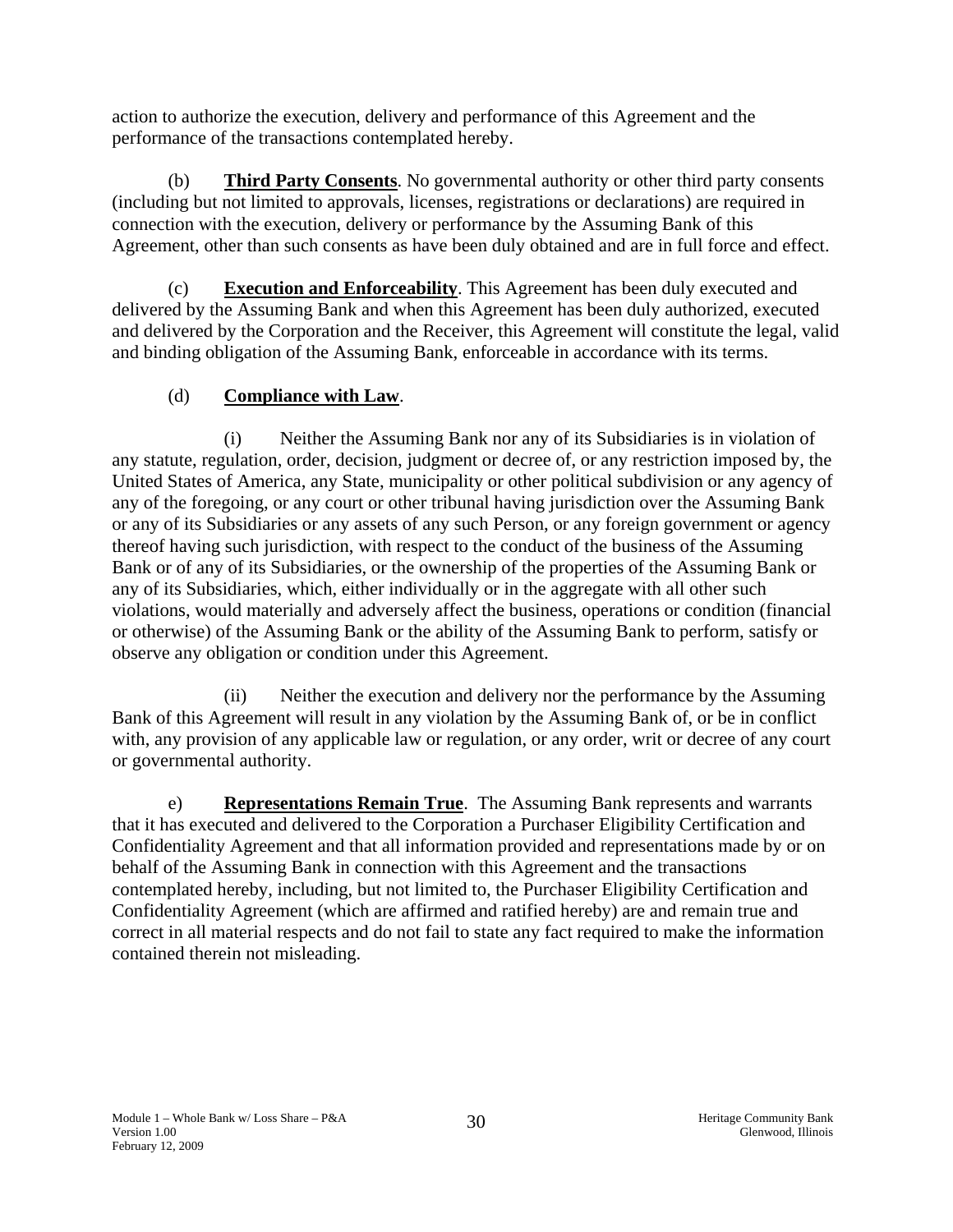### **ARTICLE XII INDEMNIFICATION**

<span id="page-34-0"></span>**12.1 Indemnification of Indemnitees**. From and after Bank Closing and subject to the limitations set forth in this Section and Section 12.6 and compliance by the Indemnitees with Section 12.2, the Receiver agrees to indemnify and hold harmless the Indemnitees against any and all costs, losses, liabilities, expenses (including attorneys' fees) incurred prior to the assumption of defense by the Receiver pursuant to paragraph (d) of Section 12.2, judgments, fines and amounts paid in settlement actually and reasonably incurred in connection with claims against any Indemnitee based on liabilities of the Failed Bank that are not assumed by the Assuming Bank pursuant to this Agreement or subsequent to the execution hereof by the Assuming Bank or any Subsidiary or Affiliate of the Assuming Bank for which indemnification is provided hereunder in (a) of this Section 12.1, subject to certain exclusions as provided in (b) of this Section 12.1:

(a)

(1) claims based on the rights of any shareholder or former shareholder as such of (x) the Failed Bank, or (y) any Subsidiary or Affiliate of the Failed Bank;

(2) claims based on the rights of any creditor as such of the Failed Bank, or any creditor as such of any director, officer, employee or agent of the Failed Bank, with respect to any indebtedness or other obligation of the Failed Bank arising prior to Bank Closing;

(3) claims based on the rights of any present or former director, officer, employee or agent as such of the Failed Bank or of any Subsidiary or Affiliate of the Failed Bank;

(4) claims based on any action or inaction prior to Bank Closing of the Failed Bank, its directors, officers, employees or agents as such, or any Subsidiary or Affiliate of the Failed Bank, or the directors, officers, employees or agents as such of such Subsidiary or Affiliate;

(5) claims based on any malfeasance, misfeasance or nonfeasance of the Failed Bank, its directors, officers, employees or agents with respect to the trust business of the Failed Bank, if any;

(6) claims based on any failure or alleged failure (not in violation of law) by the Assuming Bank to continue to perform any service or activity previously performed by the Failed Bank which the Assuming Bank is not required to perform pursuant to this Agreement or which arise under any contract to which the Failed Bank was a party which the Assuming Bank elected not to assume in accordance with this Agreement and which neither the Assuming Bank nor any Subsidiary or Affiliate of the Assuming Bank has assumed subsequent to the execution hereof;

(7) claims arising from any action or inaction of any Indemnitee, including for purposes of this Section 12.1(a)(7) the former officers or employees of the Failed Bank or of any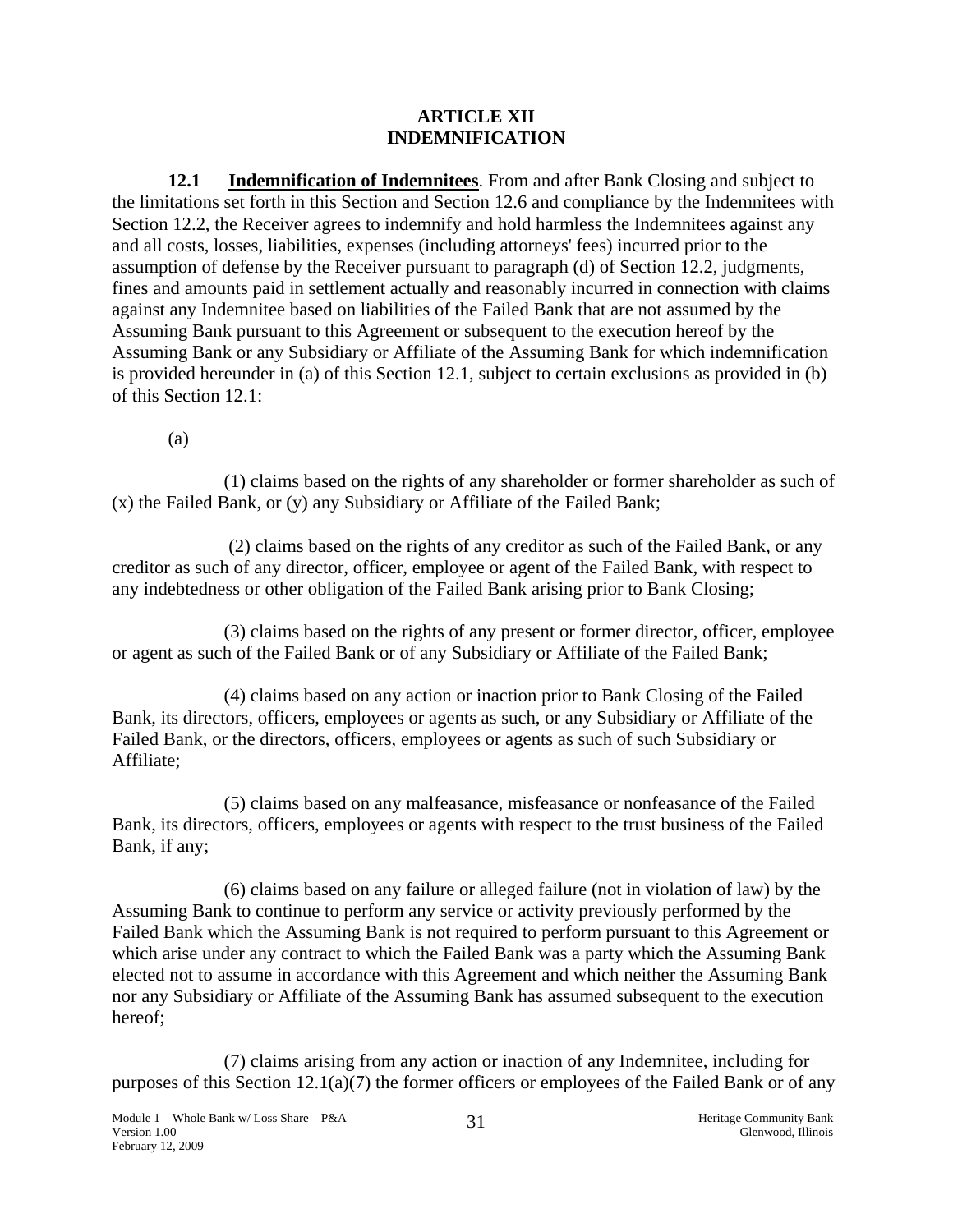Subsidiary or Affiliate of the Failed Bank that is taken upon the specific written direction of the Corporation or the Receiver, other than any action or inaction taken in a manner constituting bad faith, gross negligence or willful misconduct; and

(8) claims based on the rights of any depositor of the Failed Bank whose deposit has been accorded "withheld payment" status and/or returned to the Receiver or Corporation in accordance with Section 9.5 and/or has become an "unclaimed deposit" or has been returned to the Corporation or the Receiver in accordance with Section 2.3;

(b) provided, that, with respect to this Agreement, except for paragraphs (7) and (8) of Section 12.1(a), no indemnification will be provided under this Agreement for any:

(1) judgment or fine against, or any amount paid in settlement (without the written approval of the Receiver) by, any Indemnitee in connection with any action that seeks damages against any Indemnitee (a "counterclaim") arising with respect to any Asset and based on any action or inaction of either the Failed Bank, its directors, officers, employees or agents as such prior to Bank Closing, unless any such judgment, fine or amount paid in settlement exceeds the greater of (i) the Repurchase Price of such Asset, or (ii) the monetary recovery sought on such Asset by the Assuming Bank in the cause of action from which the counterclaim arises; and in such event the Receiver will provide indemnification only in the amount of such excess; and no indemnification will be provided for any costs or expenses other than any costs or expenses (including attorneys' fees) which, in the determination of the Receiver, have been actually and reasonably incurred by such Indemnitee in connection with the defense of any such counterclaim; and it is expressly agreed that the Receiver reserves the right to intervene, in its discretion, on its behalf and/or on behalf of the Receiver, in the defense of any such counterclaim;

(2) claims with respect to any liability or obligation of the Failed Bank that is expressly assumed by the Assuming Bank pursuant to this Agreement or subsequent to the execution hereof by the Assuming Bank or any Subsidiary or Affiliate of the Assuming Bank;

(3) claims with respect to any liability of the Failed Bank to any present or former employee as such of the Failed Bank or of any Subsidiary or Affiliate of the Failed Bank, which liability is expressly assumed by the Assuming Bank pursuant to this Agreement or subsequent to the execution hereof by the Assuming Bank or any Subsidiary or Affiliate of the Assuming Bank;

(4) claims based on the failure of any Indemnitee to seek recovery of damages from the Receiver for any claims based upon any action or inaction of the Failed Bank, its directors, officers, employees or agents as fiduciary, agent or custodian prior to Bank Closing;

(5) claims based on any violation or alleged violation by any Indemnitee of the antitrust, branching, banking or bank holding company or securities laws of the United States of America or any State thereof;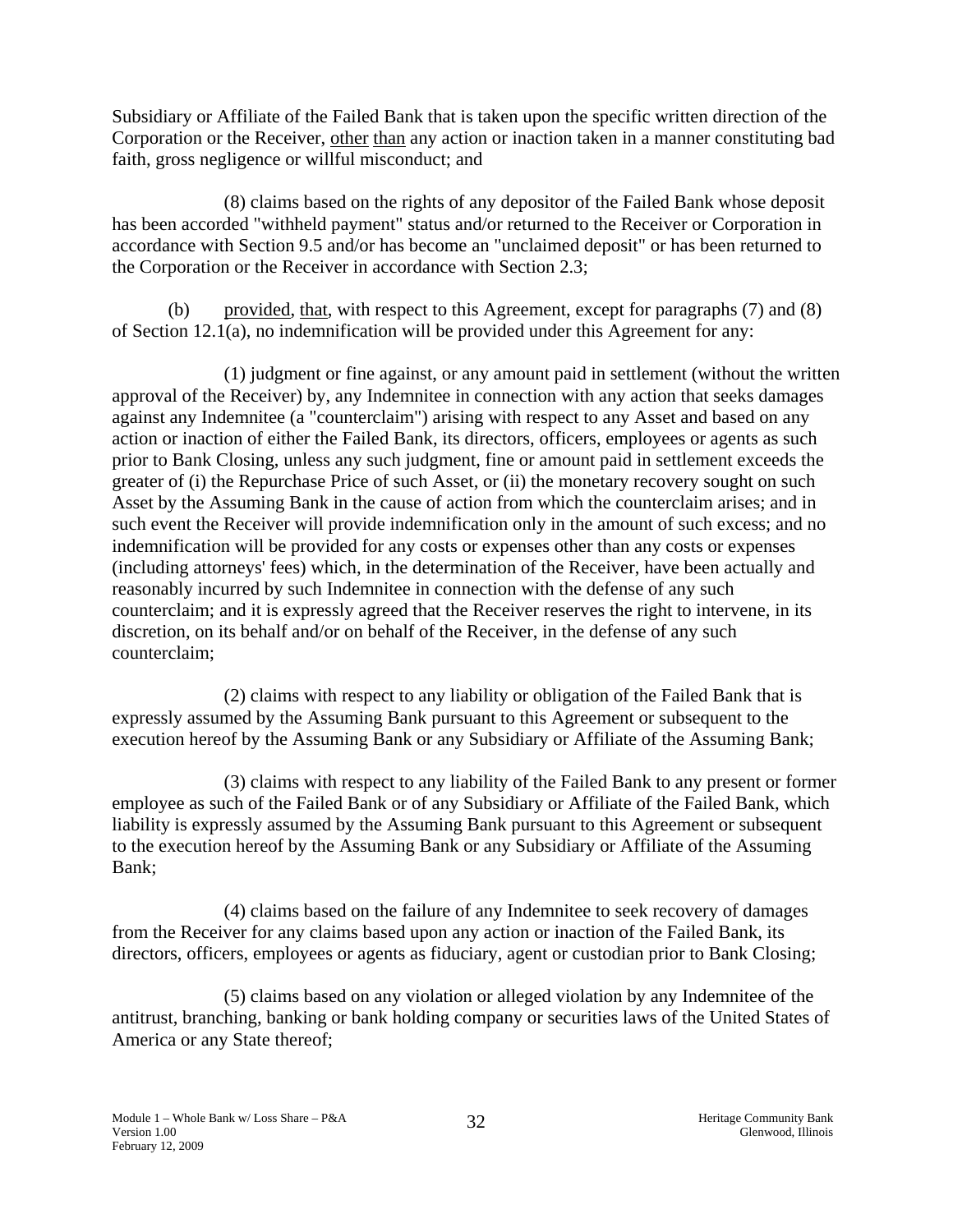(6) claims based on the rights of any present or former creditor, customer, or supplier as such of the Assuming Bank or any Subsidiary or Affiliate of the Assuming Bank;

(7) claims based on the rights of any present or former shareholder as such of the Assuming Bank or any Subsidiary or Affiliate of the Assuming Bank regardless of whether any such present or former shareholder is also a present or former shareholder of the Failed Bank;

(8) claims, if the Receiver determines that the effect of providing such indemnification would be to (i) expand or alter the provisions of any warranty or disclaimer thereof provided in Section 3.3 or any other provision of this Agreement, or (ii) create any warranty not expressly provided under this Agreement;

(9) claims which could have been enforced against any Indemnitee had the Assuming Bank not entered into this Agreement;

(10) claims based on any liability for taxes or fees assessed with respect to the consummation of the transactions contemplated by this Agreement, including without limitation any subsequent transfer of any Assets or Liabilities Assumed to any Subsidiary or Affiliate of the Assuming Bank;

(11) except as expressly provided in this Article XII, claims based on any action or inaction of any Indemnitee, and nothing in this Agreement shall be construed to provide indemnification for (i) the Failed Bank, (ii) any Subsidiary or Affiliate of the Failed Bank, or (iii) any present or former director, officer, employee or agent of the Failed Bank or its Subsidiaries or Affiliates; provided, that the Receiver, in its discretion, may provide indemnification hereunder for any present or former director, officer, employee or agent of the Failed Bank or its Subsidiaries or Affiliates who is also or becomes a director, officer, employee or agent of the Assuming Bank or its Subsidiaries or Affiliates;

(12) claims or actions which constitute a breach by the Assuming Bank of the representations and warranties contained in Article XI;

(13) claims arising out of or relating to the condition of or generated by an Asset arising from or relating to the presence, storage or release of any hazardous or toxic substance, or any pollutant or contaminant, or condition of such Asset which violate any applicable Federal, State or local law or regulation concerning environmental protection; and

(14) claims based on, related to or arising from any asset, including a loan, acquired or liability assumed by the Assuming Bank, other than pursuant to this Agreement.

**12.2 Conditions Precedent to Indemnification**. It shall be a condition precedent to the obligation of the Receiver to indemnify any Person pursuant to this Article XII that such Person shall, with respect to any claim made or threatened against such Person for which such Person is or may be entitled to indemnification hereunder: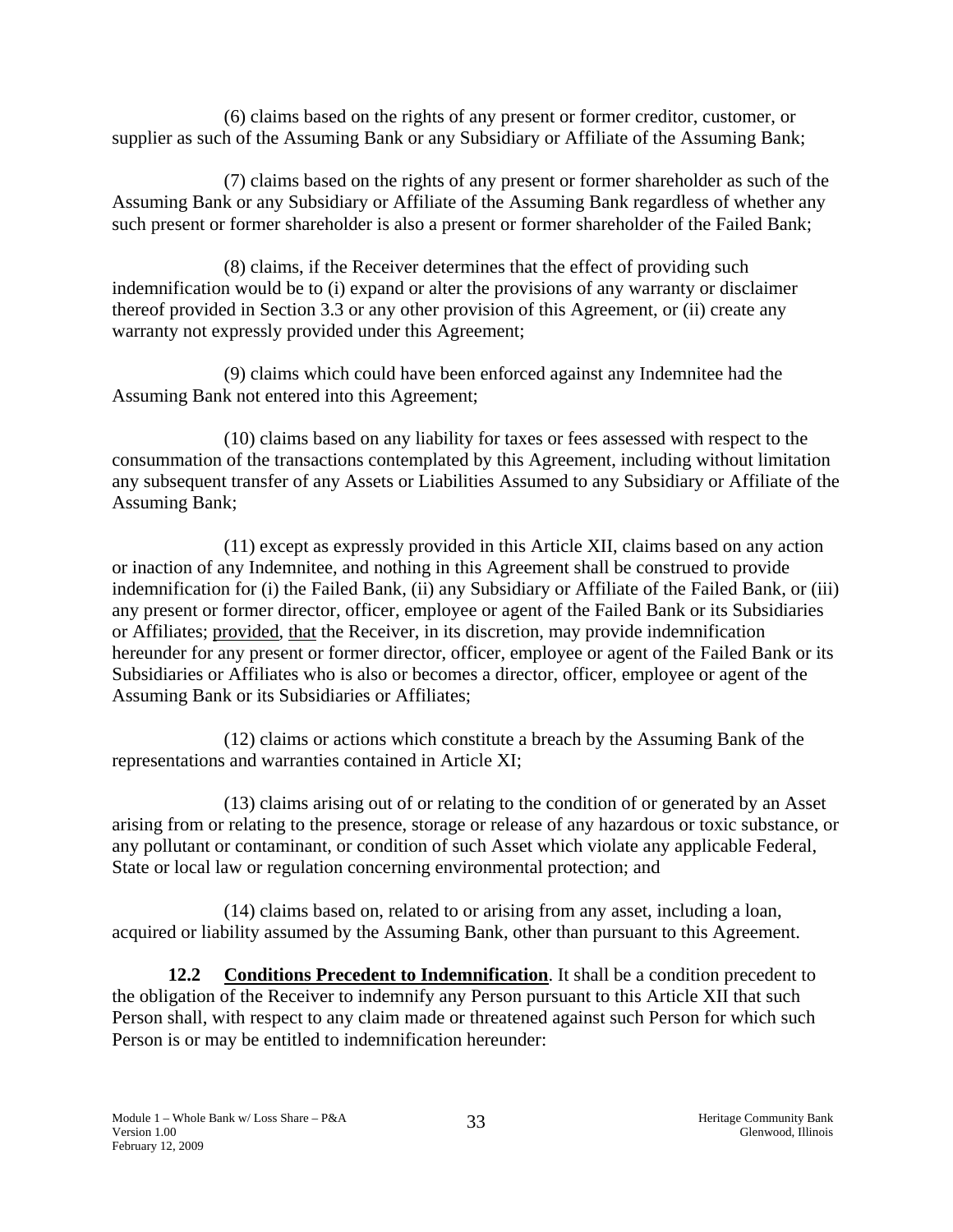(a) give written notice to the Regional Counsel (Litigation Branch) of the Corporation in the manner and at the address provided in Section 13.7 of such claim as soon as practicable after such claim is made or threatened; provided, that notice must be given on or before the date which is six (6) years from the date of this Agreement;

(b) provide to the Receiver such information and cooperation with respect to such claim as the Receiver may reasonably require;

(c) cooperate and take all steps, as the Receiver may reasonably require, to preserve and protect any defense to such claim;

(d) in the event suit is brought with respect to such claim, upon reasonable prior notice, afford to the Receiver the right, which the Receiver may exercise in its sole discretion, to conduct the investigation, control the defense and effect settlement of such claim, including without limitation the right to designate counsel and to control all negotiations, litigation, arbitration, settlements, compromises and appeals of any such claim, all of which shall be at the expense of the Receiver; provided, that the Receiver shall have notified the Person claiming indemnification in writing that such claim is a claim with respect to which the Person claiming indemnification is entitled to indemnification under this Article XII;

(e) not incur any costs or expenses in connection with any response or suit with respect to such claim, unless such costs or expenses were incurred upon the written direction of the Receiver; provided, that the Receiver shall not be obligated to reimburse the amount of any such costs or expenses unless such costs or expenses were incurred upon the written direction of the Receiver;

(f) not release or settle such claim or make any payment or admission with respect thereto, unless the Receiver consents in writing thereto, which consent shall not be unreasonably withheld; provided, that the Receiver shall not be obligated to reimburse the amount of any such settlement or payment unless such settlement or payment was effected upon the written direction of the Receiver; and

(g) take reasonable action as the Receiver may request in writing as necessary to preserve, protect or enforce the rights of the indemnified Person against any Primary Indemnitor.

**12.3 No Additional Warranty**. Nothing in this Article XII shall be construed or deemed to (i) expand or otherwise alter any warranty or disclaimer thereof provided under Section 3.3 or any other provision of this Agreement with respect to, among other matters, the title, value, collectibility, genuineness, enforceability or condition of any (x) Asset, or (y) asset of the Failed Bank purchased by the Assuming Bank subsequent to the execution of this Agreement by the Assuming Bank or any Subsidiary or Affiliate of the Assuming Bank, or (ii) create any warranty not expressly provided under this Agreement with respect thereto.

**12.4 Indemnification of Receiver and Corporation**. From and after Bank Closing, the Assuming Bank agrees to indemnify and hold harmless the Corporation and the Receiver and their respective directors, officers, employees and agents from and against any and all costs,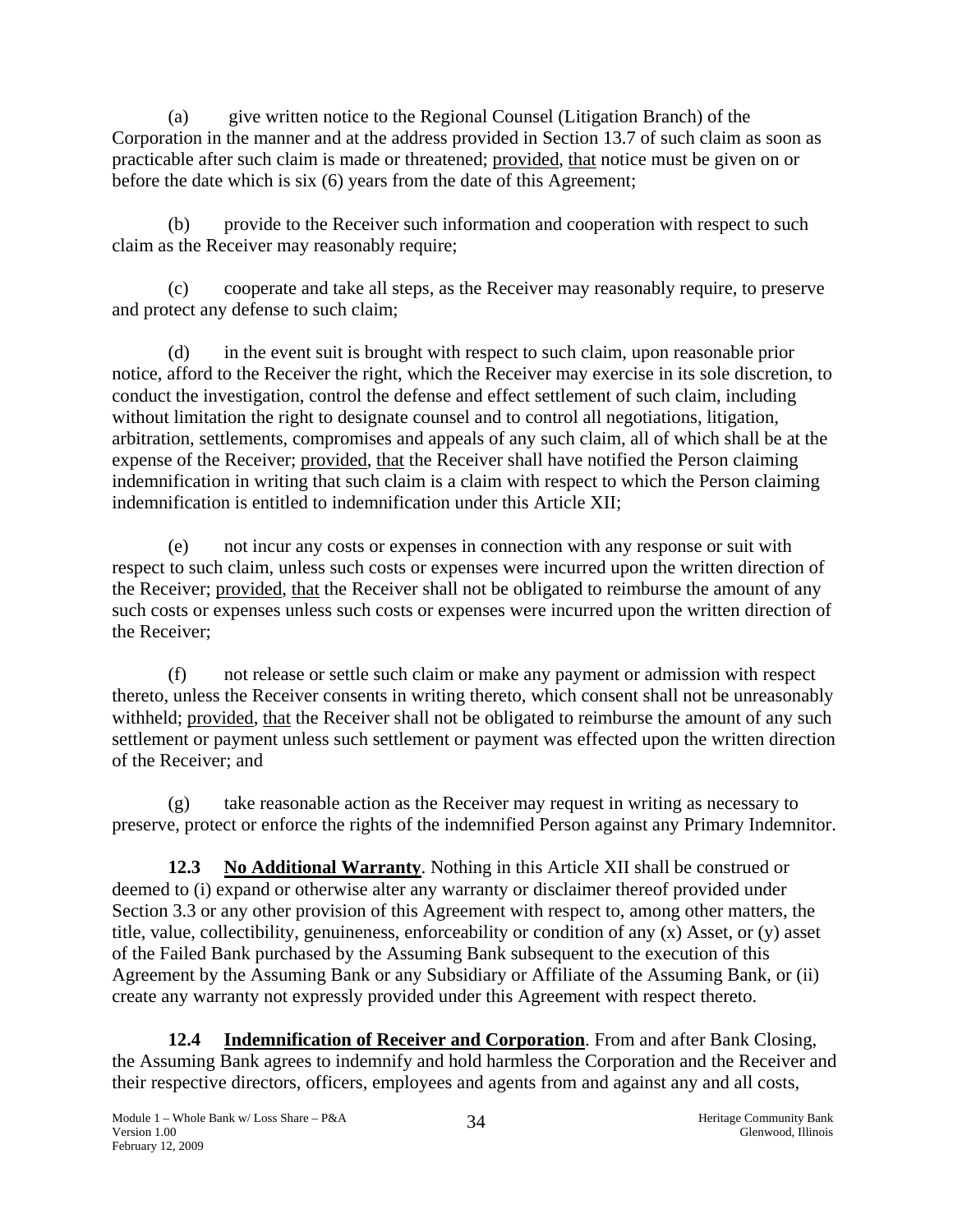losses, liabilities, expenses (including attorneys' fees), judgments, fines and amounts paid in settlement actually and reasonably incurred in connection with any of the following:

(a) claims based on any and all liabilities or obligations of the Failed Bank assumed by the Assuming Bank pursuant to this Agreement or subsequent to the execution hereof by the Assuming Bank or any Subsidiary or Affiliate of the Assuming Bank, whether or not any such liabilities subsequently are sold and/or transferred, other than any claim based upon any action or inaction of any Indemnitee as provided in paragraph (7) or (8) of Section 12.1(a); and

(b) claims based on any act or omission of any Indemnitee (including but not limited to claims of any Person claiming any right or title by or through the Assuming Bank with respect to Assets transferred to the Receiver pursuant to Section 3.4 or 3.6), other than any action or inaction of any Indemnitee as provided in paragraph (7) or (8) of Section 12.1(a).

**12.5 Obligations Supplemental**. The obligations of the Receiver, and the Corporation as guarantor in accordance with Section 12.7, to provide indemnification under this Article XII are to supplement any amount payable by any Primary Indemnitor to the Person indemnified under this Article XII. Consistent with that intent, the Receiver agrees only to make payments pursuant to such indemnification to the extent not payable by a Primary Indemnitor. If the aggregate amount of payments by the Receiver, or the Corporation as guarantor in accordance with Section 12.7, and all Primary Indemnitors with respect to any item of indemnification under this Article XII exceeds the amount payable with respect to such item, such Person being indemnified shall notify the Receiver thereof and, upon the request of the Receiver, shall promptly pay to the Receiver, or the Corporation as appropriate, the amount of the Receiver's (or Corporation's) payments to the extent of such excess.

**12.6 Criminal Claims**. Notwithstanding any provision of this Article XII to the contrary, in the event that any Person being indemnified under this Article XII shall become involved in any criminal action, suit or proceeding, whether judicial, administrative or investigative, the Receiver shall have no obligation hereunder to indemnify such Person for liability with respect to any criminal act or to the extent any costs or expenses are attributable to the defense against the allegation of any criminal act, unless (i) the Person is successful on the merits or otherwise in the defense against any such action, suit or proceeding, or (ii) such action, suit or proceeding is terminated without the imposition of liability on such Person.

**12.7 Limited Guaranty of the Corporation.** The Corporation hereby guarantees performance of the Receiver's obligation to indemnify the Assuming Bank as set forth in this Article XII. It is a condition to the Corporation's obligation hereunder that the Assuming Bank shall comply in all respects with the applicable provisions of this Article XII. The Corporation shall be liable hereunder only for such amounts, if any, as the Receiver is obligated to pay under the terms of this Article XII but shall fail to pay. Except as otherwise provided above in this Section 12.7, nothing in this Article XII is intended or shall be construed to create any liability or obligation on the part of the Corporation, the United States of America or any department or agency thereof under or with respect to this Article XII, or any provision hereof, it being the intention of the parties hereto that the obligations undertaken by the Receiver under this Article XII are the sole and exclusive responsibility of the Receiver and no other Person or entity.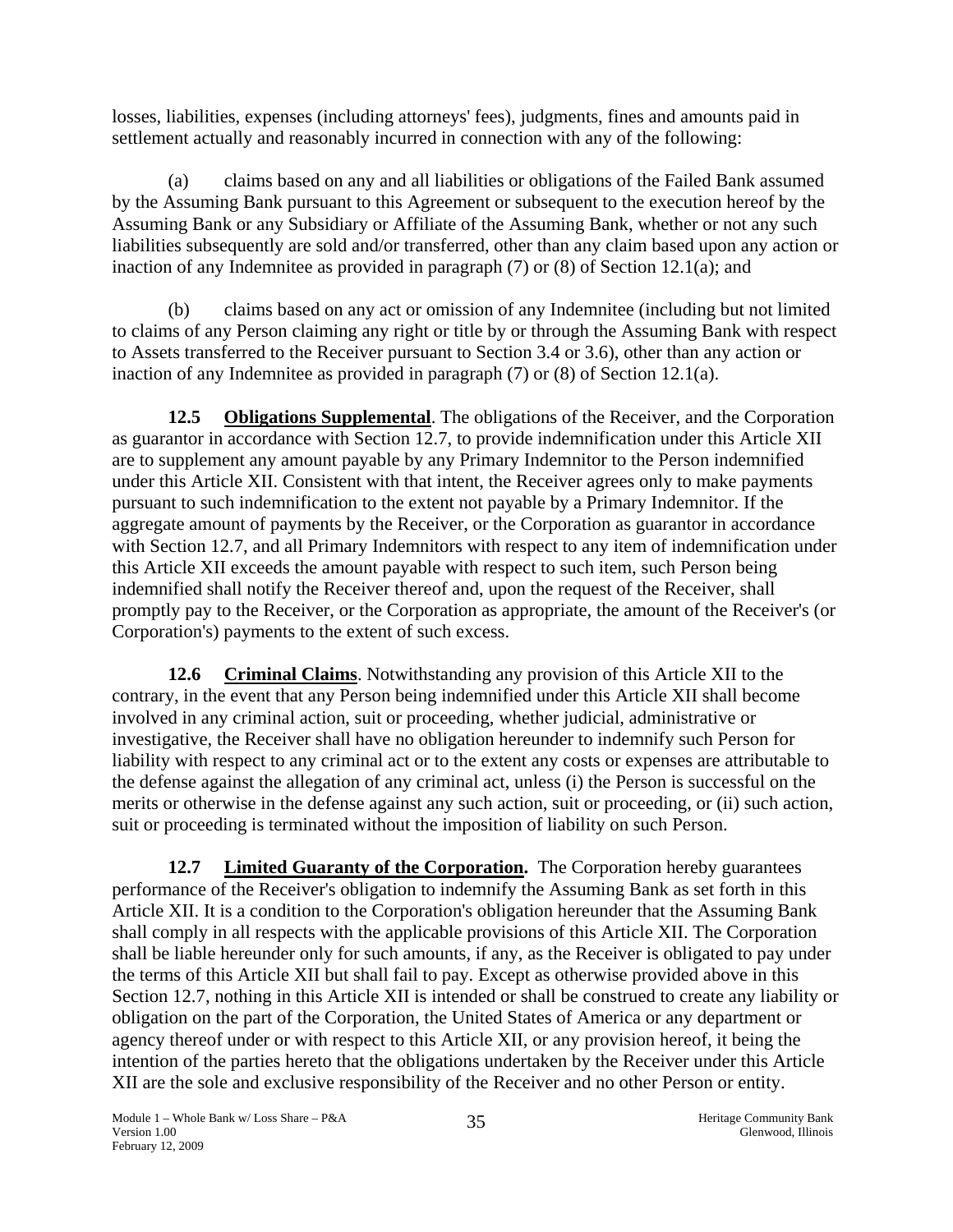**12.8 Subrogation.** Upon payment by the Receiver, or the Corporation as guarantor in accordance with Section 12.7, to any Indemnitee for any claims indemnified by the Receiver under this Article XII, the Receiver, or the Corporation as appropriate, shall become subrogated to all rights of the Indemnitee against any other Person to the extent of such payment.

### **ARTICLE XIII MISCELLANEOUS**

**13.1 Entire Agreement**. This Agreement embodies the entire agreement of the parties hereto in relation to the subject matter herein and supersedes all prior understandings or agreements, oral or written, between the parties.

**13.2 Headings**. The headings and subheadings of the Table of Contents, Articles and Sections contained in this Agreement, except the terms identified for definition in Article I and elsewhere in this Agreement, are inserted for convenience only and shall not affect the meaning or interpretation of this Agreement or any provision hereof.

**13.3 Counterparts**. This Agreement may be executed in any number of counterparts and by the duly authorized representative of a different party hereto on separate counterparts, each of which when so executed shall be deemed to be an original and all of which when taken together shall constitute one and the same Agreement.

**13.4 GOVERNING LAW**. THIS AGREEMENT AND THE RIGHTS AND OBLIGATIONS HEREUNDER SHALL BE GOVERNED BY AND CONSTRUED IN ACCORDANCE WITH THE FEDERAL LAW OF THE UNITED STATES OF AMERICA, AND IN THE ABSENCE OF CONTROLLING FEDERAL LAW, IN ACCORDANCE WITH THE LAWS OF THE STATE IN WHICH THE MAIN OFFICE OF THE FAILED BANK IS LOCATED.

 **13.5 Successors**. All terms and conditions of this Agreement shall be binding on the successors and assigns of the Receiver, the Corporation and the Assuming Bank. Except as otherwise specifically provided in this Agreement, nothing expressed or referred to in this Agreement is intended or shall be construed to give any Person other than the Receiver, the Corporation and the Assuming Bank any legal or equitable right, remedy or claim under or with respect to this Agreement or any provisions contained herein, it being the intention of the parties hereto that this Agreement, the obligations and statements of responsibilities hereunder, and all other conditions and provisions hereof are for the sole and exclusive benefit of the Receiver, the Corporation and the Assuming Bank and for the benefit of no other Person.

**13.6 Modification; Assignment**. No amendment or other modification, rescission, release, or assignment of any part of this Agreement shall be effective except pursuant to a written agreement subscribed by the duly authorized representatives of the parties hereto. This Agreement shall be automatically assigned and assumed in connection with a merger or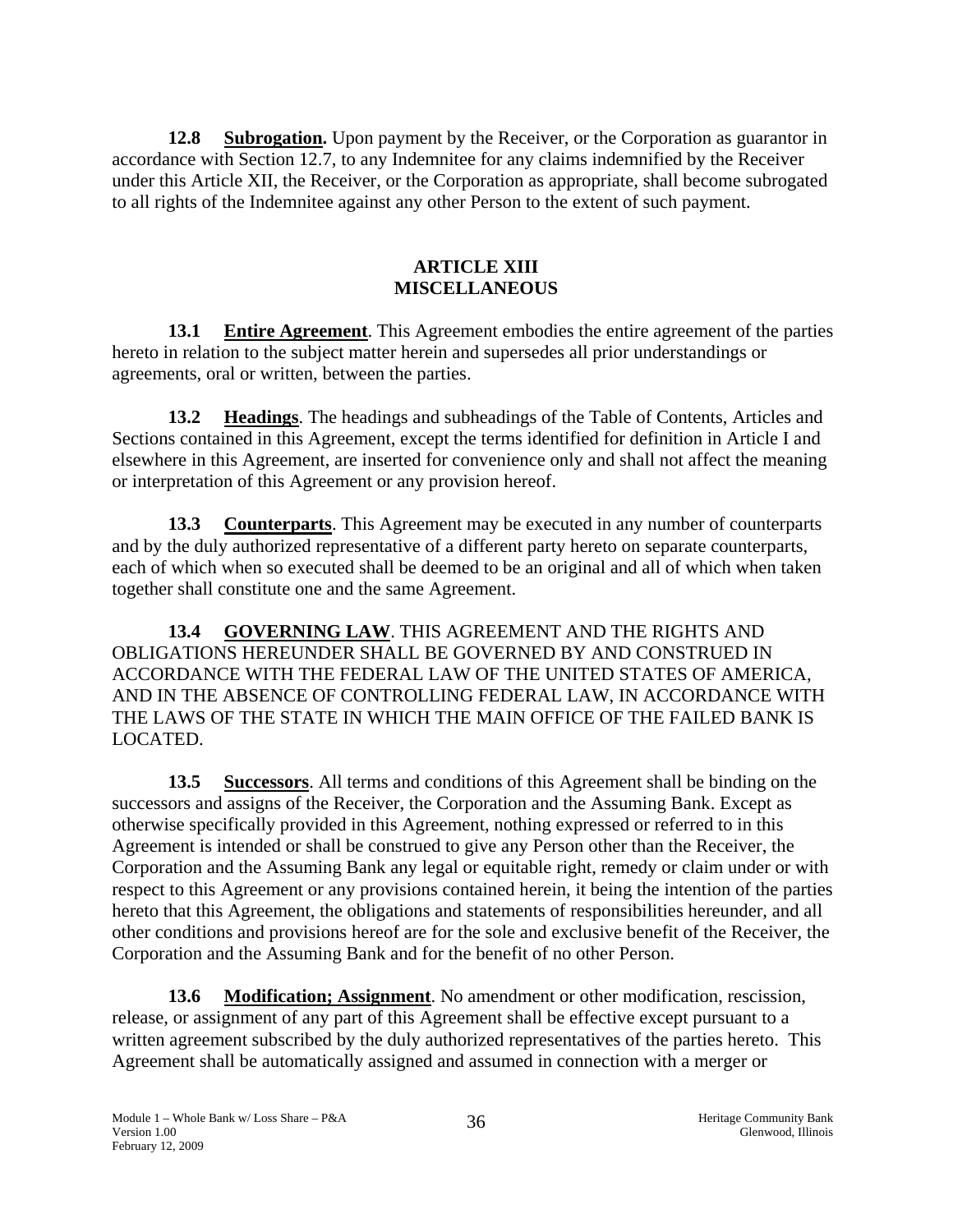consolidation of the Assuming Bank with and into another financial institution or the sale of all or substantially all of the assets of the Assuming Bank to another financial institution.

**13.7 Notice**. Any notice, request, demand, consent, approval or other communication to any party hereto shall be effective when received and shall be given in writing, and delivered in person against receipt therefore, or sent by certified mail, postage prepaid, courier service, telex, facsimile transmission or email to such party (with copies as indicated below) at its address set forth below or at such other address as it shall hereafter furnish in writing to the other parties. All such notices and other communications shall be deemed given on the date received by the addressee.

### **Assuming Bank**

MB Financial Bank, N.A. 611 North River Road Rosemont, Illinois 60018 Attention: Jill E. York

with a copy to: Mitch Feiger

## **Receiver and Corporation**

Federal Deposit Insurance Corporation, Receiver of Heritage Community Bank 1601 Bryan Street, Suite 1700 Dallas, Texas 75201

Attention: Deputy Director (DRR-Field Operations Branch)

with copy to: Regional Counsel (Litigation Branch)

## **and with respect to notice under Article XII:**

Federal Deposit Insurance Corporation Receiver of Heritage Community Bank 1601 Bryan Street, Suite 1700 Dallas, Texas 75201 Attention: Regional Counsel (Litigation Branch)

 **13.8 Manner of Payment**. All payments due under this Agreement shall be in lawful money of the United States of America in immediately available funds as each party hereto may specify to the other parties; provided, that in the event the Receiver or the Corporation is obligated to make any payment hereunder in the amount of \$25,000.00 or less, such payment may be made by check.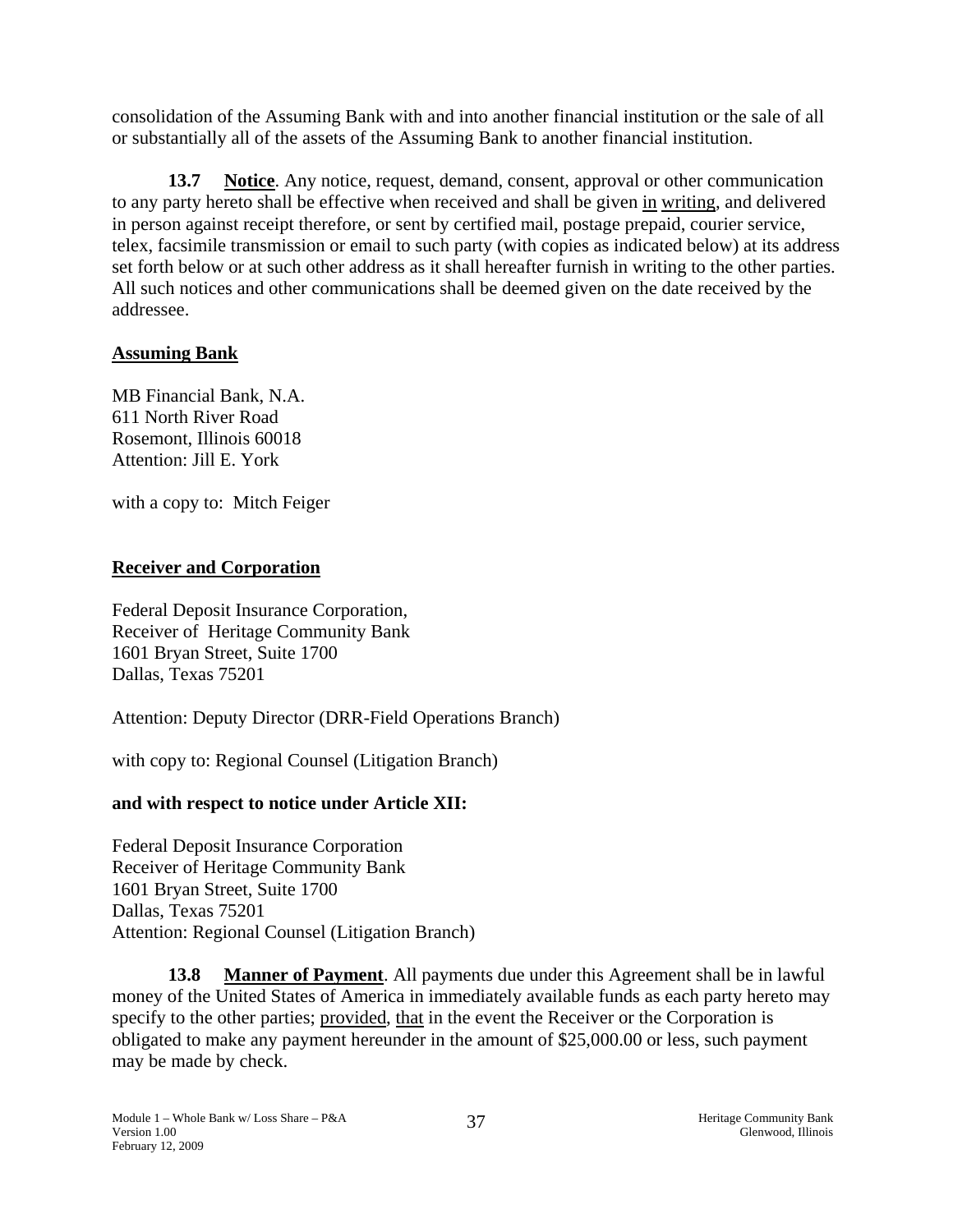**13.9 Costs, Fees and Expenses**. Except as otherwise specifically provided herein, each party hereto agrees to pay all costs, fees and expenses which it has incurred in connection with or incidental to the matters contained in this Agreement, including without limitation any fees and disbursements to its accountants and counsel; provided, that the Assuming Bank shall pay all fees, costs and expenses (other than attorneys' fees incurred by the Receiver) incurred in connection with the transfer to it of any Assets or Liabilities Assumed hereunder or in accordance herewith.

**13.10 Waiver**. Each of the Receiver, the Corporation and the Assuming Bank may waive its respective rights, powers or privileges under this Agreement; provided, that such waiver shall be in writing; and further provided, that no failure or delay on the part of the Receiver, the Corporation or the Assuming Bank to exercise any right, power or privilege under this Agreement shall operate as a waiver thereof, nor will any single or partial exercise of any right, power or privilege under this Agreement preclude any other or further exercise thereof or the exercise of any other right, power or privilege by the Receiver, the Corporation, or the Assuming Bank under this Agreement, nor will any such waiver operate or be construed as a future waiver of such right, power or privilege under this Agreement.

**13.11 Severability**. If any provision of this Agreement is declared invalid or unenforceable, then, to the extent possible, all of the remaining provisions of this Agreement shall remain in full force and effect and shall be binding upon the parties hereto.

**13.12 Term of Agreement**. This Agreement shall continue in full force and effect until the sixth (6th) anniversary of Bank Closing; provided, that the provisions of Section 6.3 and 6.4 shall survive the expiration of the term of this Agreement. Provided, however, the receivership of the Failed Bank may be terminated prior to the expiration of the term of this Agreement; in such event, the guaranty of the Corporation, as provided in and in accordance with the provisions of Section 12.7 shall be in effect for the remainder of the term. Expiration of the term of this Agreement shall not affect any claim or liability of any party with respect to any (i) amount which is owing at the time of such expiration, regardless of when such amount becomes payable, and (ii) breach of this Agreement occurring prior to such expiration, regardless of when such breach is discovered.

**13.13 Survival of Covenants, Etc.** The covenants, representations, and warranties in this Agreement shall survive the execution of this Agreement and the consummation of the transactions contemplated hereunder.

### **[Signature Page Follows]**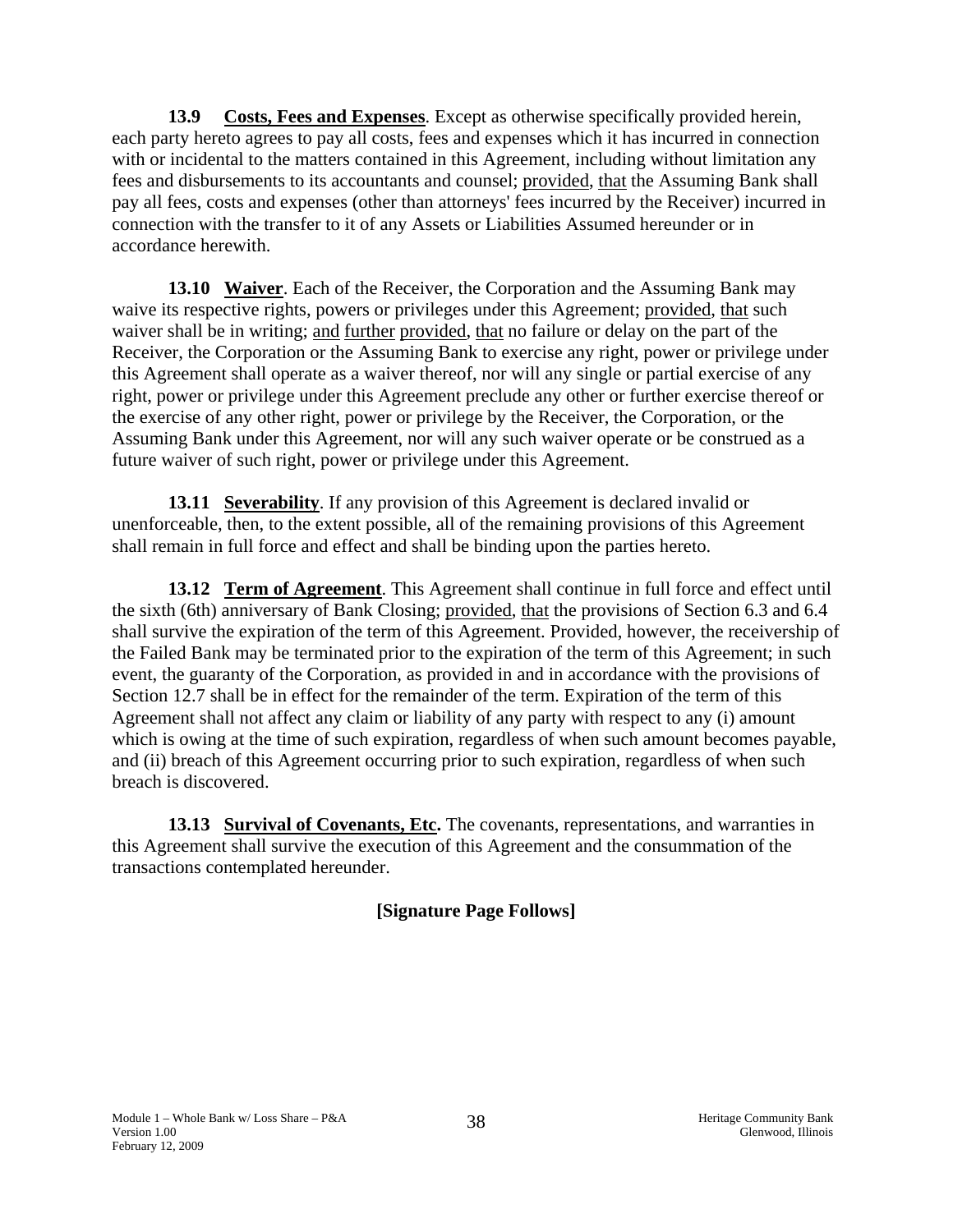**IN WITNESS WHEREOF,** the parties hereto have caused this Agreement to be executed by their duly authorized representatives as of the date first above written.

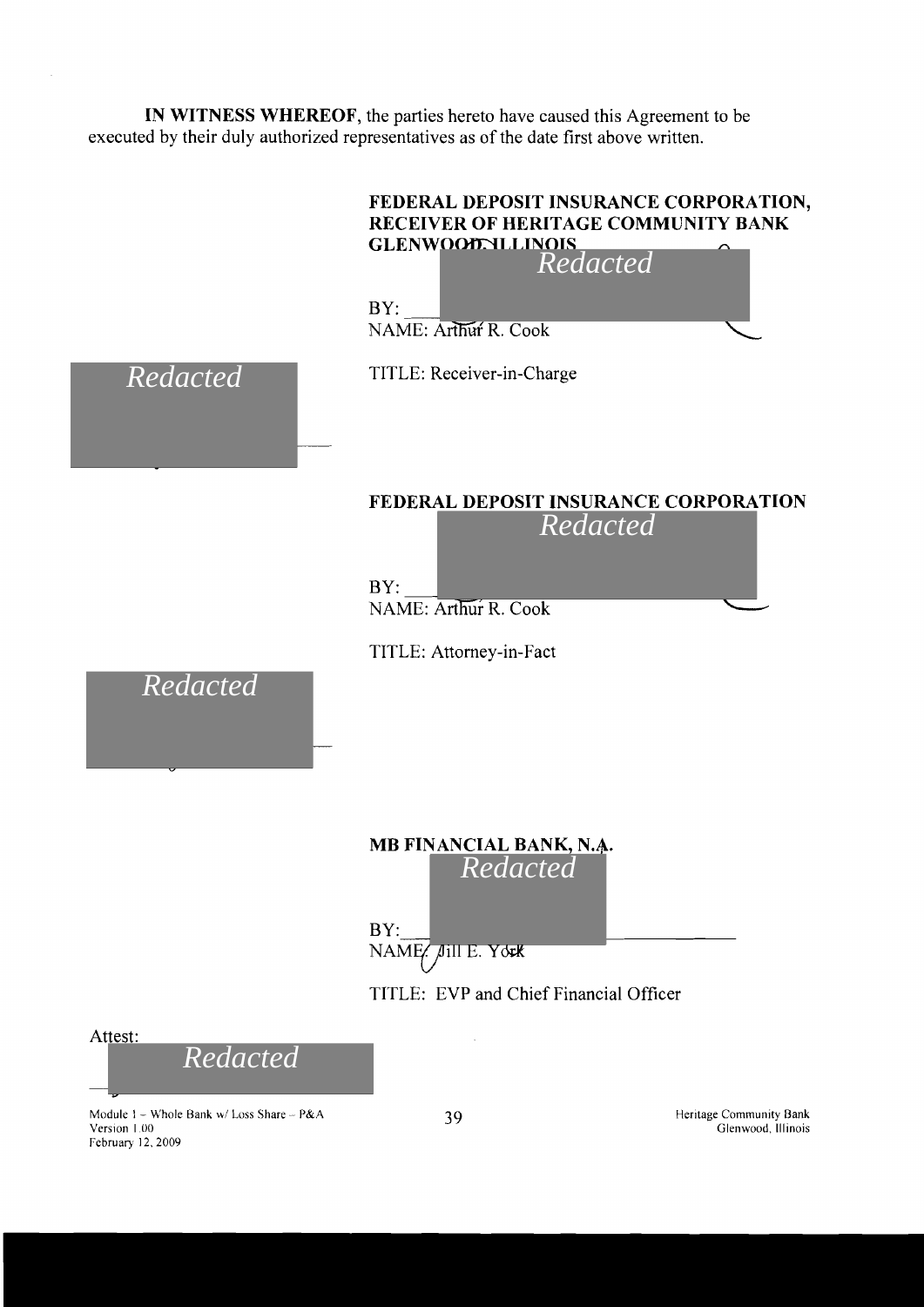# **SCHEDULE 2.1 - Certain Liabilities Assumed by the Assuming Bank**

**To be provided.**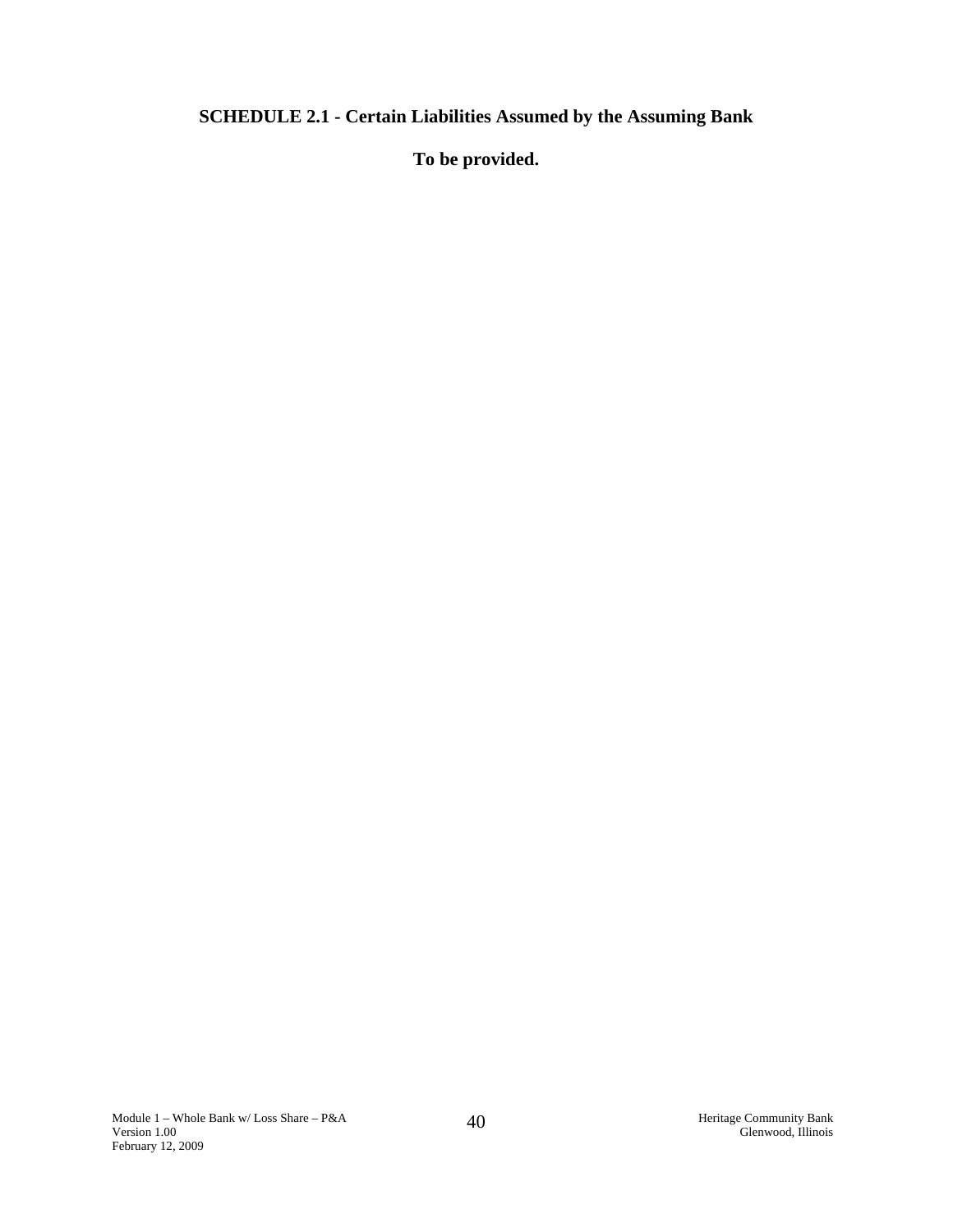#### **SCHEDULE 3.1 - Certain Assets Purchased**

#### **SEE ATTACHED LIST**

THE LIST(S) ATTACHED TO THIS SCHEDULE (OR SUBSCHEDULE(S)) AND THE **INFORMATION THEREIN, IS AS OF THE INFORMATION PACKAGE DATE. IT WILL BE ADJUSTED TO REFLECT THE COMPOSITION AND BOOK VALUE OF THE LOANS AND ASSETS AS OF THE DATE OF BANK CLOSING. THE LIST(S) MAY NOT INCLUDE ALL LOANS AND ASSETS (E.G., CHARGED OFF LOANS). THE LIST(S) MAY BE REPLACED WITH A MORE ACCURATE LIST POST CLOSING.**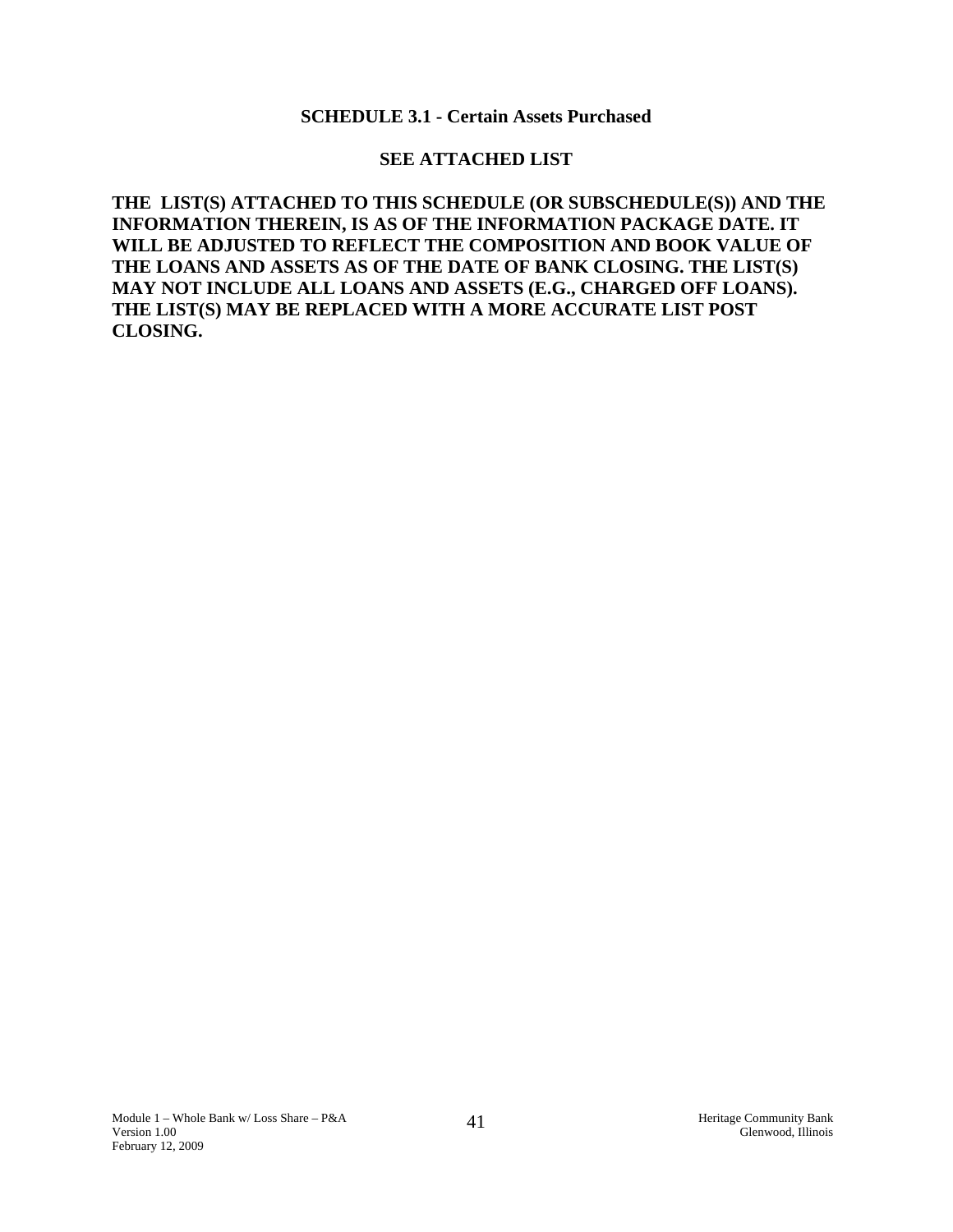#### **SCHEDULE 3.1a – Subsidiary and Other Business Combination Entities Acquired**

#### **SEE ATTACHED LIST**

### **THE LIST(S) ATTACHED TO THIS SCHEDULE (OR SUBSCHEDULE(S)) AND THE INFORMATION THEREIN, IS AS OF BANK CLOSING.**

**Name TIN Active/Inactive/Dissolved/Terminated** 

#### **THIS SCHEDULE IS TO BE REMOVED IF SCHEDULE IS NOT COMPLETED**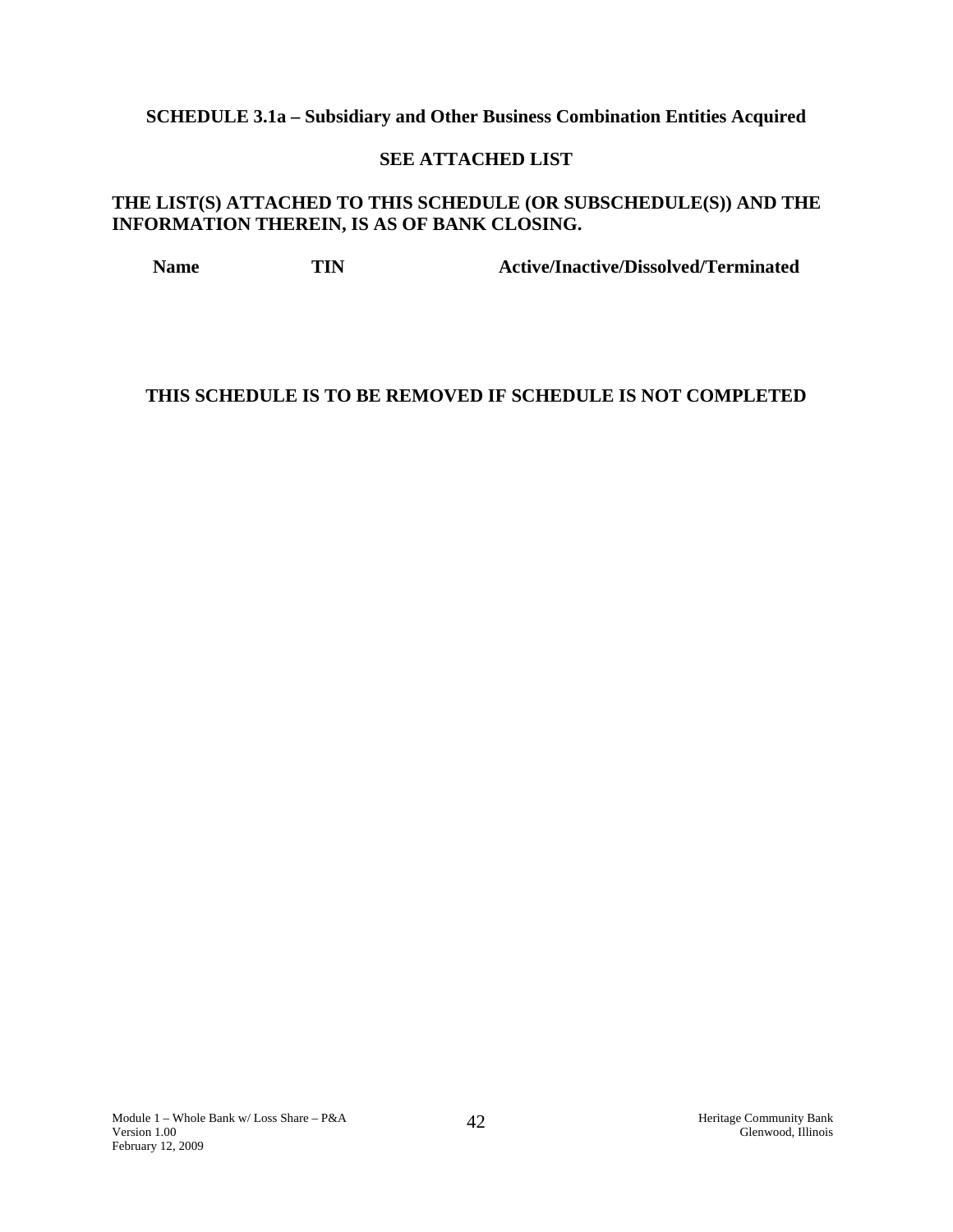## **SCHEDULE 3.2 - Purchase Price of Assets or assets**

| (a) | cash and receivables from depository<br>institutions, including cash items in the<br>process of collection, plus<br>interest thereon:                                                           | <b>Book Value</b>               |
|-----|-------------------------------------------------------------------------------------------------------------------------------------------------------------------------------------------------|---------------------------------|
| (b) | securities (exclusive of the capital stock of<br>Acquired Subsidiaries), plus interest<br>thereon:                                                                                              | <b>Book Value</b>               |
| (c) | federal funds sold and repurchase<br>agreements, if any, including interest<br>thereon:                                                                                                         | <b>Book Value</b>               |
| (d) | Loans:                                                                                                                                                                                          | <b>Book Value</b>               |
| (e) | credit card business, if any, including all<br>outstanding extensions of credit and<br>offensive litigation, but excluding any class<br>action lawsuits related to the credit card<br>business: | <b>Book Value</b>               |
| (f) | Safe Deposit Boxes and related business,<br>safekeeping business and trust business, if<br>any:                                                                                                 | <b>Book Value</b>               |
| (g) | Records and other documents:                                                                                                                                                                    | <b>Book Value</b>               |
| (h) | capital stock of any Acquired Subsidiaries:                                                                                                                                                     | <b>Book Value</b>               |
| (i) | amounts owed to the Failed Bank by any<br><b>Acquired Subsidiary:</b>                                                                                                                           | <b>Book Value</b>               |
| (j) | assets securing Deposits of public money,<br>to the extent not otherwise purchased<br>hereunder:                                                                                                | <b>Book Value</b>               |
| (k) | Overdrafts of customers:                                                                                                                                                                        | <b>Book Value</b>               |
| (1) | rights, if any, with respect to Qualified<br><b>Financial Contracts.</b>                                                                                                                        | As provided in Section $3.2(c)$ |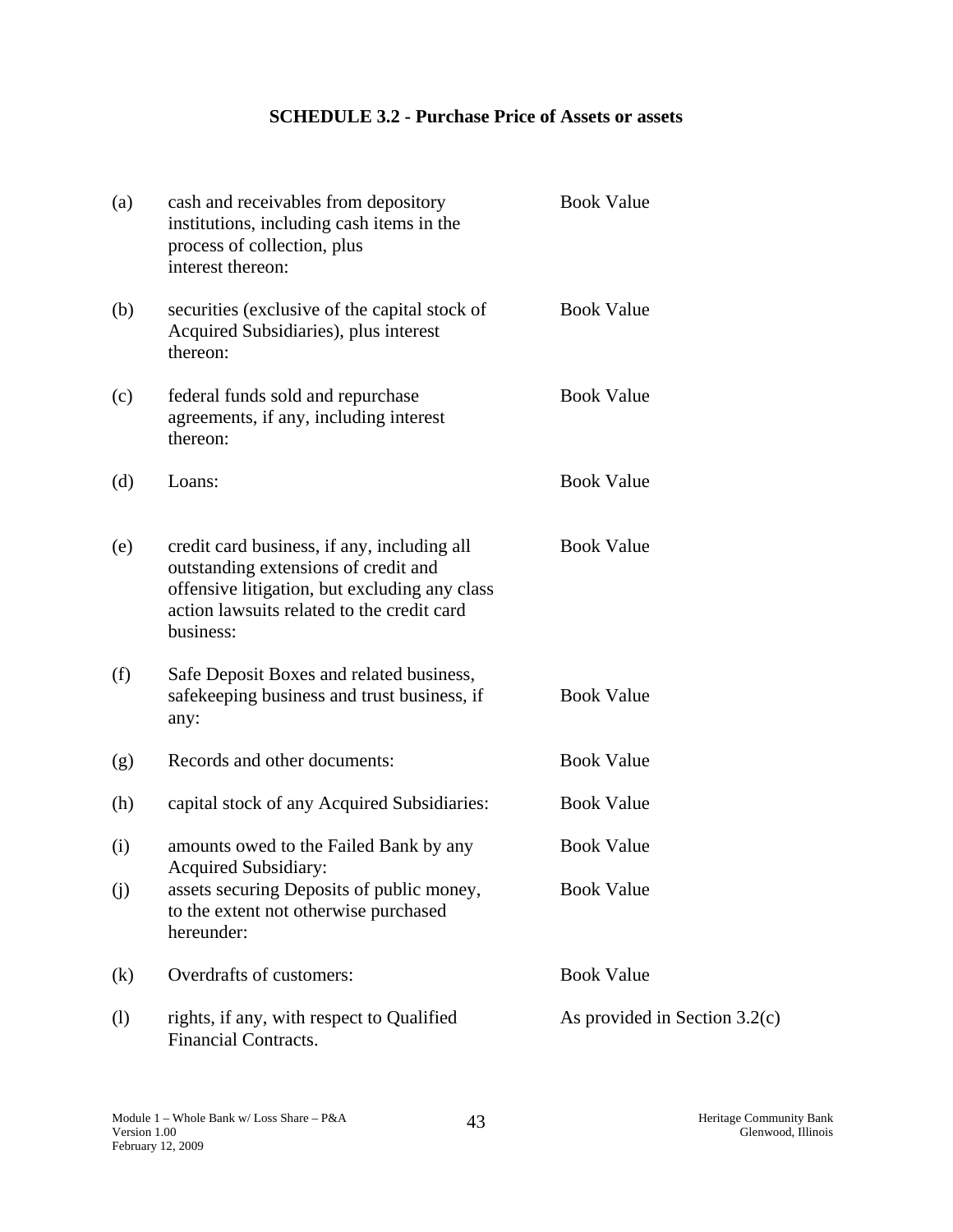(m) rights of the Failed Bank to provide Book Value mortgage servicing for others and to have mortgage servicing provided to the Failed Bank by others and related contracts.

#### **assets subject to an option to purchase:**

| (a) | <b>Bank Premises:</b>    | Fair Market Value |
|-----|--------------------------|-------------------|
| (b) | Furniture and Equipment: | Fair Market Value |
| (c) | Fixtures:                | Fair Market Value |
| (d) | Other Equipment:         | Fair Market Value |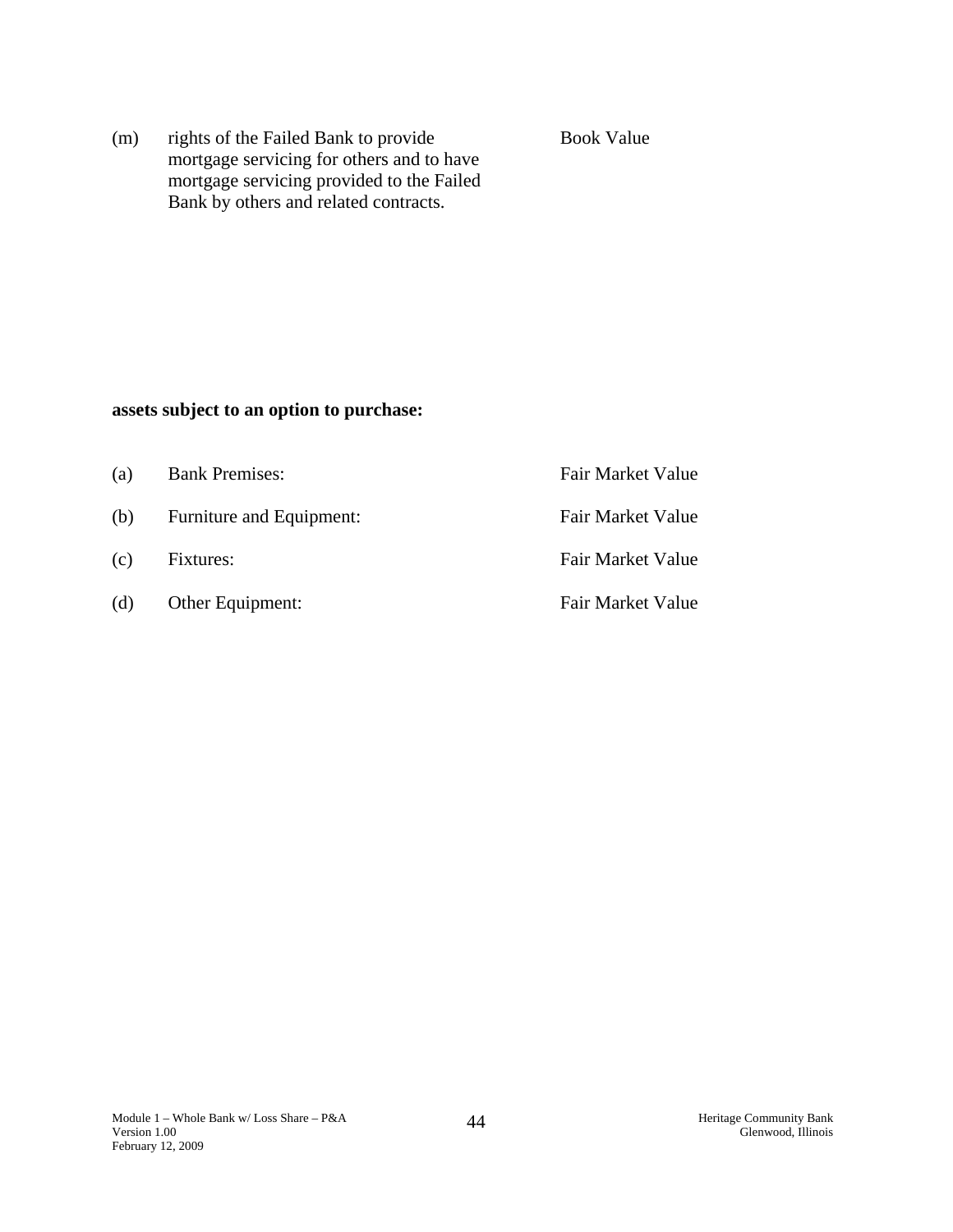#### [EXHIBIT 3.2(c) -- VALUATION OF CERTAIN QUALIFIED FINANCIAL CONTRACTS

#### A. Scope

Interest Rate Contracts - All interest rate swaps, forward rate agreements, interest rate futures, caps, collars and floors, whether purchased or written.

Option Contracts - All put and call option contracts, whether purchased or written, on marketable securities, financial futures, foreign currencies, foreign exchange or foreign exchange futures contracts.

Foreign Exchange Contracts - All contracts for future purchase or sale of foreign currencies, foreign currency or cross currency swap contracts, or foreign exchange futures contracts.

#### B. Exclusions

All financial contracts used to hedge assets and liabilities that are acquired by the Assuming Bank but are not subject to adjustment from Book Value.

C. Adjustment

The difference between the Book Value and market value as of Bank Closing.

### D. Methodology

- 1. The price at which the Assuming Bank sells or disposes of Qualified Financial Contracts will be deemed to be the fair market value of such contracts, if such sale or disposition occurs at prevailing market rates within a predefined timetable as agreed upon by the Assuming Bank and the Receiver.
- 2. In valuing all other Qualified Financial Contracts, the following principles will apply:
	- (i) All known cash flows under swaps or forward exchange contracts shall be present valued to the swap zero coupon interest rate curve.
	- (ii) All valuations shall employ prices and interest rates based on the actual frequency of rate reset or payment.
	- (iii) Each tranche of amortizing contracts shall be separately valued. The total value of such amortizing contract shall be the sum of the values of its component tranches.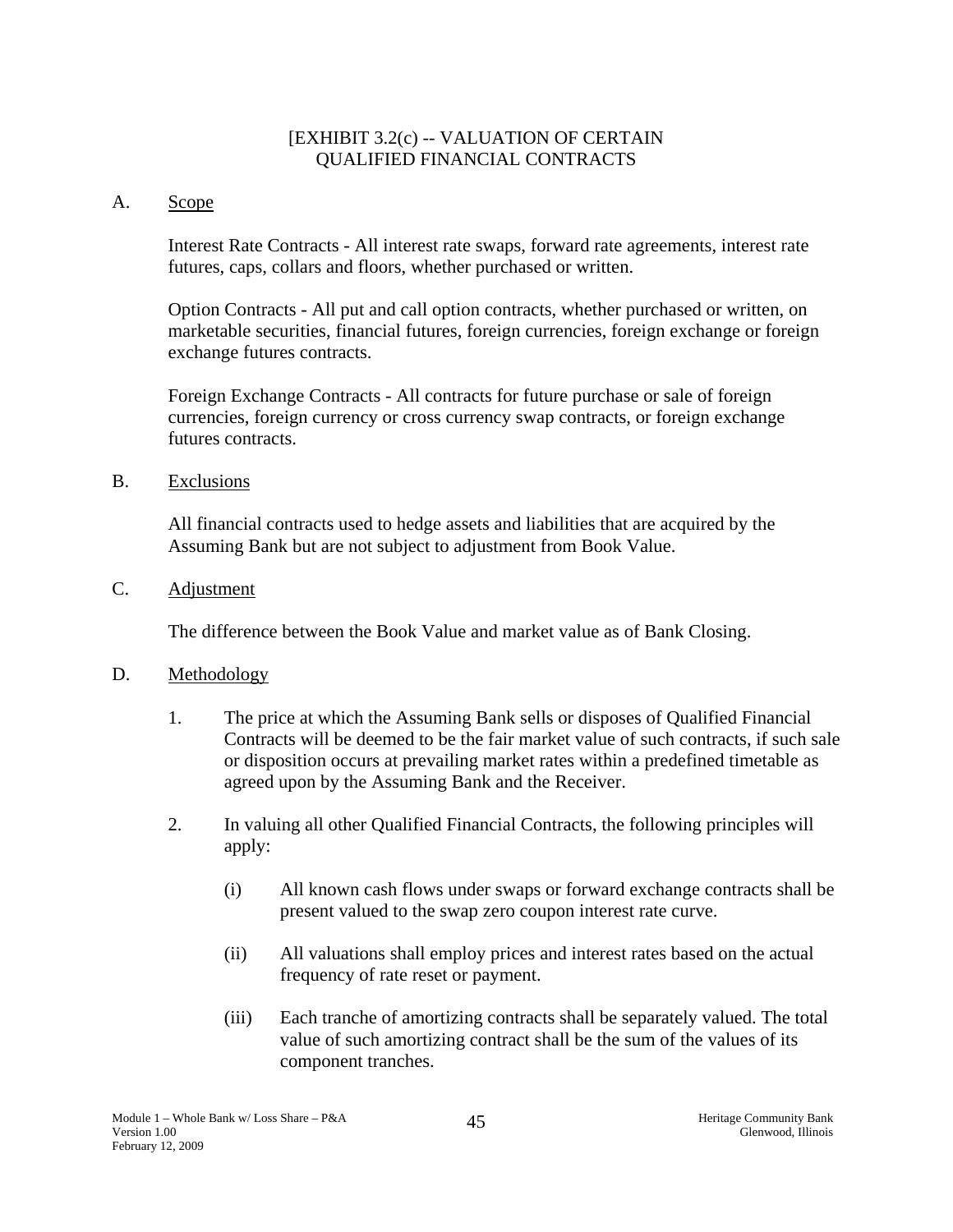- (iv) For regularly traded contracts, valuations shall be at the midpoint of the bid and ask prices quoted by customary sources (e.g., The Wall Street Journal, Telerate, Reuters or other similar source) or regularly traded exchanges.
- (v) For all other Qualified Financial Contracts where published market quotes are unavailable, the adjusted price shall be the average of the bid and ask price quotes from three (3) securities dealers acceptable to the Receiver and Assuming Bank as of Bank Closing. If quotes from securities dealers cannot be obtained, an appraiser acceptable to the Receiver and the Assuming Bank will perform a valuation based on modeling, correlation analysis, interpolation or other techniques, as appropriate.]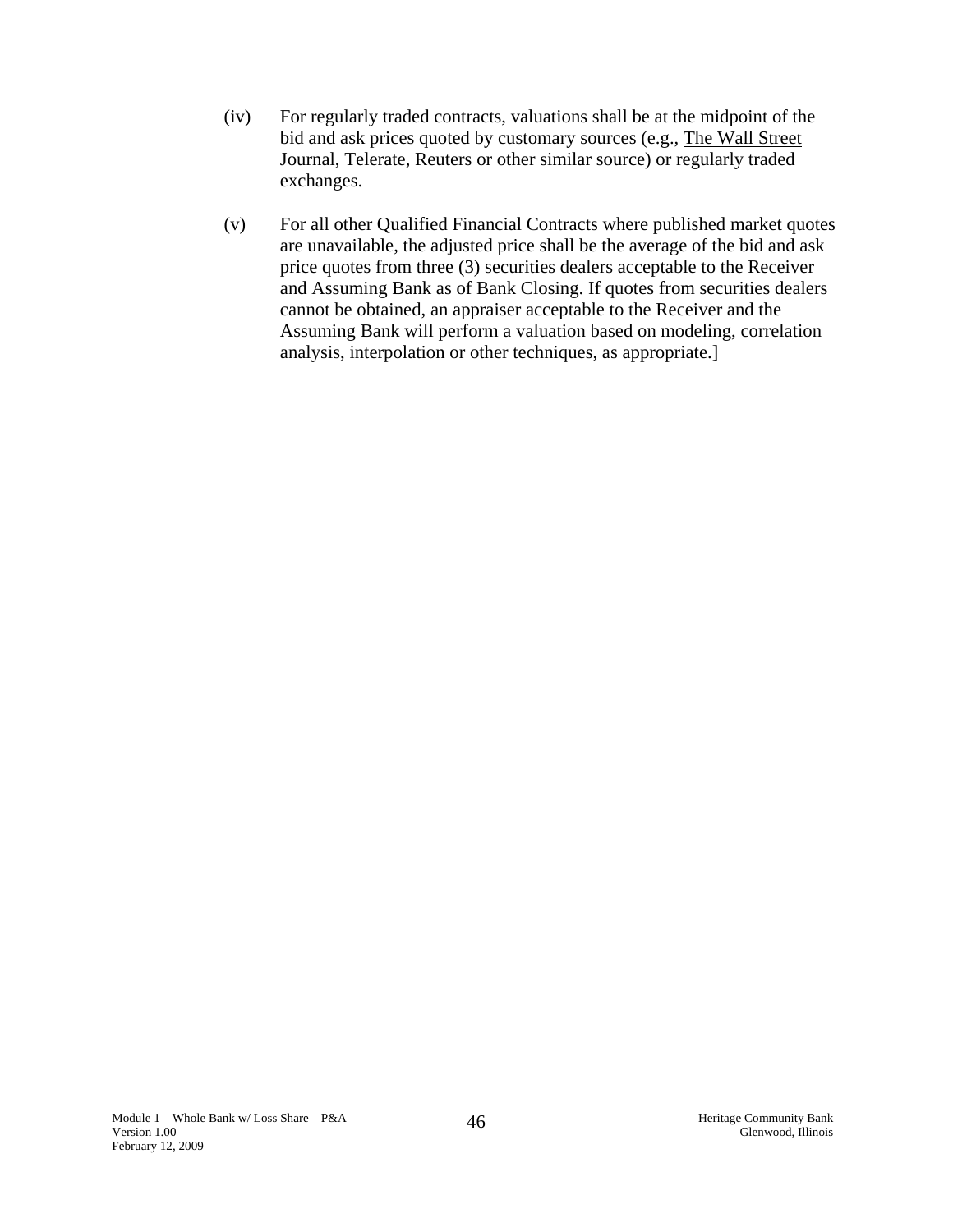### **EXHIBIT 4.13 INTERIM ASSET SERVICING ARRANGEMENT**

(a) With respect to each asset (or liability) designated from time to time by the Receiver to be serviced by the Assuming Bank pursuant to this Arrangement (such being designated as "Pool Assets"), during the term of this Arrangement, the Assuming Bank shall:

(i) Promptly apply payments received with respect to any Pool Assets;

(ii) Reverse and return insufficient funds checks;

(iii) Pay (A) participation payments to participants in Loans, as and when received; and (B) tax and insurance bills on Pool Assets as they come due, out of escrow funds maintained for purposes;

(iv) Maintain accurate records reflecting (A) the payment history of Pool Assets, with updated information received concerning changes in the address or identity of the obligors and (B) usage of data processing equipment and employee services with respect to servicing duties;

 (v) Send billing statements to obligors on Pool Assets to the extent that such statements were sent by the Failed Bank;

(vi) Send notices to obligors who are in default on Loans (in the same manner as the Failed Bank);

(vii) Send to the Receiver, Attn: Managing Liquidator, at the address provided in Section 13.7 of the Agreement, via overnight delivery: (A) on a weekly basis, weekly reports for the Pool Assets, including, without limitation, reports reflecting collections and the trial balances, transaction journals and loan histories for Pool Assets having activity, together with copies of (1) checks received, (2) insufficient funds checks returned, (3) checks for payment to participants or for taxes and insurance, (4) pay-off requests, (5) notices to defaulted obligors, and (6) data processing and employee logs and (B) any other reports, copies or information as may be periodically or from time to time requested;

(viii) Remit on a weekly basis to the Receiver, Attn: Division of Finance, Cashier Unit, Operations, at the address in (vii), via wire transfer to the account designated by the Receiver, all payments received on Pool Assets managed by the Assuming Bank or at such time and place and in such manner as may be directed by the Receiver;

(ix) prepare and timely file all information reports with appropriate tax authorities, and, if required by the Receiver, prepare and file tax returns and pay taxes due on or before the due date, relating to the Pool Assets; and

(x) provide and furnish such other services, operations or functions as may be required with regard to Pool Assets, including, without limitation, as may be required with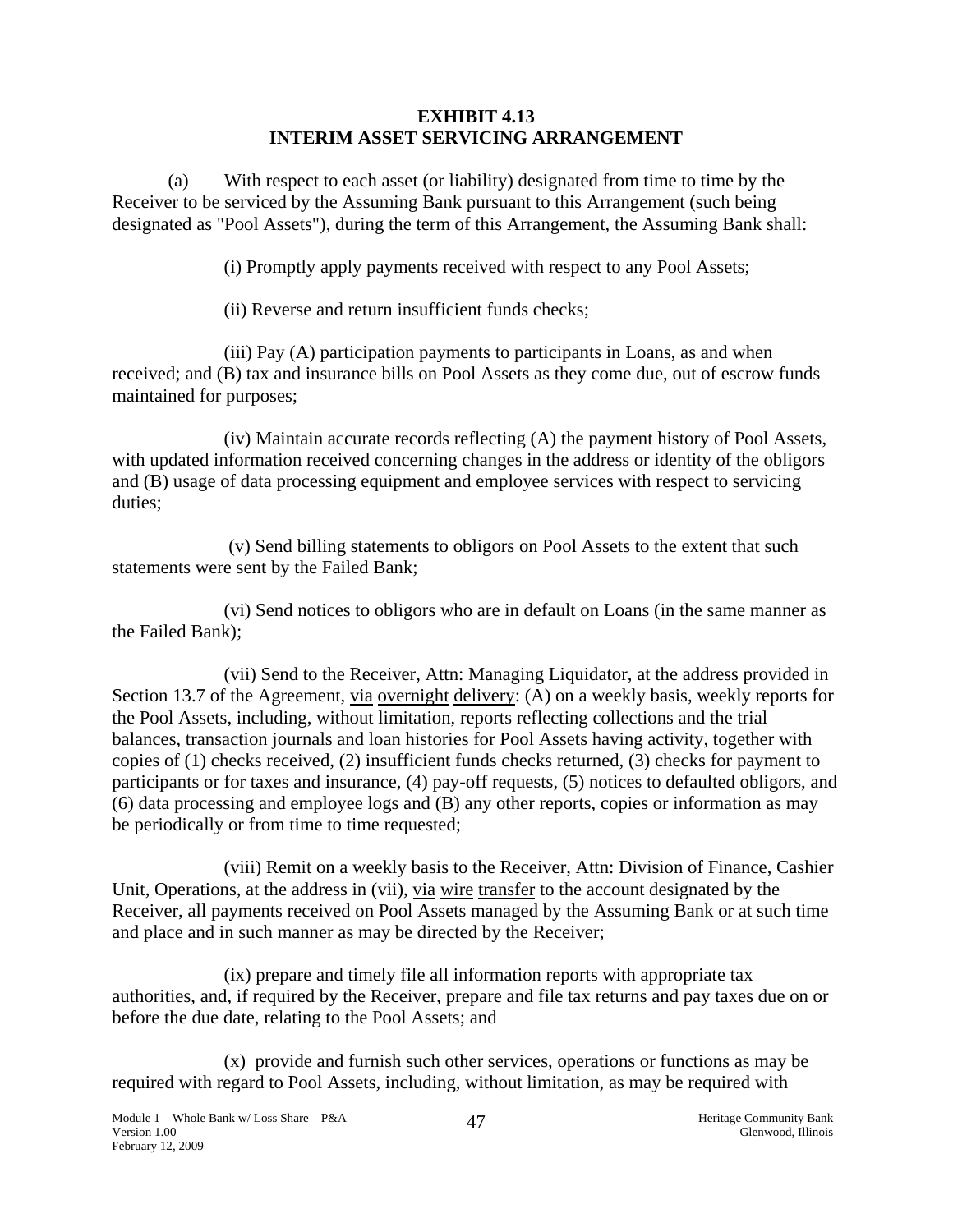regard to any business, enterprise or agreement which is a Pool Asset, all as may be required by the Receiver.

Notwithstanding anything to the contrary in this Section, the Assuming Bank shall not be required to initiate litigation or other collection proceedings against any obligor or any collateral with respect to any defaulted Loan. The Assuming Bank shall promptly notify the Receiver, at the address provided above in subparagraph (a)(vii), of any claims or legal actions regarding any Pool Asset.

(b) The Receiver agrees to reimburse the Assuming Bank for actual, reasonable and necessary expenses incurred in connection with the performance of duties pursuant to this Arrangement, including expenses of photocopying, postage and express mail, and data processing and employee services (based upon the number of hours spent performing servicing duties).

(c) The Assuming Bank shall provide the services described herein for an initial period of ninety (90) days after Bank Closing. At the option of the Receiver, exercisable by notice given not later than ten (10) days prior to the end of such initial period or a renewal period, the Assuming Bank shall continue to provide such services for such renewal period(s) as designated by the Receiver, up to the Settlement Date.

(d) At any time during the term of this Arrangement, the Receiver may, upon written notice to the Assuming Bank, remove one or more Pool Assets from the Pool, at which time the Assuming Bank's responsibility with respect thereto shall terminate.

(e) At the expiration of this Agreement or upon the termination of the Assuming Bank's responsibility with respect to any Pool Asset pursuant to paragraph (d) hereof, the Assuming Bank shall:

(i) deliver to the Receiver (or its designee) all of the Credit Documents and Pool Records relating to the Pool Assets; and

(ii) cooperate with the Receiver to facilitate the orderly transition of managing the Pool Assets to the Receiver (or its designee).

(f) At the request of the Receiver, the Assuming Bank shall perform such transitional services with regard to the Pool Assets as the Receiver may request. Transitional services may include, without limitation, assisting in any due diligence process deemed necessary by the Receiver and providing to the Receiver or its designee(s) (x) information and data regarding the Pool Assets, including, without limitation, system reports and data downloads sufficient to transfer the Pool Assets to another system or systems, and (y) access to employees of the Assuming Bank involved in the management of, or otherwise familiar with, the Pool Assets.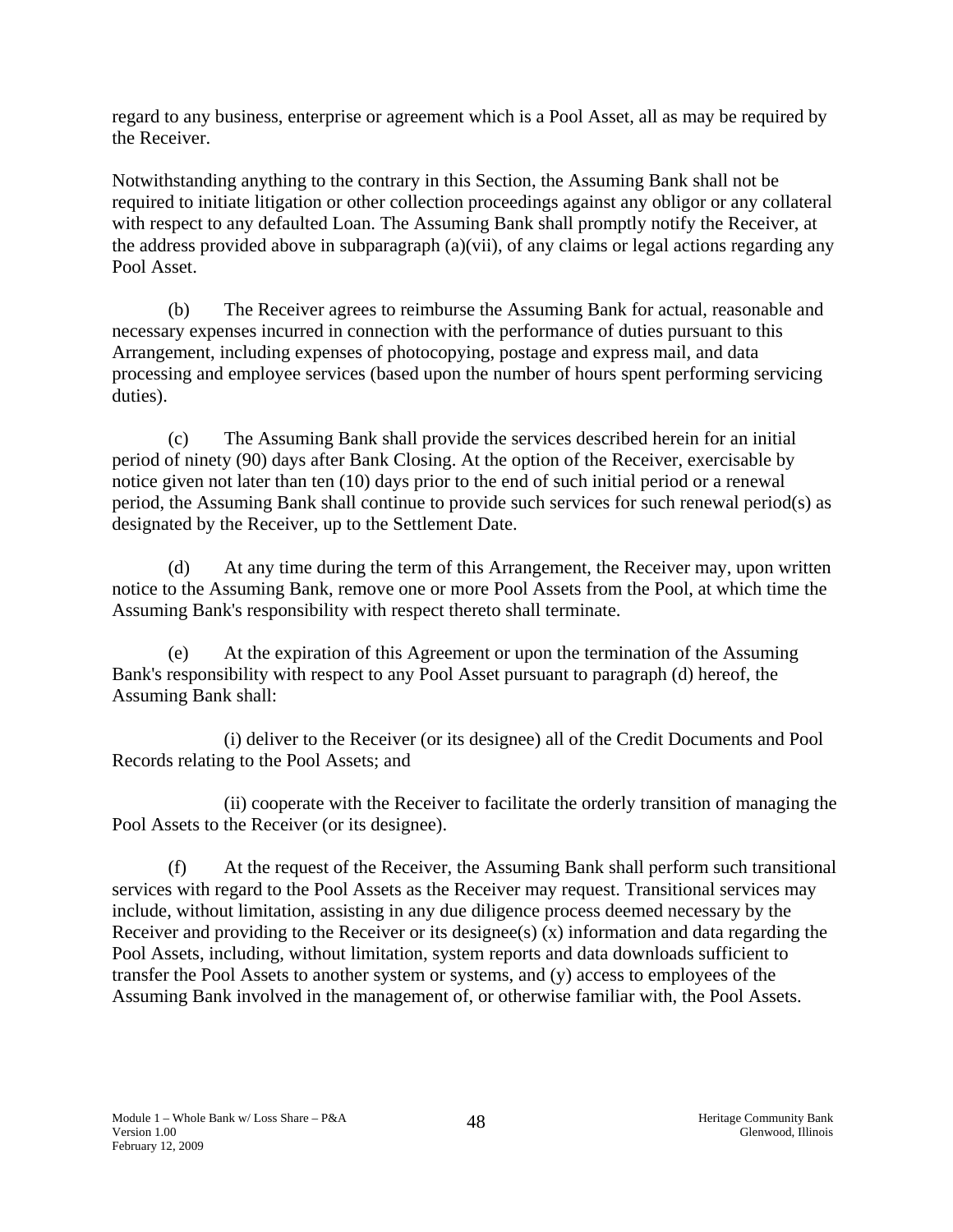#### **SCHEDULE 4.15A**

### **LOANS SUBJECT TO LOSS SHARING UNDER THE SINGLE FAMILY SHARED-LOSS AGREEMENT**

### **TO BE PROVIDED**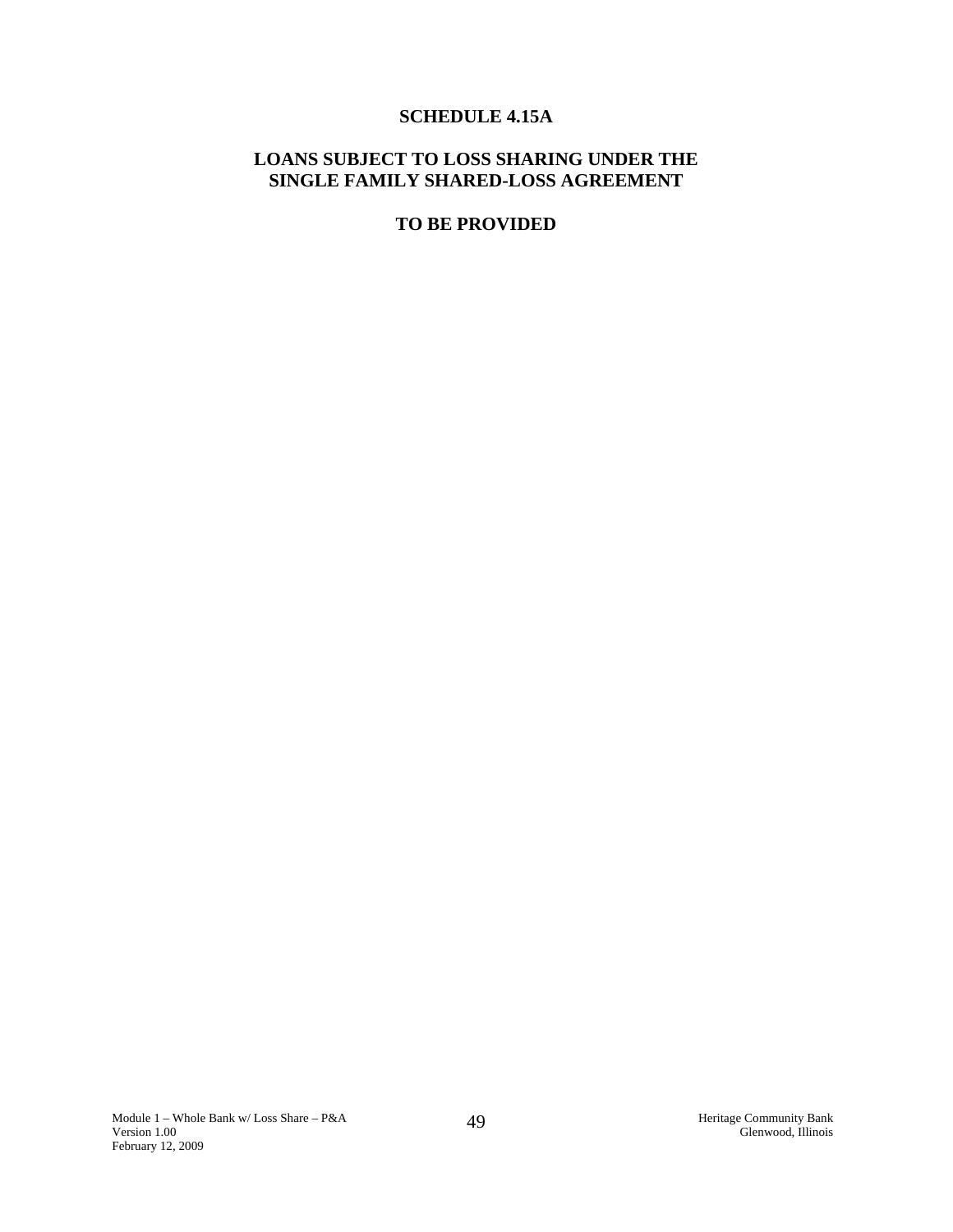#### **SCHEDULE 4.15B**

### **LOANS SUBJECT TO LOSS SHARING UNDER THE NON-SINGLE FAMILY SHARED-LOSS AGREEMENT**

### **TO BE PROVIDED**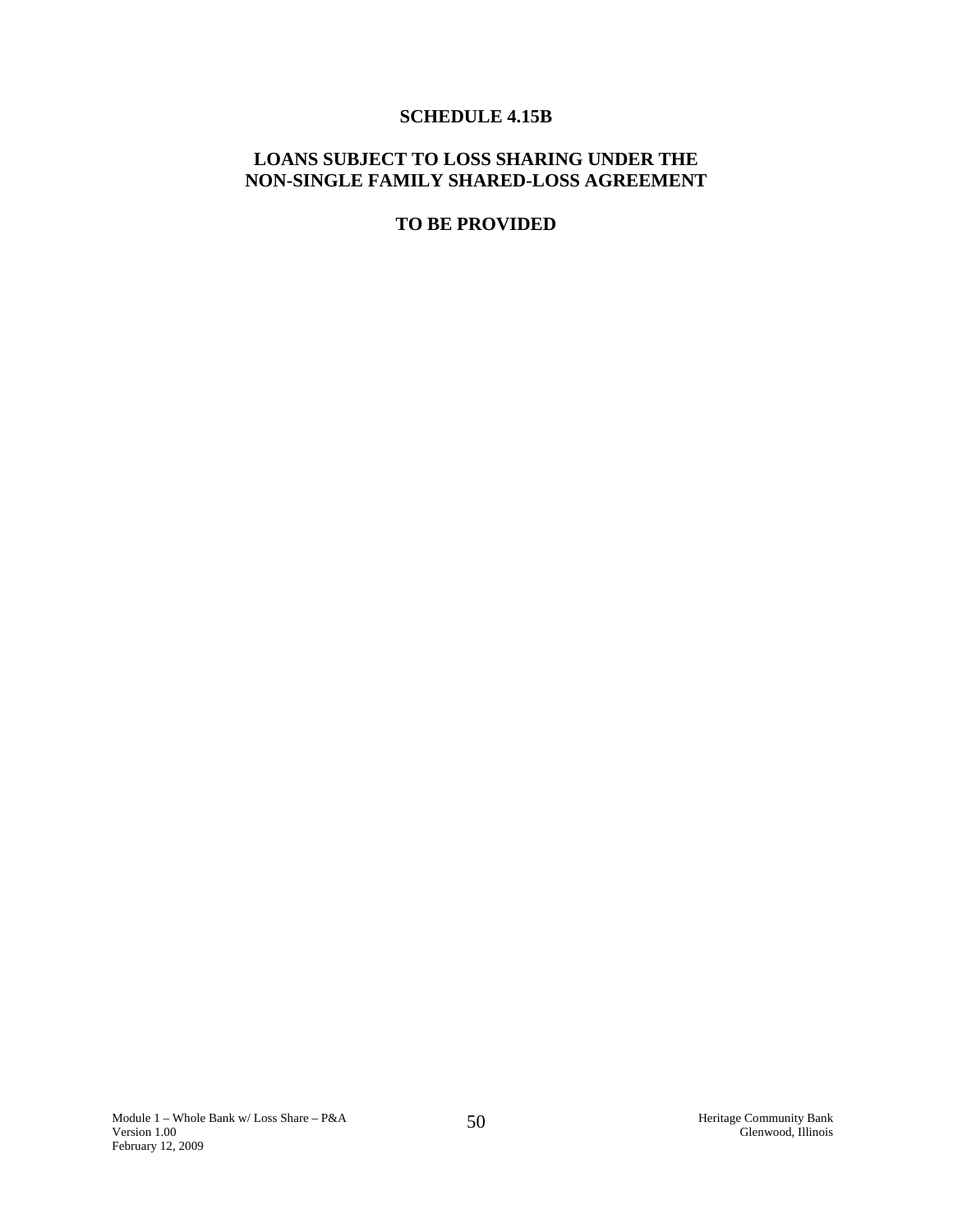#### **EXHIBIT 4.15A**

#### **SINGLE FAMILY SHARED-LOSS AGREEMENT**

This agreement for the reimbursement of loss sharing on certain single family residential mortgage loans (the "Single Family Shared-Loss Agreement") shall apply when the Assuming Bank purchases Single Family Shared-Loss Loans as that term is defined herein. The terms hereof shall modify and supplement, as necessary, the terms of the Purchase and Assumption Agreement to which this Single Family Shared-Loss Agreement is attached as Exhibit 4.15A and incorporated therein. To the extent any inconsistencies may arise between the terms of the Purchase and Assumption Agreement and this Single Family Shared-Loss Agreement with respect to the subject matter of this Single Family Shared-Loss Agreement, the terms of this Single Family Shared-Loss Agreement shall control. References in this Single Family Shared-Loss Agreement to a particular Section shall be deemed to refer to a Section in this Single Family Shared-Loss Agreement, unless the context indicates that it is intended to be a reference to a Section of the Purchase and Assumption Agreement.

#### **ARTICLE I -- DEFINITIONS**

The capitalized terms used in this Single Family Shared-Loss Agreement that are not defined in this Single Family Shared-Loss Agreement are defined in the Purchase and Assumption Agreement In addition to the terms defined above, defined below are certain additional terms relating to loss-sharing, as used in this Single Family Shared-Loss Agreement.

**"Accounting Records"** means the subsidiary system of record on which the loan history and balance of each Single Family Shared-Loss Loan is maintained; individual loan files containing either an original or copies of documents that are customary and reasonable with respect to loan servicing, including management and disposition of Other Real Estate; the records documenting alternatives considered with respect to loans in default or for which a default is reasonably foreseeable; records of loss calculations and supporting documentation with respect to line items on the loss calculations; and, monthly delinquency reports and other performance reports customarily utilized by the Assuming Bank in management of loan portfolios.

**"Accrued Interest"** means, with respect to Single Family Shared-Loss Loans, the amount of earned and unpaid interest at the note rate specified in the applicable loan documents, limited to 90 days.

**"Commencement Date "** means the first calendar day following the Bank Closing Date.

**"Cumulative Loss Amount"** means the sum of the Monthly Loss Amounts less the sum of all Recovery Amounts.

**"Cumulative Shared-Loss Amount"** means the excess, if any, of the Cumulative Loss Amount over the First Loss Amount.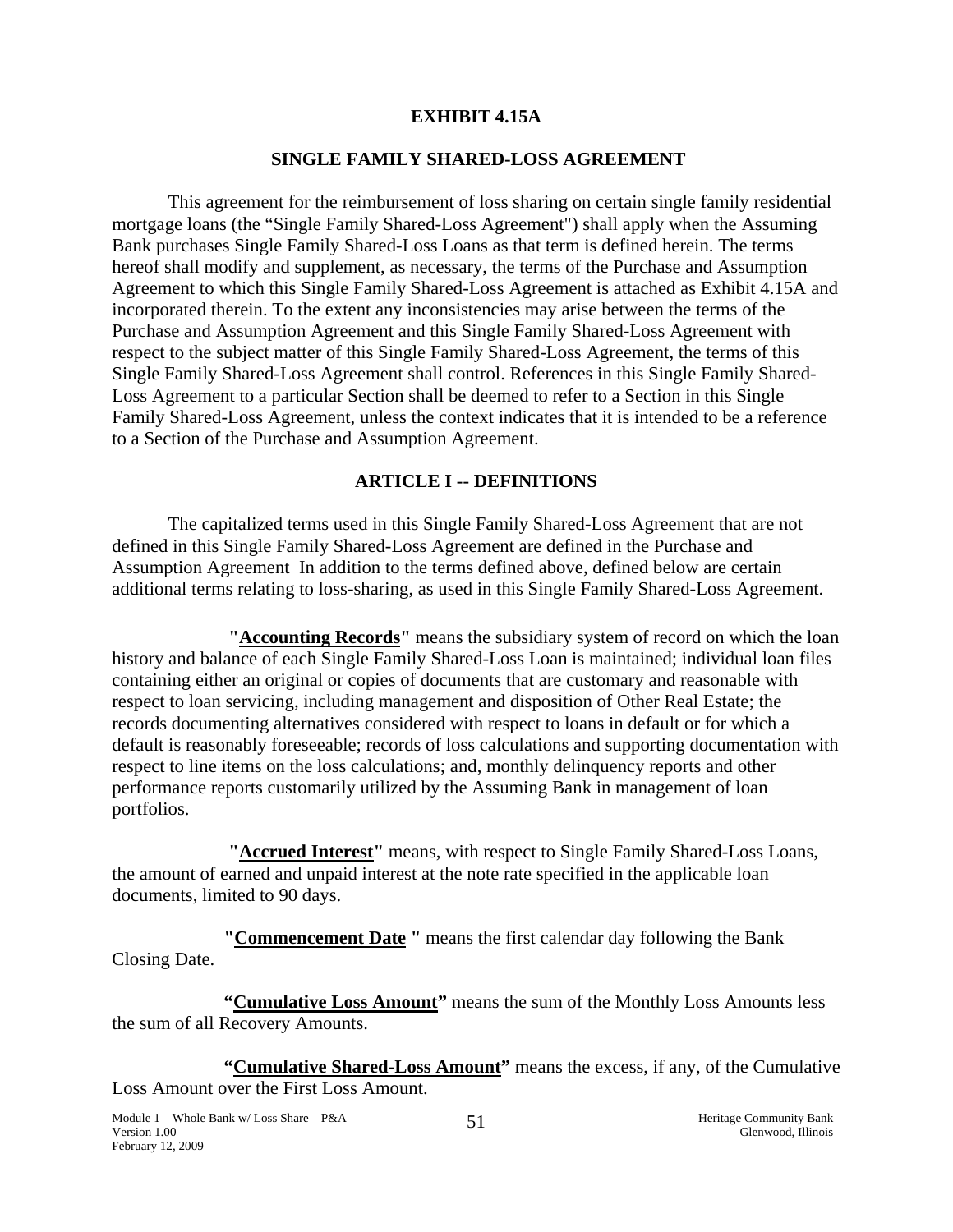**"Customary Servicing Procedures "** means procedures (including collection procedures) that the Assuming Bank customarily employs and exercises in servicing and administering mortgage loans for its own accounts and the servicing procedures established by FNMA or FHLMC, which are in accordance with accepted mortgage servicing practices of prudent lending institutions.

 anniversary of the Commencement Date occurs. **"Final Shared-Loss Month"** means the calendar month in which the tenth

**"Final Shared-Loss Recovery Month"** means the calendar month in which the tenth anniversary of the Commencement Date occurs.

**"Foreclosure Loss"** means the loss realized when the Assuming Bank has completed the foreclosure on a Single Family Shared-Loss Loan and realized final recovery on the collateral through liquidation and recovery of all insurance proceeds. Each Foreclosure Loss shall be calculated in accordance with the form and methodology specified in Exhibit 2a.

**"Loss"** means a Foreclosure Loss, Restructuring Loss, Short Sale Loss, or Portfolio Loss.

**"Loss Amount"** means the dollar amount of loss incurred and reported on the Monthly Certificate for a Single Family Shared-Loss Loan.

**"Monthly Certificate"** has the meaning provided in Section 2.1(b) of this Single Family Shared-Loss Agreement.

"Monthly Loss Amount" means the sum of all Foreclosure Losses, Restructuring Losses, Short Sale Losses and Portfolio Losses realized by the Assuming Bank for any Shared Loss Month.

**"Monthly Shared-Loss Amount"** means the change in the Cumulative Shared-Loss Amount from the beginning of each month to the end of each month.

**"Portfolio Loss"** means the loss realized on a portfolio sale of Single Family Shared-Loss Loans in accordance with the terms of Article IV.

**"Recovery Amount"** means, with respect to any period prior to the Termination Date, the amount of collected funds received by the Assuming Bank that (i) are applicable against a Foreclosure Loss which has previously been paid to the Assuming Bank by the Receiver or (ii) gains realized from a Section 4.1 sale of Single Family Shared-Loss Loans for which the Assuming Bank has previously received a Restructuring Loss payment from the Receiver.

"Restructuring Loss" means the loss on a modified or restructured loan measured by the difference between (a) the principal, Accrued Interest, tax and insurance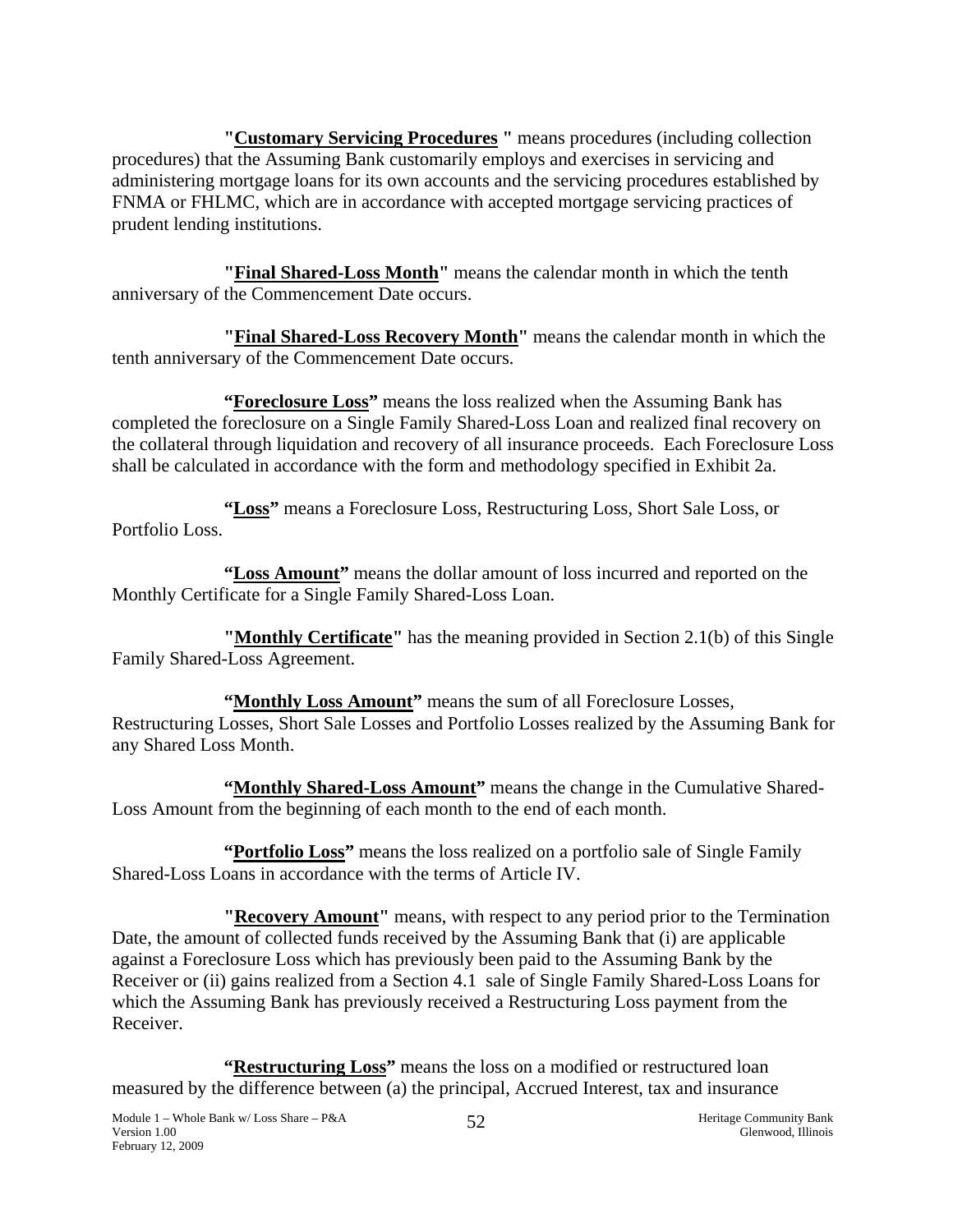advances and third party fees due on a loan prior to the modification or restructuring, and (b) the net present value of estimated cash flows on the modified or restructured loan, discounted at the Then-Current Interest Rate. Each Restructuring Loss shall be calculated in accordance with the form and methodology attached as Exhibit 2b and Exhibit 5.

"**Restructured Loan"** means a Single Family Shared-Loss Loan for which the Assuming Bank has received a Restructuring Loss payment from the Receiver.

**"Servicing Officer"** has the meaning provided in Section 2.1(b) of this Single Family Shared-Loss Agreement.

"Shared Loss Payment Trigger" means when the sum of the Cumulative Loss Amount under this Single Family Shared-Loss Agreement and the cumulative Net Charge-Offs under the Non-SF Shared-Loss Agreement, exceeds the First Loss Amount.

**"Single Family Shared-Loss Loans"** means the single family one-to-four residential mortgage loans identified on Schedule 4.15A of the Purchase and Assumption Agreement.

**"Shared-Loss Month"** means each calendar month between the Commencement Date and the last day of the month in which the tenth anniversary of the Commencement Date occurs, provided that, the first Shared-Loss Month shall begin on the Commencement Date and end on the last day of the month next following the month in which the Commencement Date occurs.

**"Short-Sale Loss "** means the loss resulting from the Assuming Bank's agreement with the mortgagor to accept a payoff in an amount less than the balance due on the loan, further provided, that each Short-Sale Loss shall be calculated in accordance with the form and methodology specified in Exhibit 2c.

**"Stated Threshold"** means total losses under the shared loss agreements in the amount of \$51,832,000.

**"Termination Date"** means the last day of the Final Shared-Loss Recovery

Month.

**"Then-Current Interest Rate"** means the most recently published Freddie Mac survey rate for 30-year fixed-rate loans.

## **ARTICLE II** -- **SHARED-LOSS ARRANGEMENT**

### **2.1 Shared-Loss Arrangement.**

(a) **Loss Mitigation and Consideration of Alternatives.** For each Single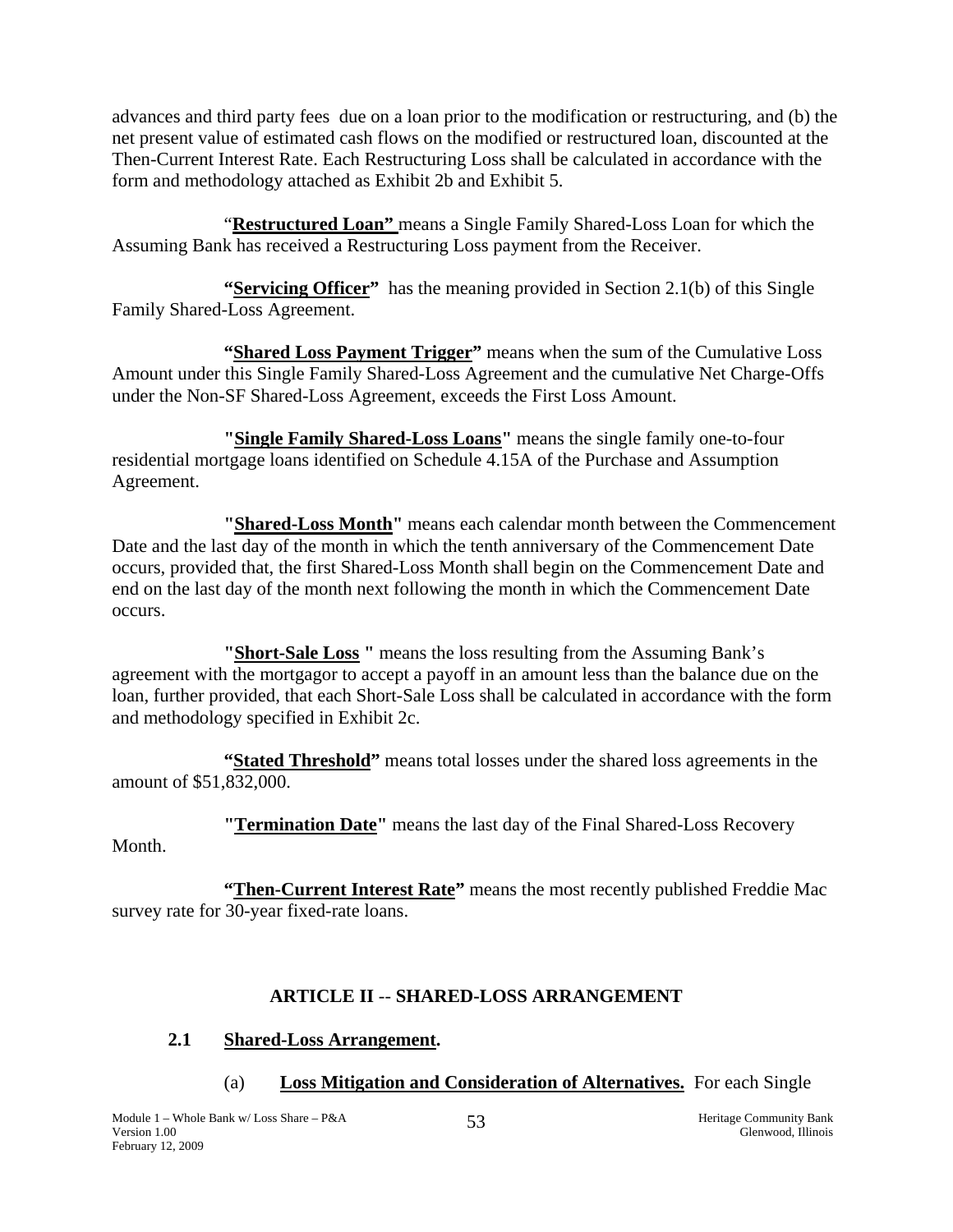Family Shared-Loss Loan in default or for which a default is reasonably foreseeable, the Assuming Bank shall undertake reasonable and customary loss mitigation efforts, in accordance with Exhibit 5, FDIC Mortgage Loan Modification Program. The Assuming Bank shall document its consideration of foreclosure, loan restructuring, and short-sale (if short-sale is a viable option) alternatives and shall select the alternative resulting in the least Loss. Assuming Bank shall retain its calculations of the estimated loss under each alternative, such calculations to be provided to the Receiver upon request.

### (b) **Monthly Certificates.**

Not later than fifteen (15) days after the end of each Shared-Loss Month, beginning with the first Shared-Loss month and ending in the month in which the tenth anniversary of the Commencement Date occurs, the Assuming Bank shall deliver to the Receiver a certificate, signed by an officer of the Assuming Bank involved in, or responsible for, the administration and servicing of the Single Family Shared-Loss Loans whose name appears on a list of servicing officers furnished by the Assuming Bank to the Receiver, (a "Servicing Officer") setting forth in such form and detail as the Receiver may reasonably specify (a "Monthly Certificate"):

(A) a schedule substantially in the form of Exhibit 1 listing:

(i) each Single Family Shared-Loss Loan for which a Loss Amount (calculated in accordance with the applicable Exhibit) is being claimed, the related Loss Amount for each Single Family Shared-Loss Loan, and the total Monthly Loss Amount for all Single Family Shared-Loss Loans;

(ii) each Single Family Shared-Loss Loan for which a Recovery Amount was received, the Recovery Amount for each Single Family Shared-Loss Loan, and the total Recovery Amount for all Single Family Shared-Loss Loans;

(iii) the total Monthly Loss Amount for all Single Family Shared-Loss Loans minus the total monthly Recovery Amount for all Single Family Shared-Loss Loans;

(iv) the Cumulative Shared-Loss Amount as of the beginning and end of the month;

(v) the Monthly Shared Loss Amount;

(vi) the result obtained in (v) times 80%, or times 95% if the Stated Threshold has been reached, which in either case is the amount to be paid under Section 2.1(d) of this Single Family Shared-Loss Agreement by the Receiver to the Assuming Bank if the amount is a positive number, or by the Assuming Bank to the Receiver if the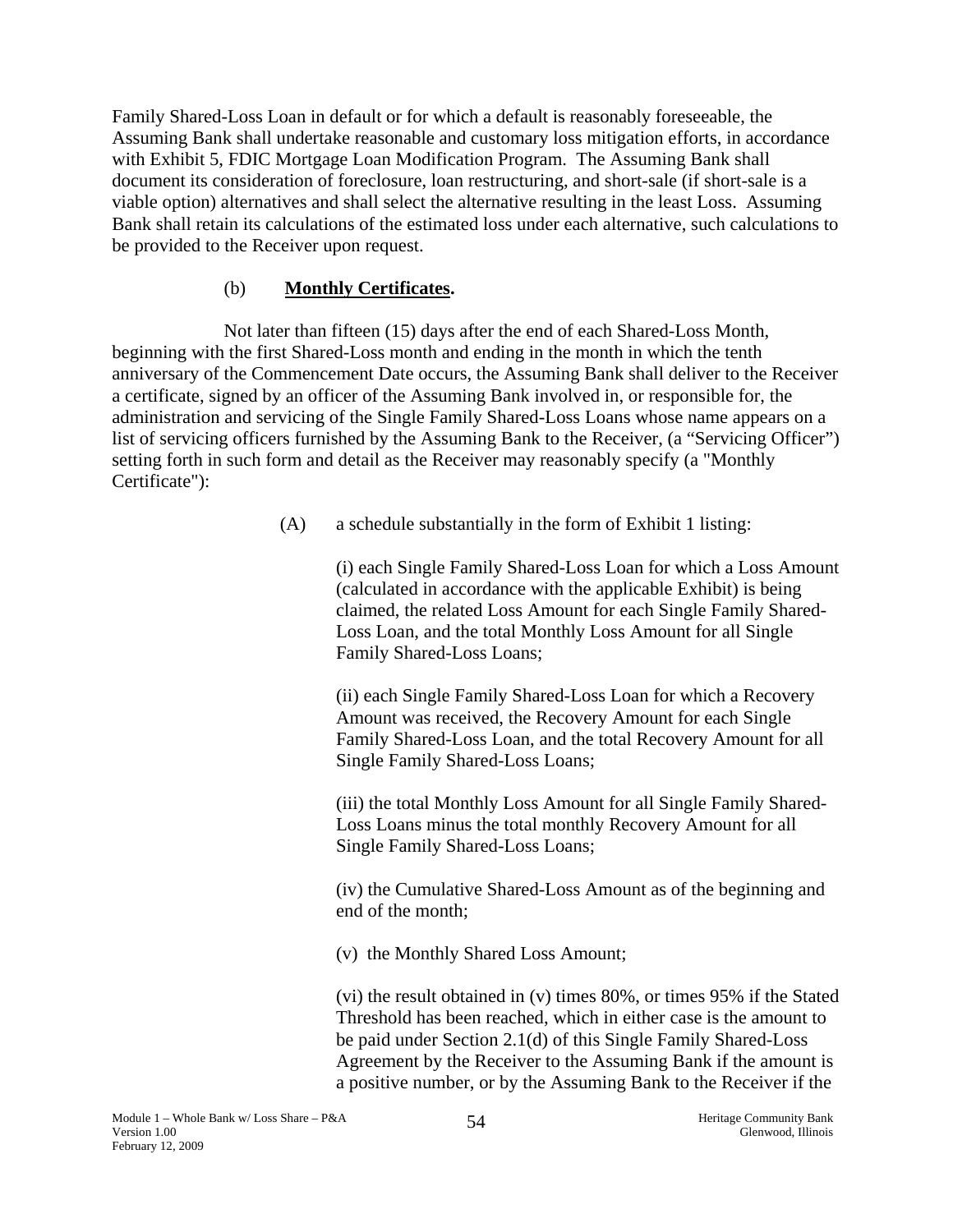amount is a negative number;

.

- (B) for each of the Single Family Shared-Loss Loans for which a Loss is claimed for that Shared-Loss Month, a schedule showing the calculation of the Loss Amount using the form and methodology shown in Exhibit 2a, Exhibit 2b, or Exhibit 2c, as applicable.
- (C) For each of the Restructured Loans where a gain or loss is realized in a sale under Section 4.1 or 4.2, a schedule showing the calculation using the form and methodology shown in Exhibit 2d.
- (D) a portfolio performance and summary schedule substantially in the form shown in Exhibit 3.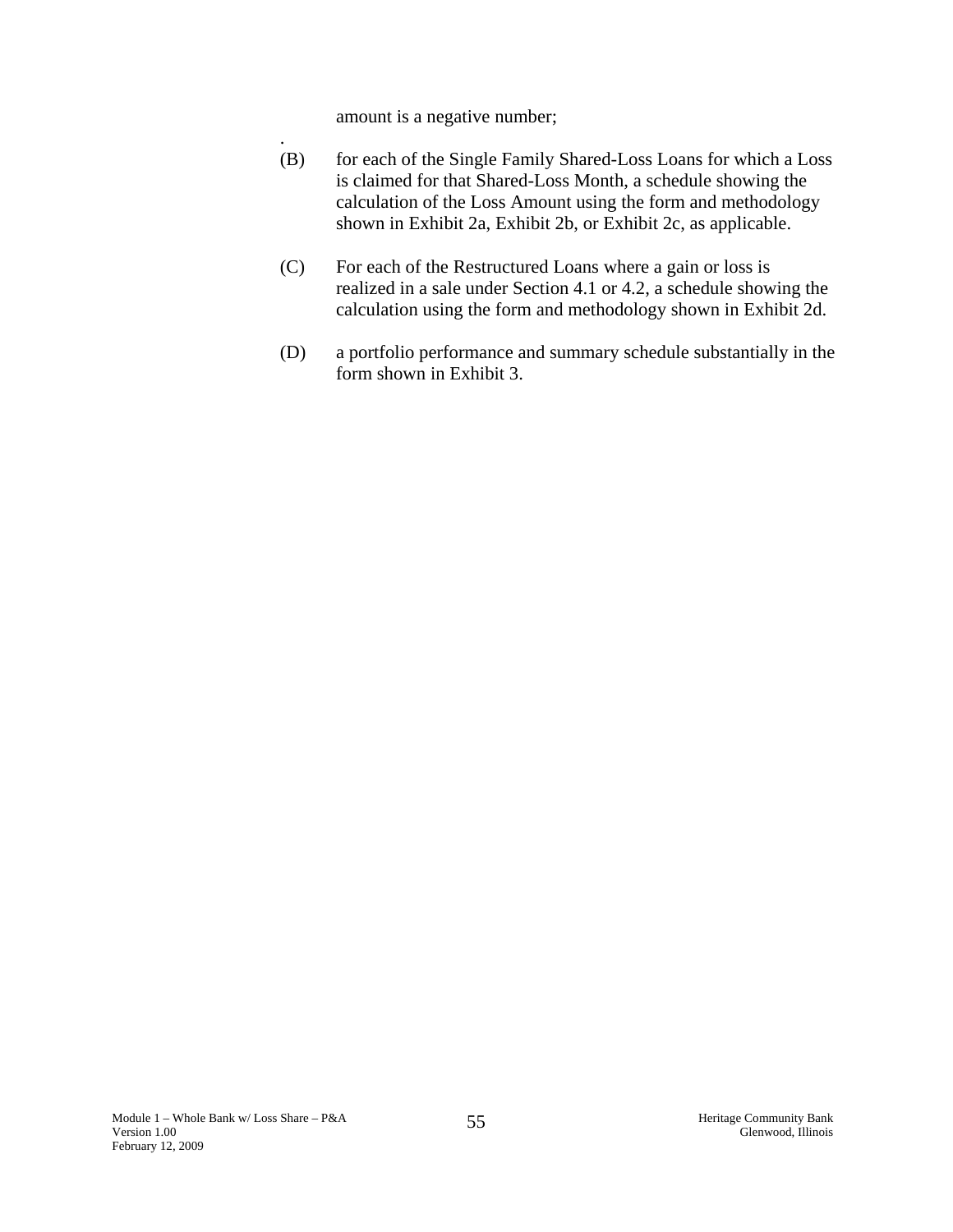(c) **Monthly Data Download.** Not later than fifteen (15) days after the end of each month, beginning with the first Shared-Loss Month and ending with the Final Shared-Loss Recovery Month, Assuming Bank shall provide Receiver:

- (i) the servicing file in machine-readable format including but not limited to the following fields, except as may be otherwise agreed to by the Receiver, for each outstanding Single Family Shared-Loss Loan, as applicable:
	- (A) Loan number
	- (B) FICO score
	- (C) Origination date
	- (D) Original principal amount
	- (E) Maturity date
	- (F) Paid-to date
	- (G) Last payment date
	- (H) Loan status (bankruptcy, in foreclosure, etc.)
	- (I) Delinquency counters
	- (J) Current principal balance
	- (K) Current escrow account balance
	- (L) Current Appraisal/BPO value
	- (M) Current Appraisal/BPO date
	- (N) Interest rate
	- (O) Monthly principal and interest payment amount
	- (P) Monthly escrow payment for taxes and insurance
	- (Q) Interest rate type (fixed or adjustable)
	- (R) If adjustable: index, margin, next interest rate reset date
	- (S) Payment/Interest rate cap and/or floor
	- (T) Underwriting type (Full doc, Alt Doc, No Doc)
	- (U) Lien type  $(1<sup>st</sup>, 2<sup>nd</sup>)$
	- (V) Amortization type (amortizing or I/O)
	- (W) Property address, including city, state, zip code
	- (X) A code indicating whether the Mortgaged Property is owneroccupied
	- (Y) Property type (single-family detached, condominium, duplex, etc.)
- (ii) An Excel file for ORE held as a result of foreclosure on a Single Family Shared-Loss Loan listing:
	- (A) Foreclosure date
	- (B) Unpaid loan principal balance
	- (C) Appraised value or BPO value, as applicable
	- (D) Projected liquidation date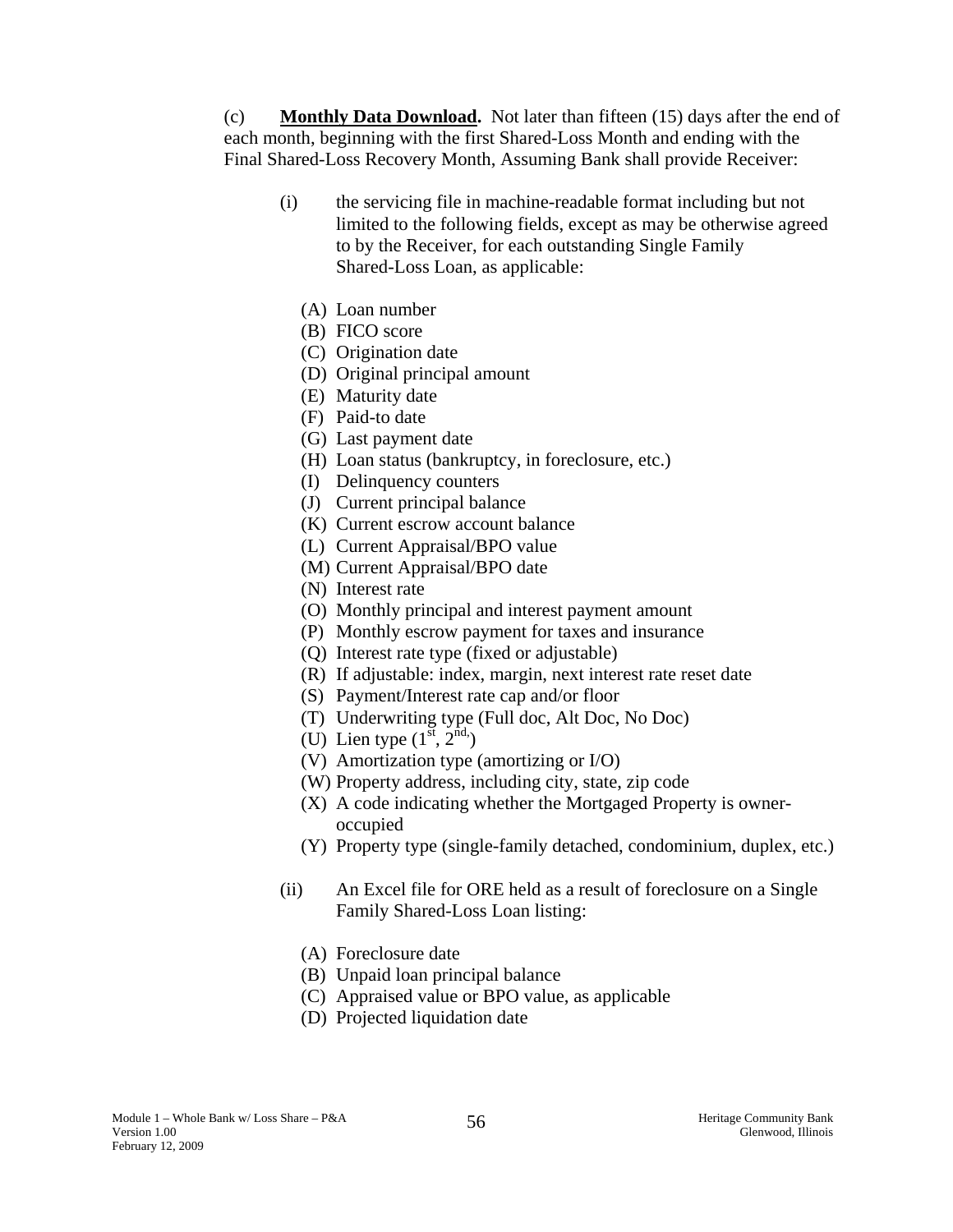## (d) **Payments With Respect to Shared-Loss Assets.**

**(i) Losses Under the Stated Threshold**. After the Shared Loss Payment Trigger is reached, not later than fifteen (15) days after the date on which the Receiver receives the Monthly Certificate, the Receiver shall pay to the Assuming Bank, in immediately available funds, an amount equal to eighty percent (80%) of the Monthly Shared-Loss Amount reported on the Monthly Certificate. If the total Monthly Shared-Loss Amount reported on the Monthly Certificate is a negative number, the Assuming Bank shall pay to the Receiver in immediately available funds eighty percent (80%) of that amount.

(ii) **Losses in Excess of the Stated Threshold.** In the event that the Stated Threshold has been met the loss/recovery sharing percentages shall change from 80/20 to 95/5 and thereafter the Receiver shall pay to the Assuming Bank, in immediately available funds, an amount equal to ninety-five percent (95%) of the Monthly Shared-Loss Amount reported on the Monthly Certificate. If the Monthly Shared-Loss Amount reported on the Monthly Certificate is a negative number, the Assuming Bank shall pay to the Receiver in immediately available funds ninety-five percent (95%) of that amount..

 accordingly. (e) **Limitations on Shared-Loss Payment.** The Receiver shall not be required to make any payments pursuant to Section 2.1 (d) with respect to any Foreclosure Loss, Restructuring Loss, Short Sale Loss or Portfolio Loss that the Receiver determines, based upon the criteria set forth in this Single Family Shared-Loss Agreement (including the analysis and documentation requirements of Section 2.1(a)) or Customary Servicing Procedures, should not have been effected by the Assuming Bank. In the event that the Receiver does not make any payment with respect to Losses claimed pursuant to Section 2.1(d), the Receiver and Assuming Bank shall make the necessary adjustments to the Monthly Shared-Loss Amount for that Monthly Certificate and the payment pursuant to Section 2.1(d) above shall be adjusted

 (f) **Payments by Wire-Transfer.** All payments under this Single Family Shared-Loss Agreement shall be made by wire-transfer in accordance with the wire-transfer instructions on Exhibit 4.

## **2.2 Auditor Report; Right to Audit**

(a) Within ninety (90) days after the end of each calendar year during which the Receiver makes any payment to the Assuming Bank under this Single Family Shared-Loss Agreement, the Assuming Bank shall deliver to the Receiver a report signed by its independent public accountants stating that they have reviewed the terms of this Single Family Shared-Loss Agreement and that, in the course of their annual audit of the Assuming Bank's books and records, nothing has come to their attention suggesting that any computations required to be made by the Assuming Bank during such calendar year pursuant to this Article II were not made by the Assuming Bank in accordance herewith. In the event that the Assuming Bank cannot comply with the preceding sentence, it shall promptly submit to the Receiver corrected computations together with a report signed by its independent public accountants stating that,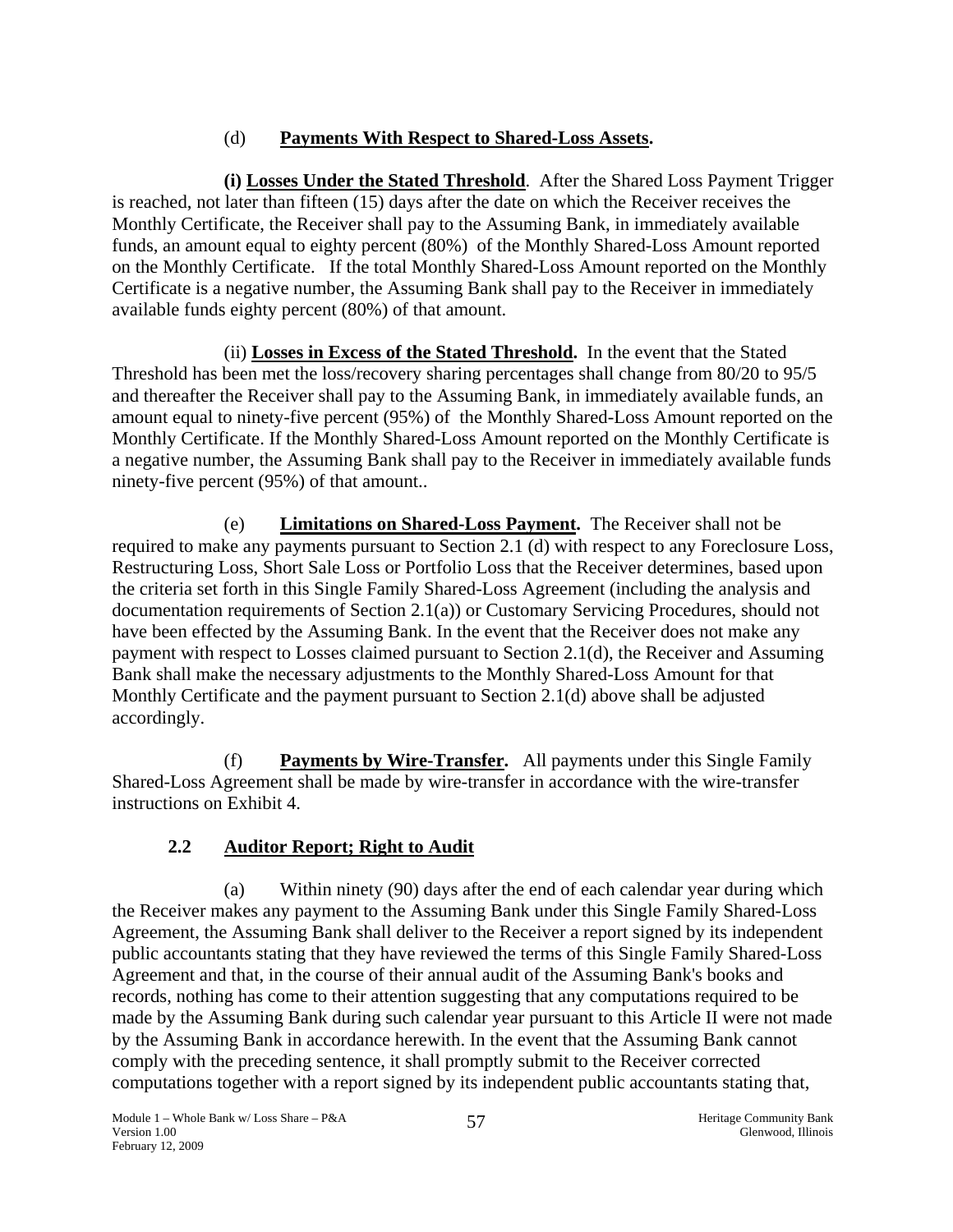after giving effect to such corrected computations, nothing has come to their attention suggesting that any computations required to be made by the Assuming Bank during such year pursuant to this Article II were not made by the Assuming Bank in accordance herewith. In such event, the Assuming Bank and the Receiver shall make all such accounting adjustments and payments as may be necessary to give effect to each correction reflected in such corrected computations, retroactive to the date on which the corresponding incorrect computation was made.

(b) The Receiver or the FDIC in its corporate capacity ("Corporation") may perform an audit or audits to determine the Assuming Bank's compliance with the provisions of this Single Family Shared-Loss Agreement, including this Article II, by providing not less than ten (10) Business Days' prior written notice. Assuming Bank shall provide access to pertinent records and proximate working space in Assuming Bank's facilities. The scope and duration of any such audit shall be within the sole discretion of the Receiver or the Corporation. The Receiver or the Corporation, as the case may be, shall bear the expense of any such audit. In the event that any corrections are necessary as a result of such an audit or audits, the Assuming Bank and the Receiver shall make such accounting adjustments and payments as may be necessary to give retroactive effect to such corrections.

**2.3 Withholdings.** Notwithstanding any other provision in this Article II, the Receiver, upon the direction of the Director (or designee) of the Federal Deposit Insurance Corporation's Division of Resolutions and Receiverships, may withhold payment for any amounts included in a Monthly Certificate delivered pursuant to Section 2.1, if there is a reasonable basis for denying the eligibility of an item for which reimbursement or payment is sought under such Section. In such event, the Receiver shall provide a written notice to the Assuming Bank detailing the grounds for withholding such payment. At such time as the Assuming Bank demonstrates to the satisfaction of the Receiver, in its reasonable judgment, that the grounds for such withholding of payment, or portion of payment, no longer exist or have been cured, then the Receiver shall pay the Assuming Bank the amount withheld which the Receiver determines is eligible for payment, within fifteen (15) Business Days.

**2.4 Books and Records**. The Assuming Bank shall at all times keep books and records sufficient to ensure and document compliance with the terms of this Single Family Shared-Loss Agreement, including but not limited to (a) documentation of alternatives considered with respect to defaulted loans or loans for which default is reasonably foreseeable, (b) documentation showing the calculation of loss for claims submitted to the Receiver, (c) retention of documents that support each line item on the loss claim forms, and (d) documentation with respect to the Recovery Amount on loans for which the Receiver has made a loss-share payment

**2.5 Information**. The Assuming Bank shall promptly provide to the Receiver such other information, including but not limited to, financial statements, computations, and bank policies and procedures, relating to the performance of the provisions of this Single Family Shared-Loss Agreement, as the Receiver may reasonably request from time to time.

**2.6 Tax Ruling.** The Assuming Bank shall not at any time, without the Receiver's prior written consent, seek a private letter ruling or other determination from the Internal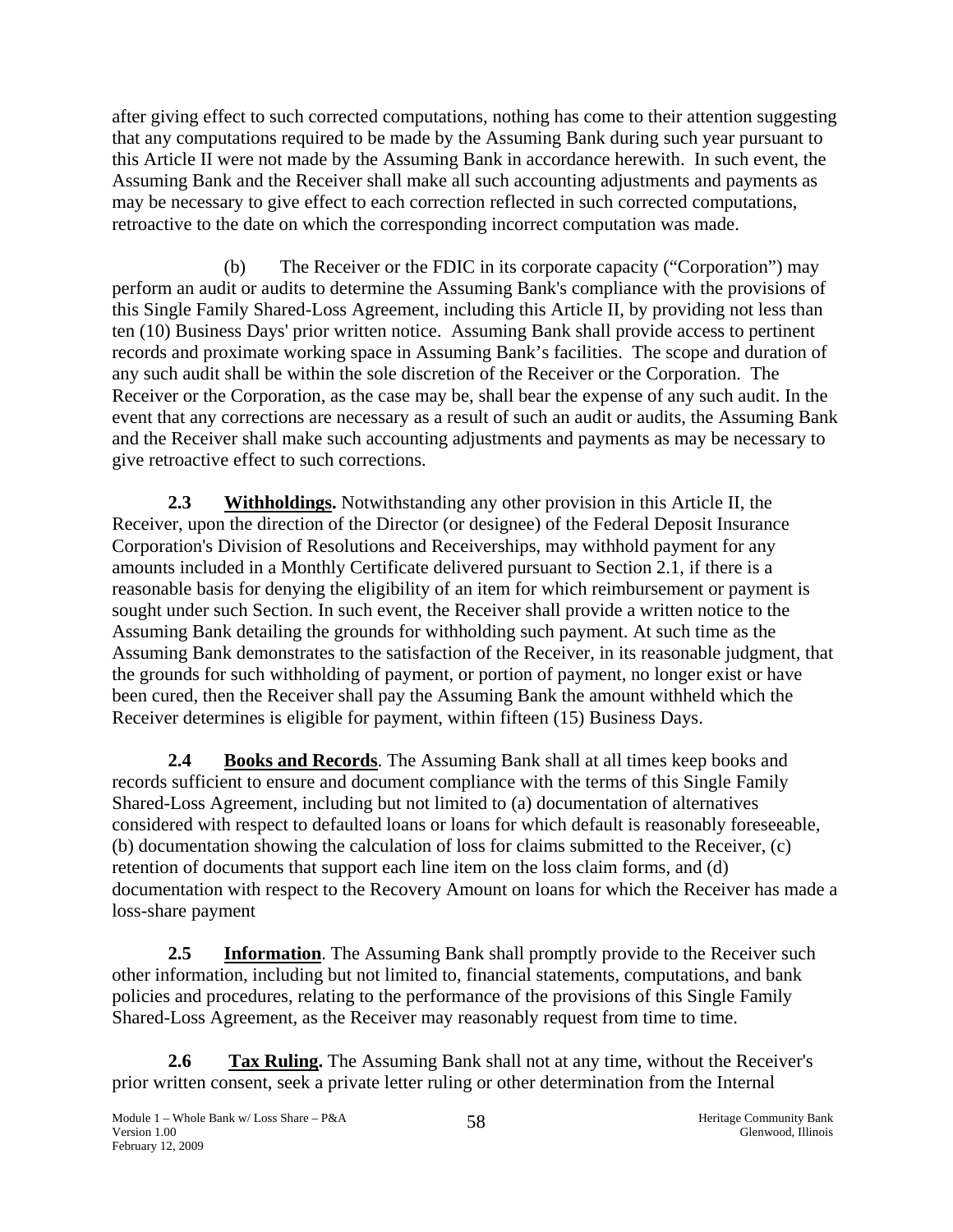Revenue Service or otherwise seek to qualify for any special tax treatment or benefits associated with any payments made by the Receiver pursuant to this Single Family Shared-Loss Agreement.

**2.7 Sale of Single Family Shared-Loss Loans.** The Receiver shall be relieved of its obligations with respect to a Single Family Shared-Loss Loan upon payment of a Foreclosure Loss amount or a Short Sale Loss amount with respect to such Single Family Shared-Loss Loan or upon the sale of a Single Family Shared-Loss Loan by Assuming Bank to an unaffiliated person or entity. The Assuming Bank shall provide the Receiver with timely notice of any such sale. Notwithstanding the foregoing, a sale of the Single Family Shared-Loss Loan, for purposes of this Section 2.7, shall not be deemed to have occurred as the result of (i) any change in the ownership or control of Assuming Bank, (ii) a merger by Assuming Bank with or into any other entity, or (iii) a sale by Assuming Bank of all or substantially all of its assets.

### **ARTICLE III - RULES REGARDING THE ADMINISTRATION OF SINGLE FAMILY SHARED-LOSS LOANS**

**3.1 Agreement with Respect to Administration.** The Assuming Bank shall (and shall cause any of its Affiliates to which the Assuming Bank transfers any Single Family Shared-Loss Loans to) manage, administer, and collect the Single Family Shared-Loss Loans while owned by the Assuming Bank or any Affiliate thereof during the term of this Single Family Shared-Loss Agreement in accordance with the rules set forth in this Article III. The Assuming Bank shall be responsible to the Receiver in the performance of its duties hereunder and shall provide to the Receiver such reports as the Receiver reasonably deems advisable, including but not limited to the reports required by Sections 2.1, 2.2 and 3.3 hereof, and shall permit the Receiver to monitor the Assuming Bank's performance of its duties hereunder.

**3.2 Duties of the Assuming Bank.** (a) In performance of its duties under this Article III , the Assuming Bank shall:

(i) manage and administer each Single Family Shared-Loss Loan in accordance with Assuming Bank's usual and prudent business and banking practices and Customary Servicing Procedures;

(ii) exercise its best business judgment in managing, administering and collecting amounts owed on the Single Family Shared-Loss Loans;

(iii) use commercially reasonable efforts to maximize Recoveries with respect to Losses on Single Family Shared-Loss Loans without regard to the effect of maximizing collections on assets held by the Assuming Bank or any of its Affiliates that are not Single Family Shared-Loss Loans;

(iv) retain sufficient staff to perform its duties hereunder; and

(v) comply with the terms of Exhibit 5 attached hereto, the FDIC Loan Modification Program, for any Single Family Shared-Loss Loans meeting the requirements set forth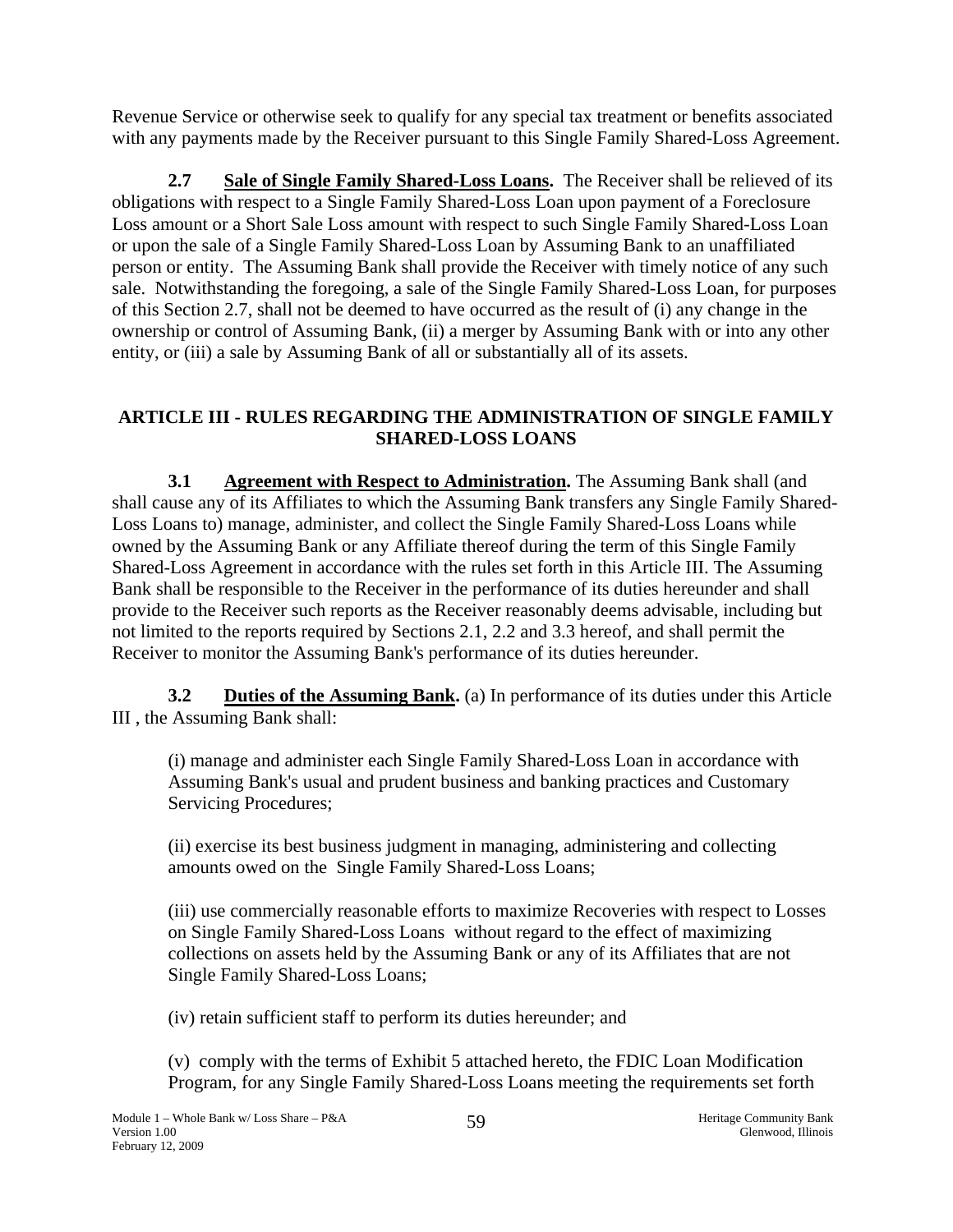therein. The Assuming Bank may propose exceptions to Exhibit 5 for a group of Loans with similar characteristics, with the objectives of (1) minimizing the loss to the Assuming Bank and the FDIC and (2) maximizing the opportunity for qualified homeowners to remain in their homes with affordable mortgage payments.

(b) Any transaction with or between any Affiliate of the Assuming Bank with respect to any Single Family Shared-Loss Loan including, without limitation, the execution of any contract pursuant to which any Affiliate of the Assuming Bank will manage, administer or collect any of the Single Family Shared-Loss Loans shall be subject to the prior written approval of the Receiver.

**3.3 Shared-Loss Asset Records and Reports**. The Assuming Bank shall establish and maintain such records as may be appropriate to account for the Single Family Shared-Loss Loans in such form and detail as the Receiver may reasonably require, and to enable the Assuming Bank to prepare and deliver to the Receiver such reports as the Receiver may from time to time request regarding the Single Family Shared-Loss Loans and the Monthly Certificates required by Section 2.1 of this Single Family Shared-Loss Agreement.

## **3.4 Related Loans**.

(a) Assuming Bank shall use its best efforts to determine which loans are "Related Loans", as hereinafter defined. The Assuming Bank shall not manage, administer or collect any "Related Loan" in any manner that would have the effect of increasing the amount of any collections with respect to the Related Loan to the detriment of the Single Family Shared-Loss Loan to which such loan is related. A "Related Loan" means any loan or extension of credit held by the Assuming Bank at any time on or prior to the end of the Final Shared-Loss Month that is made to an Obligor of a Single Family Shared-Loss Loan.

(b) The Assuming Bank shall prepare and deliver to the Receiver with the Monthly Certificates for the calendar months ending June 30 and December 31, a schedule of all Related Loans on the Accounting Records of the Assuming Bank as of the end of each such semi-annual period.

**3.5 Legal Action; Utilization of Special Receivership Powers**. The Assuming Bank shall notify the Receiver in writing (such notice to be given in accordance with Article V below and to include all relevant details) prior to utilizing in any legal action any special legal power or right which the Assuming Bank derives as a result of having acquired an asset from the Receiver, and the Assuming Bank shall not utilize any such power unless the Receiver shall have consented in writing to the proposed usage. The Receiver shall have the right to direct such proposed usage by the Assuming Bank and the Assuming Bank shall comply in all respects with such direction. Upon request of the Receiver, the Assuming Bank will advise the Receiver as to the status of any such legal action. The Assuming Bank shall immediately notify the Receiver of any judgment in litigation involving any of the aforesaid special powers or rights.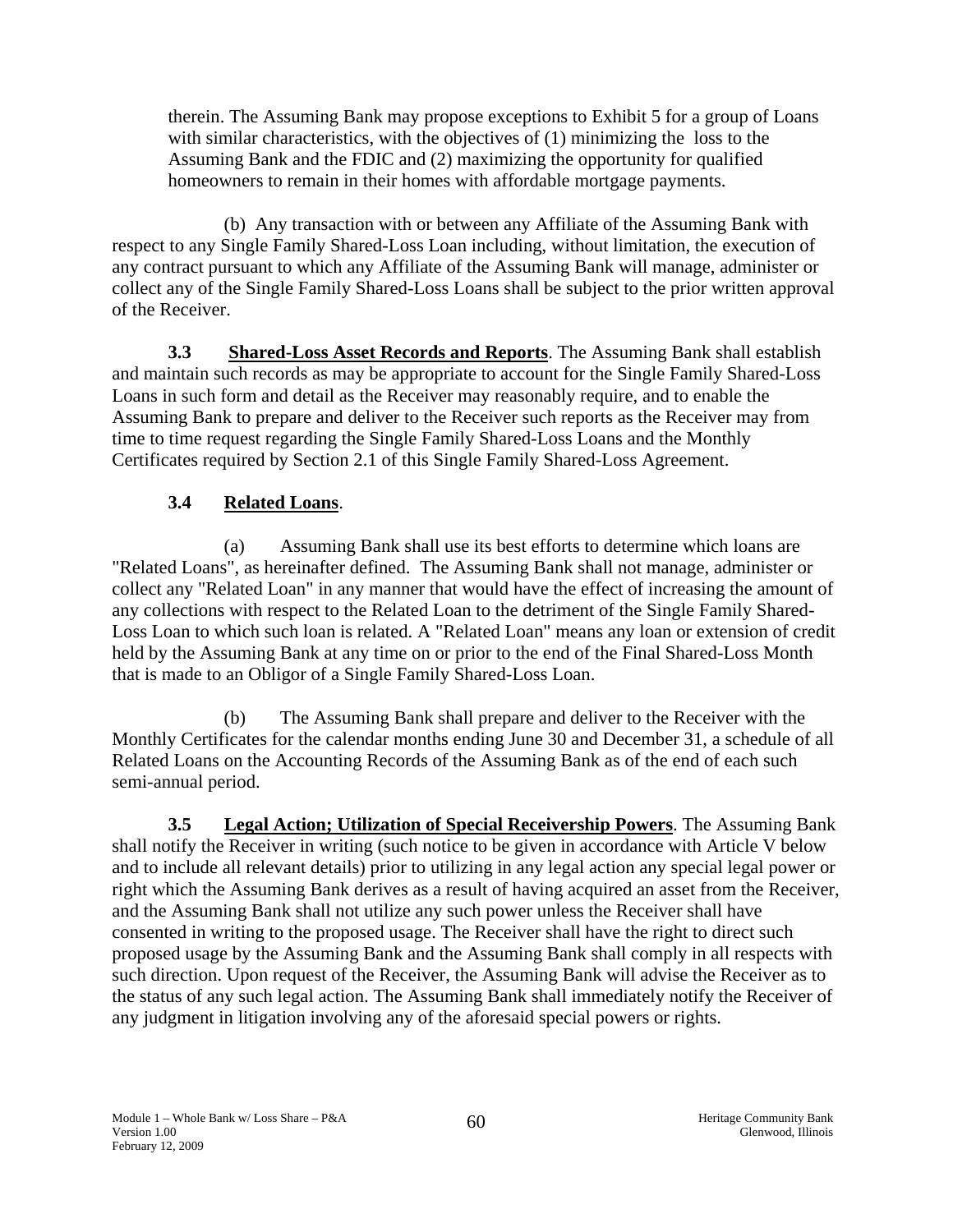### **ARTICLE IV – PORTFOLIO SALE**

**4.1 Assuming Bank Portfolio Sale of Remaining Single Family Shared-Loss Loans.** The Assuming Bank shall have the right with the concurrence of the Receiver to liquidate for cash consideration, all or a portion of Single Family Shared-Loss Loans held by the Assuming Bank at any time prior to the Termination Date ("Portfolio Sale"). If the Assuming Bank exercises its option under this Section 4.1, it must give thirty (30) days notice in writing to the Receiver setting forth the details and schedule for the Portfolio Sale which shall be conducted by means of sealed bid sales to third parties, not including any of the Assuming Bank's affiliates, contractors, or any affiliates of the Assuming Bank's contractors. Sales of Restructured Loans shall be sold in a separate pool from Single Family Shared-Loss Loans not restructured. The Receiver's review of the Assuming Bank's proposed Portfolio Sale will be considered in a timely fashion and approval will not be unreasonably withheld, delayed or conditioned.

**4.2 Assuming Bank's Liquidation of Remaining Single Family Shared-Loss** 

**Loans.** In the event that the Assuming Bank does not conduct a Portfolio Sale pursuant to Section 4.1 the Receiver shall have the right, exercisable in its sole and absolute discretion, to require the Assuming Bank to liquidate for cash consideration, any Single Family Shared-Loss Loans held by the Assuming Bank at any time after the date that is six months prior to the Termination Date. If the Receiver exercises its option under this Section 4.2, it must give notice in writing to the Assuming Bank, setting forth the time period within which the Assuming Bank shall be required to liquidate the Single Family Shared-Loss Loans. The Assuming Bank will comply with the Receiver's notice and must liquidate the Single Family Shared-Loss Loans as soon as reasonably practicable by means of sealed bid sales to third parties, not including any of the Assuming Bank's affiliates, contractors, or any affiliates of the Assuming Bank's contractors. The selection of any financial advisor or other third party broker or sales agent retained for the liquidation of the remaining Single Family Shared-Loss Loans pursuant to this Section shall be subject to the prior approval of the Receiver, such approval not to be unreasonably withheld, delayed or conditioned.

**4.3 Calculation of Sale Gain or Loss.** For Single Family Shared-Loss Loans that are not Restructured Loans gain or loss on the sales under Section 4.1 or Section 4.2 will be calculated as the sale price received by the Assuming Bank less expenses paid to third parties and the unpaid principal balance of the remaining Single Family Shared-Loss Loans. For any Restructured Loan included in the sale gain or loss on sale will be calculated as (a) the sale price received by the Assuming Bank less expenses paid to third parties less (b) the net present value of estimated cash flows on the Restructured Loan that was used in the calculation of the related Restructuring Loss plus (c) Loan principal payments collected by the Assuming Bank from the date the Loan was restructured to the date of sale. (See Exhibit 2d for example calculation).

### **ARTICLE V -- LOSS-SHARING NOTICES GIVEN TO RECEIVER AND PURCHASER**

All notices, demands and other communications hereunder shall be in writing and shall be delivered by hand, or overnight courier, receipt requested, addressed to the parties as follows: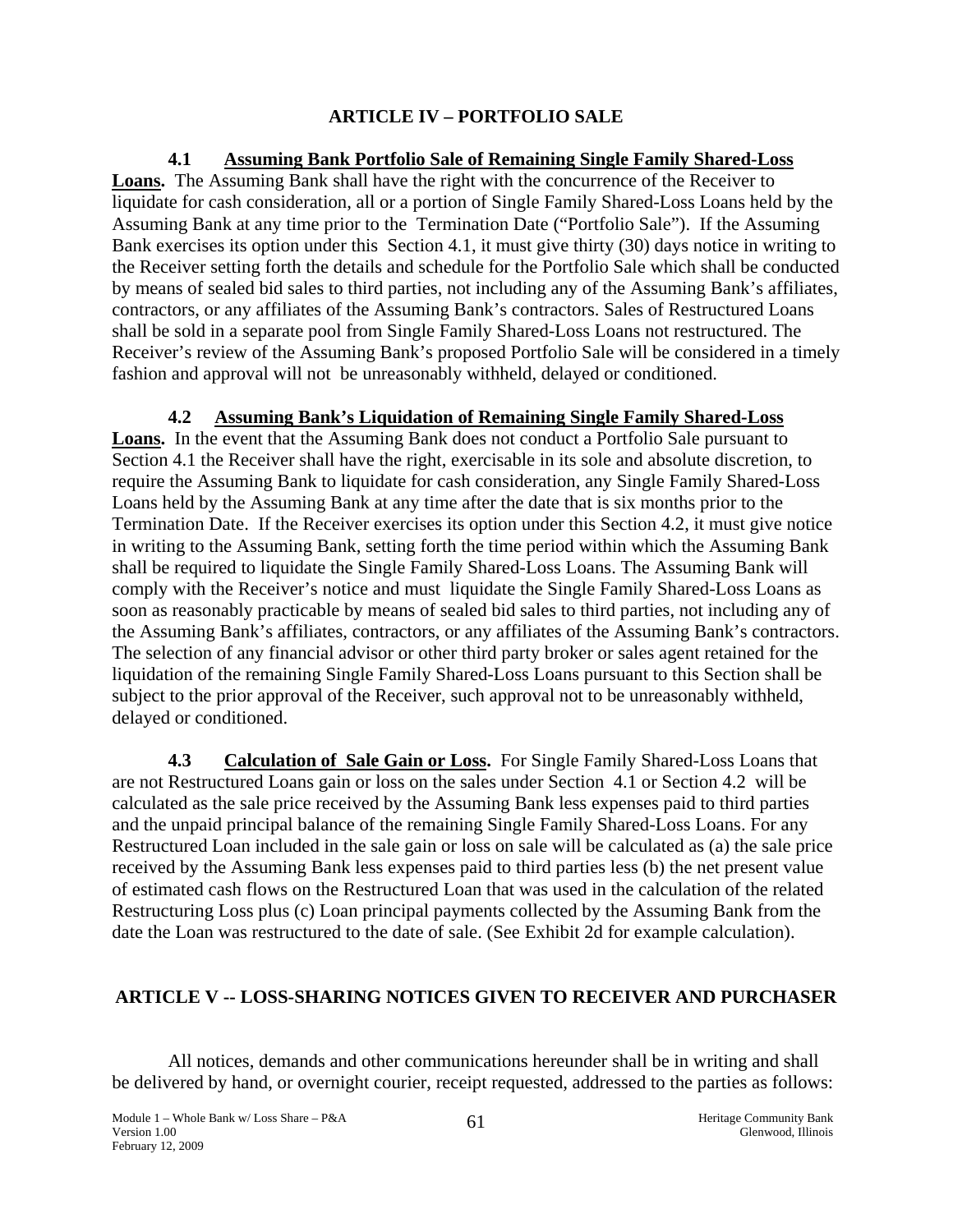| If to Receiver, to: | <b>Federal Deposit Insurance Corporation</b><br>as Receiver for Heritage Community Bank<br>Division of Resolutions and Receiverships                                         |  |  |
|---------------------|------------------------------------------------------------------------------------------------------------------------------------------------------------------------------|--|--|
|                     | 550 17th Street, N.W.<br>Washington, D.C. 20429<br>Attention: Ralph Malami, Manager, Capital Markets                                                                         |  |  |
| with a copy to:     | <b>Federal Deposit Insurance Corporation</b><br>as Receiver for Heritage Community Bank<br>Room E7056<br>3501 Fairfax Drive, Arlington, VA 2226<br>Attn: Special Issues Unit |  |  |

With respect to a notice under Section 3.5 of this Single Family Shared-Loss Agreement, copies of such notice shall be sent to:

> Federal Deposit Insurance Corporation Legal Division 1910 Pacific Avenue Dallas, Texas 75201 Attention: Regional Counsel

If to Assuming Bank, to:

MB Financial Bank, N.A. 611 North River Road Rosemont, Illinois 60018 Attention: Jill E. York

with a copy to: Mitch Feiger

Such Persons and addresses may be changed from time to time by notice given pursuant to the provisions of this Article V. Any notice, demand or other communication delivered pursuant to the provisions of this Article IV shall be deemed to have been given on the date actually received.

### **ARTICLE VI -- MISCELLANEOUS**

**6.1 Expenses.** Except as otherwise expressly provided herein, all costs and expenses incurred by a party hereto in connection with this Single Family Shared-Loss Agreement shall be borne by such party whether or not the transactions contemplated herein shall be consummated.

**6.2 Successors and Assigns; Specific Performance.** All terms and provisions of this Single Family Shared-Loss Agreement shall be binding upon and shall inure to the benefit of the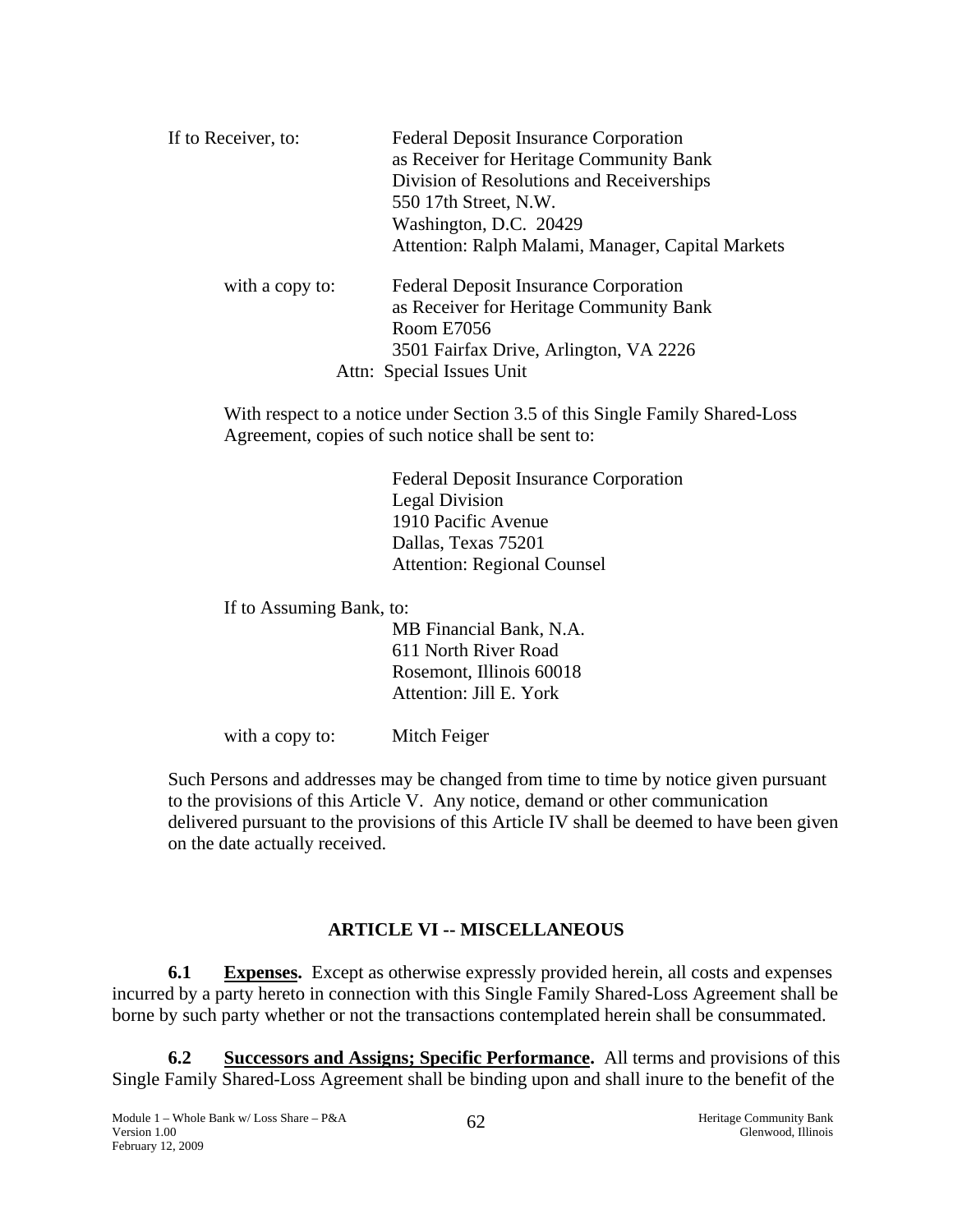parties hereto only; provided, however, that, Receiver may assign or otherwise transfer this Single Family Shared-Loss Agreement (in whole or in part) to the Federal Deposit Insurance Corporation in its corporate capacity without the consent of Assuming Bank. Notwithstanding anything to the contrary contained in this Single Family Shared-Loss Agreement, except as is expressly permitted in this Section 6.2, Assuming Bank may not assign or otherwise transfer this Single Family Shared-Loss Agreement (in whole or in part) without the prior written consent of the Receiver, which consent may be granted or withheld by the Receiver in its sole discretion, and any attempted assignment or transfer in violation of this provision shall be void *ab initio*. A transfer or assignment shall be permitted without the consent of the Receiver or the Federal Deposit Insurance Corporation in connection with a merger or consolidation of the Assuming Bank with and into another financial institution or the sale of all or substantially all of the assets of the Assuming Bank to another financial institution.

**6.3 Governing Law.** This Single Family Shared-Loss Agreement shall be construed in accordance with federal law, or, if there is no applicable federal law, the laws of the State of New York, without regard to any rule of conflict of law that would result in the application of the substantive law of any jurisdiction other than the State of New York.

**6.4 WAIVER OF JURY TRIAL.** EACH PARTY HERETO HEREBY IRREVOCABLY AND UNCONDITIONALLY WAIVES ALL RIGHT TO TRIAL BY JURY IN OR TO HAVE A JURY PARTICIPATE IN RESOLVING ANY DISPUTE, ACTION, PROCEEDING OR COUNTERCLAIM, WHETHER SOUNDING IN CONTRACT, TORT OR OTHERWISE, ARISING OUT OF OR RELATING TO OR IN CONNECTION WITH THIS SINGLE FAMILY SHARED-LOSS AGREEMENT OR ANY OF THE TRANSACTIONS CONTEMPLATED HEREBY.

**6.5 Captions**. All captions and headings contained in this Single Family Shared-Loss Agreement are for convenience of reference only and do not form a part of, and shall not affect the meaning or interpretation of, this Single Family Shared-Loss Agreement.

**6.6 Entire Agreement; Amendments.** This Single Family Shared-Loss Agreement, including the Exhibits and any other documents delivered pursuant hereto, embody the entire agreement of the parties with respect to the subject matter hereof, and supersede all prior representations, warranties, offers, acceptances, agreements and understandings, written or oral, relating to the subject matter herein. This Single Family Shared-Loss Agreement may be amended or modified or any provision thereof waived only by a written instrument signed by both parties or their respective duly authorized agents.

**6.7 Severability**. Whenever possible, each provision of this Single Family Shared-Loss Agreement shall be interpreted in such manner as to be effective and valid under applicable law, but if any provision of this Single Family Shared-Loss Agreement is held to be prohibited by or invalid, illegal or unenforceable under applicable law, such provision shall be construed and enforced as if it had been more narrowly drawn so as not to be prohibited, invalid, illegal or unenforceable, and the validity, legality and enforceability of the remainder of such provision and the remaining provisions of this Single Family Shared-Loss Agreement shall not in any way be affected or impaired thereby.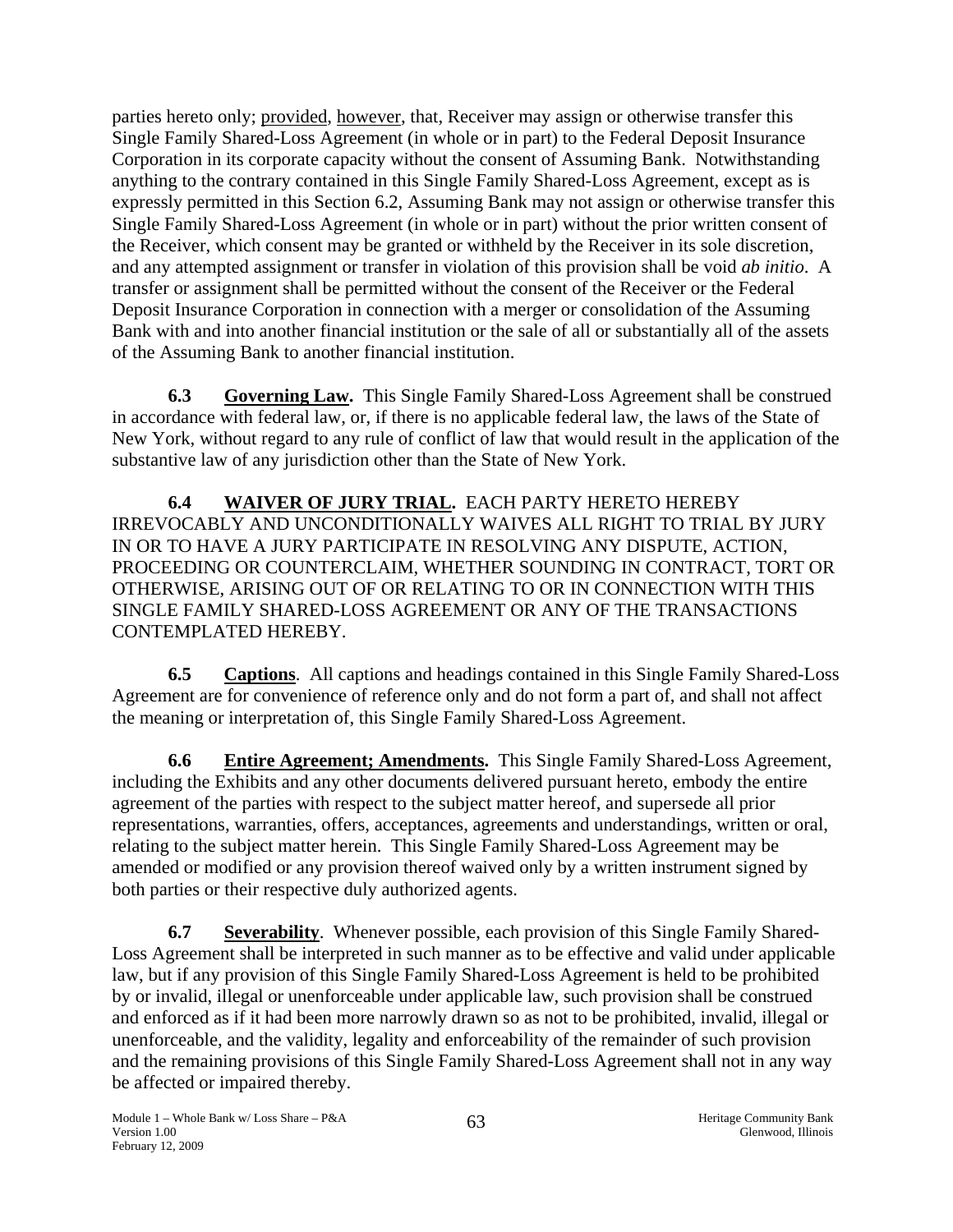**6.8 No Third Party Beneficiary.** This Single Family Shared-Loss Agreement and the Exhibits hereto are for the sole and exclusive benefit of the parties hereto and their respective permitted successors and permitted assigns and there shall be no other third party beneficiaries, and nothing in this Single Family Shared-Loss Agreement or the Exhibits shall be construed to grant to any other Person any right, remedy or Claim under or in respect of this Single Family Shared-Loss Agreement or any provision hereof.

**6.9 Counterparts.** This Single Family Shared-Loss Agreement may be executed separately by Receiver and Assuming Bank in any number of counterparts, each of which when executed and delivered shall be an original, but such counterparts shall together constitute one and the same instrument.

**6.10 Consent.** Except as otherwise provided herein, when the consent of a party is required herein, such consent shall not be unreasonably withheld or delayed.

**6.11 Rights Cumulative.** Except as otherwise expressly provided herein, the rights of each of the parties under this Single Family Shared-Loss Agreement are cumulative, may be exercised as often as any party considers appropriate and are in addition to each such party's rights under the Purchase and Sale Agreement and any of the related agreements or under law. Except as otherwise expressly provided herein, any failure to exercise or any delay in exercising any of such rights, or any partial or defective exercise of such rights, shall not operate as a waiver or variation of that or any other such right.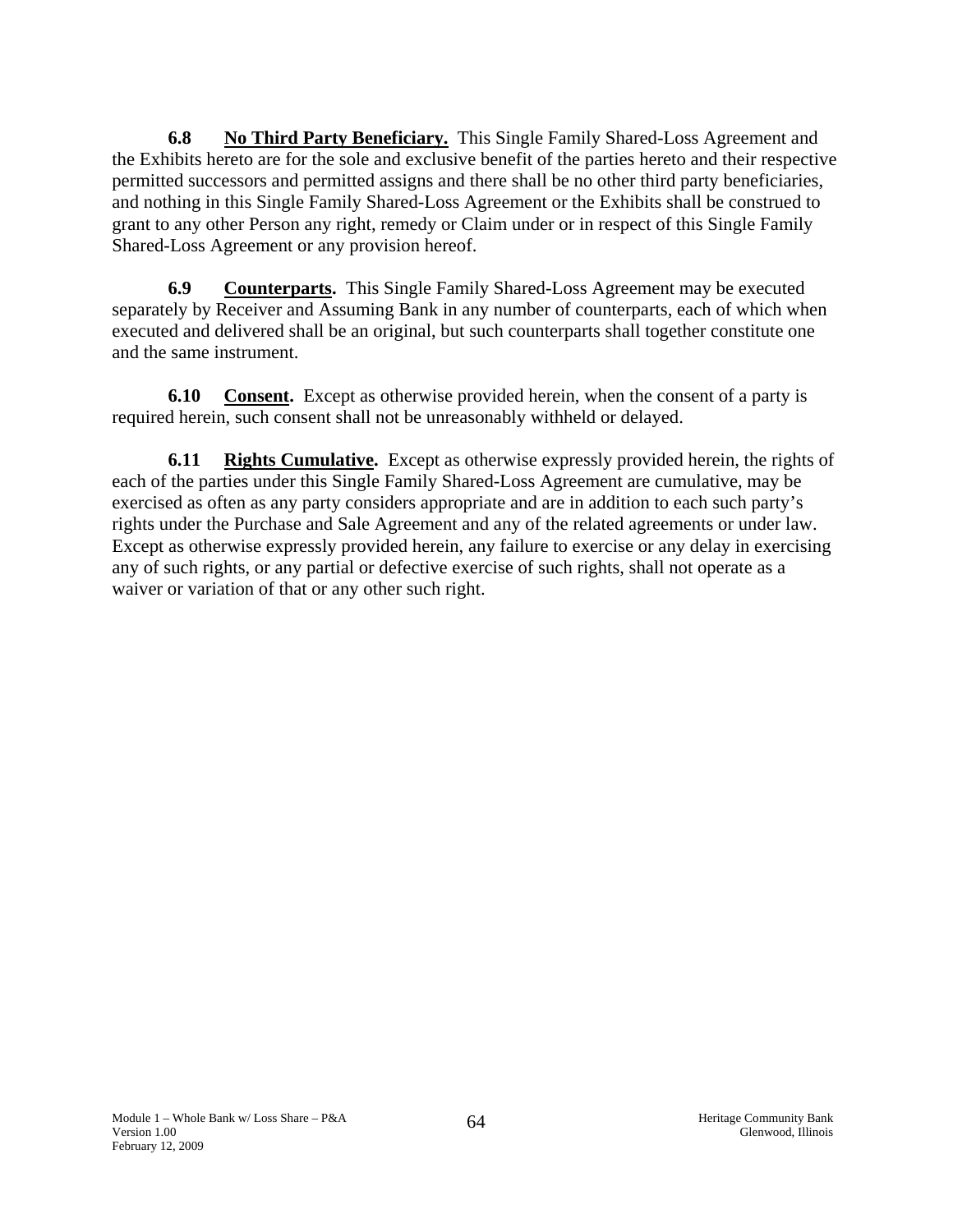## **Exhibit 1**

## **Monthly Certificate**

### **SEE FOLLOWING PAGE**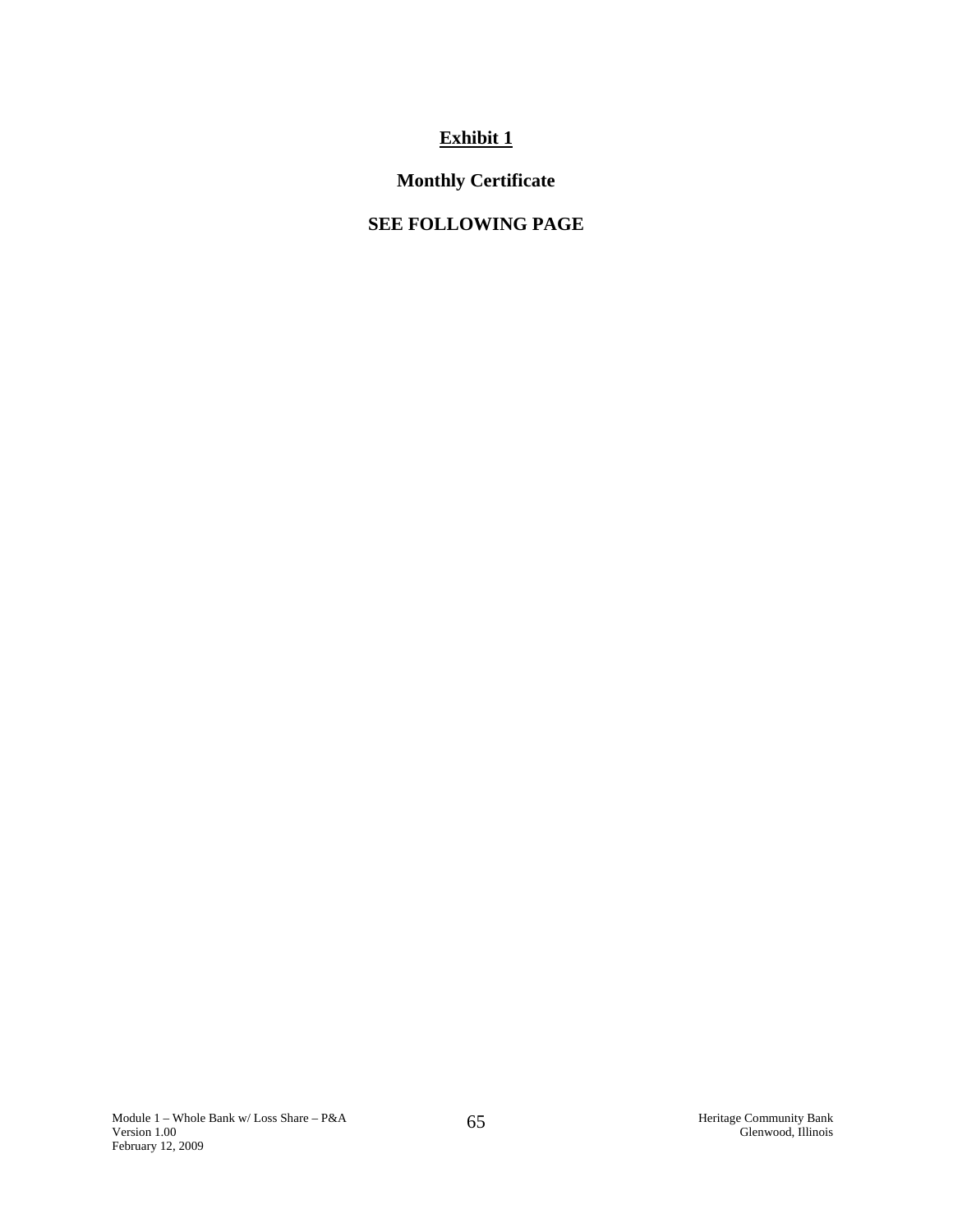| <b>PART 1 - CURRENT MONTH NET LOSS</b> |                      |                    |   |                   |                                                                    |                                       |                                                          |
|----------------------------------------|----------------------|--------------------|---|-------------------|--------------------------------------------------------------------|---------------------------------------|----------------------------------------------------------|
|                                        |                      |                    |   |                   |                                                                    |                                       |                                                          |
|                                        |                      |                    |   |                   |                                                                    | Specify loss type as                  |                                                          |
| <b>MONTH ENDED:</b>                    | [input report month] |                    |   | Foreclosure,      |                                                                    |                                       |                                                          |
|                                        |                      |                    |   | Sale.             |                                                                    | <b>Restructuring, or Short-</b>       |                                                          |
| <b>Losses</b>                          |                      |                    |   |                   |                                                                    |                                       |                                                          |
|                                        |                      | Loss               |   |                   |                                                                    |                                       |                                                          |
| Loan No.                               | Loss Type            | Amount             |   |                   |                                                                    |                                       |                                                          |
|                                        |                      |                    |   |                   |                                                                    |                                       |                                                          |
|                                        |                      |                    |   |                   |                                                                    |                                       |                                                          |
|                                        |                      |                    |   |                   |                                                                    |                                       |                                                          |
|                                        |                      |                    |   |                   | <b>Loss Amount is</b><br>the amount of<br><b>Loss incurred and</b> |                                       | <b>Loss Month is</b><br>the reporting                    |
|                                        |                      |                    |   |                   |                                                                    |                                       | month in which                                           |
| <b>TOTAL</b>                           |                      | XX                 | Α |                   |                                                                    | reported on the<br>loan in a previous | the Loss was<br>reported.                                |
|                                        |                      |                    |   |                   |                                                                    | month.                                |                                                          |
|                                        |                      |                    |   |                   |                                                                    |                                       |                                                          |
|                                        |                      |                    |   |                   |                                                                    |                                       |                                                          |
| <b>Recoveries</b>                      |                      |                    |   |                   |                                                                    |                                       |                                                          |
|                                        |                      | Recovery           |   | Loss              | А                                                                  | Loss                                  |                                                          |
| Loan No.                               |                      | Amount             |   | Amount            |                                                                    | Month                                 |                                                          |
|                                        |                      |                    |   |                   |                                                                    |                                       |                                                          |
|                                        |                      |                    |   |                   |                                                                    |                                       |                                                          |
|                                        |                      |                    |   |                   |                                                                    |                                       |                                                          |
|                                        |                      |                    |   |                   |                                                                    |                                       |                                                          |
|                                        |                      |                    |   |                   |                                                                    |                                       |                                                          |
|                                        |                      |                    |   |                   |                                                                    |                                       |                                                          |
|                                        |                      |                    |   |                   |                                                                    |                                       |                                                          |
| <b>TOTAL</b>                           |                      | XX                 | B |                   |                                                                    |                                       |                                                          |
|                                        |                      |                    |   |                   |                                                                    |                                       |                                                          |
| Net Losses (Recoveries)                |                      | <u>XX</u>          |   | $C = A - B$       |                                                                    |                                       |                                                          |
|                                        |                      |                    |   |                   |                                                                    |                                       |                                                          |
|                                        |                      |                    |   |                   |                                                                    |                                       |                                                          |
|                                        |                      |                    |   |                   |                                                                    |                                       |                                                          |
|                                        |                      |                    |   |                   |                                                                    |                                       | If Col. D minus Col. E is less<br>than zero, enter zero. |
| <b>PART 2 - FIRST LOSS TEST</b>        |                      |                    |   |                   |                                                                    |                                       |                                                          |
|                                        |                      |                    |   |                   |                                                                    | Col.D - Col.                          |                                                          |
|                                        |                      | Col. D             |   | Col. E            |                                                                    | E                                     |                                                          |
|                                        |                      | Cumulative<br>Loss |   | <b>First Loss</b> |                                                                    | Cumulative<br>Shared-Loss             |                                                          |
|                                        |                      | Amount             |   | Amount            |                                                                    | Amount                                |                                                          |
|                                        |                      |                    |   |                   |                                                                    |                                       |                                                          |
| Balance, beginning of month            |                      | XX                 |   |                   | XX                                                                 | XX                                    | F                                                        |
| Current month Net Losses (from Part 1) |                      | XX                 |   |                   |                                                                    |                                       |                                                          |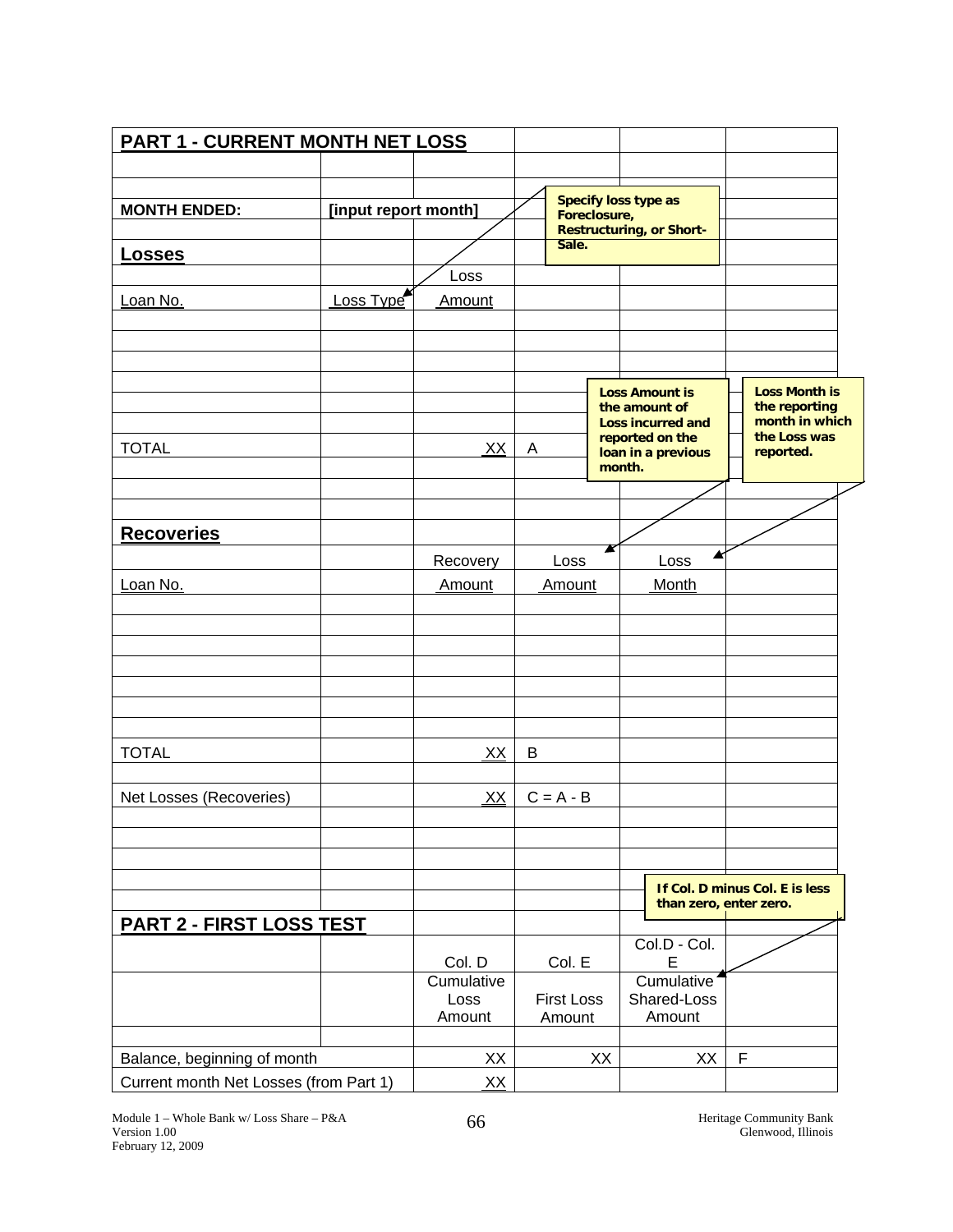| Balance, end of month                                                                                                                                                      |  | XX           | XХ  |    | G       |  |  |
|----------------------------------------------------------------------------------------------------------------------------------------------------------------------------|--|--------------|-----|----|---------|--|--|
|                                                                                                                                                                            |  |              |     |    |         |  |  |
|                                                                                                                                                                            |  |              |     |    |         |  |  |
| <b>Shared Loss Amount</b>                                                                                                                                                  |  |              |     | xх | $G - F$ |  |  |
| Times Loss Share percentage                                                                                                                                                |  |              | 80% |    |         |  |  |
|                                                                                                                                                                            |  |              |     |    |         |  |  |
| Amount due from (to) FDIC as Receiver                                                                                                                                      |  |              | XХ  |    |         |  |  |
| Pursuant to Section 2.1 of the Single Family Shared-Loss Agreement, the undersigned hereby certifies<br>the information on this Certificate is true, complete and correct. |  |              |     |    |         |  |  |
| <b>OFFICER SIGNATURE</b>                                                                                                                                                   |  |              |     |    |         |  |  |
| <b>OFFICER NAME:</b>                                                                                                                                                       |  | <b>TITLE</b> |     |    |         |  |  |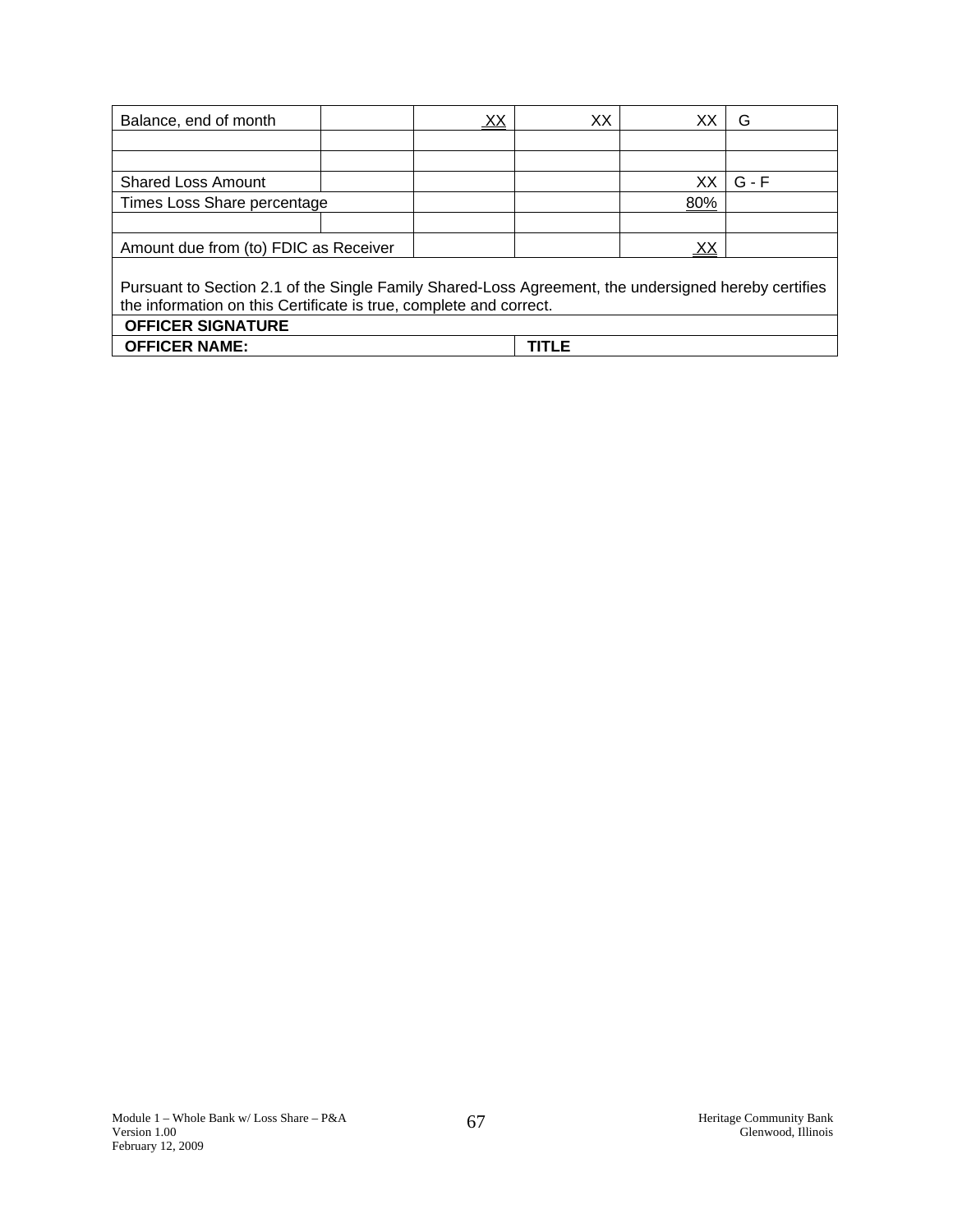### **Exhibit 2a Calculation of Foreclosure Loss**

| <b>Shared-Loss Month:</b>                                                                                  | [input month]    |     |           |                |  |  |  |
|------------------------------------------------------------------------------------------------------------|------------------|-----|-----------|----------------|--|--|--|
| Loan no.:                                                                                                  | [input loan no.) |     |           |                |  |  |  |
|                                                                                                            |                  |     |           |                |  |  |  |
|                                                                                                            |                  |     |           |                |  |  |  |
| Interest paid-to date                                                                                      |                  |     |           |                |  |  |  |
| Foreclosure date                                                                                           |                  |     |           |                |  |  |  |
| Liquidation date                                                                                           |                  |     |           |                |  |  |  |
| Note Interest rate                                                                                         |                  |     |           |                |  |  |  |
|                                                                                                            |                  |     |           |                |  |  |  |
| <b>Foreclosure Loss calculation</b>                                                                        |                  |     |           |                |  |  |  |
| Loan Principal balance after last paid installment                                                         | ХX               |     |           |                |  |  |  |
|                                                                                                            |                  |     |           |                |  |  |  |
| Accrued interest, limited to 90 days                                                                       | XХ               | (1) |           |                |  |  |  |
| Attorney's fees                                                                                            | XX               | (2) |           |                |  |  |  |
|                                                                                                            |                  |     |           |                |  |  |  |
|                                                                                                            |                  |     |           |                |  |  |  |
| Foreclosure costs, including title search, filing fees,                                                    |                  |     |           |                |  |  |  |
| advertising, etc.                                                                                          | XХ               |     |           |                |  |  |  |
| Property protection costs, maint. and repairs                                                              | XX               |     |           |                |  |  |  |
| Tax and insurance advances                                                                                 | XX               |     |           |                |  |  |  |
| <b>Other Advances</b>                                                                                      |                  |     | (3)       |                |  |  |  |
| Appraisal/Broker's Price Opinion fees                                                                      | XX               |     |           |                |  |  |  |
| Inspections                                                                                                | XX               |     |           |                |  |  |  |
| Other                                                                                                      | ХX               |     |           |                |  |  |  |
|                                                                                                            |                  |     |           |                |  |  |  |
| Gross balance recoverable by Assuming Bank                                                                 | <u>xx</u>        |     | ХX        | (A)            |  |  |  |
|                                                                                                            |                  |     |           |                |  |  |  |
| Cash Recoveries:                                                                                           |                  |     |           |                |  |  |  |
| Net liquidation proceeds (from HUD-1 settl stmt)                                                           | XX               |     |           |                |  |  |  |
| Insurance proceeds                                                                                         | XX               |     |           |                |  |  |  |
| T & I escrow account balance, if positive                                                                  | XХ               |     |           |                |  |  |  |
| Other credits, if any (itemize)                                                                            |                  |     |           |                |  |  |  |
|                                                                                                            | xх               |     |           |                |  |  |  |
| <b>Total Cash Recovery</b>                                                                                 | <u>XX</u>        |     | <u>XX</u> | (B)            |  |  |  |
|                                                                                                            |                  |     |           |                |  |  |  |
| <b>Loss Amount</b>                                                                                         |                  |     | XX        | $(A)$ -<br>(B) |  |  |  |
| Times 80% (Receiver Loss Share percentage)                                                                 |                  | x   | 80%       |                |  |  |  |
| Amount due Assuming Bank for Receiver Loss Share                                                           |                  |     |           |                |  |  |  |
| Amount                                                                                                     |                  |     | <u>XX</u> |                |  |  |  |
|                                                                                                            |                  |     |           |                |  |  |  |
|                                                                                                            |                  |     |           |                |  |  |  |
|                                                                                                            |                  |     |           |                |  |  |  |
| (1) Accrued interest is limited to 90 days and is calculated (a) at the note interest rate that would have |                  |     |           |                |  |  |  |
| been in effect if the loan was performing, (b) on the principal balance after application of the last      |                  |     |           |                |  |  |  |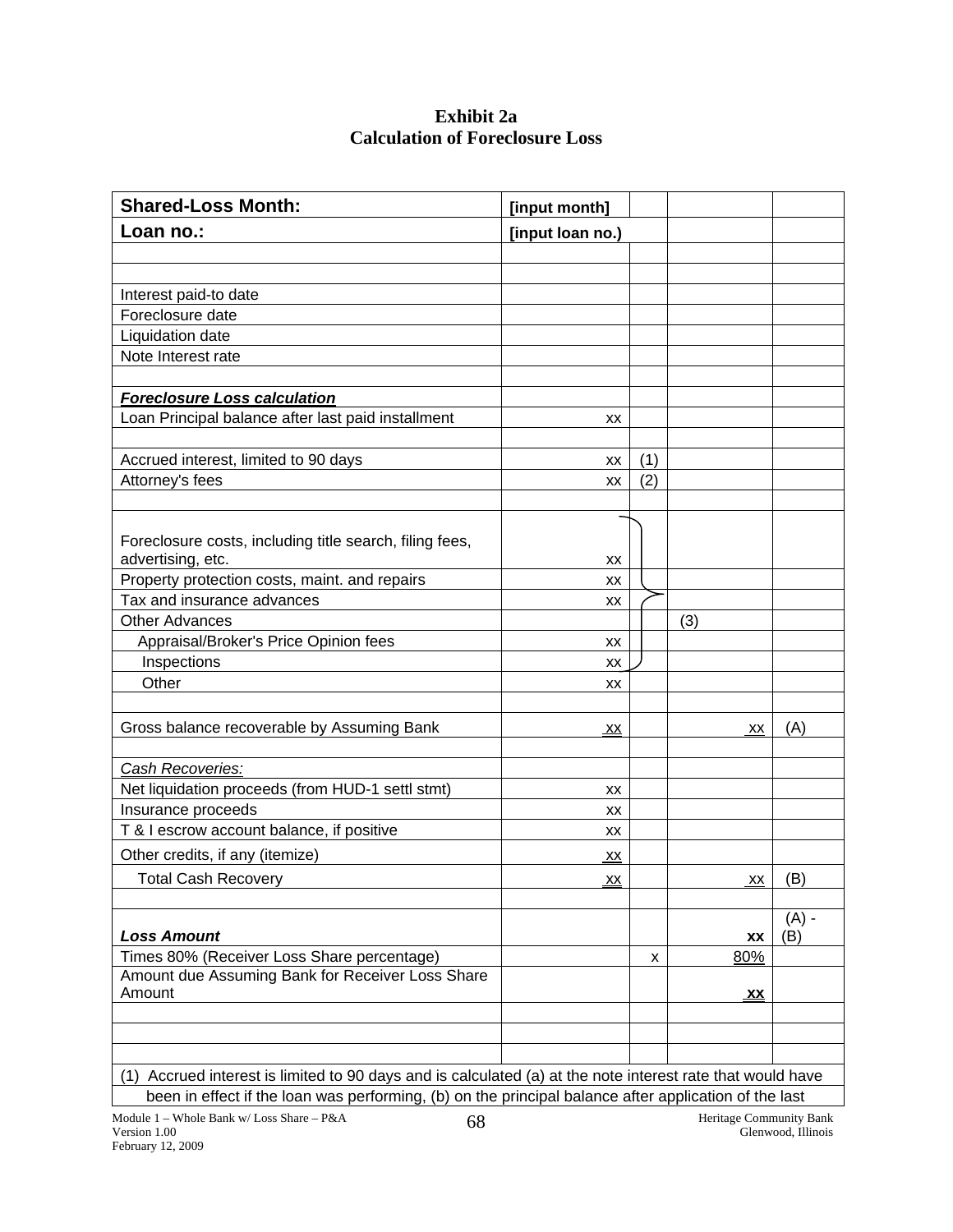| payment made by the borrower.                                                                                |                                                                                                    |  |  |  |  |  |  |
|--------------------------------------------------------------------------------------------------------------|----------------------------------------------------------------------------------------------------|--|--|--|--|--|--|
|                                                                                                              | (2) Reasonable and customary third-party attorney's fees and expenses incurred by Assuming Bank in |  |  |  |  |  |  |
| connection with any enforcement procedures or otherwise with respect to such Mortgage Loan.                  |                                                                                                    |  |  |  |  |  |  |
| (3) Assuming Bank's reasonable and customary out-of-pocket costs paid to either a third-party or an          |                                                                                                    |  |  |  |  |  |  |
| affiliate (if affiliate is pre-approved by the FDIC) for foreclosure, property protection and<br>maintenance |                                                                                                    |  |  |  |  |  |  |
|                                                                                                              | costs, repairs, assessments, taxes, insurance and similar items, to the extent not paid from       |  |  |  |  |  |  |
| funds in borrower escrow account. Allowable costs are limited to amounts per Freddie Mac or                  |                                                                                                    |  |  |  |  |  |  |
| Fannie Mae guidelines, where applicable.                                                                     |                                                                                                    |  |  |  |  |  |  |
|                                                                                                              |                                                                                                    |  |  |  |  |  |  |
| DO NOT INCLUDE late fees, prepayment penalties, or any similar lender fees or charges by the                 |                                                                                                    |  |  |  |  |  |  |
| Assuming Bank to the loan account, any allocation of Assuming Bank's servicing costs, or any                 |                                                                                                    |  |  |  |  |  |  |
| allocations of                                                                                               |                                                                                                    |  |  |  |  |  |  |
| Assuming Bank's G&A or other operating costs.                                                                |                                                                                                    |  |  |  |  |  |  |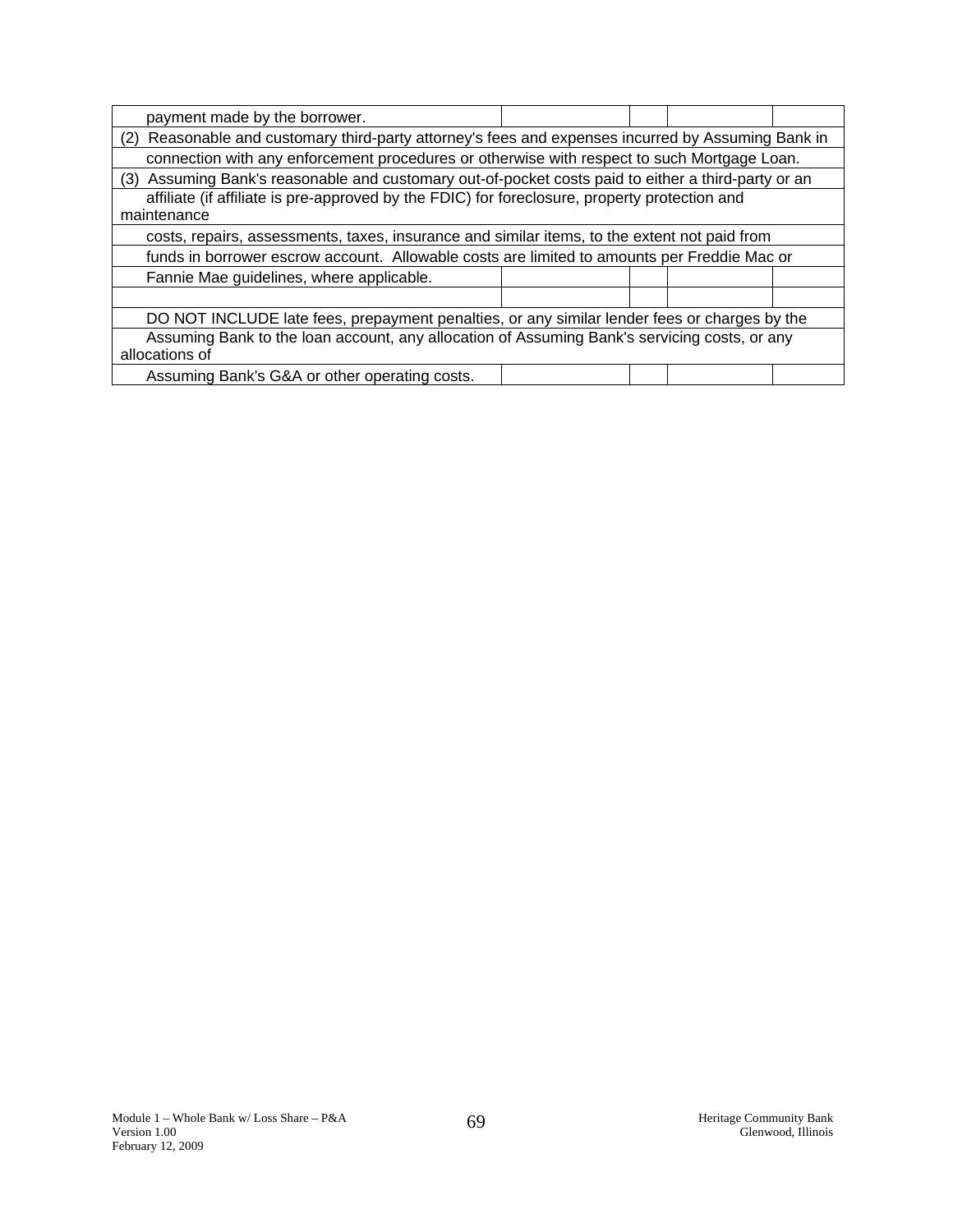# **Calculation of Loss For Restructured Loans**

| <b>Concept and Definition - Restructuring Loss</b>                                                       |                  |  |  |
|----------------------------------------------------------------------------------------------------------|------------------|--|--|
| For purposes of loss sharing, losses on restructured loans are calculated as the difference between      |                  |  |  |
| (a) the principal, accrued interest and advances due on the loan prior to restructuring, and             |                  |  |  |
| (b) the Net Present Value (NPV) of estimated cash flows on the restructured loan, discounted at          |                  |  |  |
| the most recently published Freddie Mac survey rate on 30-year fixed-rate loans at the restructure date. |                  |  |  |
|                                                                                                          |                  |  |  |
| The NPV calculations must assume loan prepayment in full at the end of ten years (120 months).           |                  |  |  |
|                                                                                                          |                  |  |  |
|                                                                                                          |                  |  |  |
| <b>Form for Calculation - Restructuring Loss</b>                                                         |                  |  |  |
|                                                                                                          |                  |  |  |
| <b>Shared-Loss Month:</b>                                                                                | [input month]    |  |  |
| Loan no.:                                                                                                |                  |  |  |
|                                                                                                          | [input loan no.) |  |  |
| <b>Loan before Restructuring</b>                                                                         |                  |  |  |
| Original loan amount                                                                                     |                  |  |  |
| Current unpaid principal balance                                                                         |                  |  |  |
| Remaining term                                                                                           |                  |  |  |
| Interest rate                                                                                            |                  |  |  |
| Interest Paid-To Date                                                                                    |                  |  |  |
| Monthly payment - P&I                                                                                    |                  |  |  |
| Monthly payment - T&I                                                                                    |                  |  |  |
| Total monthly payment                                                                                    |                  |  |  |
| Loan type (fixed-rate, ARM, I/O, Option ARM, etc.)                                                       |                  |  |  |
|                                                                                                          |                  |  |  |
|                                                                                                          |                  |  |  |
| <b>Terms of Modified/Restructured Loan</b>                                                               |                  |  |  |
| Closing date on modified/restructured loan                                                               |                  |  |  |
| New Principal balance                                                                                    |                  |  |  |
| Remaining term                                                                                           |                  |  |  |
| Interest rate                                                                                            |                  |  |  |
| Monthly payment - P&I                                                                                    |                  |  |  |
| Monthly payment - T&I                                                                                    |                  |  |  |
| Total monthly payment                                                                                    |                  |  |  |
| Loan type (Fixed-rate, ARM, I/O, Option ARM, negative                                                    |                  |  |  |
| amortization features, etc.)                                                                             |                  |  |  |
| Lien type (1st, 2nd)                                                                                     |                  |  |  |
| If adjustable:                                                                                           |                  |  |  |
| Initial interest rate                                                                                    |                  |  |  |
| Term - initial interest rate                                                                             |                  |  |  |
| Initial payment amount                                                                                   |                  |  |  |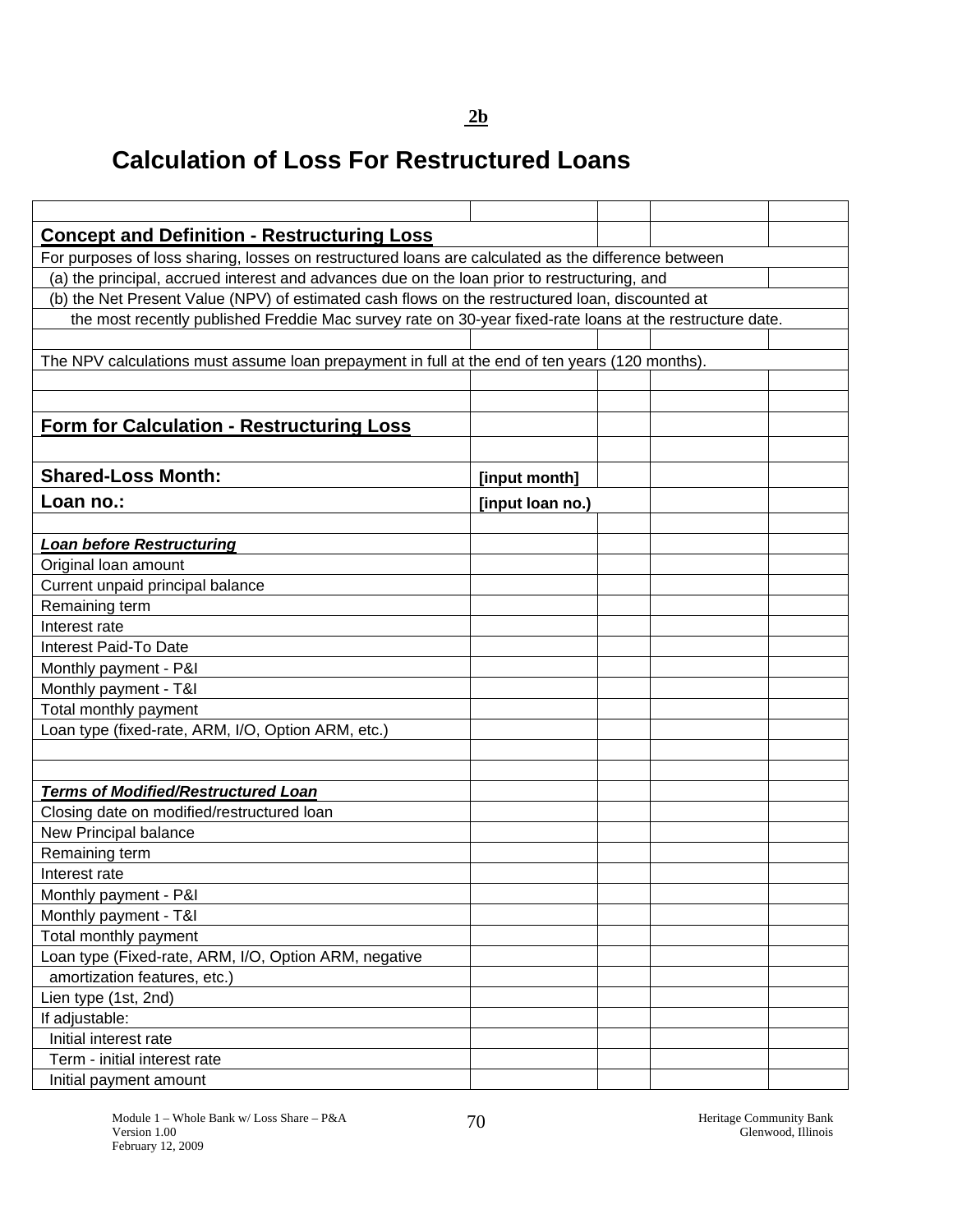| Term - initial payment amount                                                                                                                  |            |     |     |             |  |
|------------------------------------------------------------------------------------------------------------------------------------------------|------------|-----|-----|-------------|--|
| Negative amortization?                                                                                                                         | [Yes/No]   |     |     |             |  |
| Rate reset frequency after first adjustment                                                                                                    |            |     |     |             |  |
| Next reset date                                                                                                                                |            |     |     |             |  |
| Index                                                                                                                                          |            |     |     |             |  |
| Margin                                                                                                                                         |            |     |     |             |  |
| Cap per adjustment                                                                                                                             |            |     |     |             |  |
| Lifetime Cap                                                                                                                                   |            |     |     |             |  |
| Floor                                                                                                                                          |            |     |     |             |  |
|                                                                                                                                                |            |     |     |             |  |
|                                                                                                                                                |            |     |     |             |  |
| <b>Restructuring Loss Calculation</b>                                                                                                          |            |     |     |             |  |
| Loan Principal balance before restructuring                                                                                                    | XX         |     |     |             |  |
| Accrued interest, limited to 90 days                                                                                                           | XX         | (1) |     |             |  |
| Tax and insurance advances                                                                                                                     | XX         |     |     |             |  |
|                                                                                                                                                |            |     |     |             |  |
| 3rd party fees due                                                                                                                             | XX         |     |     |             |  |
|                                                                                                                                                |            |     |     |             |  |
| Total loan balance due before restructuring                                                                                                    | XX         |     | XX  | (A)         |  |
|                                                                                                                                                |            |     |     |             |  |
| Assumptions for NPV Calculation, Restructured Loan:                                                                                            |            |     |     |             |  |
| Discount rate for projected cash flows                                                                                                         | xx%        | (2) |     |             |  |
| Loan prepayment in full                                                                                                                        | 120 months |     |     |             |  |
|                                                                                                                                                |            |     |     |             |  |
|                                                                                                                                                |            |     |     |             |  |
| NPV of projected cash flows<br>(3)                                                                                                             | XX         |     | XX  | (B)         |  |
|                                                                                                                                                |            |     |     |             |  |
| <b>Loss Amount</b>                                                                                                                             |            |     | XX  | $(A) - (B)$ |  |
| Times 80% (Receiver Loss Share percentage)                                                                                                     |            |     | 80% |             |  |
| Amount due Assuming Bank for Receiver Loss Share<br>Amount                                                                                     |            |     |     |             |  |
|                                                                                                                                                |            |     | XX  |             |  |
|                                                                                                                                                |            |     |     |             |  |
|                                                                                                                                                |            |     |     |             |  |
| <b>Footnotes</b>                                                                                                                               |            |     |     |             |  |
|                                                                                                                                                |            |     |     |             |  |
| (1) Accrued interest is limited to 90 days and is calculated (a) at the note interest rate that would have                                     |            |     |     |             |  |
| been in effect if the loan was performing, (b) on the principal balance after application of the last                                          |            |     |     |             |  |
| payment made by the borrower.<br>(2) The discount rate to be used is the most recently published Freddie Mac Survey Rate on 30-year fixed-rate |            |     |     |             |  |
| loans                                                                                                                                          |            |     |     |             |  |
| at the loan restructuring date.                                                                                                                |            |     |     |             |  |
| (3) If the new loan is an adjustable-rate loan, interest rate resets and related cash flows should be projected                                |            |     |     |             |  |
| based on the index rate in effect at the date of the loan restructuring. If the restructured loan otherwise                                    |            |     |     |             |  |
| provides for specified changes in monthly P&I payments over the term of the loan, those changes should                                         |            |     |     |             |  |
| be reflected in projected cash flows. Assuming Bank must retain supporting schedule of projected cash flows                                    |            |     |     |             |  |
| by month as required by Section 2.1 of the Single Family Shared-Loss Agreement and provide to the FDIC if                                      |            |     |     |             |  |
| requested                                                                                                                                      |            |     |     |             |  |
| for sample audit.                                                                                                                              |            |     |     |             |  |
|                                                                                                                                                |            |     |     |             |  |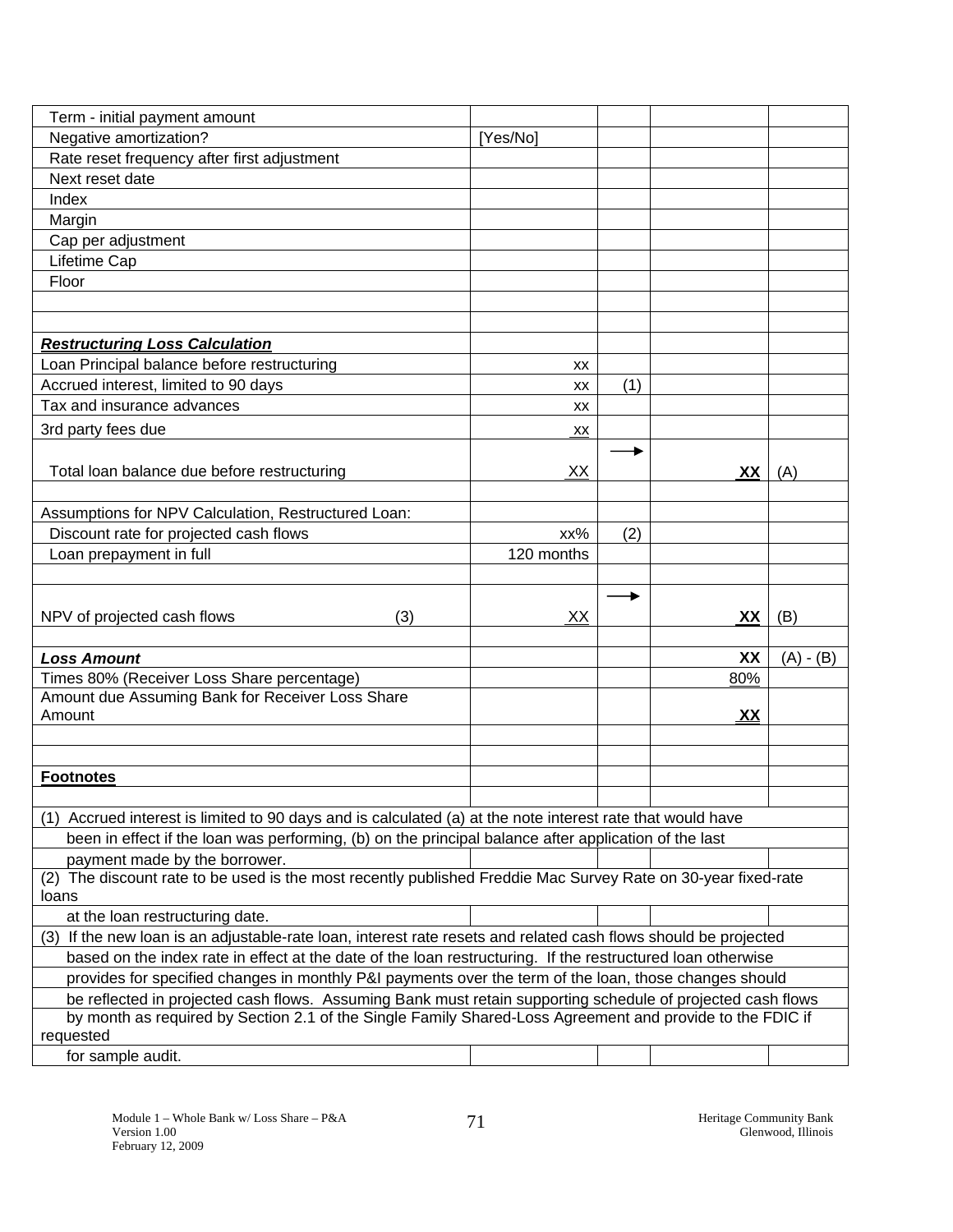| <b>Shared-Loss Month:</b>                                                                                        | [input month]    |     |     |             |
|------------------------------------------------------------------------------------------------------------------|------------------|-----|-----|-------------|
| Loan no.:                                                                                                        | [input loan no.) |     |     |             |
|                                                                                                                  |                  |     |     |             |
|                                                                                                                  |                  |     |     |             |
| Interest paid-to date                                                                                            |                  |     |     |             |
| Short Payoff Date                                                                                                |                  |     |     |             |
| Note Interest rate                                                                                               |                  |     |     |             |
| <b>Short-Sale Loss calculation</b>                                                                               |                  |     |     |             |
| Loan Principal balance                                                                                           | XX               |     |     |             |
|                                                                                                                  |                  |     |     |             |
| Accrued interest, limited to 90 days                                                                             | XX               | (1) |     |             |
| Attorney's fees                                                                                                  | XX               | (2) |     |             |
| Tax and insurance advances                                                                                       | XX               |     |     |             |
| 3rd party fees due                                                                                               | XX               |     |     |             |
| Gross balance recoverable by Assuming Bank                                                                       | XX               |     | XX  | (A)         |
| Amount accepted in Short-Sale                                                                                    | <u>XX</u>        |     | XX  | (B)         |
| <b>Loss Amount</b>                                                                                               |                  |     | XX  | $(A) - (B)$ |
| Times 80% (Receiver Loss Share percentage)                                                                       |                  | X   | 80% |             |
| Amount due Assuming Bank for Receiver Loss Share                                                                 |                  |     |     |             |
| Amount                                                                                                           |                  |     | XX  |             |
|                                                                                                                  |                  |     |     |             |
|                                                                                                                  |                  |     |     |             |
| (1) Accrued interest is limited to 90 days and is calculated (a) at the note interest rate that would have       |                  |     |     |             |
| been in effect if the loan was performing, (b) on the principal balance after application of the last            |                  |     |     |             |
| payment made by the borrower.                                                                                    |                  |     |     |             |
| (2) Reasonable and customary third-party attorney's fees and expenses incurred by Assuming Bank in<br>connection |                  |     |     |             |
| with any enforcement procedures or otherwise with respect to negotiation and acceptance of Short-Sale<br>payoff. |                  |     |     |             |
|                                                                                                                  |                  |     |     |             |
| DO NOT INCLUDE late fees, prepayment penalties, or any similar lender fees or charges by the                     |                  |     |     |             |
| Assuming Bank to the loan account, any allocation of Assuming Bank's servicing costs, or any allocations of      |                  |     |     |             |
| Assuming Bank's G&A or other operating costs.                                                                    |                  |     |     |             |

**Exhibit 2c** 

# **Calculation of Loss For Short Sale Loans**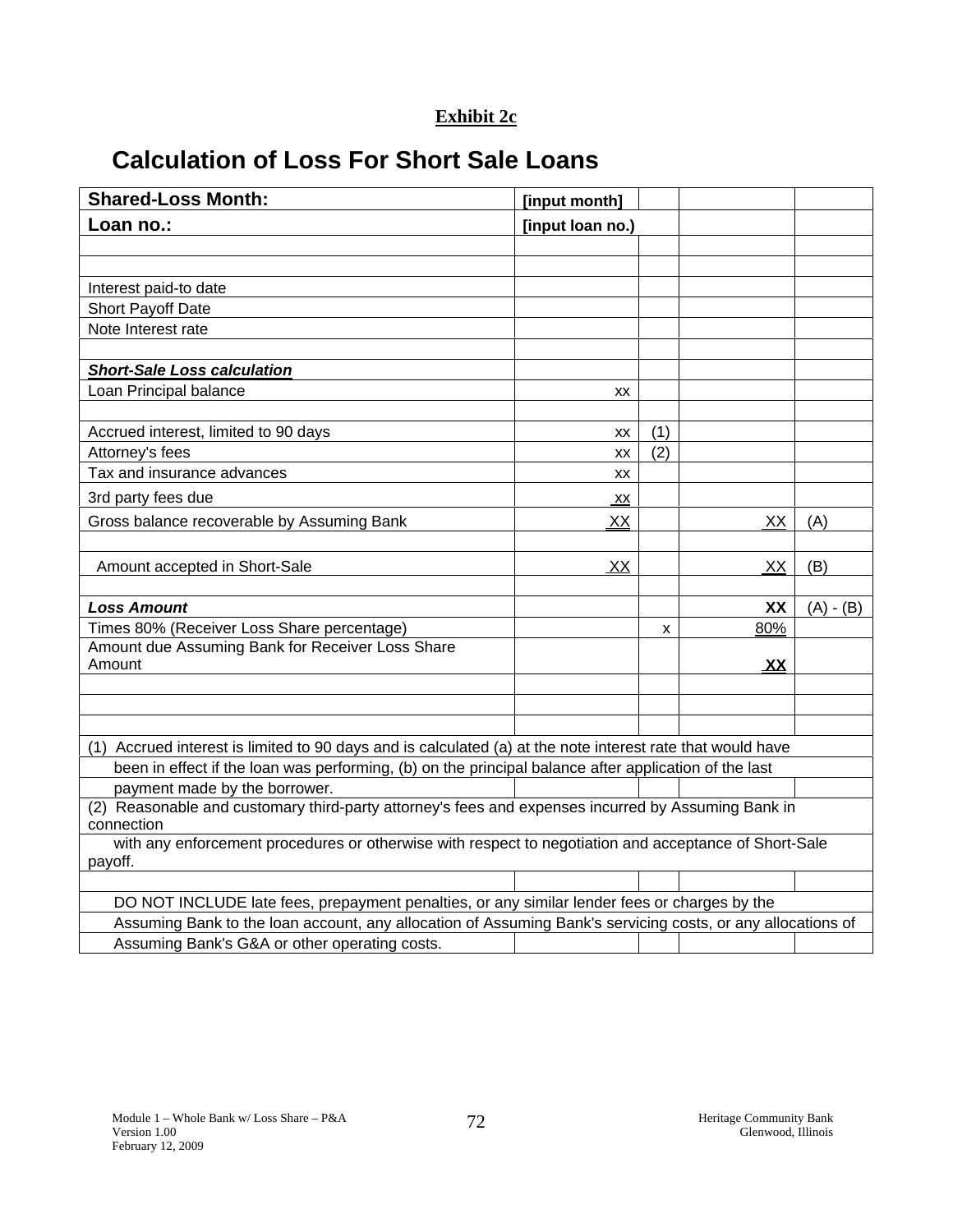# **Exhibit 2d**

| <b>Shared-Loss Month:</b>                                                                    | [input month] |                           |                  |         |
|----------------------------------------------------------------------------------------------|---------------|---------------------------|------------------|---------|
| Loan no.:                                                                                    |               |                           | [input loan no.) |         |
|                                                                                              |               |                           |                  |         |
|                                                                                              |               |                           |                  |         |
| <b>NOTE</b>                                                                                  |               |                           |                  |         |
| The calculation of recovery on a loan for which a Restructuring Loss has been paid will only |               |                           |                  |         |
| apply if the loan is sold.                                                                   |               |                           |                  |         |
|                                                                                              |               |                           |                  |         |
| <b>EXAMPLE CALCULATION</b>                                                                   |               |                           |                  |         |
| Restructuring Loss Information                                                               |               |                           |                  |         |
| Loan principal balance before restructuring                                                  |               | \$                        | 200,000          | A       |
| NPV, restructured loan                                                                       |               |                           | 165,000          | B       |
| Loss on restructured loan                                                                    |               | \$                        | 35,000           | $A - B$ |
| Times FDIC loss share %                                                                      |               |                           | 80%              |         |
| Loss share payment to purchaser                                                              |               | $\mathbf{\mathfrak{L}}$   | 28,000           | C       |
|                                                                                              |               |                           |                  |         |
| <b>Calculation - Recovery amount due to Receiver</b>                                         |               |                           |                  |         |
| Loan sales price                                                                             |               | $\mathfrak{S}$            | 190,000          |         |
| NPV of restructured loan at mod date                                                         |               |                           | 165,000          |         |
| Gain - step 1                                                                                |               |                           | 25,000           | D       |
| <b>PLUS</b>                                                                                  |               |                           |                  |         |
| Loan UPB after restructuring                                                                 | (1)           |                           | 200,000          |         |
| Loan UPB at liquidation date                                                                 |               |                           | 192,000          |         |
| Gain - step 2 (principal collections after restructuring)                                    |               |                           | 8,000            | Е       |
| Recovery amount                                                                              |               |                           | 33,000           | $D + E$ |
| Times FDIC loss share %                                                                      |               |                           | 80%              |         |
| <b>Recovery due to FDIC</b>                                                                  |               | $\mathbf{\hat{s}}$        | 26.400           | F       |
|                                                                                              |               |                           |                  |         |
| Net loss share paid to purchaser (C - F)                                                     |               | <u>\$</u>                 | 1,600            |         |
| <b>Proof Calculation</b>                                                                     | (2)           |                           |                  |         |
| Loan principal balance                                                                       |               | \$                        | 200,000          | G       |
|                                                                                              |               |                           |                  |         |
| Principal collections on loan                                                                |               |                           | 8,000            |         |
| Sales price for loan                                                                         |               |                           | 190,000          |         |
| Total collections on loan                                                                    |               |                           | 198,000          | н       |
| Net loss on loan                                                                             |               | \$                        | 2,000            | G - H   |
| Times FDIC loss share %                                                                      |               |                           | 80%              |         |
| Loss share payment to purchaser                                                              |               | $\boldsymbol{\mathsf{s}}$ | 1,600            |         |
|                                                                                              |               |                           |                  |         |
|                                                                                              |               |                           |                  |         |
|                                                                                              |               |                           |                  |         |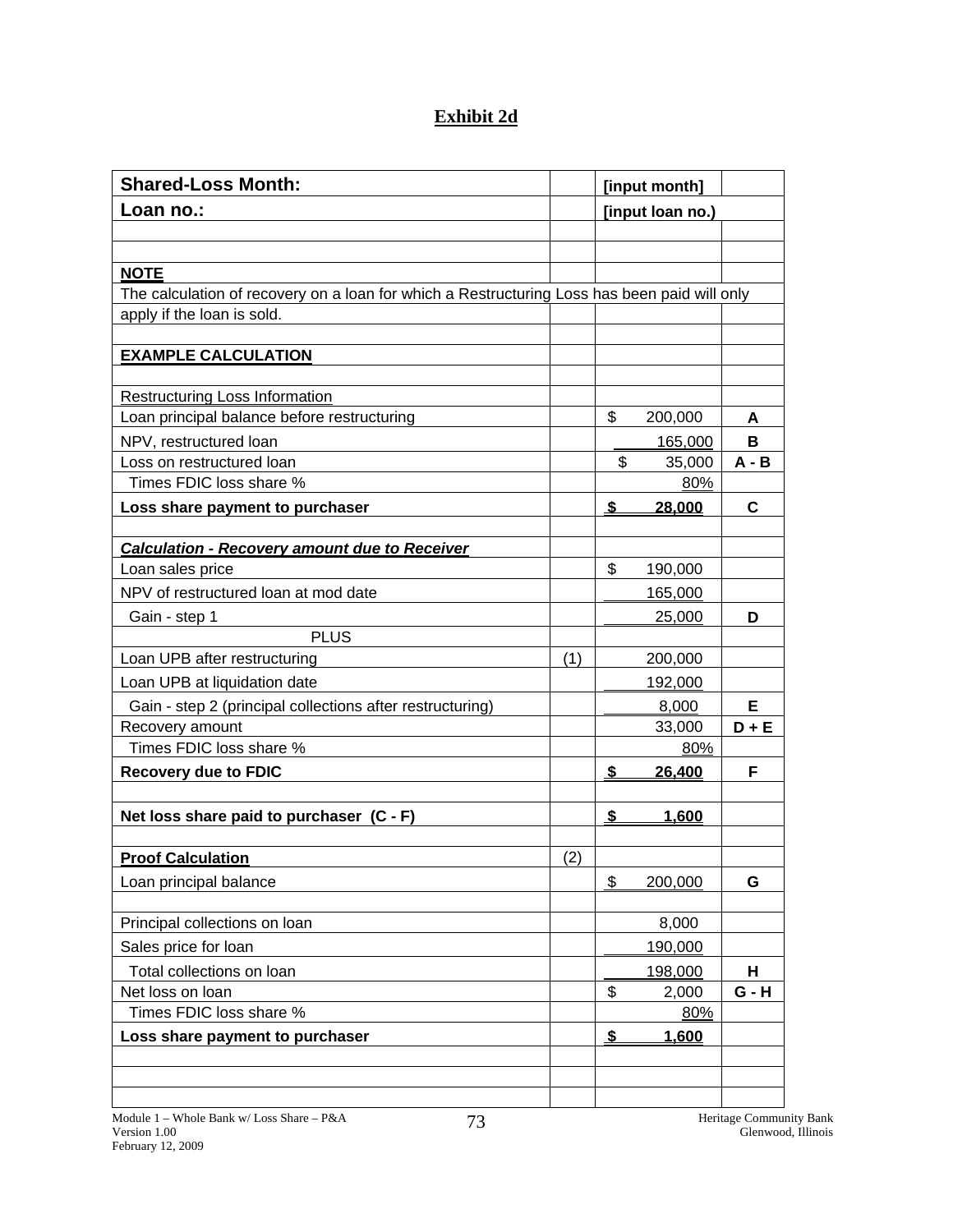| (1) This example assumes that the FDIC loan modification program as shown in Exhibit 5 is<br>applied         |  |  |  |  |  |  |
|--------------------------------------------------------------------------------------------------------------|--|--|--|--|--|--|
| and the loan restructuring does not result in a reduction in the loan principal balance due                  |  |  |  |  |  |  |
| from the                                                                                                     |  |  |  |  |  |  |
| borrower.                                                                                                    |  |  |  |  |  |  |
|                                                                                                              |  |  |  |  |  |  |
| (2) This proof calculation is provided to illustrate the concept and the Assuming Bank is not<br>required to |  |  |  |  |  |  |
| provide this with its Recovery calculations.                                                                 |  |  |  |  |  |  |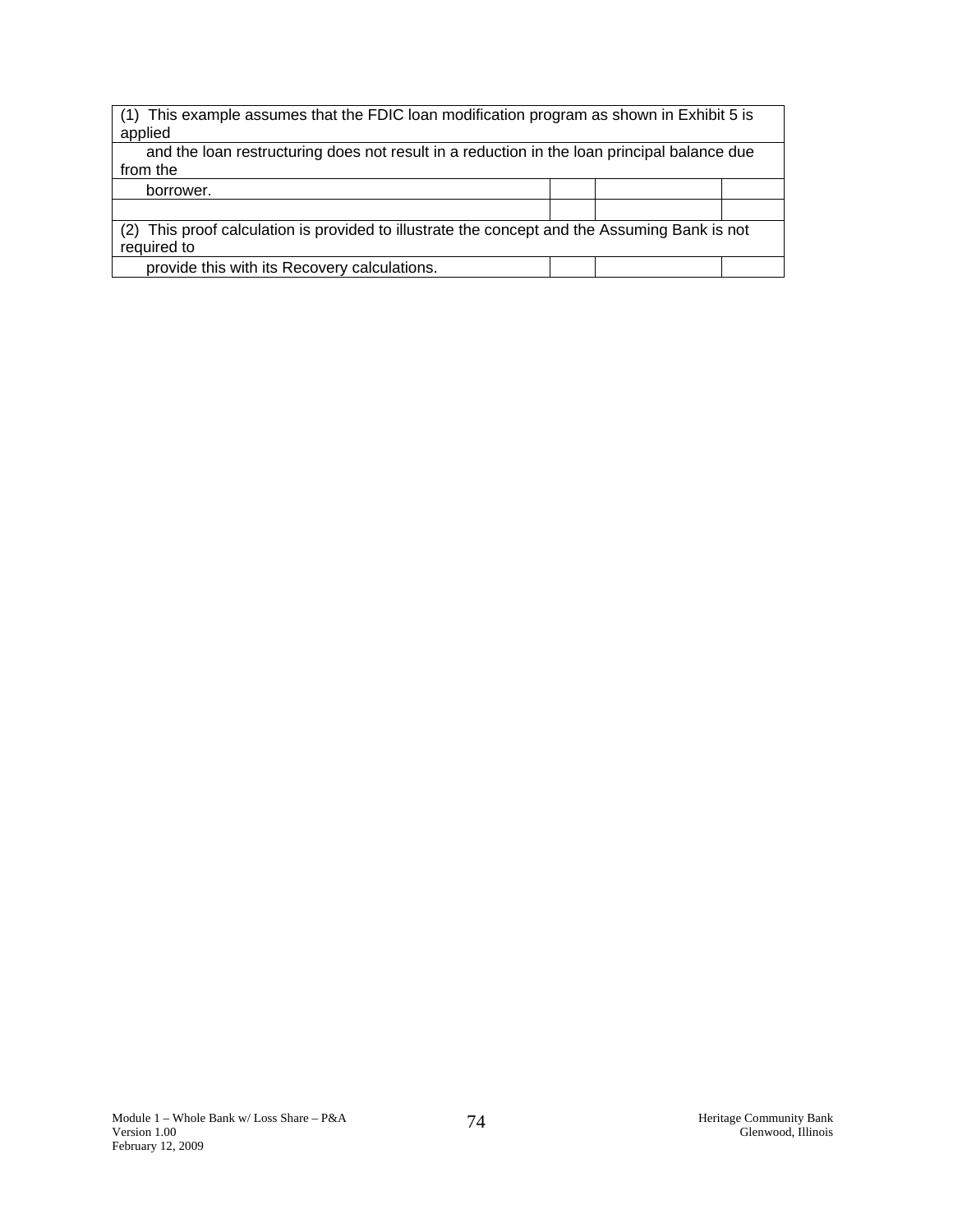| <b>Exhibit 3</b>                                  |
|---------------------------------------------------|
| <b>Portfolio Performance and Summary Schedule</b> |

| <b>SHARED-LOSS LOANS</b>                   |           |                      |                  |
|--------------------------------------------|-----------|----------------------|------------------|
| PORTFOLIO PERFORMANCE AND SUMMARY SCHEDULE |           |                      |                  |
| <b>MONTH ENDED:</b>                        |           | [input report month] |                  |
|                                            |           |                      |                  |
|                                            |           |                      |                  |
| <b>POOL SUMMARY</b>                        |           |                      |                  |
|                                            | #         | $\frac{1}{2}$        |                  |
| Loans at Sale Date                         |           |                      |                  |
|                                            | <u>XX</u> | XX                   |                  |
| Loans as of this month-end                 |           |                      |                  |
|                                            | XX        | xх                   |                  |
|                                            |           |                      |                  |
|                                            |           |                      |                  |
| STATED THRESHOLD TRACKING                  | #         | \$                   |                  |
| <b>Stated Threshold amount</b>             |           |                      | A                |
|                                            |           |                      |                  |
| Cumulative loss payments, prior month      |           |                      |                  |
| Loss payment for current month             |           |                      |                  |
| Cumulative loss payment, this month        |           |                      |                  |
| <b>Cumulative Non-SF Net Charge-Offs</b>   |           |                      |                  |
|                                            |           |                      | B                |
| Remaining to Stated Threshold              |           |                      | $A - B$          |
|                                            |           |                      | Percent of Total |
| PORTFOLIO PERFORMANCE                      |           |                      |                  |
| <b>STATUS</b>                              | #         | \$                   | #                |
| Current                                    |           |                      |                  |
| 30 - 59 days past due                      |           |                      |                  |
| 60 - 89 days past due                      |           |                      |                  |
| 90 - 119 days past due                     |           |                      |                  |
| 120 and over days past due                 |           |                      |                  |
| In foreclosure                             |           |                      |                  |
| <b>ORE</b>                                 |           |                      |                  |
| Total                                      |           |                      |                  |
|                                            |           |                      |                  |
| Memo Item:                                 |           |                      |                  |
| Loans in process of restructuring - total  |           |                      |                  |
| Loans in bankruptcy                        |           |                      |                  |
| Loans in process of restructuring by       |           |                      |                  |
| delinquency status                         |           |                      |                  |
| Current                                    |           |                      |                  |
| 30 - 59 days past due                      |           |                      |                  |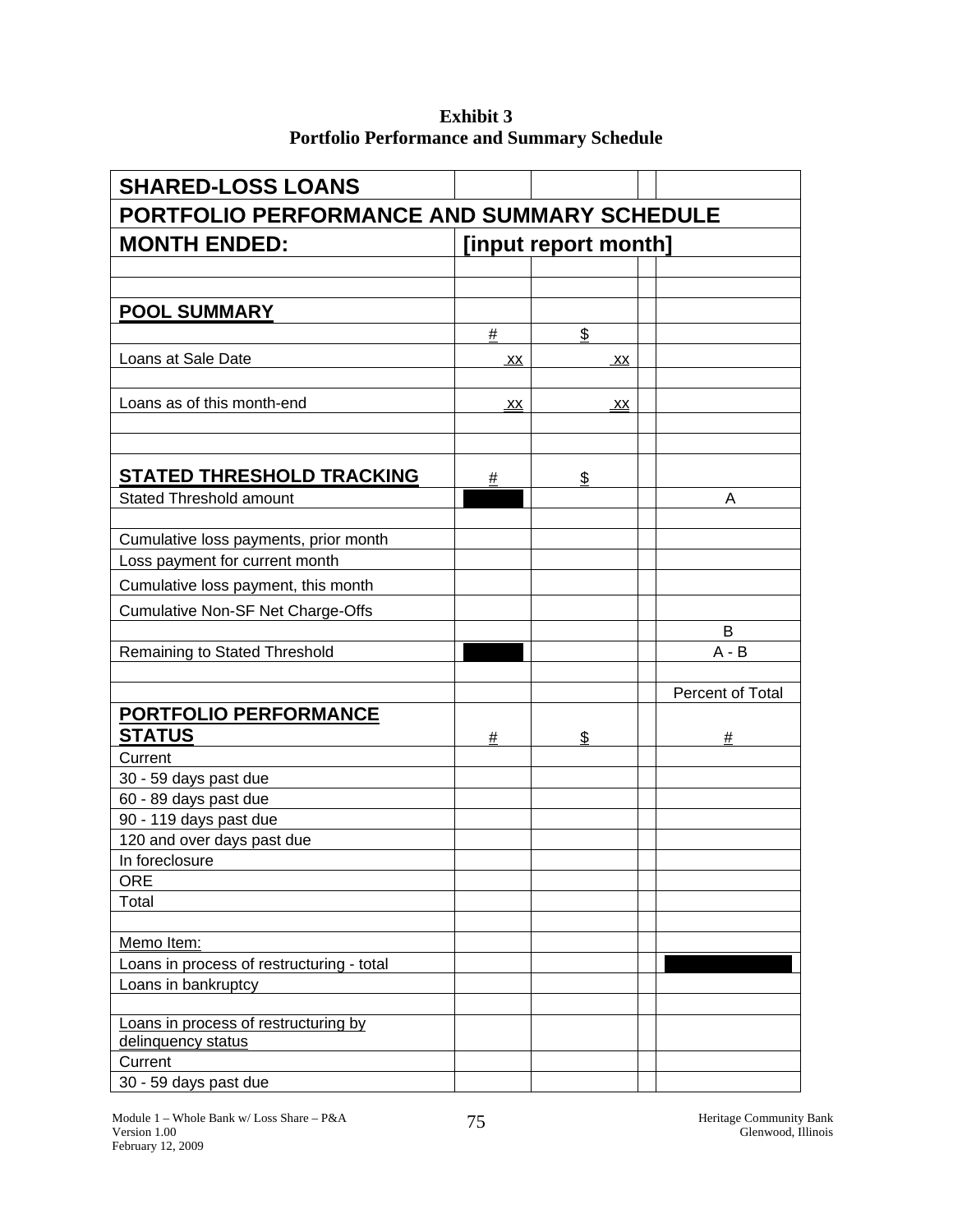| 60 - 89 days past due                      |           |              |  |
|--------------------------------------------|-----------|--------------|--|
| 90 - 119 days past due                     |           |              |  |
| 120 and over days past due                 |           |              |  |
| In foreclosure                             |           |              |  |
| Total                                      |           |              |  |
|                                            |           |              |  |
|                                            |           |              |  |
|                                            |           |              |  |
| <b>List of Loans Paid Off During Month</b> |           |              |  |
|                                            | Principal |              |  |
| Loan $#$                                   | Balance   |              |  |
|                                            |           |              |  |
|                                            |           |              |  |
|                                            |           |              |  |
|                                            |           |              |  |
| <b>List of Loans Sold During Month</b>     |           |              |  |
|                                            |           |              |  |
|                                            | Principal | <b>Sales</b> |  |
| Loan $#$                                   | Balance   | Price        |  |
|                                            |           |              |  |
|                                            |           |              |  |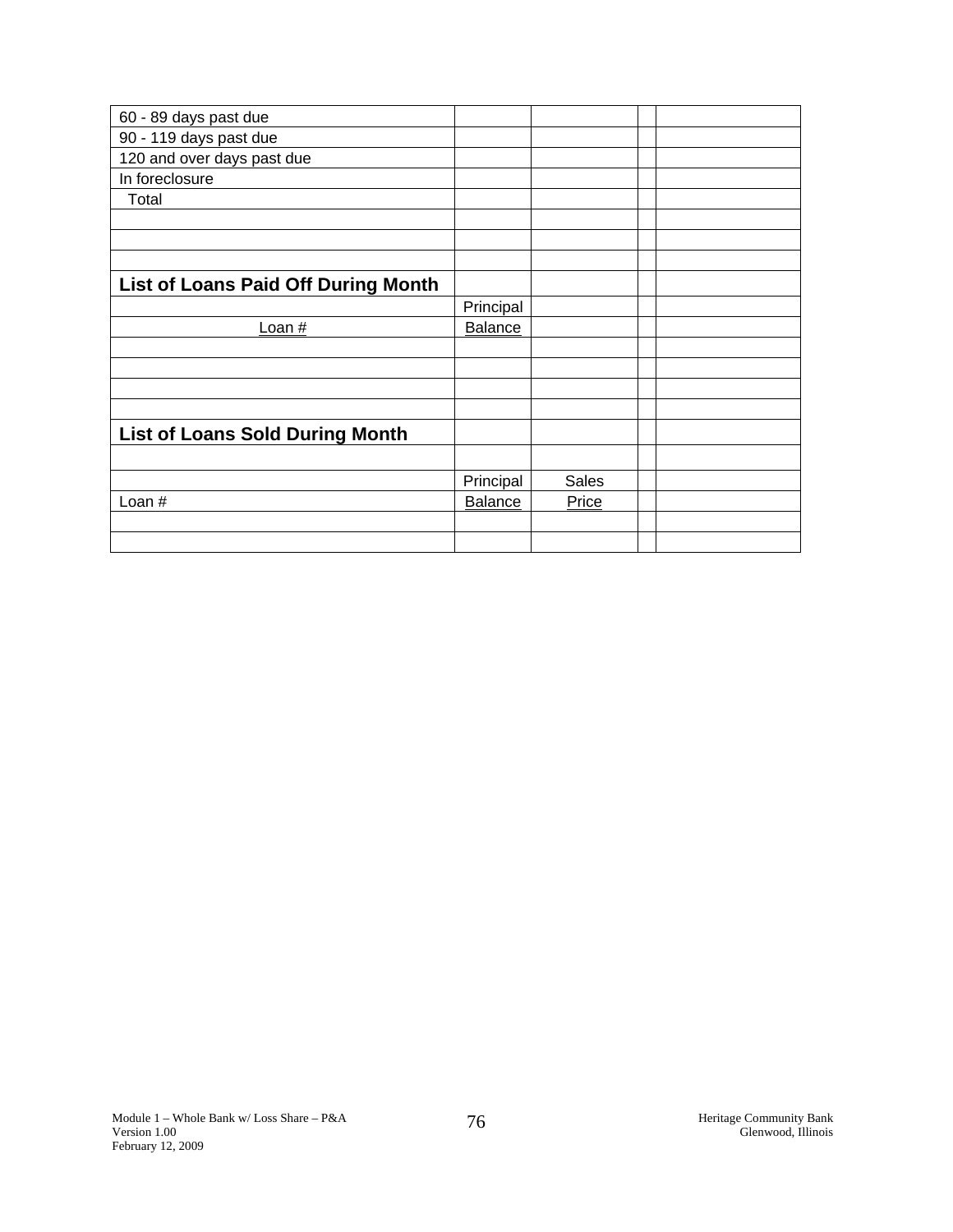#### **Exhibit 4 Wire Transfer Instructions**

#### **PURCHASER WIRING INSTRUCTIONS BANK RECEIVING WIRE**

**9 DIGIT ABA ROUTING NUMBER ACCOUNT NUMBER NAME OF ACCOUNT ATTENTION TO WHOM** 

**PURPOSE OF WIRE** 

### **FDIC RECEIVER WIRING INSTRUCTIONS BANK RECEIVING WIRE**

**SHORT NAME** 

**ADDRESS OF BANK RECEIVING WIRE** 

**9 DIGIT ABA ROUTING NUMBER** 

**ACCOUNT NUMBER** 

**NAME OF ACCOUNT** 

**ATTENTION TO WHOM** 

**PURPOSE OF WIRE**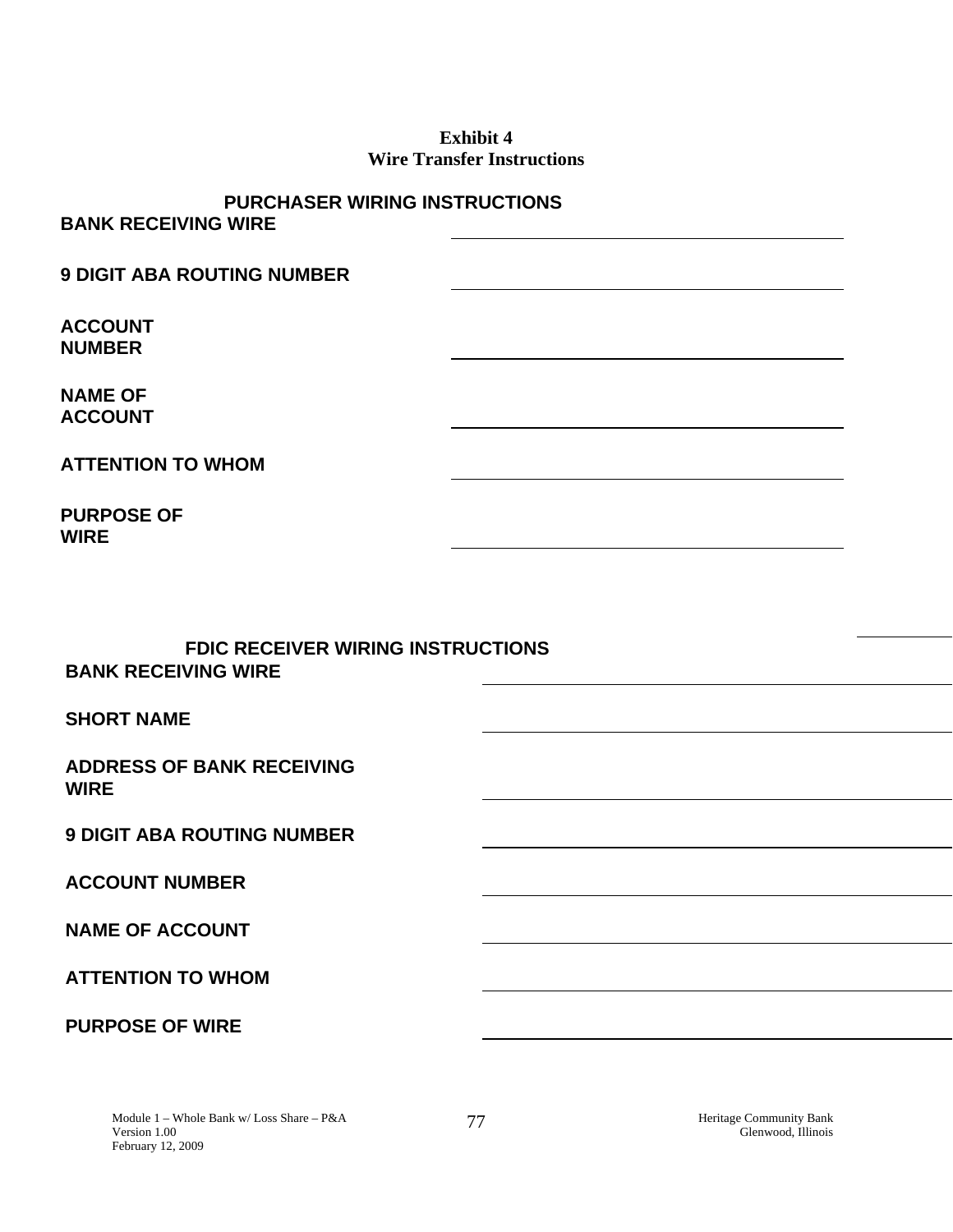# EXHIBIT 5

# FDIC MORTGAGE LOAN MODIFICATION PROGRAM

# **Objective**

The objective of this FDIC Mortgage Loan Modification Program ("Program") is to modify the terms of certain residential mortgage loans so as to improve affordability, increase the probability of performance, allow borrowers to remain in their homes and increase the value of the loans to the FDIC and assignees. The Program provides for the modification of Qualifying Loans (as defined below) by reducing the borrower's monthly housing debt to income ratio ("DTI Ratio") to no more than 31% at the time of the modification and eliminating adjustable interest rate and negative amortization features.

# Qualifying Mortgage Loans

In order for a mortgage loan to be a Qualifying Loan it must meet all of the following criteria, which must be confirmed by the lender:

- The collateral securing the mortgage loan is owner-occupied; and
- The mortgagor has a first priority lien on the collateral; and
- Either the borrower is at least 60 days delinquent or a default is reasonably foreseeable. Modification Process

The lender shall undertake a review of its mortgage loan portfolio to identify Qualifying Loans. For each Qualifying Loan, the lender shall determine the net present value of the modified loan and, if it will exceed the net present value of the foreclosed collateral upon disposition, then the Qualifying Loan shall be modified so as to reduce the borrower's monthly DTI Ratio to no more than 31% at the time of the modification. To achieve this, the lender shall use a combination of interest rate reduction, term extension and principal forbearance, as necessary.

The borrower's monthly DTI Ratio shall be a percentage calculated by dividing the borrower's monthly income by the borrower's monthly housing payment (including principal, interest, taxes and insurance). For these purposes, (1) the borrower's monthly income shall be the amount of the borrower's (along with any co-borrowers') documented and verified gross monthly income, and (2) the borrower's monthly housing payment shall be the amount required to pay monthly principal and interest plus one-twelfth of the then current annual amount required to pay real property taxes and homeowner's insurance with respect to the collateral.

In order to calculate the monthly principal payment, the lender shall capitalize to the outstanding principal balance of the Qualifying Loan the amount of all delinquent interest, delinquent taxes,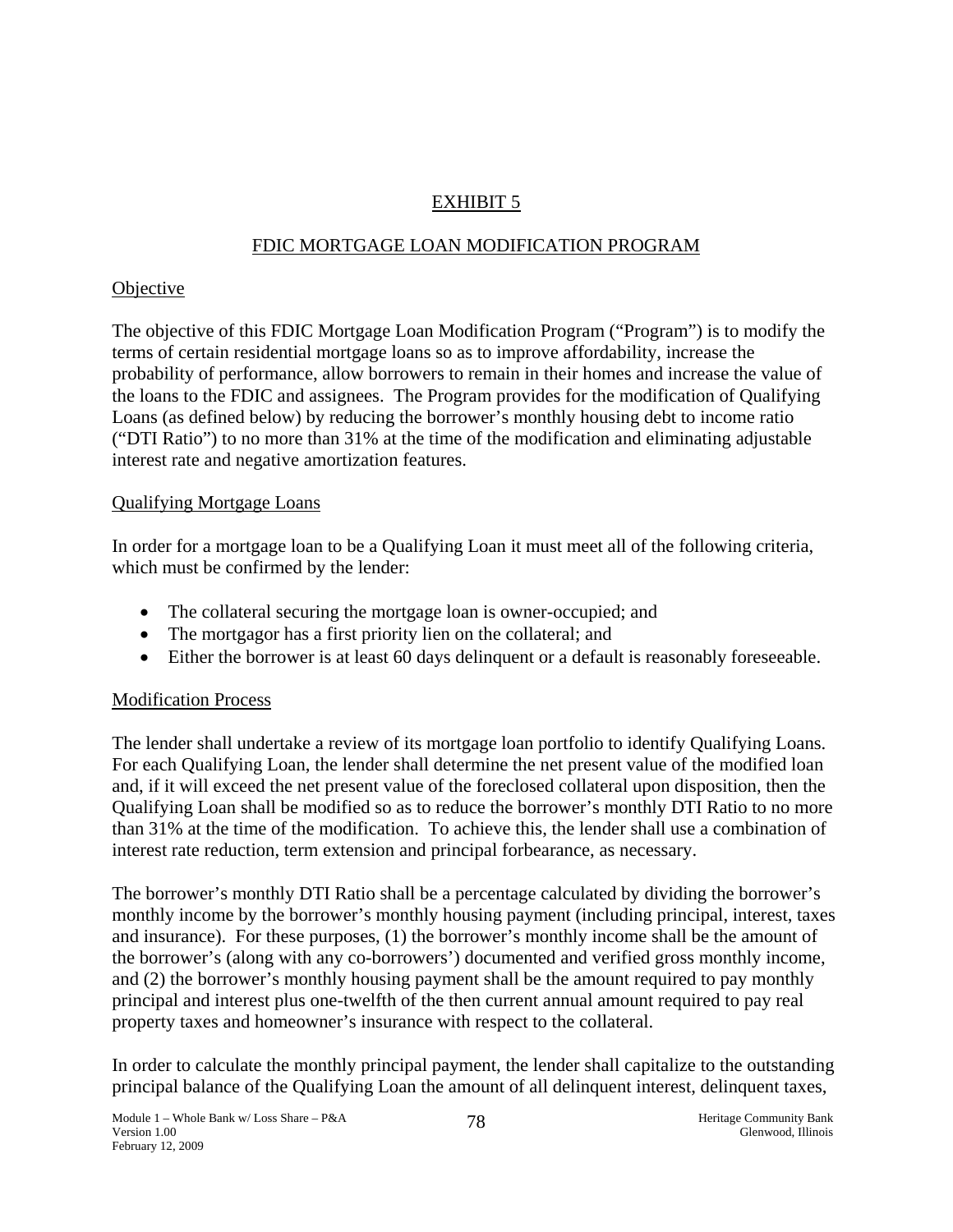past due insurance premiums, third party fees and (without duplication) escrow advances (such amount, the "Capitalized Balance").

In order to achieve the goal of reducing the DTI Ratio to 31%, the lender shall take the following steps in the following order of priority with respect to each Qualifying Loan:

- 1. Reduce the interest rate to the then current Freddie Mac Survey Rate for 30-year fixed rate mortgage loans, and adjust the term to 30 years.
- 2. If the DTI Ratio is still in excess of 31%, reduce the interest rate further, but no lower than 3%, until the DTI ratio of 31% is achieved.
- 3. If the DTI Ratio is still in excess of 31% after adjusting the interest rate to 3%, extend the remaining term of the loan by 10 years.
- 4. If the DTI Ratio is still in excess of 31%, calculate a new monthly payment (the "Adjusted Payment Amount") that will result in the borrower's monthly DTI Ratio not exceeding 31%. After calculating the Adjusted Payment Amount, the lender shall bifurcate the Capitalized Balance into two portions – the amortizing portion and the nonamortizing portion. The amortizing portion of the Capitalized Balance shall be the mortgage amount that will fully amortize over a 40-year term at an annual interest rate of 3% and monthly payments equal to the Adjusted Payment Amount. The non-amortizing portion of the Capitalized Balance shall be the difference between the Capitalized Balance and the amortizing portion of the Capitalized Balance. The lender shall forbear on collecting the non-amortizing portion of the Capitalized Balance, and such amount shall be due and payable only upon the earlier of (i) maturity of the modified loan, (ii) a sale of the property or (iii) a pay-off or refinancing of the loan. No interest shall be charged on the non-amortizing portion of the Capitalized Balance, but repayment shall be secured by a first lien on the collateral.

At the end of the five (5) year period, the interest rate on the modified loan shall adjust to the Freddie Mac Survey Rate as of the date of the loan modification, but subject to an annual adjustment cap of one percent (1%) per year. At that time, the monthly amount due by the borrower will also adjust to amortize fully the remaining Capitalized Balance (or, in any case in which the Capitalized Balance was bifurcated, the amortizing portion thereof) over the remaining term of the modified loan.

### Additional Modification Terms

In connection with the modification of any Qualifying Loan, the following additional requirements shall apply.

1. The lender shall not charge (and no borrower shall be required to pay) any modification, refinance or other similar fees or points in connection with the modification, nor shall any such fees, costs or charges be capitalized.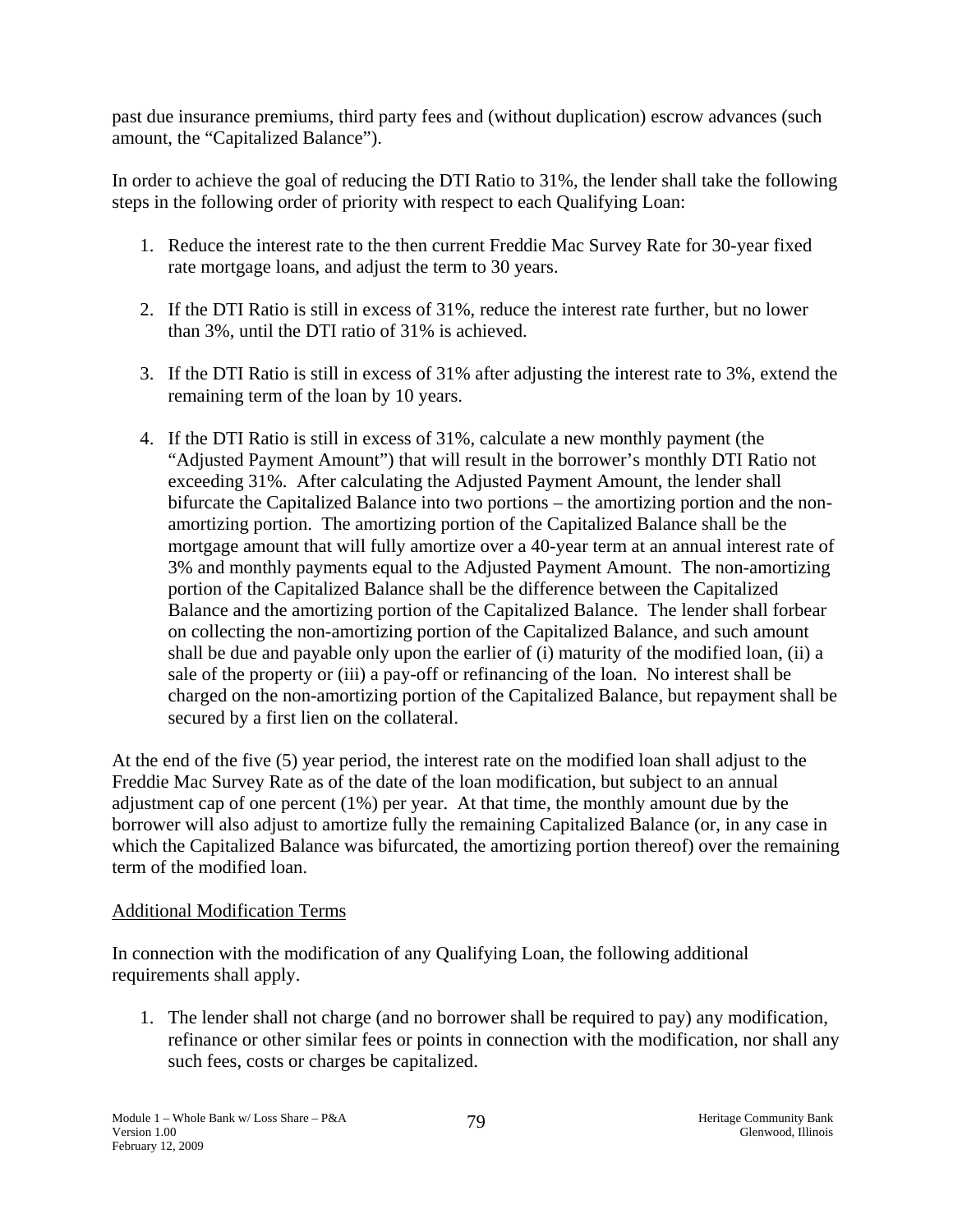- 2. Unpaid late fees and prepayment penalties otherwise chargeable to the borrower shall be waived.
- 3. Modified loans shall not include any prepayment penalties.
- 4. The lender shall establish an escrow account for the payment of future taxes and insurance premiums.

### Related Junior Lien Mortgage Loans

In cases where the lender holds a junior lien mortgage loan that is collateralized by the same property that collateralizes a Qualifying Loan that is modified as described above, the junior lien mortgage loan shall also be modified to enhance overall affordability to the borrower. At a minimum, the lender shall reduce the interest rate on the junior lien mortgage loan to no more than 2% per annum. Further modifications may be made at the lender's discretion as needed to support affordability and performance of the modified first lien Qualifying Loan.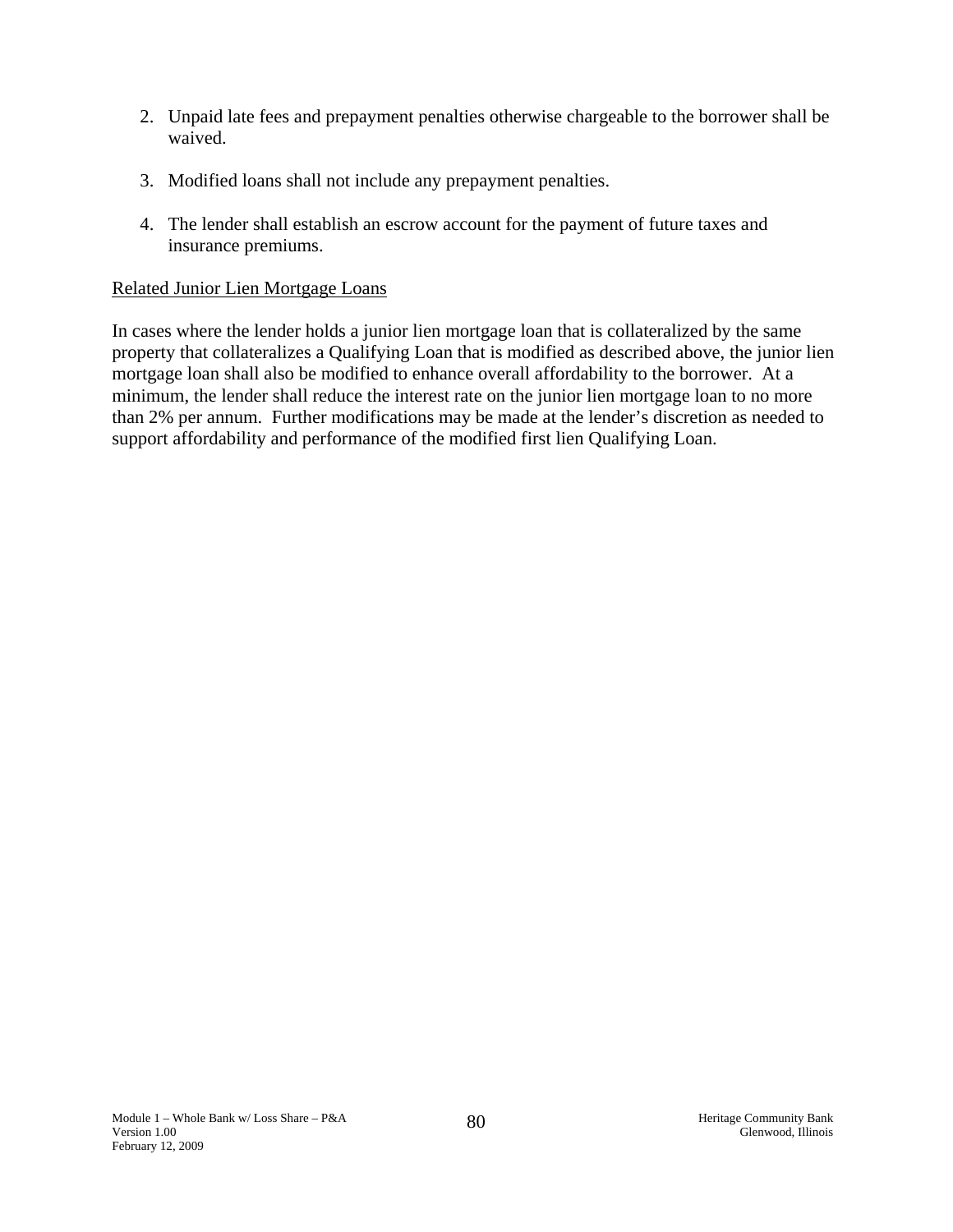#### **EXHIBIT 4.15B**

#### **NON-SINGLE FAMILY SHARED-LOSS AGREEMENT**

This agreement for reimbursement of loss sharing expenses on certain loans (the "Non-SF Shared-Loss Agreement") shall apply when the Assuming Bank purchases Shared-Loss Assets as that term is defined herein. The terms hereof shall modify and supplement, as necessary, the terms of the Purchase and Assumption Agreement to which this Non-SF Shared-Loss Agreement is attached as Exhibit 4.15B and incorporated therein. To the extent any inconsistencies may arise between the terms of the Purchase and Assumption Agreement and this Non-SF Shared-Loss Agreement with respect to the subject matter of this Non-SF Shared-Loss Agreement, the terms of this Non-SF Shared-Loss Agreement shall control. References in this Non-SF Shared-Loss Agreement to a particular Section shall be deemed to refer to a Section in this Non-SF Shared-Loss Agreement unless the context indicates that a Section of the Purchase and Assumption Agreement is intended.

### **ARTICLE I -- DEFINITIONS**

Capitalized terms used in this Non-SF Shared-Loss Agreement that are not defined in this Non-SF Shared-Loss Agreement are defined in the Agreement In addition to the terms defined above, defined below are certain additional terms relating to loss-sharing, as used in this Non-SF Shared-Loss Agreement.

**"AAA"** means the American Arbitration Association as provided in Section 2.1(f)(iii) of this Non-SF Shared-Loss Agreement.

**"Accrued Interest"** means, with respect to any Shared-Loss Loan, Permitted Advance or Shared-Loss Loan Commitment Advance at any time, the amount of earned and unpaid interest, taxes, credit life and/or disability insurance premiums (if any) payable by the Obligor accrued on or with respect to such Shared-Loss Loan, Permitted Advance or Shared-Loss Loan Commitment Advance, all as reflected on the Accounting Records of the Failed Bank or the Assuming Bank (as applicable); provided, that Accrued Interest shall not include any amount that accrues on or with respect to any Shared-Loss Loan, Permitted Advance or Shared-Loss Loan Commitment Advance after that Asset has been placed on non-accrual or nonperforming status by either the Failed Bank or the Assuming Bank (as applicable).

**"Additional ORE"** means Shared-Loss Loans that become Other Real Estate after Bank Closing Date.

**Examplicable Anniversary of the Commencement Date**" means the fifth (5th) anniversary of the Commencement Date.

**"Calendar Quarter"** means a quarterly period (a) for the first such period, beginning on the Commencement Date and ending on the last calendar day of either March, June, September or December, whichever is the first to occur after the Commencement Date, and (b) for quarterly periods thereafter, beginning on the first calendar day of the calendar month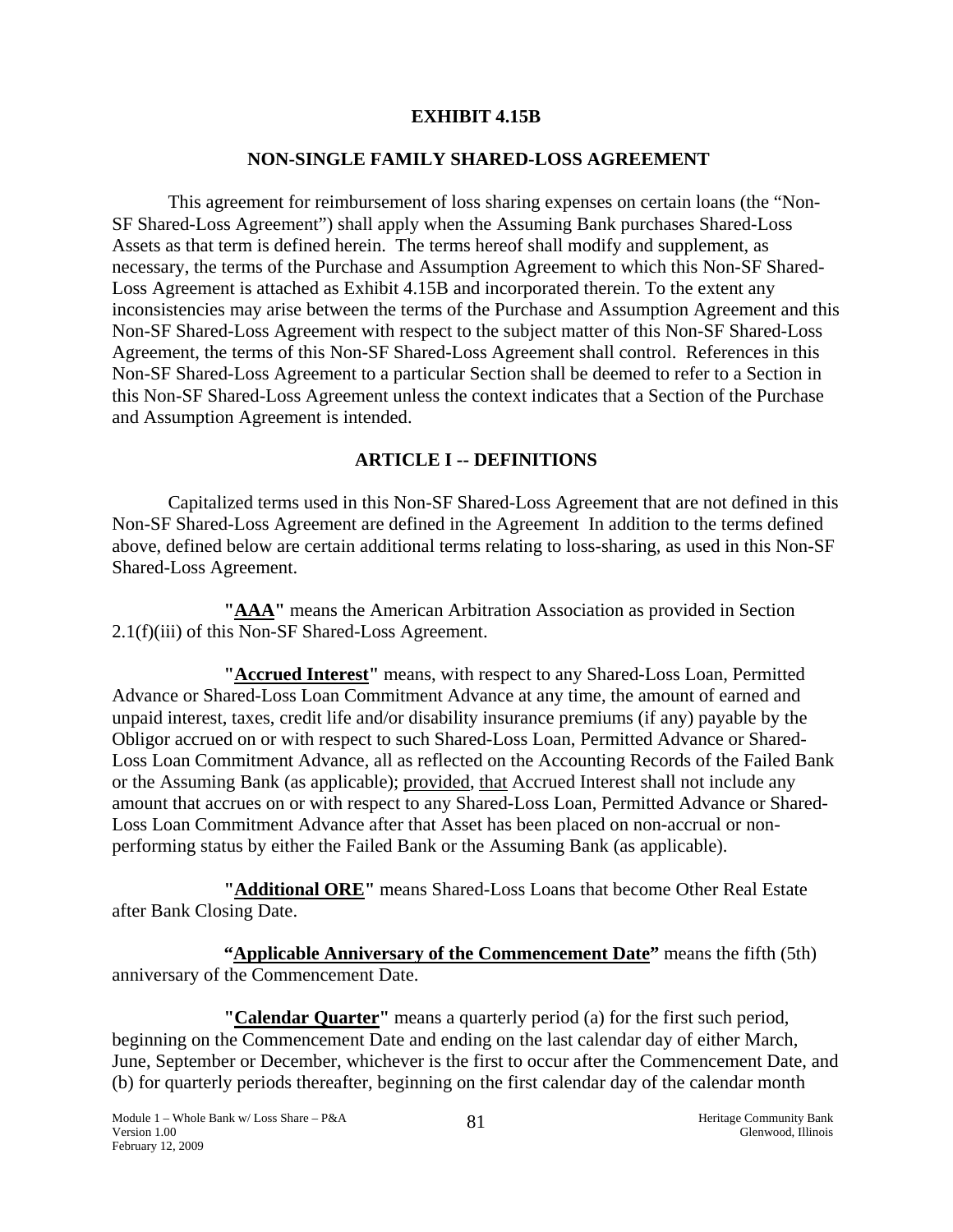immediately after the month that ended the prior period and ending on the last calendar day of each successive three-calendar-month period thereafter (i.e., each March, June, September and December, starting in the applicable order depending on the ending date of first such period) of any year.

**"Capitalized Expenditures"** means those expenditures that (i) would be capitalized under generally accepted accounting principles, and (ii) are incurred with respect to Other Real Estate, Additional ORE or Subsidiary ORE. Capitalized Expenditures shall not include expenses related to environmental conditions including, but not limited to, remediation, storage or disposal of any hazardous or toxic substances or any pollutant or contaminant.

**"Charge-Offs"** means, with respect to any Shared-Loss Assets for any period, an amount equal to the aggregate amount of loans or portions of loans classified as "Loss" under the Examination Criteria, including reversals or charge-offs of Accrued Interest and charge-offs of the principal amount of such assets net of unearned interest (including write-downs associated with Other Real Estate, Additional ORE, Subsidiary ORE or loan modification(s)) effected by the Assuming Bank during such period in accordance with the Examination Criteria and reflected on the Accounting Records of the Assuming Bank; provided, that: (i) the aggregate amount of Accrued Interest (including any reversals thereof) for the period after Bank Closing that shall be included in determining the amount of Charge-Offs for any Shared-Loss Loan shall not exceed ninety (90) days' Accrued Interest; (ii) no Charge-Off shall be taken with respect to any anticipated expenditure by the Assuming Bank until such expenditure is actually incurred; (iii) any financial statement adjustments made in connection with the purchase of any Assets pursuant to this Purchase and Assumption Agreement or any future purchase, merger, consolidation or other acquisition of the Assuming Bank shall not constitute "Charge-Offs"; and (iv) losses incurred on the sale or other disposition of Shared-Loss Assets to any Person (other than the sale or other disposition of Other Real Estate, Additional ORE or Subsidiary ORE to a Person other than an Affiliate of the Assuming Bank which is conducted in a commercially reasonable and prudent manner) shall not constitute Charge-Offs.

**"Commencement Date"** means the first calendar day following Bank Closing.

**"Consumer Loans"** means Loans to individuals for household, family and other personal expenditures (including United States and/or State-guaranteed student loans and extensions of credit pursuant to a credit card plan or debit card plan).

**"Environmental Assessment"** means an assessment of the presence, storage or release of any hazardous or toxic substance, pollutant or contaminant with respect to the collateral securing a Shared-Loss Loan that has been fully or partially charged off.

**"Examination Criteria"** means the loan classification criteria customarily employed by, or any applicable regulations of, the Assuming Bank's Chartering Authority.

**"Failed Bank Charge-Offs/Write-Downs"** means, with respect to any Asset, an amount equal to the aggregate amount of reversals or charge-offs of Accrued Interest and charge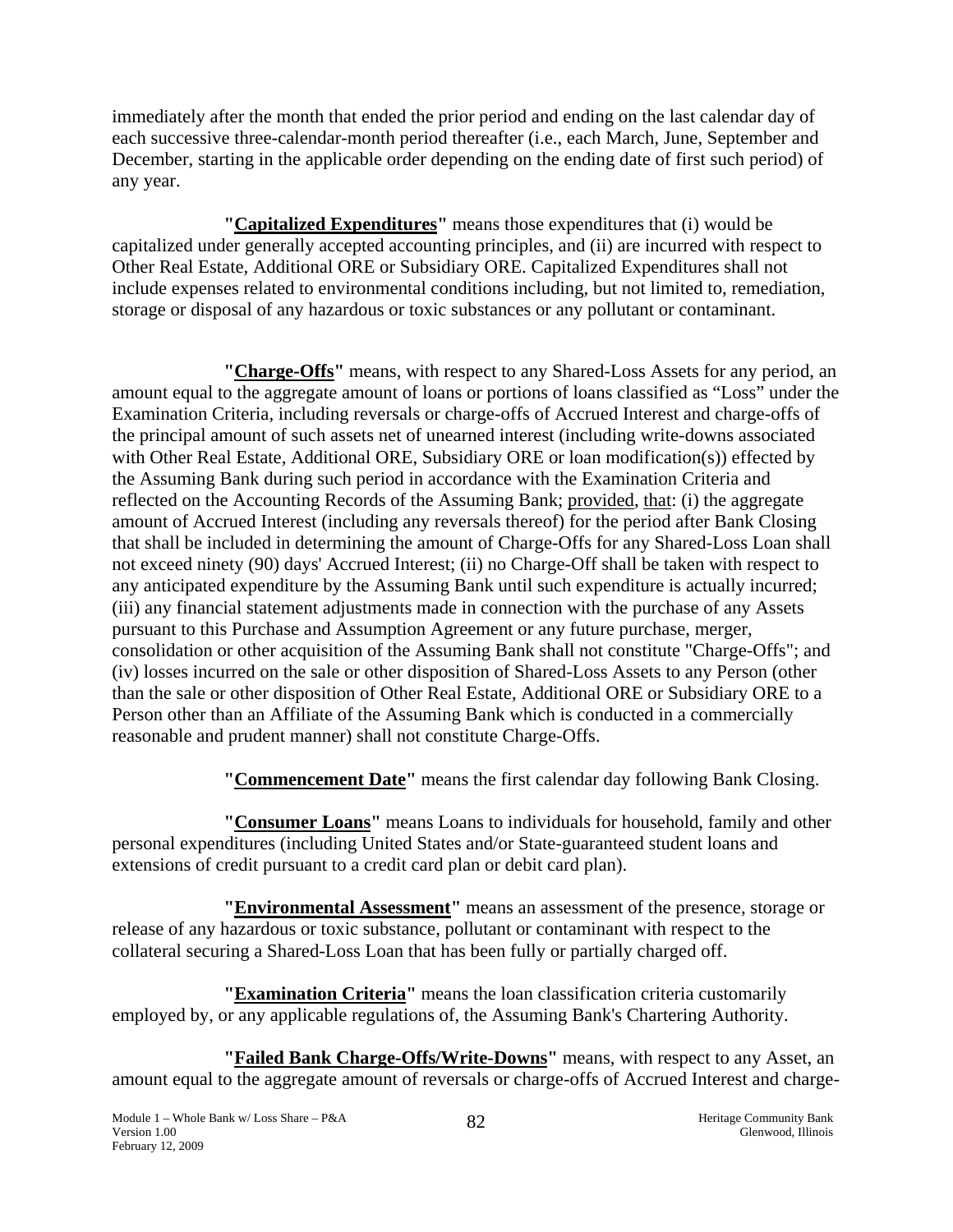offs and write-downs of principal effected by the Failed Bank with respect to that Asset as reflected on the Accounting Records of the Failed Bank.

**"FDIC Party"** has the meaning provided in Section 2.1(f)(ii) of this Non-SF Shared-Loss Agreement.

**"Home Equity Loans"** means Loans that constitute the funded portions of lines of credit secured by mortgages on one- to four-family residences or stock of cooperative housing associations.

**"Net Charge-Offs"** means, with respect to any period, an amount equal to the aggregate amount of Charge-Offs for such period less the amount of Recoveries for such period.

 SF Shared-Loss Agreement. **"Neutral Member"** has the meaning provided in Section 2.1(f)(ii) of this Non-

**"Non-Shared-Loss Loan Commitment"** means any Commitment other than a Shared-Loss Loan Commitment.

**"Notice of Dispute"** has the meaning provided in Section 2.1(f)(iii) of this Non-SF Shared-Loss Agreement.

**"ORE Subsidiary"** means any Subsidiary of the Assuming Bank that engages solely in holding, servicing, managing or liquidating interests of a type described in clause (A) of the definition of "Other Real Estate," which interests have arisen from the collection or settlement of a Shared-Loss Loan.

**"Other Real Estate"** means all of the following (including any of the following fully or partially charged off the books and records of the Failed Bank or the Assuming Bank) that (i) are owned by the Failed Bank as of Bank Closing and are purchased pursuant to the Agreement or (ii) have arisen subsequent to Bank Closing from the collection or settlement by the Assuming Bank of a Shared-Loss Loan:

(A) all interests in real estate (other than Bank Premises and Fixtures), including but not limited to mineral rights, leasehold rights, condominium and cooperative interests, air rights and development rights; and

(B) all other assets (whether real or personal property) acquired by foreclosure or in full or partial satisfaction of judgments or indebtedness.

**"Permitted Advance"** means an advance of funds by the Assuming Bank with respect to a Shared-Loss Loan, or the making of a legally binding commitment by the Assuming Bank to advance funds with respect to a Shared-Loss Loan, that (i) in the case of such an advance, is actually made, and, in the case of such a commitment, is made and all of the proceeds thereof actually advanced, within one (1) year after the Commencement Date, (ii) does not cause the sum of (A) the book value of such Shared-Loss Loan as reflected on the Accounting Records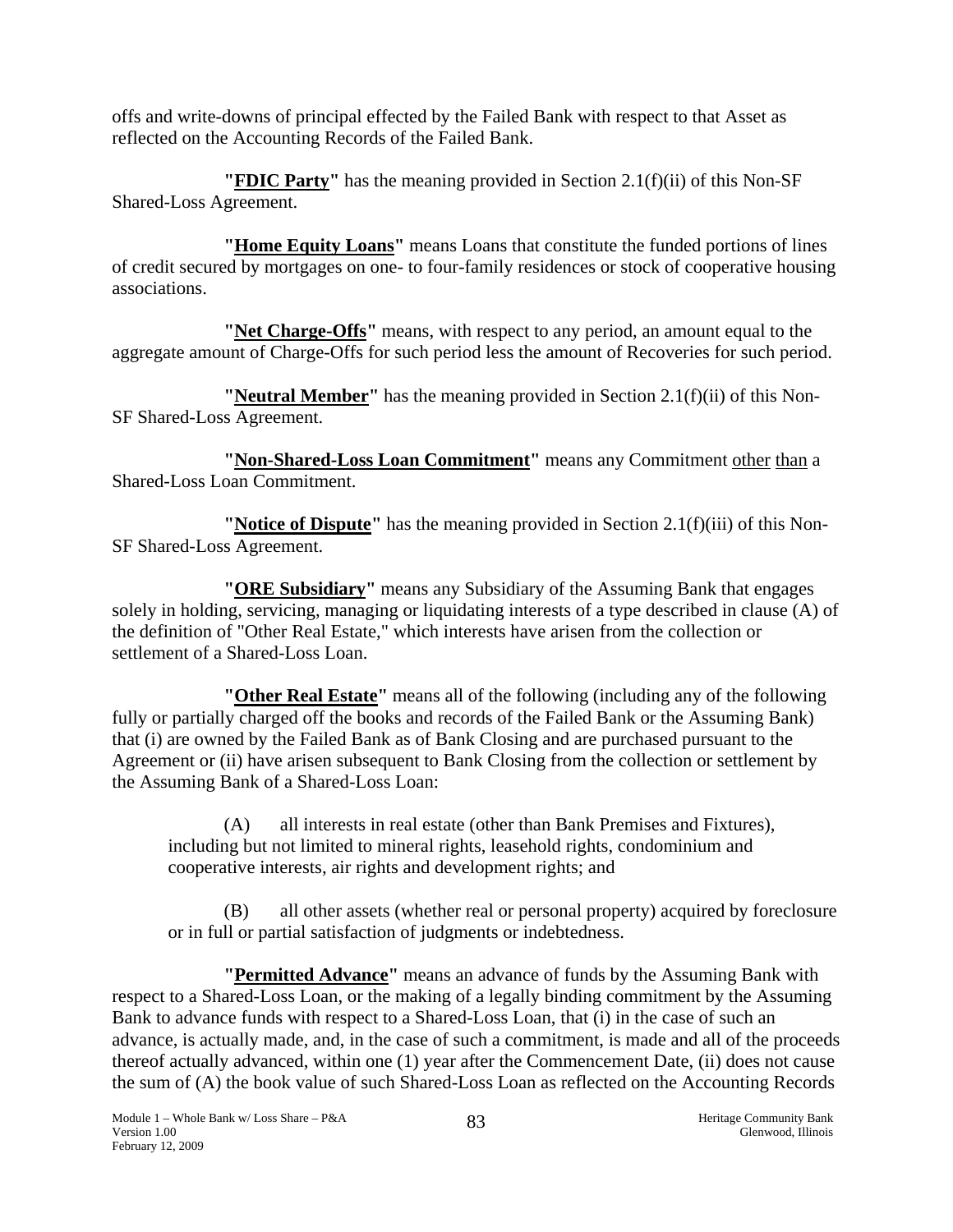of the Assuming Bank after any such advance has been made by the Assuming Bank plus (B) the unfunded amount of any such commitment made by the Assuming Bank related thereto, to exceed 110% of the Book Value of such Shared-Loss Loan, (iii) is not made with respect to a Shared-Loss Loan with respect to which (A) there exists a related Shared-Loss Loan Commitment or (B) the Assuming Bank has taken a Charge-Off and (iv) is made in good faith, is supported at the time it is made by documentation in the Credit Files and conforms to and is in accordance with the applicable requirements set forth in Article III of this Non-SF Shared-Loss Agreement and with the then effective written internal credit policy guidelines of the Assuming Bank; provided, that the limitations in subparagraphs (i), (ii) and (iii) of this definition shall not apply to any such action (other than to an advance or commitment related to the remediation, storage or final disposal of any hazardous or toxic substance, pollutant or contaminant) that is taken to preserve or secure the value of the collateral for such Shared-Loss Loan.

**"Permitted Amendment"** means, with respect to any Shared-Loss Loan Commitment or Shared-Loss Loan, any amendment, modification, renewal or extension thereof, or any waiver of any term, right, or remedy thereunder, made by the Assuming Bank in good faith and otherwise in accordance with the applicable requirements set forth in Article III of this Non-SF Shared-Loss Agreement and the then effective written internal credit policy guidelines of the Assuming Bank; provided, that:

(i) with respect to a Shared-Loss Loan Commitment or a Shared-Loss Loan that is not a revolving line of credit, no such amendment, modification, renewal, extension, or waiver, except as allowed under the definition of Permitted Advance, shall operate to increase the amount of principal (A) then remaining available to be advanced by the Assuming Bank under the Shared-Loss Loan Commitment or (B) then outstanding under the Shared-Loss Loan;

(ii) with respect to a Shared-Loss Loan Commitment or a Shared-Loss Loan that is a revolving line of credit, no such amendment, modification, renewal, extension, or waiver, except as allowed under the definition of Permitted Advance, shall operate to increase the maximum amount of principal authorized as of Bank Closing to be outstanding at any one time under the underlying revolving line of credit relationship with the debtor (regardless of the extent to which such revolving line of credit may have been funded as of Bank Closing or may subsequently have been funded and/or repaid); and

(iii) no such amendment, modification, renewal, extension or waiver shall extend the term of such Shared-Loss Loan Commitment or Shared-Loss Loan beyond the end of the final Shared-Loss Quarter unless the term of such Shared-Loss Loan Commitment or Shared-Loss Loan as existed on Bank Closing was beyond the end of the final Shared-Loss Quarter, in which event no such amendment, modification, renewal, extension or waiver shall extend such term beyond the term as existed as of Bank Closing.

**"Quarterly Certificate"** has the meaning provided in Section 2.1(a)(i) of this Non-SF Shared-Loss Agreement.

**"Recoveries"** (I)(A) In addition to any sums to be applied as Recoveries pursuant to subparagraph (II) below, "Recoveries" means, with respect to any period, the sum of (without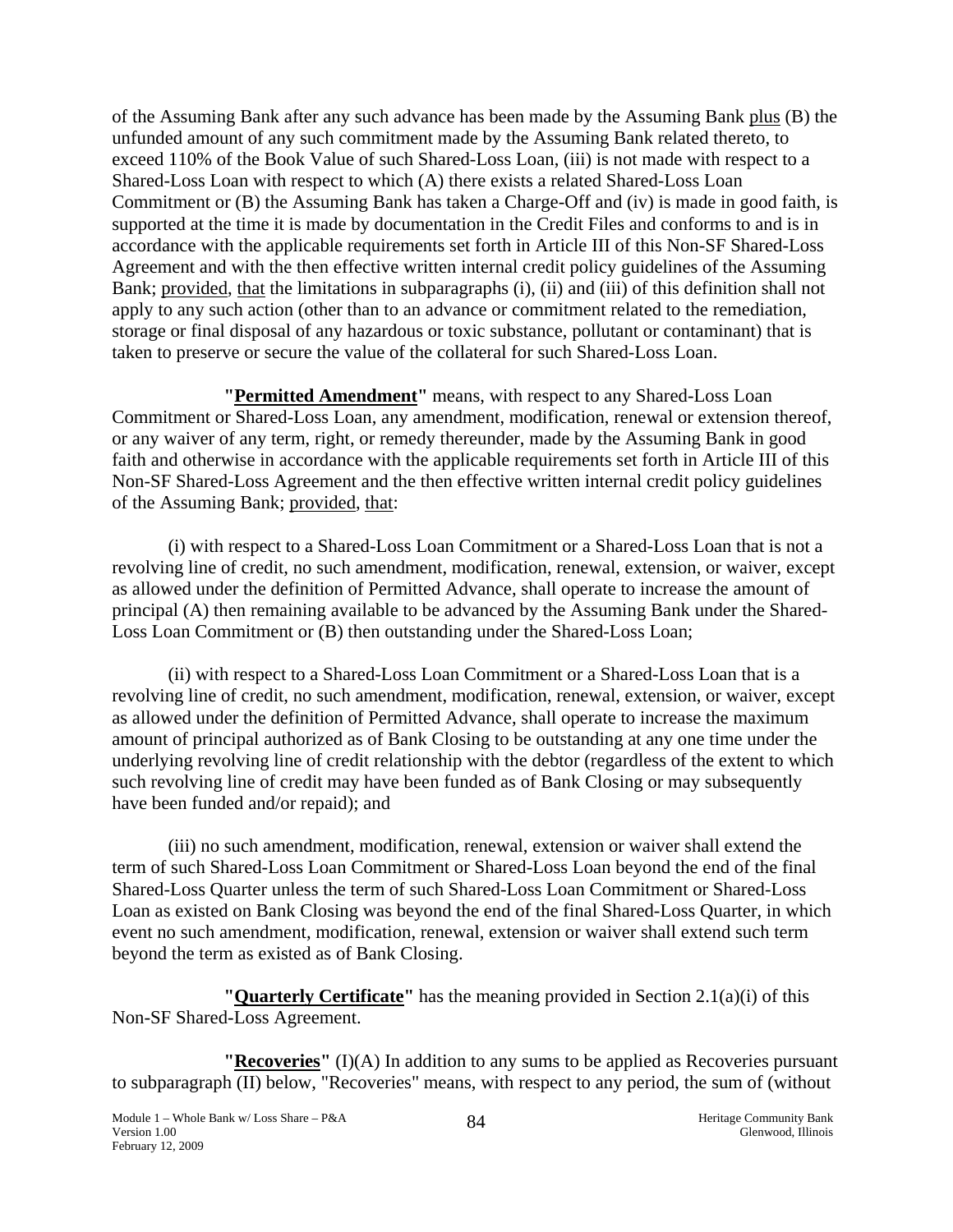duplication):

Shared-Loss Quarter; plus (i) the amount of collections during such period by the Assuming Bank on Charge-Offs of Shared-Loss Assets effected by the Assuming Bank prior to the end of the final

(ii) the amount of collections during such period by the Assuming Bank on Failed Bank Charge-Offs/Write-Downs; plus

(iii) the amount of gain on any sale or other disposition during such period by the Assuming Bank of Shared Loss Loans, Other Real Estate, Additional ORE or Subsidiary ORE (provided, that the amount of any such gain included in Recoveries shall not exceed the aggregate amount of the related Failed Bank Charge-Offs/Write-Downs and Charge-Offs taken and any related Reimbursable Expenses and Recovery Expenses); plus

(iv) the amount of collections during such period by the Assuming Bank of any Reimbursable Expenses or Recovery Expenses; plus

(v) the amount of any fee or other consideration received by the Assuming Bank during or prior to such period in connection with any amendment, modification, renewal, extension, refinance, restructure, commitment or other similar action taken by the Assuming Bank with respect to an Asset with respect to which there exists a Failed Bank Charge-Off/Write-Down or a Shared-Loss Loan as to which a Charge-Off has been effected by the Assuming Bank during or prior to such period (provided, that the amount of any such fee or other consideration included in Recoveries shall not exceed the aggregate amount of the related Failed Bank Charge-Offs/Write-Downs and Charge-Offs taken and any related Reimbursable Expenses and Recovery Expenses).

(I)(B) For the purpose of determining the amounts to be applied as Recoveries pursuant to subparagraph (I)(A) above, the Assuming Bank shall apply amounts received on the Assets that are not otherwise applied to reduce the book value of principal of a Shared-Loss Loan (or, in the case of Other Real Estate, Additional ORE, Subsidiary ORE and Capitalized Expenditures, that are not otherwise applied to reduce the book value thereof) in the following order: first to Charge-Offs and Failed Bank Charge-Offs/Write Downs; then to Reimbursable Expenses and Recovery Expenses; then to interest income; and then to other expenses incurred by the Assuming Bank.

(II) If there occurs an amendment, modification, renewal, extension, refinance, restructure, commitment, sale or other similar action with respect to a Shared-Loss Loan as to which there exists a Failed Bank Charge-Off/Write Down or as to which a Charge-Off has been effected by the Assuming Bank during or prior to such period, and if, as a result of such occurrence, the Assuming Bank recognizes any interest income for financial accounting purposes on that Shared-Loss Loan, then "Recoveries" shall also include the portion of the total amount of any such interest income recognized by the Assuming Bank which is derived by multiplying: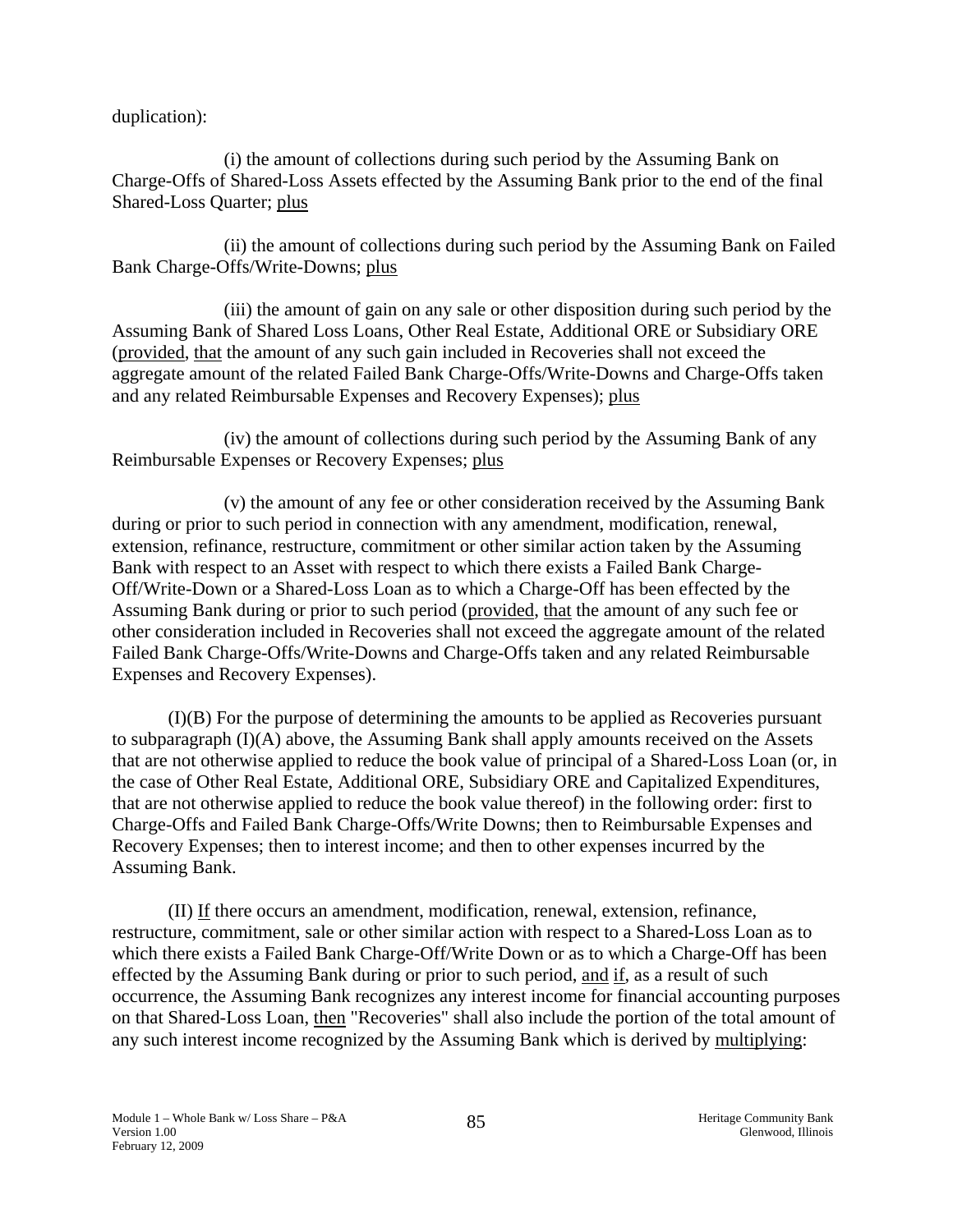(A) the total amount of any such interest income recognized by the Assuming Bank during such period with respect to that Shared-Loss Loan as described above, by

(B) a fraction, the numerator of which is the aggregate principal amount (excluding reversals or charge-offs of Accrued Interest) of all such Failed Bank Charge-Offs/Write-Downs and Charge-Offs effected by the Assuming Bank with respect to that Shared-Loss Loan plus the principal amount of that Shared-Loss Loan that has not yet been chargedoff but has been placed on nonaccrual status, all of which occurred at any time prior to or during the period in which the interest income referred to in subparagraph  $(II)(A)$ immediately above was recognized, and the denominator of which is the total amount of principal indebtedness (including all such prior Failed Bank Charge-Offs/Write-Downs and Charge-Offs as described above) due from the Obligor on that Shared-Loss Loan as of the end of such period;

provided, however, that the amount of any interest income included as Recoveries for a particular Shared-Loss Loan shall not exceed the aggregate amount of (a) Failed Bank Charge-Offs/Write-Downs, (b) Charge-Offs effected by the Assuming Bank during or prior to the period in which the amount of Recoveries is being determined, plus (c) any Reimbursable Expenses and Recovery Expenses paid to the Assuming Bank pursuant to this Non-SF Shared-Loss Agreement during or prior to the period in which the amount of Recoveries is being determined, all with respect to that particular Shared-Loss Loan; and, provided, further, that any collections on any such Shared-Loss Loan that are not applied to reduce book value of principal or recognized as interest income shall be applied pursuant to subparagraph (I) above.

(III) Notwithstanding subparagraphs (I) and (II) above, the term "Recoveries" shall not include: (a) any amounts paid to the Assuming Bank by the Receiver pursuant to Section 2.1 of this Non-SF Shared-Loss Agreement, (b) amounts received with respect to Charge-Offs effected by the Assuming Bank after the final Shared-Loss Quarter, (c) after the final Shared-Loss Quarter, income received by the Assuming Bank from the operation of, and any gains recognized by the Assuming Bank on the disposition of, Other Real Estate, Additional ORE or Subsidiary ORE (such income and gains being hereinafter together referred to as "ORE Income"), except to the extent that aggregate ORE Income exceeds the aggregate expenses paid to third parties by the Assuming Bank after the final Shared-Loss Quarter to manage, operate and maintain Other Real Estate, Additional ORE or Subsidiary ORE (such expenses being hereinafter referred to as "ORE Expenses"). In determining the extent aggregate ORE Income exceeds aggregate ORE Expenses for any Recovery Quarter as set forth immediately above in subparagraph (c), the Assuming Bank will subtract (i) ORE Expenses paid to third parties during such Recovery Quarter (provided, that, in the case of the final Recovery Quarter only, the Assuming Bank will subtract ORE Expenses paid to third parties from the beginning of the final Recovery Quarter up to the date the Assuming Bank is required to deliver the final Quarterly Certificate pursuant to this Non-SF Shared-Loss Agreement) from (ii) ORE Income received during such Recovery Quarter, to calculate net ORE income ("Net ORE Income") for that Recovery Quarter. If the amount of Net ORE Income so calculated for a Recovery Quarter is positive, such amount shall be reported as Recoveries on the Quarterly Certificate for such Recovery Quarter. If the amount of Net ORE Income so calculated for a Recovery Quarter is negative ("Net ORE Loss Carryforward"), such amount shall be added to any ORE Expenses paid to third parties in the next succeeding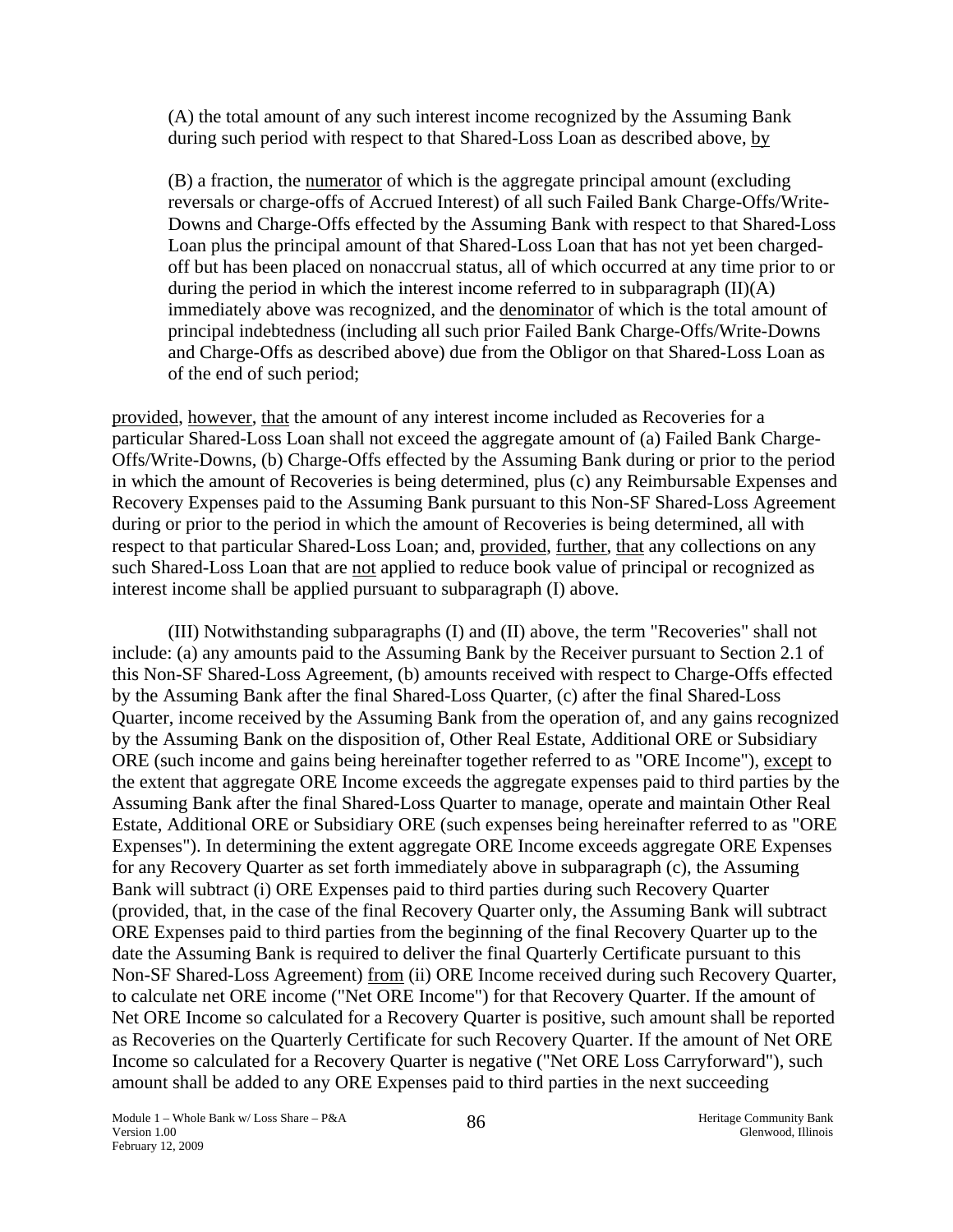Recovery Quarter, which sum shall then be subtracted from ORE Income for that next succeeding Recovery Quarter, for the purpose of determining the amount of Net ORE Income (or, if applicable, Net ORE Loss Carryforward) for that next succeeding Recovery Quarter. If, as of the end of the final Recovery Quarter, a Net ORE Loss Carryforward exists, then the amount of the Net ORE Loss Carryforward that does not exceed the aggregate amount of Net ORE Income reported as Recoveries on Quarterly Certificates for all Recovery Quarters may be included as a Recovery Expense on the Quarterly Certificate for the final Recovery Quarter.

**"Recovery Amount"** has the meaning provided in Section 2.1(b)(ii) of this Non-SF Shared-Loss Agreement.

**"Recovery Expenses"** means, for any Recovery Quarter, the amount of actual, reasonable and necessary out-of-pocket expenses (other than Capitalized Expenditures) paid to third parties (other than Affiliates of the Assuming Bank) by the Assuming Bank, as limited by Sections 3.2(c) and (d) of Article III to this Non-SF Shared-Loss Agreement, to recover amounts owed with respect to (i) any Shared-Loss Asset as to which a Charge-Off was effected prior to the end of the final Shared-Loss Quarter (provided that such amounts were incurred no earlier than the date the first Charge-Off on such Shared-Loss Asset was reflected on the Accounting Records of the Assuming Bank), and (ii) Failed Bank Charge-Offs/Write-Downs (including, in each case, expenses related to an Environmental Assessment but excluding (A) any other expenses related to such environmental conditions including, but not limited to, the remediation, storage or final disposal of any such hazardous or toxic substance, or any such pollutant or contaminant and (B) expenses related to any lender liability claims or actions, including but not limited to, such claims or actions arising from environmental conditions); provided, that, so long as income with respect to a Shared-Loss Loan is being pro-rated pursuant to the arithmetical formula in subsection (II) of the definition of "Recoveries", the term "Recovery Expenses" shall not include that portion of any such expenses paid during such Recovery Quarter to recover any amounts owed on that Shared-Loss Loan that is derived by:

subtracting (1) the product derived by multiplying:

(A) the total amount of any such expenses paid by the Assuming Bank during such Recovery Quarter with respect to that Shared-Loss Loan, by

(B) a fraction, the numerator of which is the aggregate principal amount (excluding reversals or charge-offs of Accrued Interest) of all such Failed Bank Charge-Offs/Write-Downs and Charge-Offs effected by the Assuming Bank with respect to that Shared-Loss Loan plus the principal amount of that Shared-Loss Loan that has not yet been charged-off but has been placed on nonaccrual status, all of which occurred at any time prior to or during the period in which the interest income referred to in subparagraph (II)(A) of the definition of "Recoveries" was recognized, and the denominator of which is the total amount of principal indebtedness (including all such prior Failed Bank Charge-Offs/Write-Downs and Charge-Offs as described above) due from the Obligor on that Shared-Loss Loan as of the end of such period;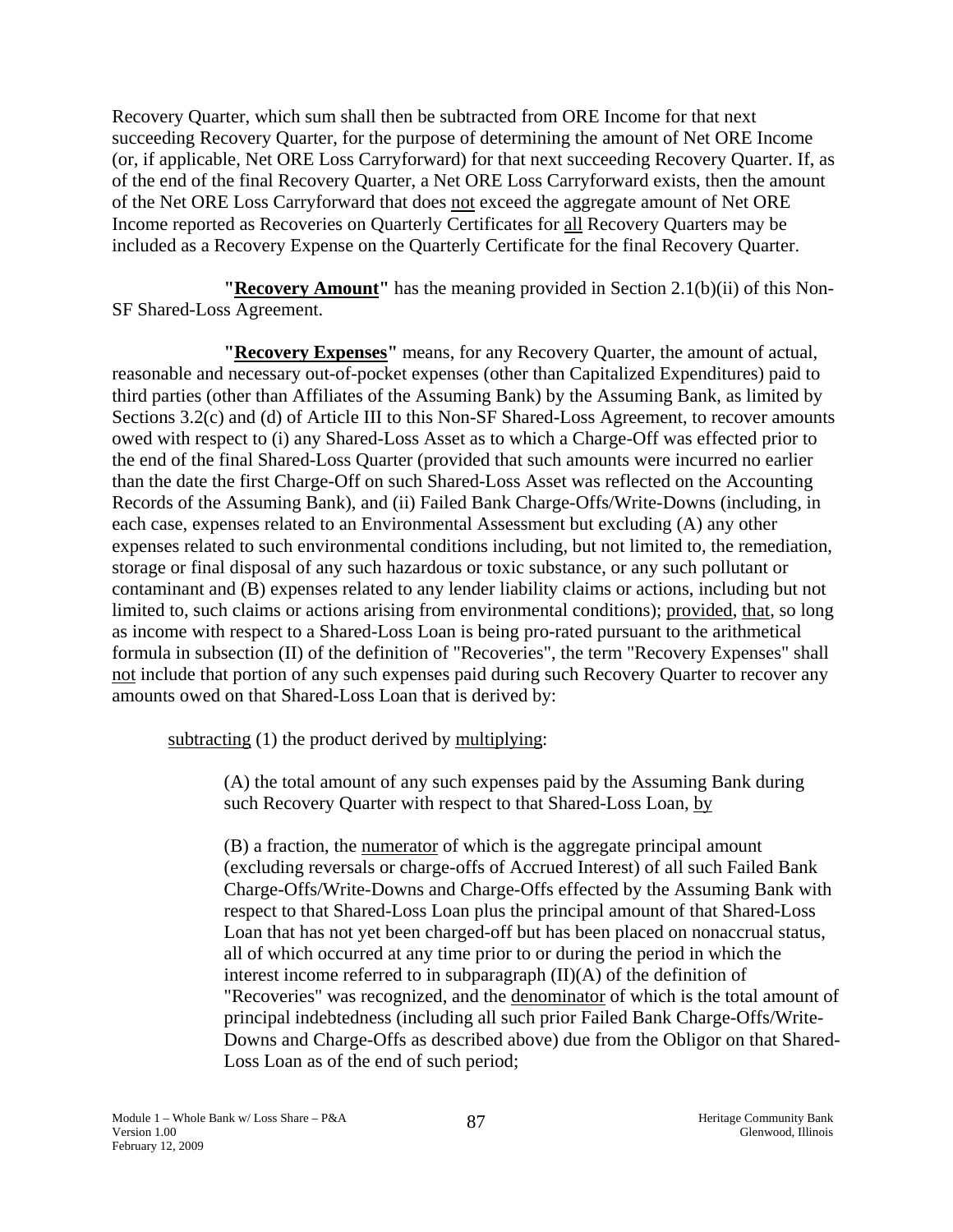from (2) the total amount of any such expenses paid during that Recovery Quarter with respect to that Shared-Loss Loan.

**"Recovery Quarter"** has the meaning provided in Section 2.1(a)(ii) of this Non-SF Shared-Loss Agreement.

**"Reimbursable Expenses"** means, for any Shared-Loss Quarter, the amount of actual, reasonable and necessary out-of-pocket expenses (other than Capitalized Expenditures) paid to third parties (other than Affiliates of the Assuming Bank) by the Assuming Bank, as limited by Sections 3.2(c) and (d) of Article III of this Non-SF Shared-Loss Agreement, to:

(i) recover amounts owed with respect to any Shared-Loss Asset as to which a Charge-Off has been effected prior to the end of the final Shared-Loss Quarter (provided that such amounts were incurred no earlier than the date the first Charge-Off on such Shared-Loss Asset was reflected on the Accounting Records of the Assuming Bank) and recover amounts owed with respect to Failed Bank Charge-Offs/Write-Downs (including, in each case, expenses related to an Environmental Assessment but excluding (A) any other expenses related to such environmental conditions including, but not limited to, the remediation, storage or final disposal of any such hazardous or toxic substance, or any such pollutant or contaminant and (B) expenses related to any lender liability claims or actions, including but not limited to, such claims or actions arising from environmental conditions); provided, that, so long as income with respect to a Shared-Loss Loan is being pro-rated pursuant to the arithmetical formula in subsection (II) of the definition of "Recoveries", the term "Reimbursable Expenses" shall not include that portion of any such expenses paid during such Shared-Loss Quarter to recover any amounts owed on that Shared-Loss Loan that is derived by:

subtracting (1) the product derived by multiplying:

(A) the total amount of any such expenses paid by the Assuming Bank during such Shared-Loss Quarter with respect to that Shared-Loss Loan, by

(B) a fraction, the numerator of which is the aggregate principal amount (excluding reversals or charge-offs of Accrued Interest) of all such Failed Bank Charge-Offs/Write-Downs and Charge-Offs effected by the Assuming Bank with respect to that Shared-Loss Loan plus the principal amount of that Shared-Loss Loan that has not yet been charged-off but has been placed on nonaccrual status, all of which occurred at any time prior to or during the period in which the interest income referred to in subparagraph  $(II)(A)$  of the definition of "Recoveries" was recognized, and the denominator of which is the total amount of principal indebtedness (including all such prior Failed Bank Charge-Offs/Write-Downs and Charge-Offs as described above) due from the Obligor on that Shared-Loss Loan as of the end of such period;

from (2) the total amount of any such expenses paid during that Shared-Loss Quarter with respect to that Shared-Loss Loan; and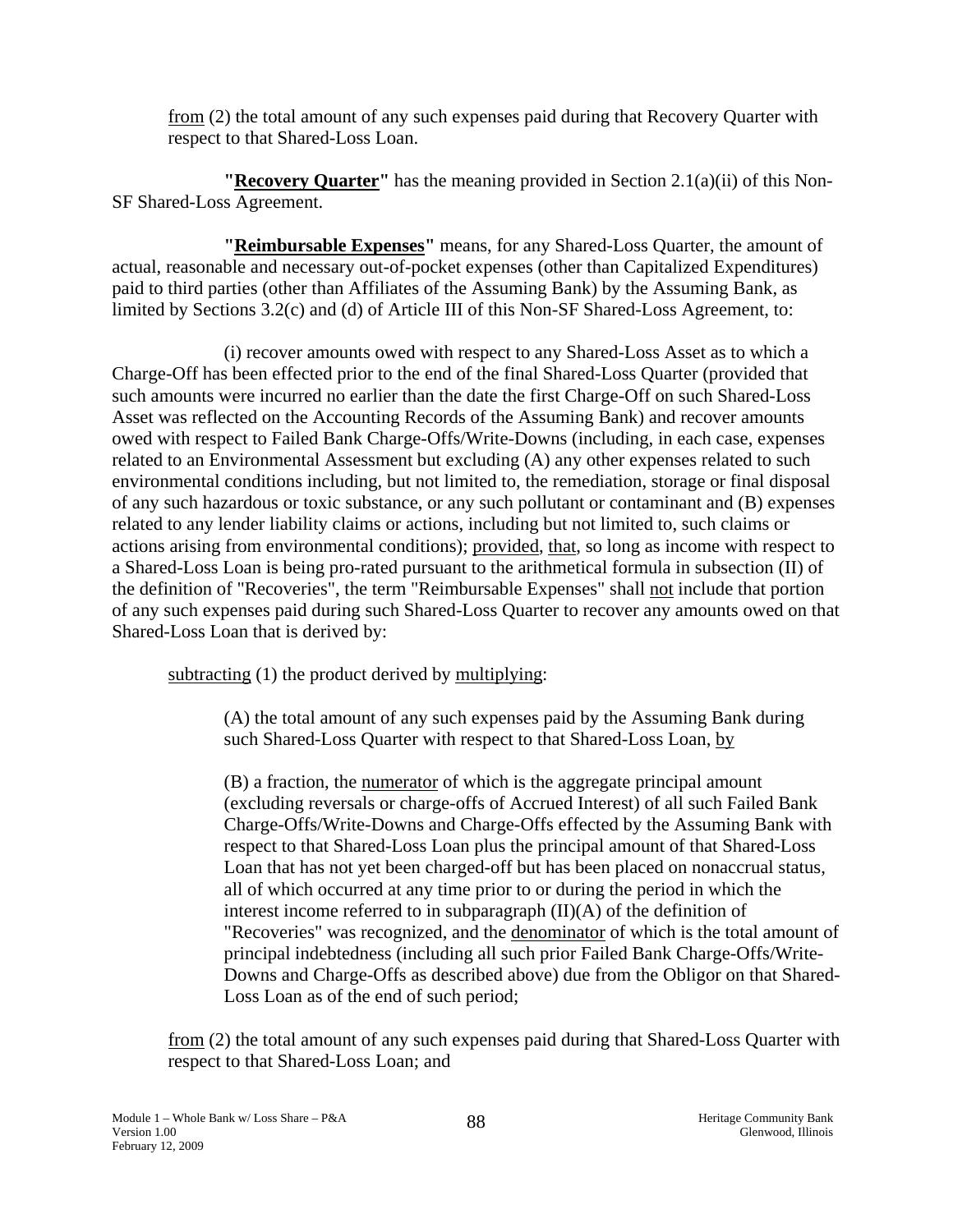(ii) manage, operate or maintain Other Real Estate, Additional ORE or Subsidiary ORE less the amount of any income received by the Assuming Bank during such Shared-Loss Quarter with respect to such Other Real Estate, Additional ORE or Subsidiary ORE (which resulting amount under this clause (ii) may be negative).

**"Residential Mortgage Loans"** means Loans, excluding advances made pursuant to Home Equity Loans, that are secured by mortgages on one- to four-family residences or stock of cooperative housing associations.

**"Review Board"** has the meaning provided in Section 2.1(f)(i) of this Non-SF Shared-Loss Agreement.

**"Shared-Loss Amount"** has the meaning provided in Section 2.1(b)(i) of this Non-SF Shared-Loss Agreement.

 in which such interest accrued. **"Shared-Loss Asset Repurchase Price"** means, with respect to any Shared-Loss Asset, which shall be determined by the Receiver, the principal amount thereof due from an Obligor (including, subject to the limitations discussed below, the amount of any Accrued Interest) stated on the Accounting Records of the Assuming Bank, as of the date as of which the Shared-Loss Asset Repurchase Price is being determined (regardless, in the case of a Shared-Loss Loan, of the Legal Balance thereof); provided, that (i) in the case of a Shared-Loss Loan there shall be excluded from such amount the amount of any Accrued Interest accrued on or with respect to such Shared-Loss Loan prior to the ninety (90)-day period ending on the day prior to the purchase date determined pursuant to Sections  $2.1(e)(i)$  or  $2.1(e)(iii)$  of this Non-SF Shared-Loss Agreement, except to the extent such Accrued Interest was included in the Book Value of such Shared-Loss Loan, and (ii) any collections on a Shared-Loss Loan received by the Assuming Bank after the purchase date applicable to such Shared-Loss Loan shall be applied (without duplication) to reduce the Shared-Loss Asset Repurchase Price of such Shared-Loss Loan on a dollar-for-dollar basis. For purposes of determining the amount of unpaid interest which accrued during a given period with respect to a variable-rate Shared-Loss Loan, all collections of interest shall be deemed to be applied to unpaid interest in the chronological order

**"Shared-Loss Assets"** means Shared-Loss Loans, Other Real Estate purchased by the Assuming Bank, Additional ORE, Subsidiary ORE and Capitalized Expenditures.

# **"Shared-Loss Loan Commitment"** means:

(i) any Commitment to make a further extension of credit or to make a further advance with respect to an existing Shared-Loss Loan; and

(ii) any Shared-Loss Loan Commitment (described in subparagraph (i) immediately preceding) with respect to which the Assuming Bank has made a Permitted Amendment.

**"Shared-Loss Loan Commitment Advance"** means an advance pursuant to a Shared-Loss Loan Commitment with respect to which the Assuming Bank has not made a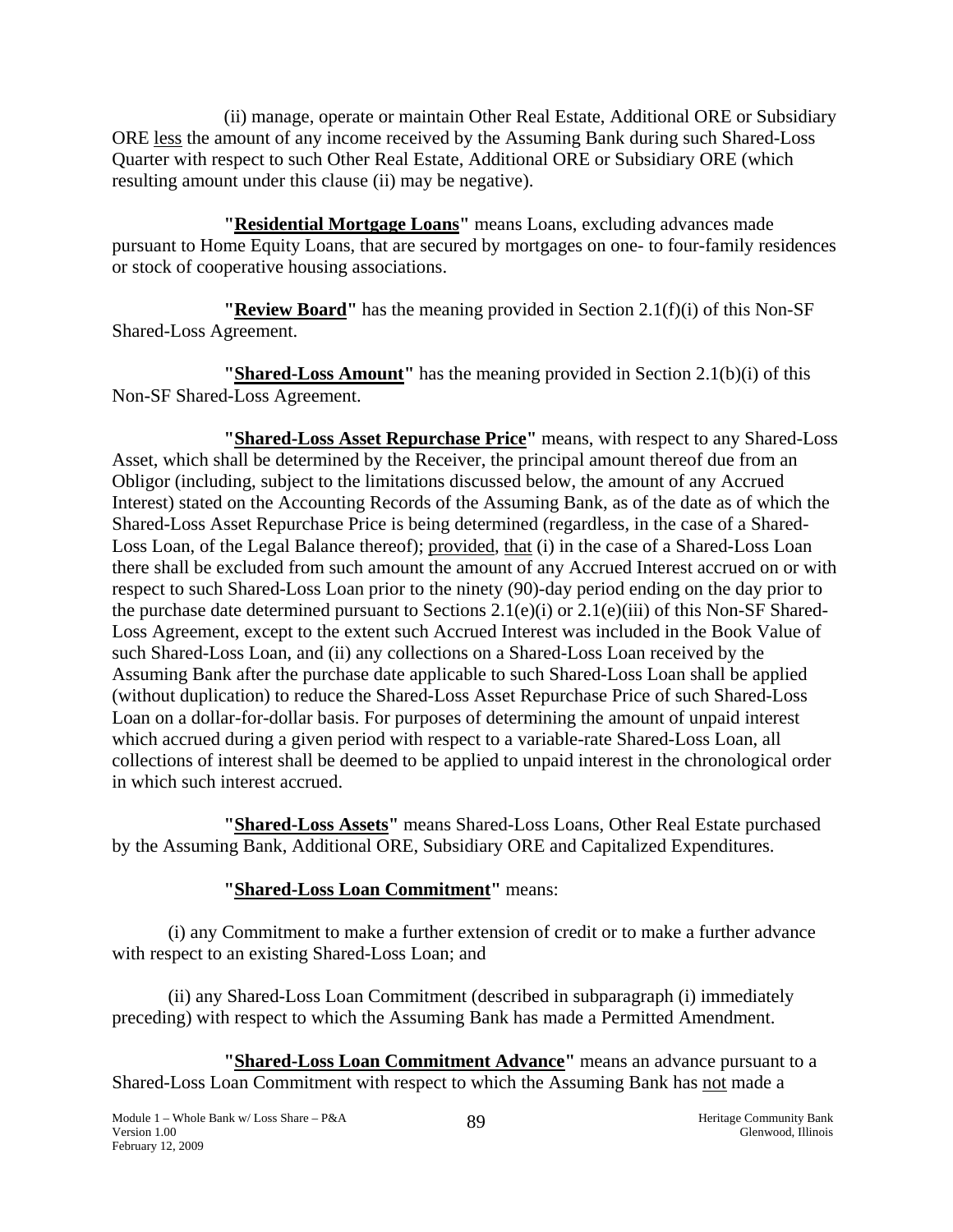Permitted Advance.

# **"Shared-Loss Loans"** means:

(i)(A) Loans purchased by the Assuming Bank pursuant to the Agreement set forth on Exhibit 4.15(b) (B) New Shared-Loss Loans purchased by the Assuming Bank pursuant to the Agreement, (C) Permitted Advances and (D) Shared-Loss Loan Commitment Advances, if any; provided, that Shared-Loss Loans shall not include Loans, New Shared-Loss Loans, Permitted Advances and Shared-Loss Loan Commitment Advances with respect to which an Acquired Subsidiary, or a constituent Subsidiary thereof, is an Obligor; and

(ii) any Shared-Loss Loans (described in subparagraph (i) immediately preceding) with respect to which the Assuming Bank has made a Permitted Amendment.

**"Shared-Loss Payment Trigger"** means when the sum of the Cumulative Loss Amount under the Single Family Shared-Loss Agreement and the cumulative Net Charge-Offs under this Non-SF Shared-Loss Agreement, exceeds the First Loss Amount.

**"Shared-Loss Quarter"** has the meaning provided in Section 2.1(a)(i) of this Non-SF Shared-Loss Agreement.

**"Stated Threshold"** means total losses under the shared loss agreements in the amount of \$51,832,000.

**"Subsidiary ORE"** means all assets owned by ORE Subsidiaries that would constitute Additional ORE if such assets were on the books of the Assuming Bank.

**"Termination Date"** means the eighth (8th) anniversary of the Commencement Date.

# **ARTICLE II** -- **SHARED-LOSS ARRANGEMENT**

# **2.1 Shared-Loss Arrangement.**

**(a) Quarterly Certificates.** (i) Not later than thirty (30) days after the end of each Calendar Quarter from and including the initial Calendar Quarter to and including the Calendar Quarter in which the Applicable Anniversary of the Commencement Date falls (each of such Calendar Quarters being referred to herein as a "Shared-Loss Quarter"), the Assuming Bank shall deliver to the Receiver a certificate, signed by the Assuming Bank's chief executive officer and its chief financial officer, setting forth in such form and detail as the Receiver may specify (a "Quarterly Certificate"):

> (A) the amount of Charge-Offs, the amount of Recoveries and the amount of Net Charge-Offs (which amount may be negative) during such Shared-Loss Quarter with respect to the Shared-Loss Assets (and for Recoveries, with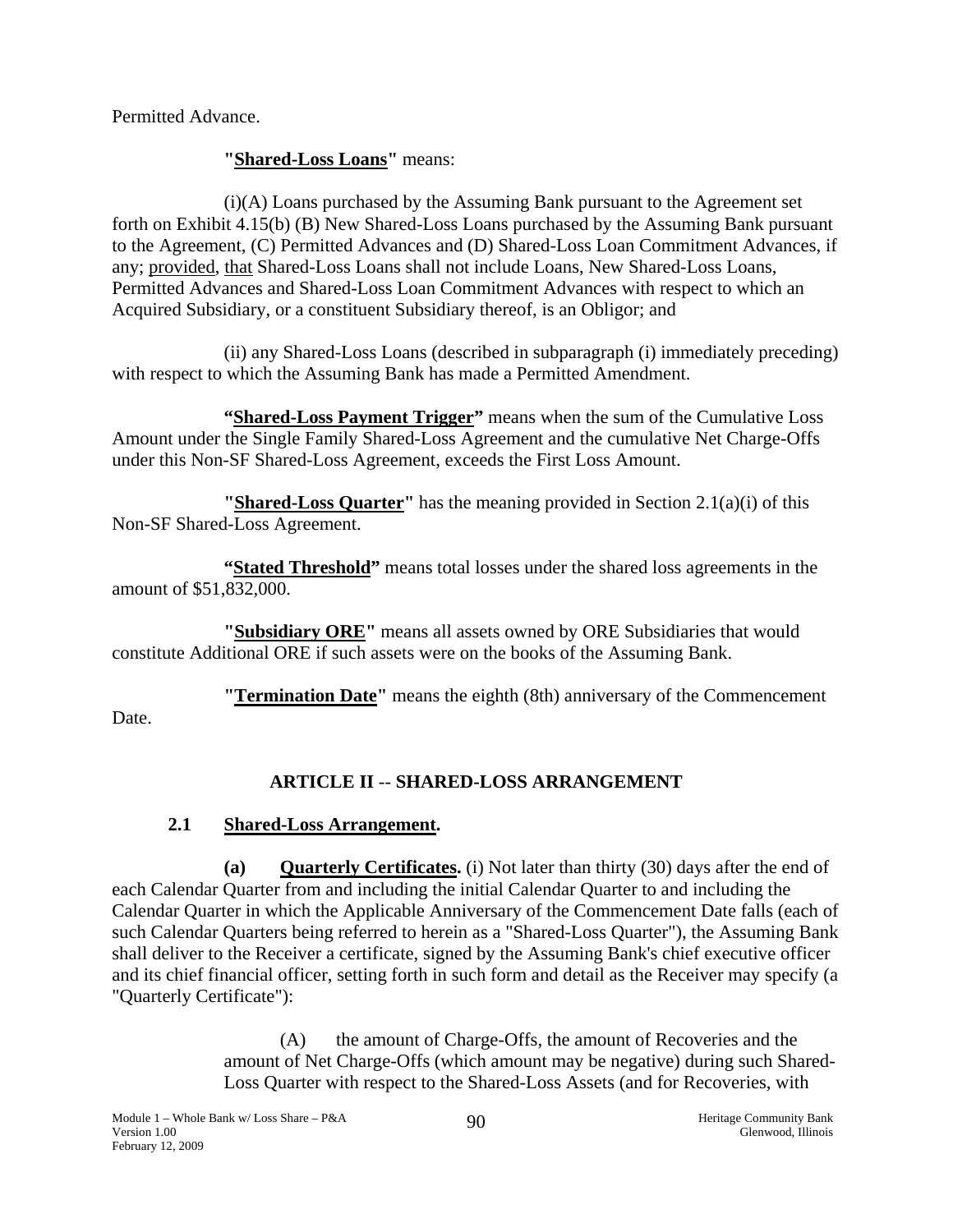respect to the Assets for which a charge-off was effected by the Failed Bank prior to Bank Closing); and

(B) the aggregate amount of Reimbursable Expenses (which amount may be negative) during such Shared-Loss Quarter.

(ii) Not later than thirty (30) days after the end of each Calendar Quarter from and including the first Calendar Quarter following the final Shared-Loss Quarter to and including the Calendar Quarter in which the Termination Date falls (each of such Calendar Quarters being referred to herein as a "Recovery Quarter"), the Assuming Bank shall deliver to the Receiver a Quarterly Certificate setting forth, in such form and detail as the Receiver may specify, the amount of Recoveries and Recovery Expenses during such Recovery Quarter. On the Quarterly Certificate for the first Recovery Quarter only, the Assuming Bank may report as a separate item, in such form and detail as the Receiver may specify, the aggregate amount of any Reimbursable Expenses that: (a) were incurred prior to or during the final Shared-Loss Quarter, and (b) had not been included in any Quarterly Certificate for any Shared-Loss Quarter because they had not been actually paid by the Assuming Bank (in accordance with the terms of this Non-SF Shared-Loss Agreement) during any Shared-Loss Quarter and (c) were actually paid by the Assuming Bank (in accordance with the terms of this Non-SF Shared-Loss Agreement) during the first Recovery Quarter.

## **(b) Payments With Respect to Shared-Loss Assets.**

 $(i)$  For purposes of this Section 2.1(b), the Assuming Bank shall record the Shared-Loss Assets on its Accounting Records at Book Value. If the amount of all Net Charge-Offs during any Shared-Loss Quarter plus Reimbursable Expenses during such Shared-Loss Quarter (the "Shared-Loss Amount") is positive, then, except as provided in Sections 2.1(c) and (e) below, and subject to the provisions of Section 2.1(b)(vi) below, not later than fifteen (15) days after the date on which the Receiver receives the Quarterly Certificate with respect to such Shared-Loss Quarter, the Receiver shall pay to the Assuming Bank an amount equal to eighty percent (80%) of the Shared-Loss Amount for such Shared-Loss Quarter. If the Shared-Loss Amount during any Shared-Loss Quarter is negative, the Assuming Bank shall pay to the Receiver an amount equal to eighty percent (80%) of the Shared-Loss Amount for such Shared-Loss Quarter, which payment shall be delivered to the Receiver together with the Quarterly Certificate for such Shared-Loss Quarter.

(ii) If the amount of gross Recoveries during any Recovery Quarter less Recovery Expenses during such Recovery Quarter (the "Recovery Amount") is positive, then, simultaneously with its delivery of the Quarterly Certificate with respect to such Recovery Quarter, the Assuming Bank shall pay to the Receiver an amount equal to eighty percent (80%) of the Recovery Amount for such Recovery Quarter. If the Recovery Amount is negative, then such negative amount shall be subtracted from the amount of gross Recoveries during the next succeeding Recovery Quarter in determining the Recovery Amount in such next succeeding Recovery Quarter; provided, that this Section 2.1(b)(ii) shall operate successively in the event that the Recovery Amount (after giving effect to this Section 2.1(b)(ii)) in such next succeeding Recovery Quarter is negative. The Assuming Bank shall specify, in the Quarterly Certificate for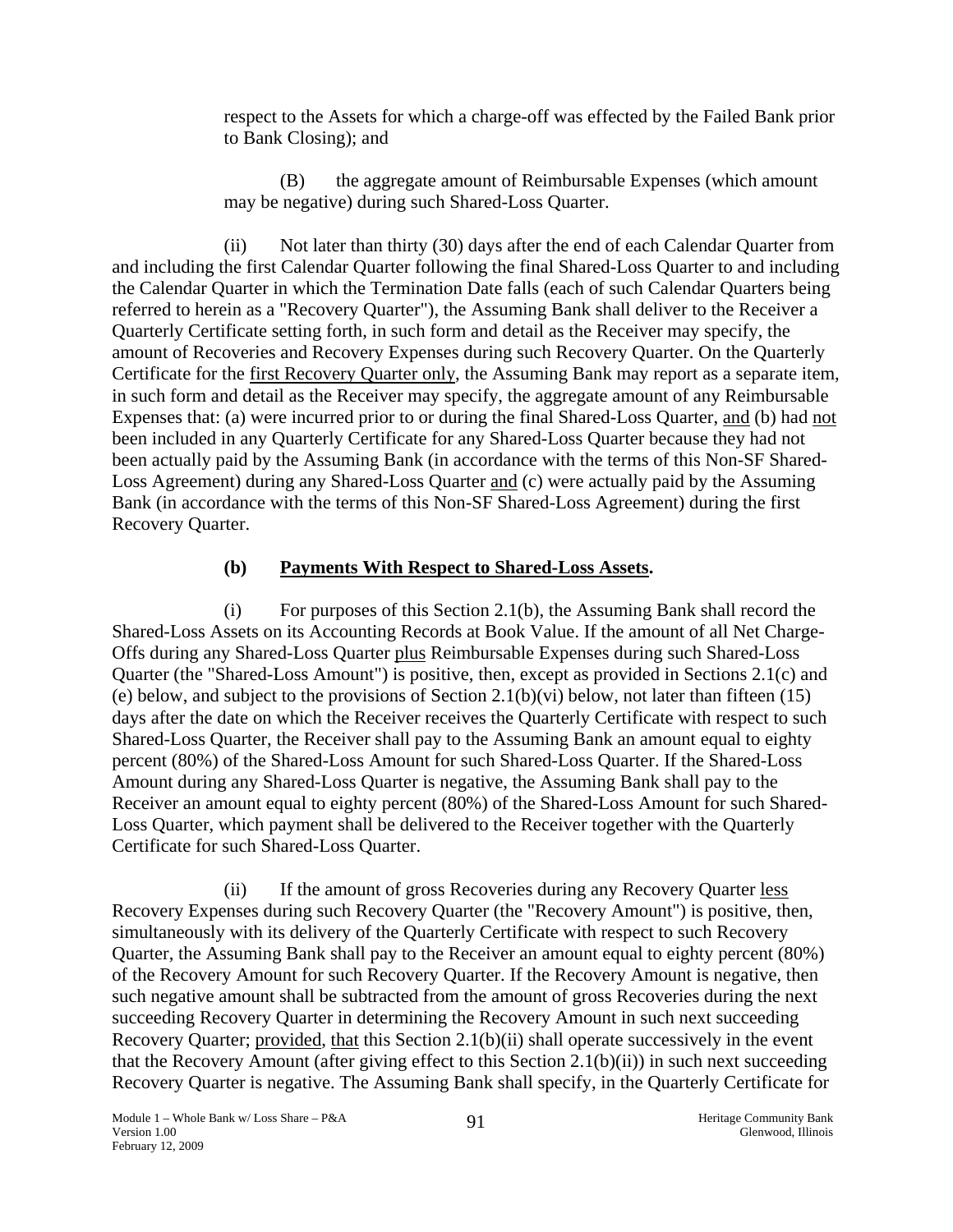the final Recovery Quarter, the aggregate amount for all Recovery Quarters only, as of the end of, and including, the final Recovery Quarter of (A) Recoveries ("Aggregate Recovery Period Recoveries"), (B) Recovery Expenses ("Aggregate Recovery Expenses"), and (C) only those Recovery Expenses that have been actually "offset" against Aggregate Recovery Period Recoveries (including those so "offset" in that final Recovery Quarter) ("Aggregate Offset Recovery Expenses"); as used in this sentence, the term "offset" means the amount that has been applied to reduce gross Recoveries in any Recovery Quarter pursuant to the methodology set forth in this Section 2.1(b)(ii). If, at the end of the final Recovery Quarter the amount of Aggregate Recovery Expenses exceeds the amount of Aggregate Recovery Period Recoveries, the Receiver shall have no obligation to pay to the Assuming Bank all or any portion of such excess. Subsequent to the Assuming Bank's calculation of the Recovery Amount (if any) for the final Recovery Quarter, the Assuming Bank shall also show on the Quarterly Certificate for the final Recovery Quarter the results of the following three mathematical calculations: (i) Aggregate Recovery Period Recoveries minus Aggregate Offset Recovery Expenses; (ii) Aggregate Recovery Expenses minus Aggregate Offset Recovery Expenses; and (iii) the lesser of the two amounts calculated in (i) and (ii) immediately above ("Additional Recovery Expenses") multiplied by 80% (the amount so calculated in (iii) being defined as the "Additional Recovery Expense Amount"). If the Additional Recovery Expense Amount is greater than zero, then the Assuming Bank may request in the Quarterly Certificate for the final Recovery Quarter that the Receiver reimburse the Assuming Bank the amount of the Additional Recovery Expense Amount and the Receiver shall pay to the Assuming Bank the Additional Recovery Expense Amount within fifteen (15) days after the date on which the Receiver receives that Quarterly Certificate. On the Quarterly Certificate for the final Recovery Quarter only, the Assuming Bank may include, in addition to any Recovery Expenses for that Recovery Quarter that were paid by the Assuming Bank in that Recovery Quarter, those Recovery Expenses that: (a) were incurred prior to or during the final Recovery Quarter, and (b) had not been included in any Quarterly Certificate for any Recovery Quarter because they had not been actually paid by the Assuming Bank (in accordance with the terms of this Non-SF Shared-Loss Agreement) during any Recovery Quarter, and (c) were actually paid by the Assuming Bank (in accordance with the terms of this Non-SF Shared-Loss Agreement) prior to the date the Assuming Bank is required to deliver that final Quarterly Certificate to the Receiver under the terms of Section 2.1(a)(ii).

(iii) Concurrently with the delivery date of the Quarterly Certificate for the final Recovery Quarter as provided in Section 2.1(a)(ii), the Assuming Bank shall deliver to the Receiver a certificate, signed by the Assuming Bank's chief executive officer and its chief financial officer, setting forth in such form and detail (including supporting schedules) as the Receiver may specify, the amount of any excess of (A) the aggregate amount of Net Charge-Offs for all Shared-Loss Quarters plus all Reimbursable Expenses and Aggregate Offset Recovery Expenses plus Additional Recovery Expenses minus the aggregate amount of gross Recoveries for all Recovery Quarters, over (B) the Stated Threshold. Not later than forty-five (45) days after the date on which the Receiver receives such certificate, the Receiver shall pay to the Assuming Bank an amount equal to fifteen percent (15%) of such excess.

(iv) With respect to each Shared-Loss Quarter and Recovery Quarter, collections by the Assuming Bank on any charge-off effected by the Failed Bank prior to Bank Closing on an Asset other than a Shared-Loss Asset shall be reported as Recoveries under this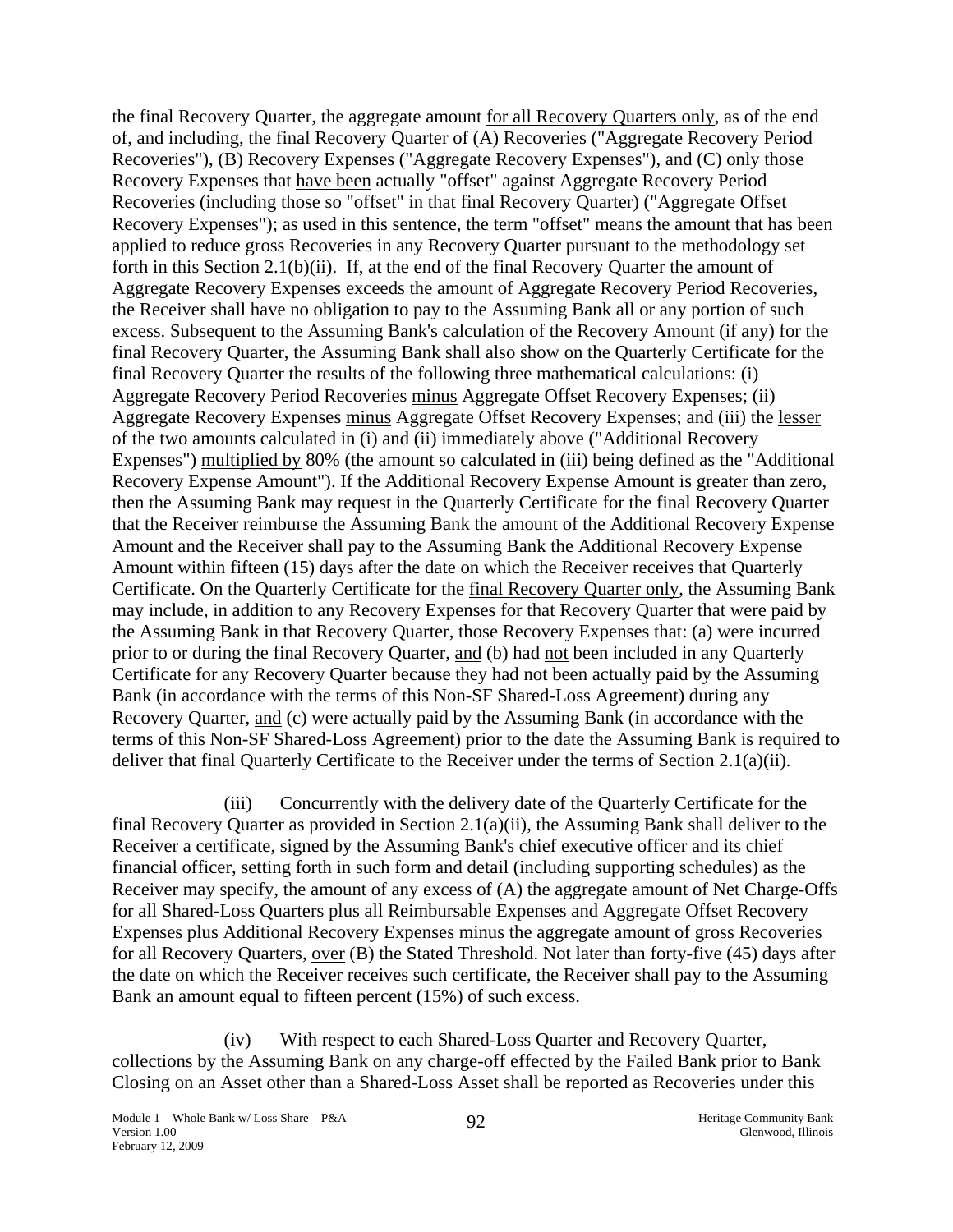Section 2.1 only to the extent such collections exceed the Book Value of such Asset, if any. For any Shared-Loss Quarter or Recovery Quarter in which collections by the Assuming Bank on such Asset are applied to both Book Value and to a charge-off effected by the Failed Bank prior to Bank Closing, the amount of expenditures incurred by the Assuming Bank attributable to the collection of any such Asset, that shall be considered a Reimbursable Expense or a Recovery Expense under this Section 2.1 will be limited to a proportion of such expenditures which is equal to the proportion derived by dividing (A) the amount of collections on such Asset applied to a charge-off effected by the Failed Bank prior to Bank Closing, by (B) the total collections on such Assets.

(v) If the Assuming Bank has duly specified an amount of Reimbursable Expenses on the Quarterly Certificate for the first Recovery Quarter as described above in the last sentence of Section 2.1(a)(ii), then, not later than fifteen (15) days after the date on which the Receiver receives that Quarterly Certificate, the Receiver shall pay to the Assuming Bank an amount equal to eighty percent (80%) of the amount of such Reimbursable Expenses.

(vi) Receiver has no obligation to make payment for any Shared Loss Quarters until the Shared-Loss Payment Trigger is reached.

**(c) Limitation on Shared-Loss Payment.** The Receiver shall not be required to make any payments pursuant to this Section 2.1 with respect to any Charge-Off of a Shared-Loss Asset that the Receiver or the Corporation determines, based upon the Examination Criteria, should not have been effected by the Assuming Bank. In the event that the Receiver does not make any payments with respect to any Charge-Off of a Shared-Loss Asset pursuant to this Section 2.1 or determines that a payment was improperly made, the Assuming Bank and the Receiver shall make such accounting adjustments and payments as may be necessary to give retroactive effect to such corrections.

### **(d) Sale of, or Additional Advances or Amendments with Respect to,**

**Shared-Loss Loans.** No Shared-Loss Loan shall be treated as a Shared-Loss Asset pursuant to this Section 2.1 (i) after the Assuming Bank makes any additional advance, commitment or increase in the amount of a commitment with respect to such Shared-Loss Loan that does not constitute a Permitted Advance or a Shared-Loss Loan Commitment Advance, (iii) after the Assuming Bank makes any amendment, modification, renewal or extension to such Shared-Loss Loan that does not constitute a Permitted Amendment, or (iv) after the Assuming Bank has managed, administered or collected any "Related Loan" (as such term is defined in Section 3.4 of Article III of this Exhibit) in any manner which would have the effect of increasing the amount of any collections with respect to the Related Loan to the detriment of such Shared-Loss Asset to which such loan is related; provided, that any such Shared-Loss Loan that has been the subject of Charge-Offs prior to the taking of any action described in clause (i), (ii), or (iii) of this Section 2.1(d) by the Assuming Bank shall be treated as a Shared-Loss Asset pursuant to this Section 2.1 solely for the purpose of treatment of Recoveries on such Charge-Offs until such time as the amount of Recoveries with respect to such Shared-Loss Asset equals such Charge-Offs.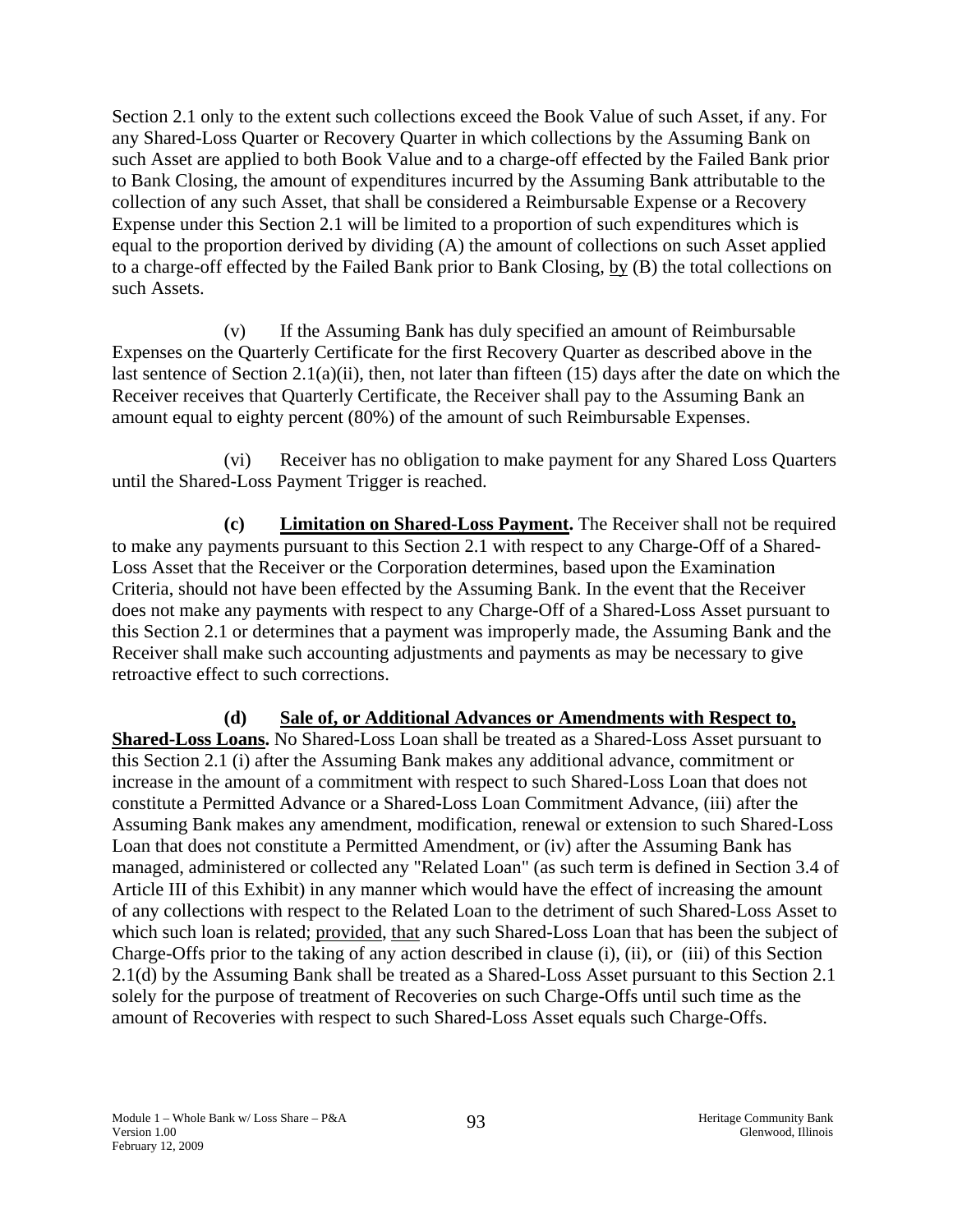#### **(e) Option to Purchase.**

(i) In the event that the Assuming Bank determines that there is a substantial likelihood that continued efforts to collect a Shared-Loss Asset or an Asset for which a chargeoff was effected by the Failed Bank with, in either case, a Legal Balance of \$500,000 or more on the Accounting Records of the Assuming Bank will result in an expenditure of funds by the Assuming Bank to a third party for a specified purpose (the expenditure of which, in its best judgment, will maximize collections), which do not constitute Reimbursable Expenses or Recovery Expenses, and such expenses will exceed ten percent (10%) of the then book value thereof as reflected on the Accounting Records of the Assuming Bank, the Assuming Bank shall (i) promptly so notify the Receiver and (ii) request that such expenditure be treated as a Reimbursable Expense or Recovery Expense for purposes of this Section 2.1. (Where the Assuming Bank determines that there is a substantial likelihood that the previously mentioned situation exists with respect to continued efforts to collect a Shared-Loss Asset or an Asset for which a charge-off was effected by the Failed Bank with, in either case, a Legal Balance of less than \$500,000 on the Accounting Records of the Assuming Bank, the Assuming Bank may so notify the Receiver and request that such expenditure be treated as a Reimbursable Expense or Recovery Expense.) Within thirty (30) days after its receipt of such a notice, the Receiver will advise the Assuming Bank of its consent or denial that such expenditures shall be treated as a Reimbursable Expense or Recovery Expense, as the case may be. Notwithstanding the failure of the Receiver to give its consent with respect to such expenditures, the Assuming Bank shall continue to administer such Shared-Loss Asset in accordance with Section 2.2, except that the Assuming Bank shall not be required to make such expenditures. At any time after its receipt of such a notice and on or prior to the Termination Date the Receiver shall have the right to purchase such Shared-Loss Asset or Asset as provided in Section 2.1(e)(iii), notwithstanding any consent by the Receiver with respect to such expenditure.

(ii) During the period prior to the Termination Date, the Assuming Bank shall notify the Receiver within fifteen (15) days after any of the following becomes fully or partially charged-off:

> (A) a Shared-Loss Loan having a Legal Balance (or, in the case of more than one (1) Shared-Loss Loan made to the same Obligor, a combined Legal Balance) of \$500,000 or more in circumstances in which the legal claim against the relevant Obligor survives; or

(B) a Shared-Loss Loan to a director, an "executive officer" as defined in 12 C.F.R. 215.2(d), a "principal shareholder" as defined in 12 C.F.R. 215.2(l), or an Affiliate of the Assuming Bank.

(iii) If the Receiver determines in its sole discretion that the Assuming Bank is not diligently pursuing collection efforts with respect to any Shared-Loss Asset which has been fully or partially charged-off or written-down (including any Shared-Loss Asset which is identified or required to be identified in a notice pursuant to Section 2.1(e)(ii)) or any Asset for which there exists a Failed Bank Charge-Off/Write-Down, the Receiver may at its option, exercisable at any time on or prior to the Termination Date, require the Assuming Bank to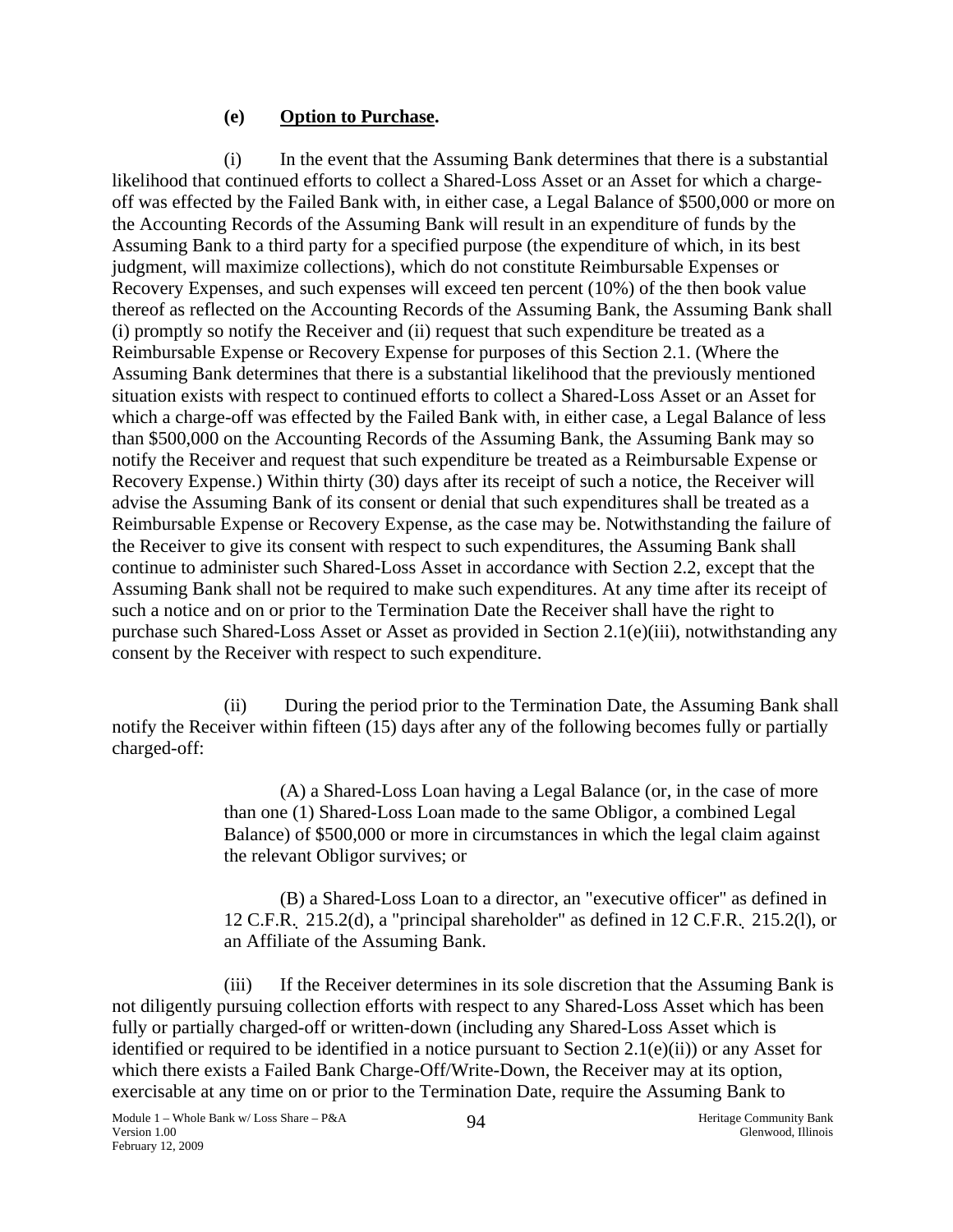assign, transfer and convey such Shared-Loss Asset or Asset to and for the sole benefit of the Receiver for a price equal to the Repurchase Price thereof less the Related Liability Amount with respect to any Related Liabilities related to such Shared-Loss Asset or Asset.

(iv) Not later than ten (10) days after the date upon which the Assuming Bank receives notice of the Receiver's intention to purchase or require the assignment of any Shared-Loss Asset or Asset pursuant to Section 2.1(e)(i) or (iii), the Assuming Bank shall transfer to the Receiver such Shared-Loss Asset or Asset and any Credit Files relating thereto and shall take all such other actions as may be necessary and appropriate to adequately effect the transfer of such Shared-Loss Asset or Asset from the Assuming Bank to the Receiver. Not later than fifteen (15) days after the date upon which the Receiver receives such Shared-Loss Asset or Asset and any Credit Files relating thereto, the Receiver shall pay to the Assuming Bank an amount equal to the Repurchase Price of such Shared-Loss Asset or Asset less the Related Liability Amount.

(v) The Receiver shall assume all Related Liabilities with respect to any Shared-Loss Asset or Asset set forth in the notice described in Section 2.1(e)(iv).

# **(f) Dispute Resolution.**

(i) (A) Any dispute as to whether a Charge-Off of a Shared-Loss Asset was made in accordance with Examination Criteria shall be resolved by the Assuming Bank's Chartering Authority. (B) With respect to any other dispute arising under the terms of this this Non-SF Shared-Loss Agreement, at the discretion of the Corporation, to be exercised in each instance of such other dispute, and with the subsequent written consent of the Assuming Bank, such other dispute shall be resolved by determination of a review board (a "Review Board") established pursuant to Section 2.1(f). Any Review Board under this Section 2.1(f) shall follow the provisions of the Federal Arbitration Act and shall follow the provisions of the Administrative Dispute Resolution Act of 1996 ("ADRA"), as amended. (C) Any determination by the Assuming Bank's Chartering Authority or by a Review Board shall be conclusive and binding on the parties hereto and not subject to further dispute, and judgment may be entered on said determination in accordance with applicable arbitration law in any court having jurisdiction thereof.

(ii) A Review Board shall consist of three (3) members, each of whom shall have such expertise as the Corporation and the Assuming Bank agree is relevant. As appropriate, the receiver or the Corporation (the "FDIC Party") will select one member, one member will be selected by the Assuming Bank and the third member (the "Neutral Member") will be selected by the other two members. The member of the Review Board selected by a party may be removed at any time by such party upon two (2) days' written notice to the other party of the selection of a replacement member. The Neutral Member may be removed by unanimous action of the members appointed by the FDIC Party and the Assuming Bank after two (2) days' prior written notice to the FDIC Party and the Assuming Bank of the selection of a replacement Neutral Member. In addition, if a Neutral Member fails for any reason to serve or continue to serve on the Review Board, the other remaining members shall so notify the parties to the dispute and the Neutral Member in writing that such Neutral Member will be replaced, and the Neutral Member shall thereafter be replaced by the unanimous action of the other remaining members within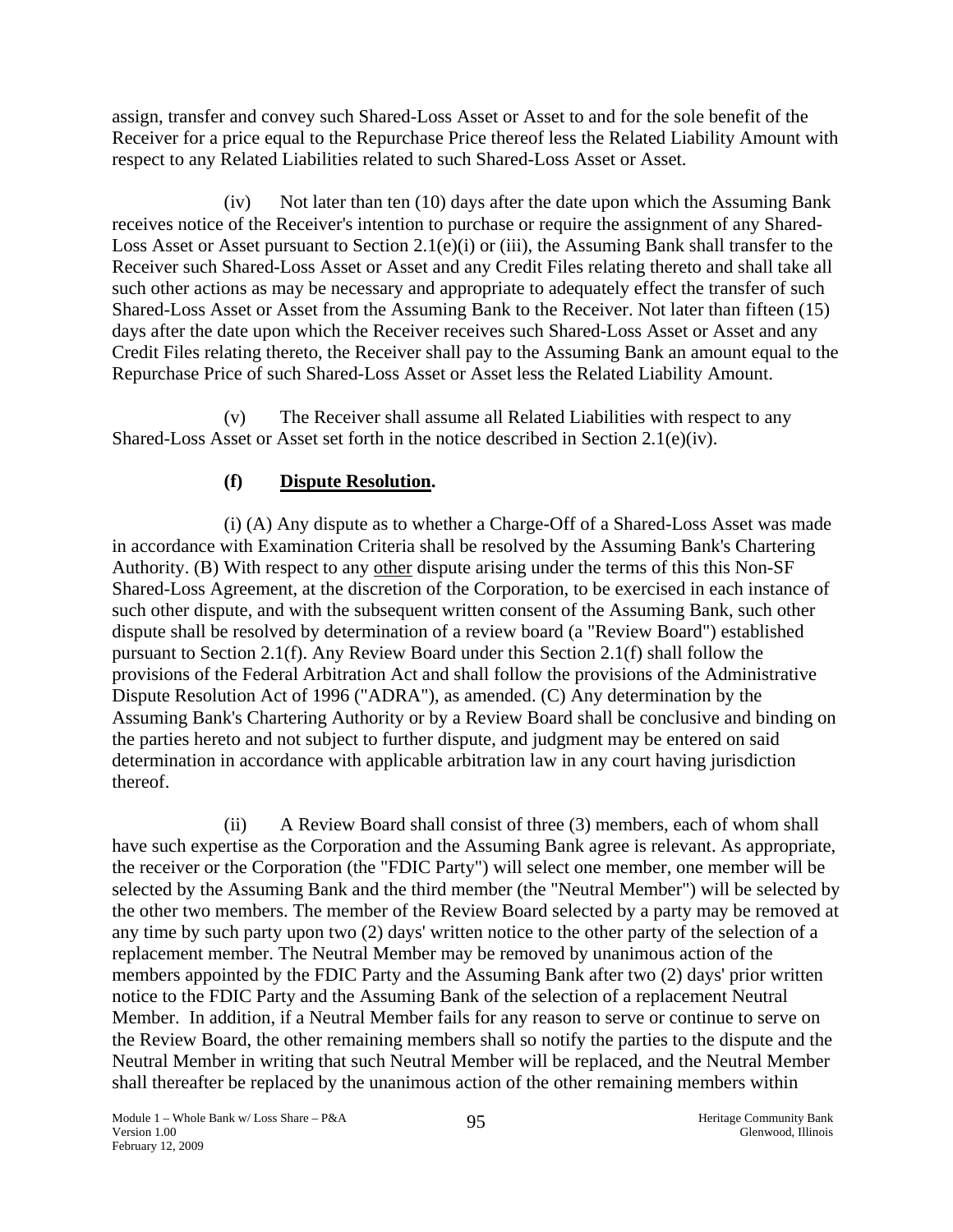twenty (20) business days of that notification.

(iii) No dispute may be submitted to a Review Board by any of the parties to this Non-SF Shared-Loss Agreement unless such party has provided to the other party a written notice of dispute ("Notice of Dispute"). During the forty-five (45)-day period following the providing of a Notice of Dispute, the parties to the dispute will make every effort in good faith to resolve the dispute by mutual agreement. As part of these good faith efforts, the parties should consider the use of less formal dispute resolution techniques, as judged appropriate by each party in its sole discretion. Such techniques may include, but are not limited to, mediation, settlement conference, and early neutral evaluation. If the parties have not agreed to a resolution of the dispute by the end of such forty-five (45)-day period, then, subject to the discretion of the Corporation and the written consent of the Assuming Bank as set forth in Section 2.1(f)(i)(B) above, on the first day following the end of such period, the FDIC Party and the Assuming Bank shall notify each other of its selection of its member of the Review Board and such members shall be instructed to promptly select the Neutral Member of the Review Board. If the members appointed by the FDIC Party and the Assuming Bank are unable to promptly agree upon the initial selection of the Neutral Member, or a timely replacement Neutral Member as set forth in Section 2.1(f)(ii) above, the two appointed members shall apply to the American Arbitration Association ("AAA"), and such Neutral Member shall be appointed in accordance with the Commercial Arbitration Rules of the AAA.

(iv) The resolution of a dispute pursuant to this Section 2.1(f) shall be governed by the Commercial Arbitration Rules of the AAA to the extent that such rules are not inconsistent with this Section 2.1(f). The Review Board may modify the procedures set forth in such rules from time to time with the prior approval of the FDIC Party and the Assuming Bank.

(v) Within fifteen (15) days after the last to occur of the final written submissions of both parties, the presentation of witnesses, if any, and oral presentations, if any, the Review Board shall adopt the position of one of the parties and shall present to the parties a written award regarding the dispute. The determination of any two (2) members of a Review Board will constitute the determination of such Review Board.

(vi) The FDIC Party and the Assuming Bank will each pay the fees and expenses of the member of the Review Board selected by it. The FDIC Party and Assuming Bank will share equally the fees and expenses of the Neutral Member. No such fees or expenses incurred by the Assuming Bank shall be subject to reimbursement by the FDIC Party under this Non-SF Shared-Loss Agreement or otherwise.

(vii) Each party will bear all costs and expenses incurred by it in connection with the submission of any dispute to a Review Board. No such costs or expenses incurred by the Assuming Bank shall be subject to reimbursement by the FDIC Party under this Non-SF Shared-Loss Agreement or otherwise. The Review Board shall have no authority to award costs or expenses incurred by either party to these proceedings.

(viii) Any dispute resolution proceeding held pursuant to this Section 2.1(f) shall not be public. In addition, each party and each member of any Review Board shall strictly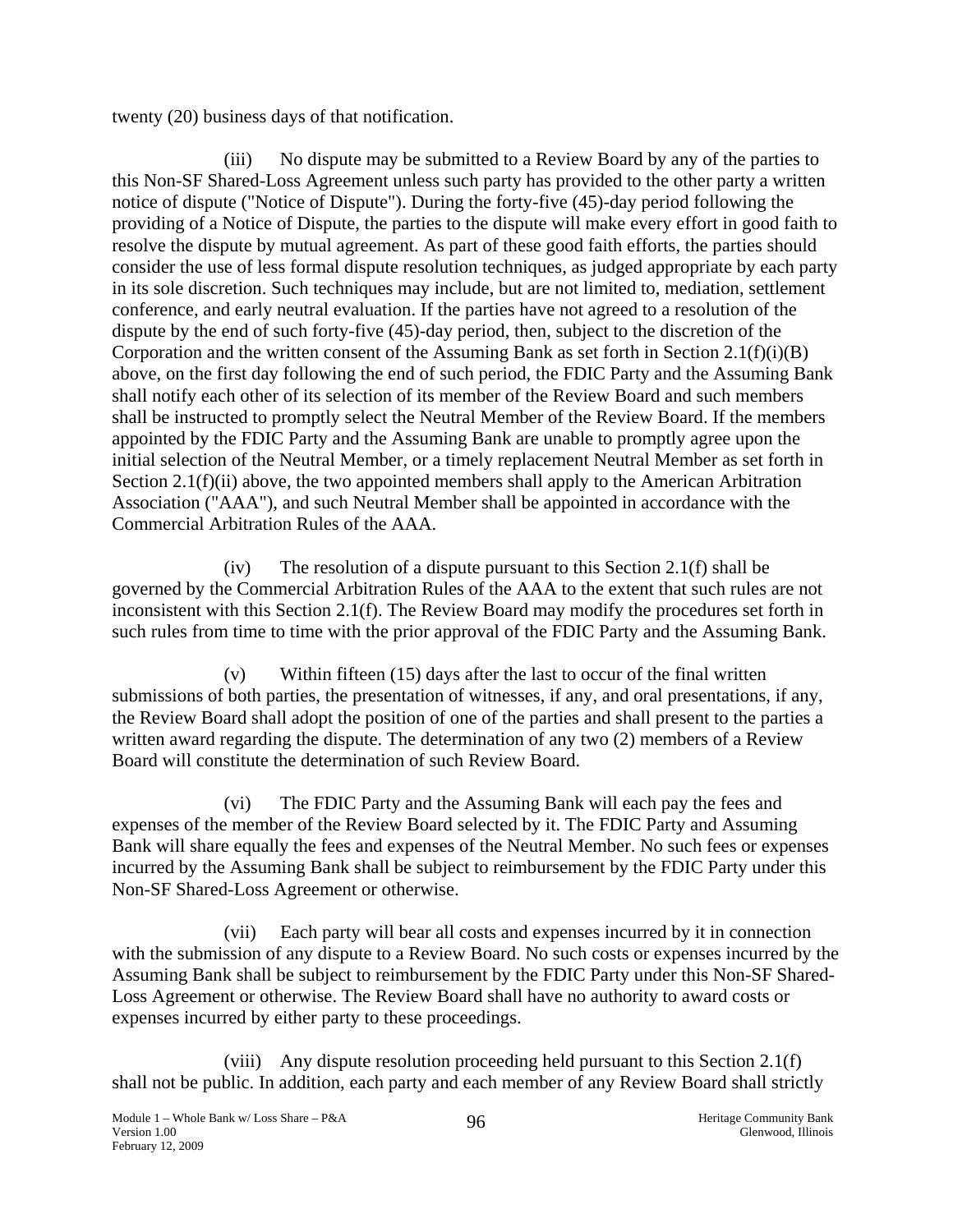maintain the confidentiality of all issues, disputes, arguments, positions and interpretations of any such proceeding, as well as all information, attachments, enclosures, exhibits, summaries, compilations, studies, analyses, notes, documents, statements, schedules and other similar items associated therewith. Pursuant to ADRA, dispute resolution communications may not be disclosed either by the parties or by any member of the Review board unless:

(1) all parties to the dispute resolution proceeding agree in writing;

(2) the communication has already been made public;

(3) the communication is required by statute to be made public; or (4) a court determines that such testimony or disclosure is necessary to prevent a manifest injustice, help establish a violation of the law or prevent harm to the public health or safety, or of sufficient magnitude in the particular case to outweigh the integrity of dispute resolution proceedings in general by reducing the confidence of parties in future cases that their communications will remain confidential.

(ix) Any dispute resolution proceeding pursuant to this Section 2.1(f) (whether as a matter of good faith negotiations, by resort to a Review Board, or otherwise) is a compromise negotiation for purposes of the Federal Rules of Evidence and state rules of evidence. The parties agree that all proceedings, including any statement made or document prepared by any party, attorney or other participants are privileged and shall not be disclosed in any subsequent proceeding or document or construed for any purpose as an admission against interest. Any document submitted and any statements made during any dispute resolution proceeding are for settlement purposes only. The parties further agree not to subpoena any of the members of the Review Board or any documents submitted to the Review Board. In no event will the Neutral Member voluntarily testify on behalf of any party.

(x) No decision, interpretation, determination, analysis, statement, award or other pronouncement of any Review Board shall constitute precedent as regards any subsequent proceeding (whether or not such proceeding involves dispute resolution under this Non-SF Shared-Loss Agreement) nor shall any Review Board be bound to follow any decision, interpretation, determination, analysis, statement, award or other pronouncement rendered by any previous Review Board or any other previous dispute resolution panel which may have convened in connection with a transaction involving other failed financial institutions or Federal assistance transactions.

(xi) The parties may extend any period of time in this Section 2.1(f) by mutual agreement. Notwithstanding anything above to the contrary, no dispute shall be submitted to a Review Board until each member of the Review Board, and any substitute member, if applicable, agrees to be bound by the provisions of this Section 2.1(f) as applicable to members of a Review Board. Prior to the commencement of the Review Board proceedings, or, in the case of a substitute Neutral Member, prior to the re-commencement of such proceedings subsequent to that substitution, the Neutral Member shall provide a written oath of impartiality.

**2.2 Administration of Shared-Loss Assets.** The Assuming Bank shall at all times prior to the Termination Date comply with the Rules Regarding the Administration of Shared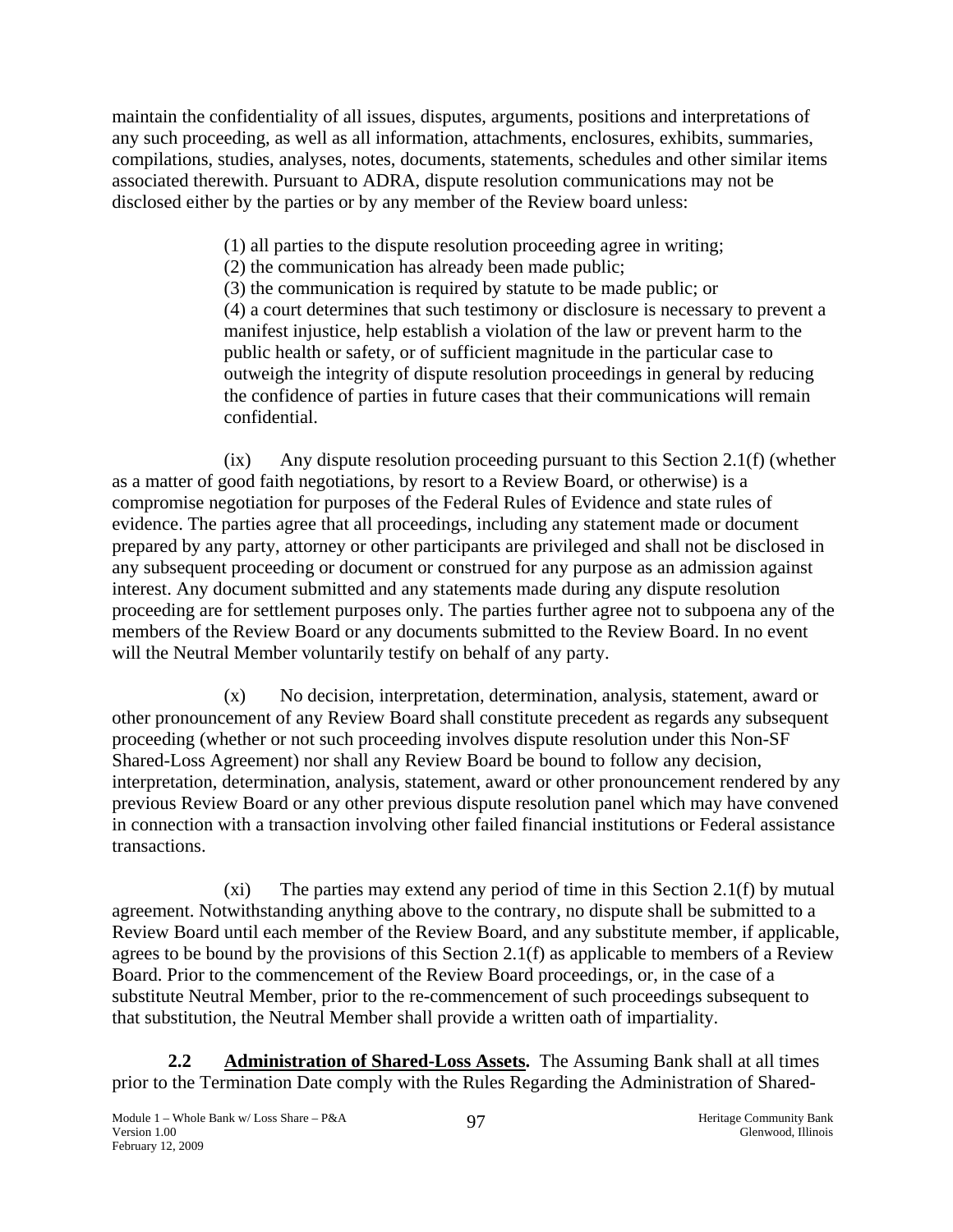Loss Assets as set forth in Article III of this Exhibit.

# **2.3 Auditor Report; Right to Audit.**

(a) Within ninety (90) days after the end of each calendar year from and including the calendar year during which Bank Closing falls to and including the calendar year during which the Termination Date falls, the Assuming Bank shall deliver to the Corporation and to the Receiver a report signed by its independent public accountants stating that they have reviewed the terms of this Non-SF Shared-Loss Agreement and that, in the course of their annual audit of the Assuming Bank's books and records, nothing has come to their attention suggesting that any computations required to be made by the Assuming Bank during such calendar year by this Article II were not made by the Assuming Bank in accordance herewith. In the event that the Assuming Bank cannot comply with the preceding sentence, it shall promptly submit to the Receiver corrected computations together with a report signed by its independent public accountants stating that, after giving effect to such corrected computations, nothing has come to their attention suggesting that any computations required to be made by the Assuming Bank during such year by this Article II were not made by the Assuming Bank in accordance herewith. In such event, the Assuming Bank and the Receiver shall make all such accounting adjustments and payments as may be necessary to give effect to each correction reflected in such corrected computations, retroactive to the date on which the corresponding incorrect computation was made.

(b) The Assuming Bank shall perform on a semi-annual basis an internal audit of its compliance with the provisions of this Article II and shall provide the Receiver and the Corporation with copies of the internal audit reports and access to internal audit workpapers related to such internal audit.

(c) The Receiver or the Corporation may perform an audit to determine the Assuming Bank's compliance with the provisions of this Non-SF Shared-Loss Agreement, including this Article II, at any time. The scope and duration of any such audit shall be within the sole discretion of the Receiver or the Corporation, as the case may be. The Receiver or the Corporation, as the case may be, shall bear the expense of any such audit. In the event that any corrections are necessary as a result of such an audit, the Assuming Bank and the Receiver shall make such accounting adjustments and payments as may be necessary to give retroactive effect to such corrections.

**2.4 Withholdings.** Notwithstanding any other provision in this Article II, the Receiver, upon the direction of the Director (or designee) of the Corporation's Division of Resolutions and Receiverships, may withhold payment for any amounts included in a Quarterly Certificate delivered pursuant to Section 2.1, if, in its sole judgment, there is a reasonable basis for denying the eligibility of an item for which reimbursement or payment is sought under such Section. In such event, the Receiver shall provide a written notice to the Assuming Bank detailing the grounds for withholding such payment. At such time as the Assuming Bank demonstrates to the satisfaction of the Receiver that the grounds for such withholding of payment, or portion of payment, no longer exist or have been cured, then the Receiver shall pay the Assuming Bank the amount withheld which the Receiver determines is eligible for payment,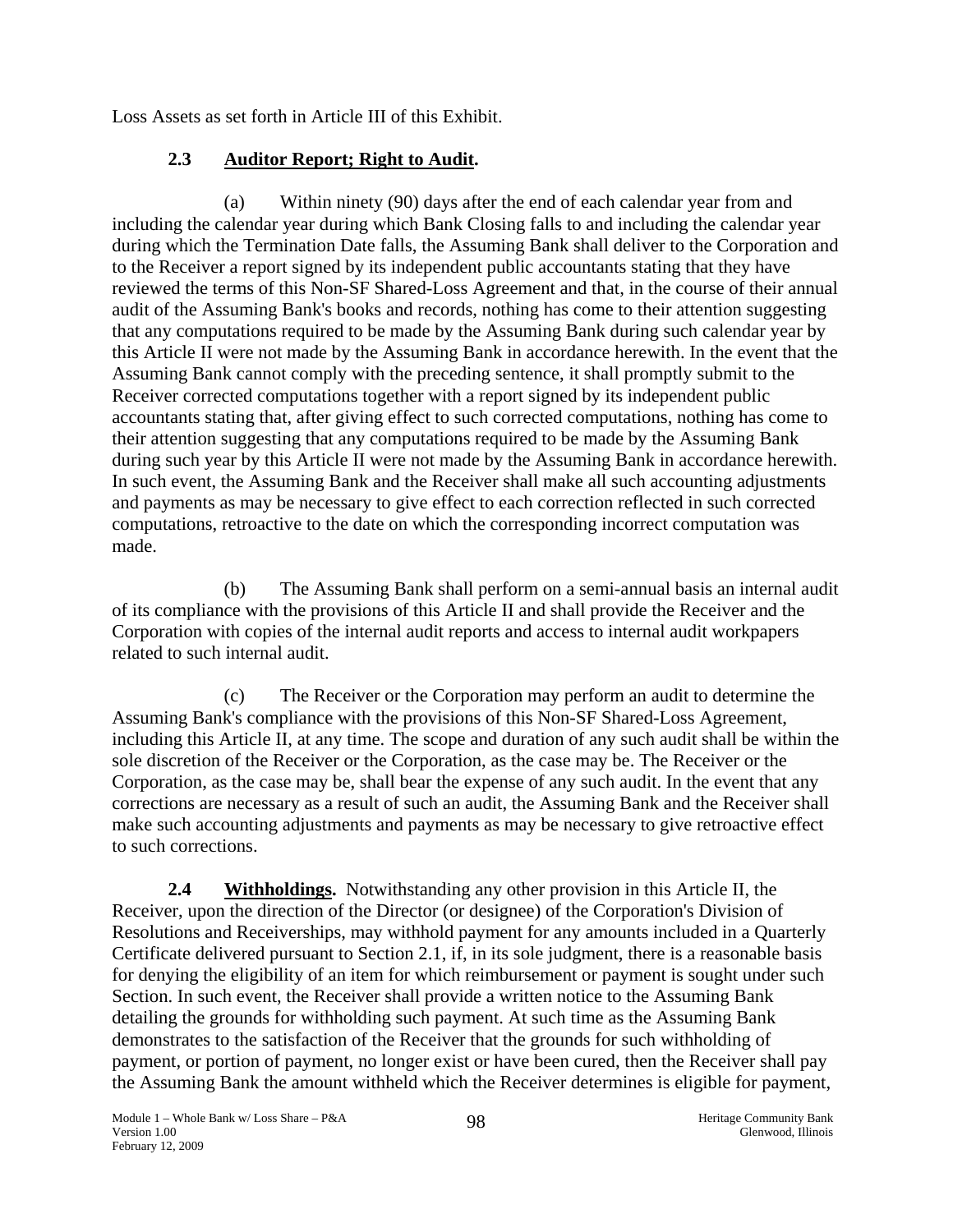within fifteen (15) Business Days. In the event the Receiver or the Assuming Bank elects to submit the issue of the eligibility of the item for reimbursement or payment for determination under the dispute resolution procedures of Section 2.1(f), then (i) if the dispute is settled by the mutual agreement of the parties in accordance with Section 2.1(f)(iii), the Receiver shall pay the amount withheld (to the extent so agreed) within fifteen (15) Business Days from the date upon which the dispute is determined by the parties to be resolved by mutual agreement, and (ii) if the dispute is resolved by the determination of a Review Board, the Receiver shall pay the amount withheld (to the extent so determined) within fifteen (15) Business Days from the date upon which the Receiver is notified of the determination by the Review Board of its obligation to make such payment. Any payment by the Receiver pursuant to this Section 2.4 shall be made together with interest on the amount thereof from the date the payment was agreed or determined otherwise to be due, at the interest rate per annum determined by the Receiver to be equal to the coupon equivalent of the three (3)-month U.S. Treasury Bill Rate in effect as of the first Business Day of each Calendar Quarter during which such interest accrues as reported in the Federal Reserve Board's Statistical Release for Selected Interest Rates H.15 opposite the caption "Auction Average - 3-Month" or, if not so reported for such day, for the next preceding Business Day for which such rate was so reported.

**2.5 Books and Records**. The Assuming Bank shall at all times keep books and records which fairly present all dealings and transactions carried out in connection with its business and affairs. Except as otherwise provided for in the Purchase and Assumption Agreement or this Non-SF Shared-Loss Agreement, all financial books and records shall be kept in accordance with generally accepted accounting principles, consistently applied for the periods involved and in a manner such that information necessary to determine compliance with any requirement of the Purchase and Assumption Agreement or this Non-SF Shared-Loss Agreement will be readily obtainable, and in a manner such that the purposes of the Purchase and Assumption Agreement or this Non-SF Shared-Loss Agreement may be effectively accomplished. Without the prior written approval of the Corporation, the Assuming Bank shall not make any change in its accounting principles affecting the Shared-Loss Assets except as required by a change in generally accepted accounting principles. The Assuming Bank shall notify the Corporation of any change in its accounting principles affecting the Shared-Loss Assets which it believes are required by a change in generally accepted accounting principles.

**2.6 Information**. The Assuming Bank shall promptly provide to the Corporation such other information, including financial statements and computations, relating to the performance of the provisions of the Agreement or otherwise relating to its business and affairs or this Exhibit, as the Corporation or the Receiver may request from time to time.

**2.7 Tax Ruling.** The Assuming Bank shall not at any time, without the Corporation's prior written consent, seek a private letter ruling or other determination from the Internal Revenue Service or otherwise seek to qualify for any special tax treatment or benefits associated with any payments made by the Corporation pursuant to the Agreement or this Exhibit.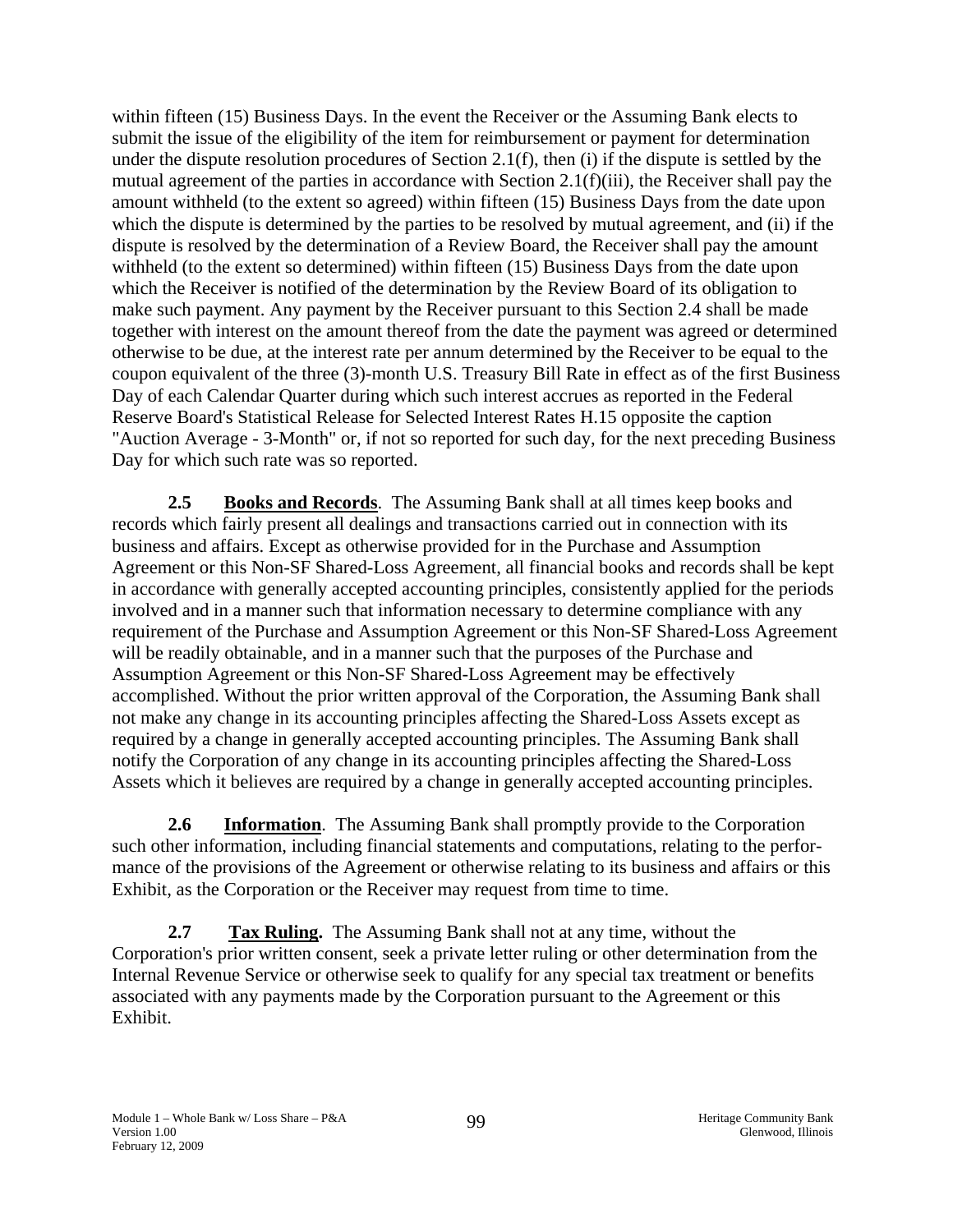# **ARTICLE III - RULES REGARDING THE ADMINISTRATION OF SHARED-LOSS ASSETS**

**3.1** Agreement with Respect to Administration. The Assuming Bank shall (and shall cause any of its Affiliates to which the Assuming Bank transfers any Shared-Loss Assets to) manage, administer, and collect the Shared-Loss Assets while owned by the Assuming Bank or any Affiliate thereof during the term of the Agreement in accordance with the rules set forth in this Article III ("Rules"). The Assuming Bank shall be responsible to the Receiver and the Corporation in the performance of its duties hereunder and shall provide to the Receiver and the Corporation such reports as the Receiver or the Corporation deems advisable, including but not limited to the reports required by Section 3.3 hereof, and shall permit the Receiver and the Corporation at all times to monitor the Assuming Bank's performance of its duties hereunder.

**3.2 Duties of the Assuming Bank.** (a) In performance of its duties under these Rules, the Assuming Bank shall:

(i) manage, administer, collect and effect Charge-Offs and Recoveries with respect to each Shared-Loss Asset in a manner consistent with (A) usual and prudent business and banking practices; (B) the Assuming Bank's practices and procedures including, without limitation, the then-effective written internal credit policy guidelines of the Assuming Bank, with respect to the management, administration and collection of and taking of charge-offs and write-downs with respect to loans, other real estate and repossessed collateral that do not constitute Shared-Loss Assets;

(ii) exercise its best business judgment in managing, administering, collecting and effecting Charge-Offs with respect to Shared-Loss Assets;

(iii) use its best efforts to maximize collections with respect to Shared-Loss Assets and, if applicable for a particular Shared-Loss Asset, without regard to the effect of maximizing collections on assets held by the Assuming Bank or any of its Affiliates that are not Shared-Loss Assets;

(iv) adopt and implement accounting, reporting, record-keeping and similar systems with respect to the Shared-Loss Assets, as provided in Section 3.3 hereof;

(v) retain sufficient staff to perform its duties hereunder;

(vi) provide written notification in accordance with Article IV of this Exhibit immediately after the execution of any contract pursuant to which any third party (other than an Affiliate of the Assuming Bank) will manage, administer or collect any of the Shared-Loss Assets, together with a copy of that contract.

(b) Any transaction with or between any Affiliate of the Assuming Bank with respect to any Shared-Loss Asset including, without limitation, the execution of any contract pursuant to which any Affiliate of the Assuming Bank will manage, administer or collect any of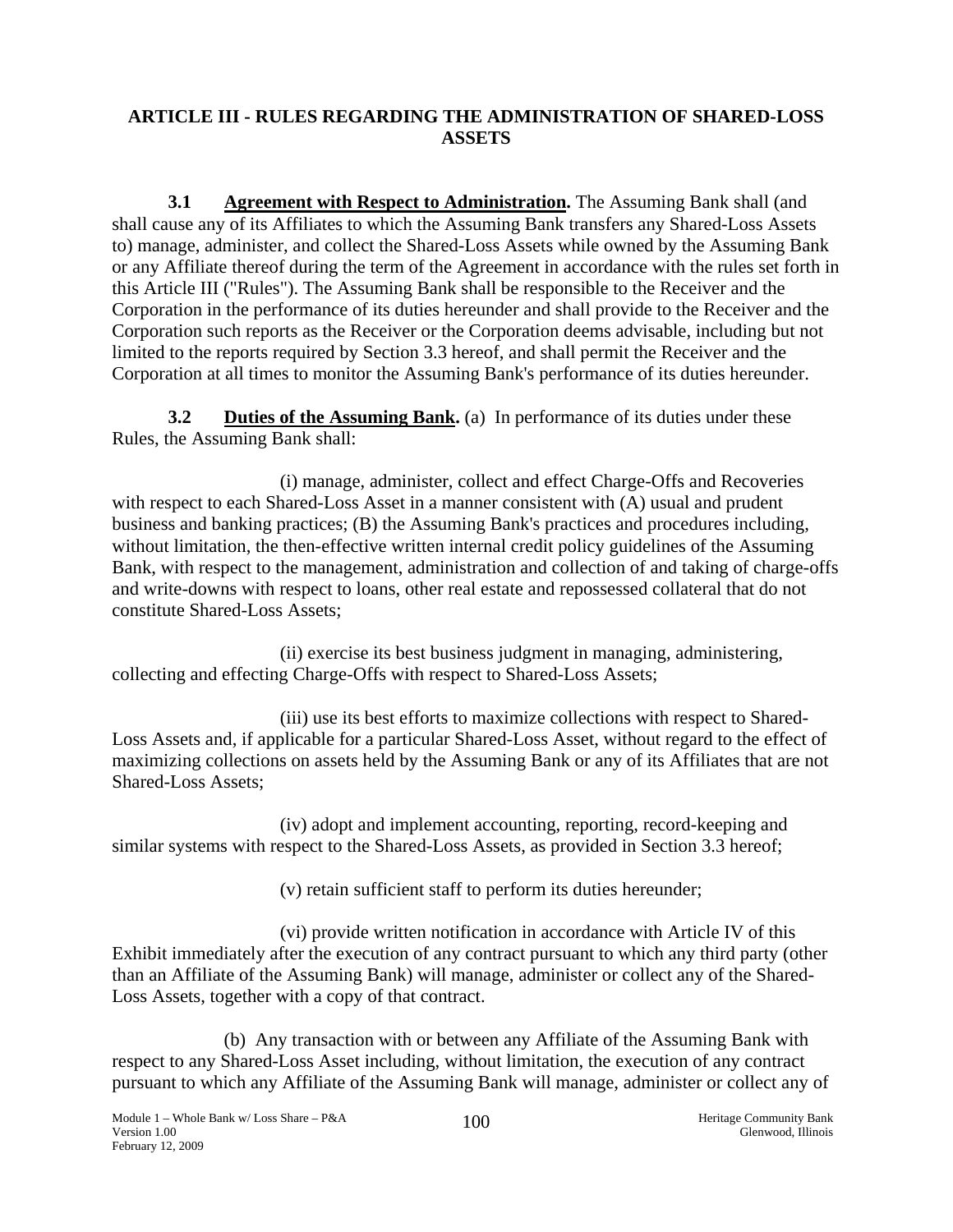the Shared-Loss Assets, or any other action involving self-dealing, shall be subject to the prior written approval of the Receiver or the Corporation.

(c) The following categories of expenses shall not be deemed to be Reimbursable Expenses or Recovery Expenses:

(i) Federal, State, or local income taxes and expenses related thereto;

(ii) salaries or other compensation and related benefits of Assuming Bank employees and the employees of its Affiliates including, without limitation, any bonus, commission or severance arrangements, training, payroll taxes, dues, or travel- or relocationrelated expenses;

(iii) the cost of space occupied by the Assuming Bank, any Affiliate thereof and their staff, the rental of and maintenance of furniture and equipment, and expenses for data processing including the purchase or enhancement of data processing systems;

(iv) except as otherwise provided herein, fees for accounting and other independent professional consultants (other than consultants retained to assess the presence, storage or release of any hazardous or toxic substance, or any pollutant or contaminant with respect to the collateral securing a Shared-Loss Loan that has been fully or partially charged-off); provided, that for purposes of this Section 3.2(c)(iv), fees of attorneys and appraisers engaged as necessary to assist in collections with respect to Shared-Loss Assets shall not be deemed to be fees of other independent consultants;

(v) allocated portions of any other overhead or general and administrative expense other than any fees relating to specific assets, such as appraisal fees or environmental audit fees, for services of a type the Assuming Bank does not normally perform internally;

(vi) any expense not incurred in good faith and with the same degree of care that the Assuming Bank normally would exercise in the collection of troubled assets in which it alone had an interest; and

(vii) any expense incurred for a product, service or activity that is of an extravagant nature or design.

(d) The Assuming Bank shall not contract with third parties to provide services the cost of which would be a Reimbursable Expense or Recovery Expense if the Assuming Bank would have provided such services itself if the relevant Shared-Loss Assets were not subject to the loss-sharing provisions of Section 2.1 of this Commercial Loss-Share Agreement.

**3.3 Shared-Loss Asset Records and Reports**. The Assuming Bank shall establish and maintain records on a separate general ledger, and on such subsidiary ledgers as may be appropriate to account for the Shared-Loss Assets, in such form and detail as the Receiver or the Corporation may require, to enable the Assuming Bank to prepare and deliver to the Receiver or the Corporation such reports as the Receiver or the Corporation may from time to time request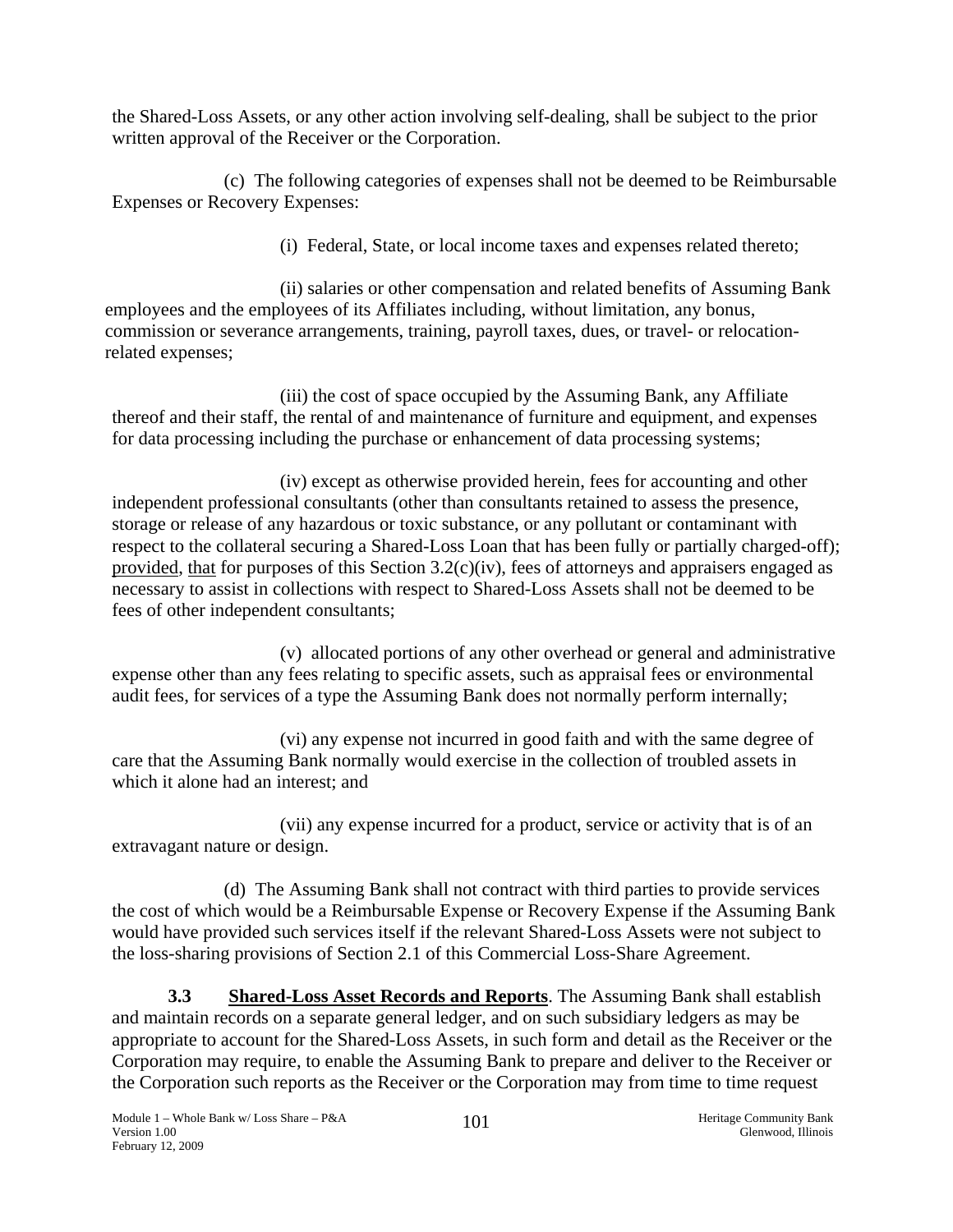regarding the Shared-Loss Assets and the Quarterly Certificates required by Section 2.1 of this Exhibit.

# **3.4 Related Loans**.

(a) The Assuming Bank shall not manage, administer or collect any "Related Loan" in any manner which would have the effect of increasing the amount of any collections with respect to the Related Loan to the detriment of the Shared-Loss Asset to which such loan is related. A "Related Loan" means any loan or extension of credit held by the Assuming Bank at any time on or prior to the end of the final Recovery Quarter that is: (i) made to the same Obligor with respect to a Loan that is a Shared-Loss Asset or with respect to a Loan from which Other Real Estate, Additional ORE or Subsidiary ORE derived, or (ii) attributable to the same primary Obligor with respect to any Loan described in clause (i) under the rules of the Assuming Bank's Chartering Authority concerning the legal lending limits of financial institutions organized under its jurisdiction as in effect on the Commencement Date, as applied to the Assuming Bank.

(b) The Assuming Bank shall prepare and deliver to the Receiver with the Quarterly Certificates for the Calendar Quarters ending June 30 and December 31 for all Shared-Loss Quarters and Recovery Quarters, a schedule of all Related Loans which are commercial loans or commercial real estate loans with Legal Balances of \$500,000 or more on the Accounting Records of the Assuming Bank as of the end of each such semi-annual period, and all other commercial loans or commercial real estate loans attributable to the same Obligor on such loans of \$500,000 or more.

**3.5 Legal Action; Utilization of Special Receivership Powers**. The Assuming Bank shall notify the Receiver in writing (such notice to be given in accordance with Article IV below and to include all relevant details) prior to utilizing in any legal action any special legal power or right which the Assuming Bank derives as a result of having acquired an asset from the Receiver, and the Assuming Bank shall not utilize any such power unless the Receiver shall have consented in writing to the proposed usage. The Receiver shall have the right to direct such proposed usage by the Assuming Bank and the Assuming Bank shall comply in all respects with such direction. Upon request of the Receiver, the Assuming Bank will advise the Receiver as to the status of any such legal action. The Assuming Bank shall immediately notify the Receiver of any judgment in litigation involving any of the aforesaid special powers or rights.

# **ARTICLE IV -- LOSS-SHARING NOTICES GIVEN TO CORPORATION AND/OR RECEIVER**

As a supplement to the notice provisions contained in Section 13.7 of the Agreement, any notice, request, demand, consent, approval, or other communication (a "Notice") given to the Corporation and/or the Receiver in the loss-sharing context shall be given as follows:

**4.1** With respect to a Notice under Sections 2 and Sections 3.2, 3.3, and 3.4 of this Exhibit: